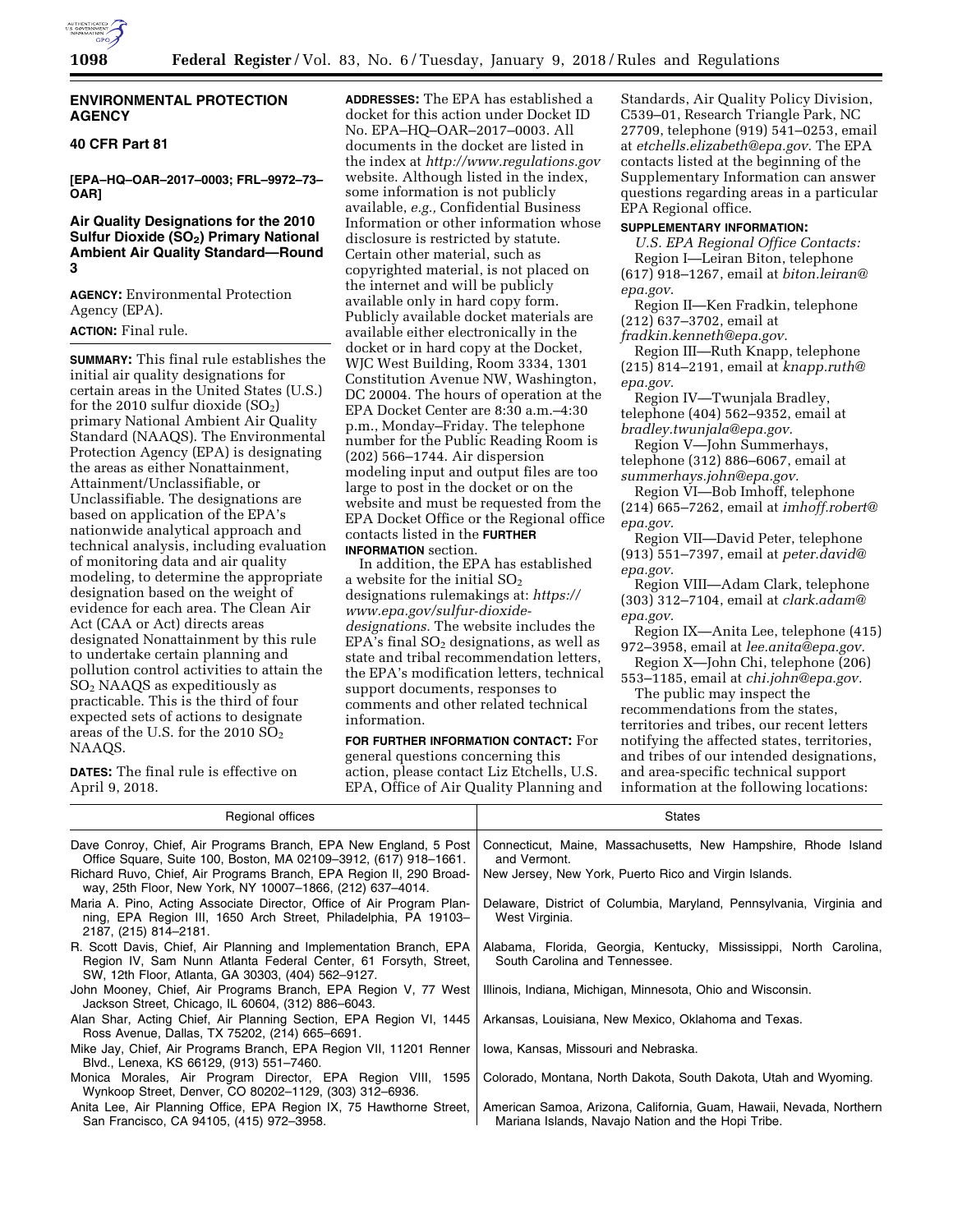| Regional offices                                                                                                                                                                                                             | <b>States</b> |
|------------------------------------------------------------------------------------------------------------------------------------------------------------------------------------------------------------------------------|---------------|
| Debra Suzuki, Manager, State and Tribal Air Programs, EPA Region X,   Alaska, Idaho, Oregon and Washington.<br>Office of Air, Waste, and Toxics, Mail Code OAQ-107, 1200 Sixth<br>Avenue, Seattle, WA 98101, (206) 553-0985. |               |

The information can also be reviewed online at *[https://www.epa.gov/sulfur](https://www.epa.gov/sulfur-dioxide-designations)[dioxide-designations](https://www.epa.gov/sulfur-dioxide-designations)* and in the public docket for these  $SO<sub>2</sub>$  designations at *<https://www.regulations.gov>* under Docket ID No. EPA–HQ–OAR–2017– 0003.

### **Table of Contents**

The following is an outline of the Preamble.

- I. Preamble Glossary of Terms and Acronyms
- II. What is the purpose of this action? III. What is the 2010 SO<sub>2</sub> NAAQS and what
- are the health concerns that it addresses? IV. What are the CAA requirements for air
- quality designations and what action has the EPA taken to meet these requirements?
- V. What guidance did the EPA issue and how did the EPA apply the statutory requirements and applicable guidance to determine area designations and boundaries?
- VI. What air quality information has the EPA used for these designations?
- VII. How do the Round 3 designations affect Indian country?
- VIII. Where can I find information forming the basis for this rule and exchanges between the EPA, states and tribes related to this rule?
- IX. Environmental Justice Concerns
- X. Statutory and Executive Order Reviews
- A. Executive Order 12866: Regulatory Planning and Review and Executive Order 13563: Improving Regulation and Regulatory Review
- B. Executive Order 13771: Reducing Regulations and Controlling Regulatory Costs
- C. Paperwork Reduction Act (PRA)
- D. Regulatory Flexibility Act (RFA)
- E. Unfunded Mandates Reform Act  $(UMRA)$
- F. Executive Order 13132: Federalism
- G. Executive Order 13175: Consultation and Coordination With Indian Tribal Government
- H. Executive Order 13045: Protection of Children From Environmental Health and Safety Risks
- I. Executive Order 13211: Actions That Significantly Affect Energy Supply, Distribution or Use
- J. National Technology Transfer and Advancement Act (NTTAA)
- K. Executive Order 12898: Federal Actions To Address Environmental Justice in Minority Populations and Low-Income Populations
- L. Congressional Review Act (CRA)
- M. Judicial Review

#### **I. Preamble Glossary of Terms and Acronyms**

The following are abbreviations of terms used in the preamble.

- APA Administrative Procedure Act<br>CAA Clean Air Act
- Clean Air Act
- CFR Code of Federal Regulations
- DC District of Columbia
- EO Executive Order
- EPA Environmental Protection Agency
- FR Federal Register
- NAAQS National Ambient Air Quality Standards
- NTTAA National Technology Transfer and Advancement Act
- OMB Office of Management and Budget
- SO2 Sulfur Dioxide
- $SO<sub>X</sub>$  Sulfur Oxides
- RFA Regulatory Flexibility Act
- Unfunded Mandate Reform Act of  $\begin{array}{c} \text{1995} \\ \text{TAR} \end{array}$
- TAR Tribal Authority Rule<br>TAD Technical Assistance
- TAD Technical Assistance Document<br>
TSD Technical Support Document
- Technical Support Document
- U.S. United States

#### **II. What is the purpose of this action?**

The purpose of this final action is to announce and promulgate initial air quality designations for certain areas in the U.S. for the  $2010$   $SO<sub>2</sub>$  NAAQS, in accordance with the requirements of the CAA. The EPA is designating areas as either Nonattainment, Attainment/ Unclassifiable, or Unclassifiable, based on the definitions described in Section IV in this preamble, and based on evaluating any available information, including (but not limited to) appropriate modeling analyses and/or monitoring data.

This is the third round of designations for the 2010  $SO<sub>2</sub>$  NAAQS. As discussed in Section IV of this document, the EPA is designating  $SO<sub>2</sub>$  areas in multiple rounds. The EPA completed the first round of SO<sub>2</sub> designations in an action signed on July 25, 2013 (78 FR 47191; August 5, 2013). In that action, the EPA designated 29 areas in 16 states as Nonattainment, based on air quality monitoring data. In the second round of  $SO<sub>2</sub>$  designations, in actions published on July 12, 2016 (81 FR 45039), and December 13, 2016 (81 FR 89870), the EPA designated 65 additional areas in 24 states: 7 Nonattainment areas, 41 Unclassifiable/Attainment areas and 17 Unclassifiable areas. In this third round, 6 areas are being designated Nonattainment; 23 areas are being designated Unclassifiable; and the rest of the areas covered by this round in all

states, territories, and tribal lands are being designated Attainment/ Unclassifiable. In a future fourth round, the EPA expects to designate all remaining undesignated areas (approximately 50 areas) where states have installed and begun timely operation of a new  $SO_2$  monitoring network.

The list of areas being designated in the affected states and the boundaries of each area appear in the tables for each state within the regulatory text at the end of this document. For areas in this action that meet our definition of ''Attainment/Unclassifiable,'' the EPA notes this inversion, from previous rounds, of the order of the words ''Attainment'' and ''Unclassifiable'' in the amended term ''Attainment/ Unclassifiable area'' has no consequence itself, and that there are no regulatory consequences of this change in, or clarified interpretation of, terminology to the areas in which the terms ''Attainment/Unclassifiable'' or ''Unclassifiable'' are applied. For consistency, we are also inverting the order of ''Attainment'' and ''Unclassifiable'' for areas previously designated in Round 2 (81 FR 45039 and 81 FR 89870). This re-ordering of the terms has no regulatory consequence and does not revisit the determinations made in Round 2 for these areas. The EPA believes this change is consistent with Congress's definition of ''Attainment area'' in CAA section  $107(d)(1)(A)(ii)$ , and will improve public understanding and make clearer what regulations apply to areas designated in this way, which states have commented they believe is important for the economic development of such areas.

These designations are based on the EPA's nationwide analytical approach and technical assessment of and conclusions regarding the weight of evidence for each area, including but not limited to available air quality monitoring data or air quality modeling. With respect to air quality monitoring data, the EPA considered data from at least the most recent three calendar years 2014–2016 as available. In the modeling runs conducted by states or third parties, the impacts of the actual emissions for recent 3-year periods (*e.g.,*  2012–2014, 2013–2015, 2014–2016) were considered. In some cases, the modeling evaluated current allowable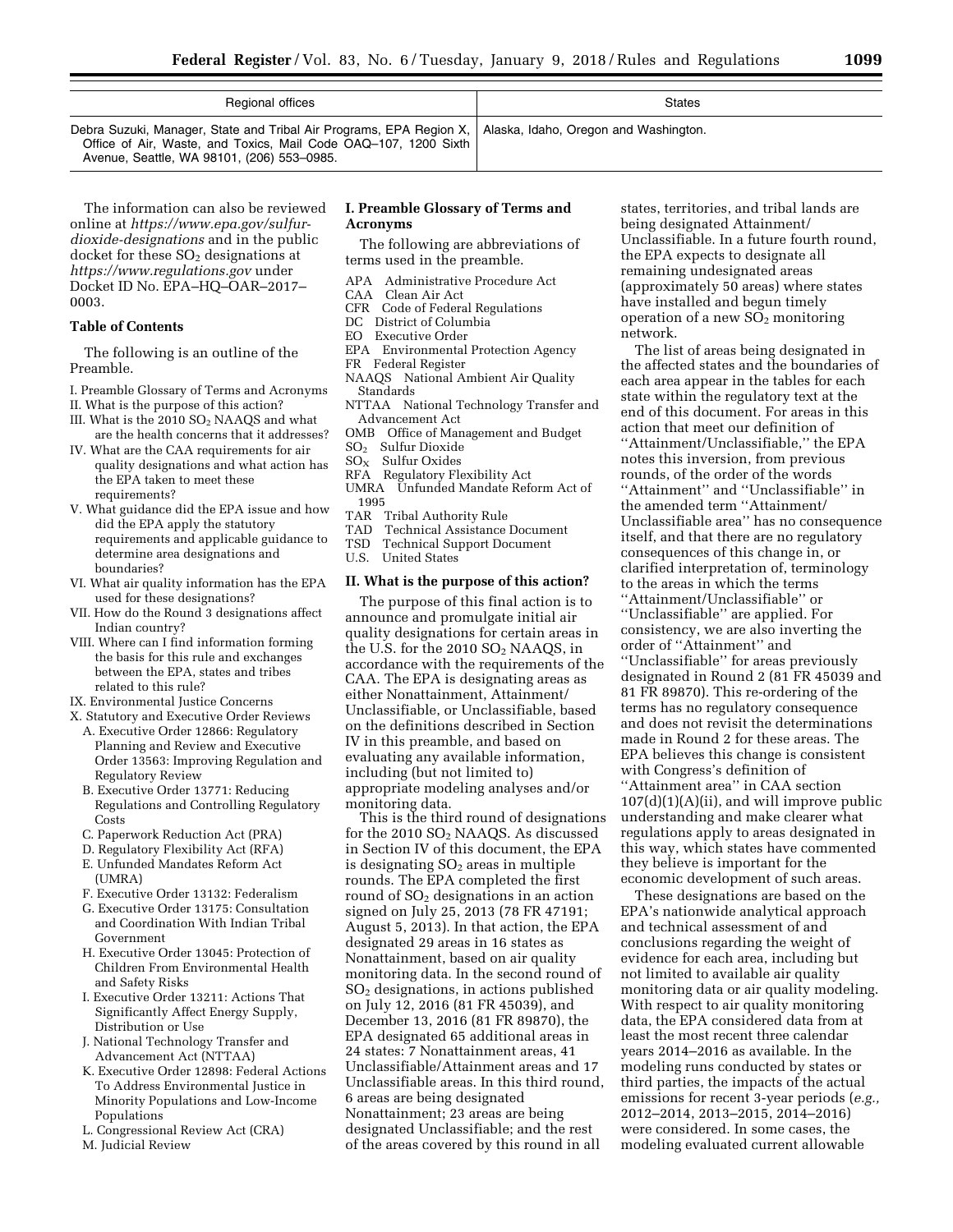emissions limits in lieu of or as a supplement to modeling of actual emissions. As described in Section VI and in limited circumstances, the EPA may consider early certified 2015–2017 monitoring data or other documentation that demonstrates Attainment. This information would need to be submitted to the EPA by February 28, 2018. For the areas being designated Nonattainment, the CAA directs states to develop and submit to the EPA State Implementation Plans (SIPs) within 18 months of the effective date of this final rule, that meet the requirements of sections 172(c) and 191–192 of the CAA and provide for Attainment of the NAAQS as expeditiously as practicable, but not later than 5 years from the effective date of this final rule.

In 2010, the EPA issued a notice of final rulemaking that revised the primary  $SO<sub>2</sub>$  NAAQS (75 FR 35520; June 22, 2010) after review of the existing primary SO2 standards promulgated on April 30, 1971 (36 FR 8187). The EPA established the revised primary  $SO<sub>2</sub>$ NAAQS at 75 parts per billion (ppb) which is attained when the 3-year average of the annual 99th percentile of 1-hour daily maximum concentrations does not exceed 75 ppb.

The process for designating areas following promulgation of a new or revised NAAQS is contained in the CAA section 107(d) (42 U.S.C. 7407(d)). After promulgation of a new or revised NAAQS, each governor or tribal leader has an opportunity to recommend air quality designations, including the appropriate boundaries for Nonattainment areas, to the EPA. The EPA considers these recommendations as part of its duty to promulgate the formal area designations and boundaries for the new or revised NAAQS. By no later than 120 days prior to promulgating designations, the EPA is required to notify states, territories, and tribes, as appropriate, of any intended modifications to an area designation or boundary recommendation that the EPA deems necessary.

After invoking a 1-year extension of the deadlines to designate areas, as provided for in section 107 of the Act, the EPA completed an initial round of SO2 designations for certain areas of the country on July 25, 2013 (referred to as ''Round 1'').1 Following the initial

designations, three lawsuits were filed against the EPA in different U.S. District Courts, alleging the agency had failed to perform a nondiscretionary duty under the CAA by not designating all portions of the country by the June 2, 2013, deadline. In one of those cases, the U.S. District Court for the Northern District of California on March 2, 2015, entered an enforceable order for the EPA to complete the area designations by three specific deadlines according to the court-ordered schedule.

To meet the first court-ordered deadline, additional areas were designated on June 30, 2016, and November 29, 2016 (collectively referred to as ''Round 2'').2 Pursuant to the court-ordered schedule,3 the EPA must complete  $SO<sub>2</sub>$  designations for the remaining areas of the country by two specific deadlines: December 31, 2017, and December 31, 2020. This current third round of designations addresses all remaining undesignated areas except those where a state has installed and begun timely operating a new  $SO<sub>2</sub>$ monitoring network meeting EPA specifications referenced in EPA's  $SO<sub>2</sub>$ Data Requirements Rule.4

On or about August 22, 2017, consistent with section  $107(d)(1)(b)(ii)$ of the CAA, the EPA notified affected states, territories, and tribes of its intended designation of certain specific areas as either Nonattainment, Attainment/Unclassifiable, or Unclassifiable for the SO<sub>2</sub> NAAQS. These states then had the opportunity to demonstrate why they believed an intended modification of their updated recommendations by the EPA may be inappropriate. Although not required under the CAA, as the EPA had done for the first and second rounds of  $SO<sub>2</sub>$ designations, the EPA also chose to provide an opportunity for members of the public to comment on the EPA's August 2017 letters. The EPA published a notice of availability and public comment period for the intended designations on September 5, 2017 (82 FR 41903). The public comment period closed on October 5, 2017. The recommendations, the EPA's August 2017 letters, and the subsequent state and public comment letters, are in the docket for this third round of  $SO<sub>2</sub>$ designations at Docket ID No. EPA–HQ–

OAR–2017–0003 and are available on the  $SO<sub>2</sub>$  designations website.

#### **III. What is the 2010 SO2 NAAQS and what are the health concerns that it addresses?**

The EPA revised the primary  $SO<sub>2</sub>$ NAAQS in a final rule published in the **Federal Register** on June 22, 2010 (75 FR 35520), which became effective on August 23, 2010. Based on review of the air quality criteria for oxides of sulfur and the primary NAAQS for oxides of sulfur as measured by  $SO<sub>2</sub>$ , the EPA revised the primary  $SO<sub>2</sub>$  NAAQS to provide requisite protection of public health with an adequate margin of safety. Specifically, the EPA established a new 1-hour SO<sub>2</sub> standard at a level of 75 ppb, which is met at an ambient air quality monitoring site when the 3-year average of the annual 99th percentile of 1-hour daily maximum concentrations is less than or equal to 75 ppb, as determined in accordance with Appendix T of 40 CFR part 50. 40 CFR 50.17(a) and (b). The EPA also established provisions to revoke both the existing 24-hour and annual primary  $SO<sub>2</sub>$  standards, subject to certain conditions. 40 CFR 50.4(e).

Current scientific evidence links short-term exposures to  $SO<sub>2</sub>$ , ranging from 5 minutes to 24 hours, with an array of adverse respiratory effects including bronchoconstriction and increased asthma symptoms. These effects are particularly important for asthmatics at elevated ventilation rates (*e.g.,* while exercising or playing). Studies also show a connection between short-term exposure and increased visits to emergency departments and hospital admissions for respiratory illnesses, particularly in at-risk populations including children, the elderly and asthmatics.

#### **IV. What are the CAA requirements for air quality designations and what action has the EPA taken to meet these requirements?**

After the EPA promulgates a new or revised NAAQS, the EPA is required to designate all areas of the country as either "Nonattainment," "Attainment," or ''Unclassifiable,'' for that NAAQS pursuant to section 107(d)(1) of the CAA. As part of these Round 3 designations, the EPA is implementing its interpretation of statutory terms under CAA section 107(d) nationwide and is basing these designations on the EPA's nationwide analytical approach and technical analysis, including evaluation of monitoring data and air quality modeling, applied to the available evidence for each area.

<sup>&</sup>lt;sup>1</sup>A total of 29 areas throughout the U.S. were designated in this action published on August 5, 2013 (78 FR 47191). The EPA designated all 29 areas Nonattainment based on violating monitored SO2 concentrations from Federal Reference Method and Federal Equivalent Method monitors that are sited and operated in accordance with 40 CFR parts 50 and 58, and did not at that time designate any other areas.

<sup>2</sup>A total of 65 areas throughout the U.S. were designated in these actions published on July 12, 2016 (81 FR 45039), and December 13, 2016 (81 FR 89870). Of these 65 areas, seven were designated Nonattainment.

<sup>3</sup>*Sierra Club* v. *McCarthy,* No. 3–13–cv–3953 (SI) (N.D. Cal. Mar. 2, 2015).

<sup>4</sup> 40 CFR part 51, subpart BB (80 FR 51052; August 21, 2015).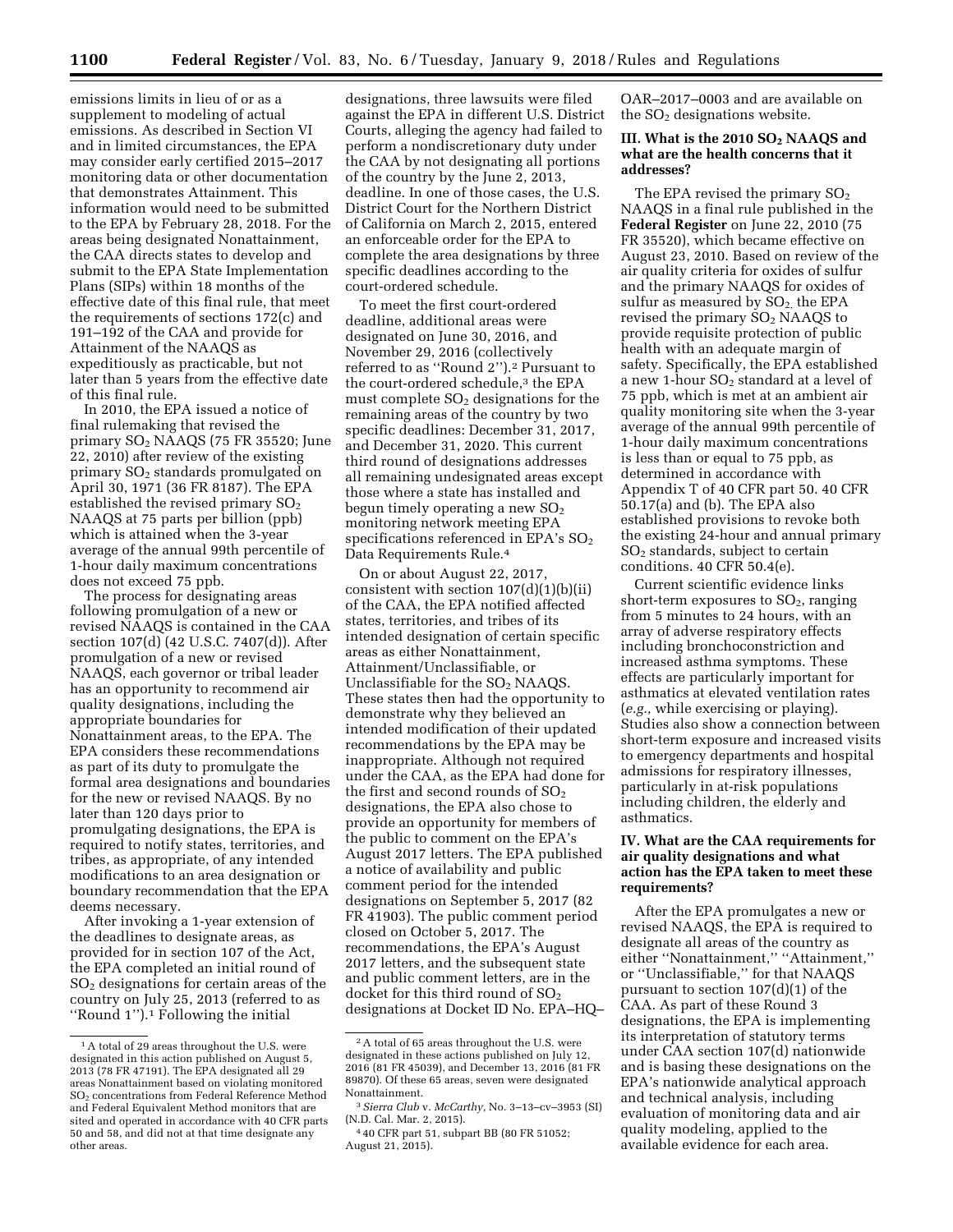Regarding statutory definitions and the EPA's interpretations of such, section  $107(d)(1)(A)(i)$  of the CAA defines a Nonattainment area as an area that does not meet the NAAQS or that contributes to a nearby area that does not meet the NAAQS. An Attainment area is defined by the CAA as any area that meets the NAAQS and does not contribute to a nearby area that does not meet the NAAQS. Unclassifiable areas are defined by the CAA as those that cannot be classified on the basis of available information as meeting or not meeting the NAAQS.

For the purpose of this action for the 2010 SO2 NAAQS, the EPA has interpreted and applied the statutory definitions as follows. The EPA defines a *Nonattainment* area as an area that the EPA has determined violates the 2010 SO2 NAAQS or contributes to a violation in a nearby area, based on the most recent 3 years of air quality monitoring data, appropriate dispersion modeling analysis, and any other relevant information.

In this action, an *Attainment/ Unclassifiable* area is defined by the EPA as an area that either: (1) Was not required to be characterized under 40 CFR 51.1203(c) or (d) for which available information does not indicate that the area violates the NAAQS or contributes to ambient air quality in a nearby area that does not meet the NAAQS; or (2) was required to be characterized under 40 CFR 51.1203(c) or (d) for which the EPA has determined the available information indicates the area meets the NAAQS and does not indicate the area contributes to ambient air quality in a nearby area that does not meet the NAAQS.

In this action, an *Unclassifiable area*  is defined by the EPA as an area for which the available information does not allow the EPA to determine whether the area meets the definition of a Nonattainment area or the definition of an Attainment/Unclassifiable area.

This nationwide analytical approach also includes but is not limited to: (1) EPA's interpretations of other terms in the context of Round 3 of the 2010  $SO<sub>2</sub>$ NAAQS; (2) the appropriate basis for characterizing the air quality of an area; (3) the five-factor analysis to determine the boundaries for each air quality area under the NAAQS; and (4) the methodology for appropriately characterizing  $SO<sub>2</sub>$  air quality through monitoring or modeling.

The EPA notes that CAA section 107(d) provides the agency with discretion to determine how best to interpret the terms in the definition of a Nonattainment area (*e.g.,* ''contributes to'' and ''nearby'') for a new or revised

NAAQS, given considerations such as the nature of a specific pollutant, the types of sources that may contribute to violations, the form of the standards for the pollutant, and other relevant information. In particular, the EPA's position is that the statute does not require the agency to establish bright line tests or thresholds for what constitutes ''contribution'' or ''nearby'' for purposes of designations.5

Similarly, the EPA's position is that the statute permits the EPA to evaluate the appropriate application of the term "area" to include geographic areas based upon full or partial county boundaries, as may be appropriate for a particular NAAQS. For example, CAA section  $107(d)(1)(B)(ii)$  explicitly provides that the EPA can make modifications to designation recommendations for an area ''or portions thereof,'' and under CAA section  $107(d)(1)(B)(iv)$  a designation remains in effect for an area ''or portion thereof'' until the EPA redesignates it.

By no later than 1 year after the promulgation of a new or revised NAAQS, CAA section 107(d)(1)(A) provides that each state governor is required to recommend air quality designations, including the appropriate boundaries for areas, to the EPA.6 The EPA reviews those recommendations and is authorized to make any modifications the Administrator deems necessary. The statute does not define the term ''necessary,'' but the EPA interprets this to authorize the Administrator to modify designations that did not meet the statutory requirements or were otherwise inconsistent with the facts or analysis deemed appropriate by the Administrator. If the EPA is considering modifications to a recommendation, we are required by CAA section  $107(d)(1)(B)(ii)$  to notify the state of any such intended modifications not less than 120 days prior to our promulgation of the final designation. These notifications are commonly known as the ''120-day letters.'' During this period, if the state or territory does not agree with the EPA's proposed modification, it has an opportunity to respond to the EPA and to demonstrate why it believes the modification proposed by the EPA is inappropriate. If a state or territory fails to provide any recommendation for an area, in whole or in part, the EPA still must promulgate a designation that the Administrator

deems appropriate, pursuant to CAA section  $107(d)(1)(B)(ii)$ . While CAA section 107(d) specifically addresses the designations process between the EPA and states and territories, the EPA followed the same process to the extent practicable for tribes that submitted designation recommendations.

#### **V. What guidance did the EPA issue and how did the EPA apply the statutory requirements and applicable guidance to determine area designations and boundaries?**

In the notice of proposed rulemaking for the revised  $SO<sub>2</sub>$  NAAQS (74 FR 64810; December 8, 2009), the EPA issued proposed guidance on our approach to implementing the standard, including our approach to initial area designations. The EPA solicited comment on that guidance and, in the notice of final rulemaking (75 FR 35520; June 22, 2010), provided further guidance concerning implementation of the standard and how to identify Nonattainment areas and boundaries for the SO2 NAAQS. Subsequently, on March 24, 2011, the EPA provided additional designations guidance to assist states with making their recommendations for area designations and boundaries.7 That guidance recommended, among other things, that monitoring data from the most recent 3 consecutive years be used to identify a violation of the  $SO<sub>2</sub>$  NAAQS. This is appropriate because the form of the  $SO<sub>2</sub>$ NAAQS is calculated as a 3-year average of the 99th percentile of the yearly distribution of 1-hour daily maximum SO2 concentrations (specifically the most recent 3 consecutive years). The EPA based the first round of final  $SO<sub>2</sub>$ designations in 2013 solely on violating monitored  $SO<sub>2</sub>$  concentrations for the years 2010–2012 from Federal Reference Method and Federal Equivalent Method monitors that are sited and operated in accordance with 40 CFR parts 50 and 58, and did not at that time designate any other areas.

In the March 24, 2011, guidance, the EPA stated that the perimeter of a county containing a violation would be the initial presumptive boundary for Nonattainment areas, but also stated that the state, tribe and/or the EPA could conduct additional area-specific analyses that could justify establishing either a larger or smaller area. The EPA indicated that the following factors should be considered in an analysis of whether to exclude portions of a county

<sup>5</sup>This view was confirmed in *Catawba County* v. *EPA,* 571 F.3d 20 (D.C. Cir. 2009).

 $^{\rm 6}$  Tribes are invited to submit recommendations following promulgation of a new or revised NAAQS, but are not required to do so.

<sup>7</sup>*See,* ''Area Designations for the 2010 Revised Primary Sulfur Dioxide National Ambient Air Quality Standards,'' memorandum to Regional Air Division Directors, Regions I–X, from Stephen D. Page, dated March 24, 2011.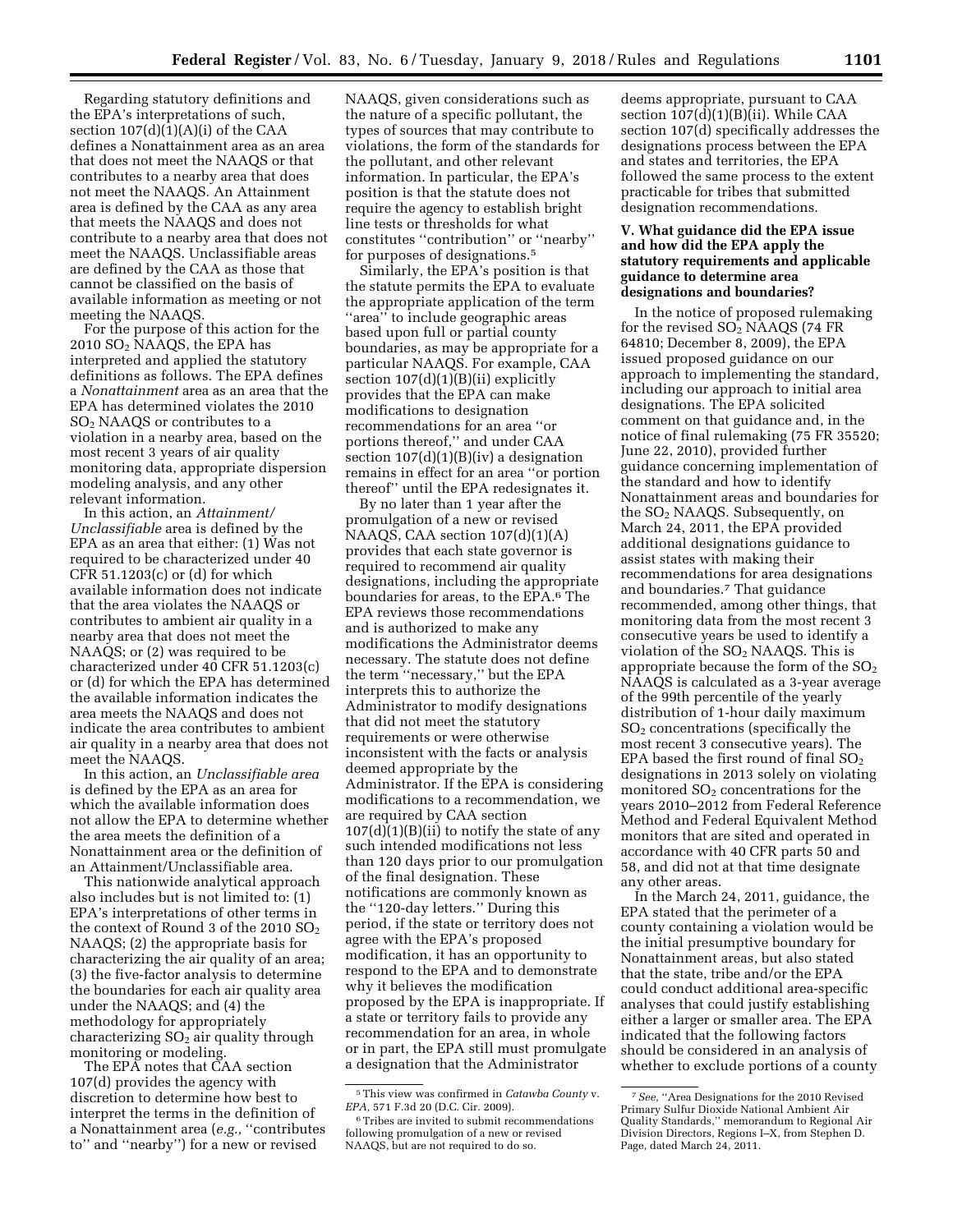and whether to include additional nearby areas outside the county as part of the designated Nonattainment area: (1) Air quality data; (2) emissionsrelated data; (3) meteorology; (4) geography/topography; and (5) jurisdictional boundaries, as well as other available data. States and tribes may identify and evaluate other relevant factors or circumstances specific to a particular area.

Following entry of the March 2, 2015, court order setting forth the schedule for the EPA to complete  $SO<sub>2</sub>$  designations, the EPA issued updated designations guidance.8 This guidance superseded the March 24, 2011, designation guidance for the 2010 SO2 NAAQS, and identified factors that the EPA intended to evaluate in determining whether areas are in violation of the 2010  $SO<sub>2</sub>$ NAAQS or contribute to air quality in nearby areas that are in violation of the  $2010$  SO<sub>2</sub> NAAQS. The guidance also contained the factors the EPA intended to evaluate in determining the boundaries for all remaining areas in the country, consistent with the court's order and schedule. These factors include: (1) Air quality characterization via ambient monitoring or dispersion modeling results; (2) emissions-related data; (3) meteorology; (4) geography and topography; and (5) jurisdictional boundaries.9

On March 8, 2017, the EPA issued a memo to clarify what version of the AERMOD modeling system is the most appropriate for consideration by the agency in the  $SO<sub>2</sub>$  designations process.10

#### **VI. What air quality information has the EPA used for these designations?**

For designations for the  $SO<sub>2</sub>$  NAAQS, air agencies have the flexibility to characterize air quality using either

10*See* ''Clarification on the AERMOD Modeling System Version for Use in SO2 Implementation Efforts and Other Regulatory Actions,'' memorandum to EPA Regional Air Division Directors from Richard A. Wayland, dated March 8, 2017. This memo is available at *[https://](https://www3.epa.gov/ttn/scram/guidance/clarification/SO2_DRR_Designation_Modeling_Clarification_Memo-03082017.pdf) [www3.epa.gov/ttn/scram/guidance/clarification/](https://www3.epa.gov/ttn/scram/guidance/clarification/SO2_DRR_Designation_Modeling_Clarification_Memo-03082017.pdf) SO2*\_*DRR*\_*Designation*\_*Modeling*\_*[Clarification](https://www3.epa.gov/ttn/scram/guidance/clarification/SO2_DRR_Designation_Modeling_Clarification_Memo-03082017.pdf)*\_ *[Memo-03082017.pdf](https://www3.epa.gov/ttn/scram/guidance/clarification/SO2_DRR_Designation_Modeling_Clarification_Memo-03082017.pdf)*.

appropriately sited ambient air quality monitors or modeling of actual or current allowable source emissions. These designations are based on the EPA's application of the nationwide analytical approach to, and technical assessment of, the weight of evidence for each area, including but not limited to available air quality monitoring data and air quality modeling results. The 1 hour primary SO<sub>2</sub> standard is violated at an ambient air quality monitoring site (or in the case of dispersion modeling, at an ambient air quality receptor location) when the 3-year average of the annual 99th percentile of the daily maximum 1-hour average concentrations exceeds 75 ppb, as determined in accordance with Appendix T of 40 CFR part 50. With respect to air quality monitoring data, the EPA has considered data from at least the most recent 3 calendar years, *i.e.,* 2014–2016, as available. In most of the modeling runs available for EPA's review, the impacts of the actual emissions for one or more of the recent 3-year periods (*e.g.,* 2012–2014, 2013– 2015, 2014–2016) were considered, and in some cases the modeling was of currently effective limits on allowable emissions in lieu of or as a supplement to modeling of actual emissions.

The deadline for Round 3 designations and the practical difficulties of obtaining source emissions data for modeling, and complete, quality-assured, certified SO2 monitoring data for the entirety of calendar year 2017 in December 2017, make the EPA's use of final 2017 emissions and monitoring data for this action generally impracticable. Under normal circumstances, the full year of such data would not be available to support regulatory determinations until after the end of the calendar year, and under the applicable regulations, the deadline for states to certify monitoring data is May 1, 2018. However, because these designations are being promulgated at the end of calendar year 2017, and because states can obtain source emissions information and make complete, quality-assured, certified 2017 data available for some areas quickly in 2018, in order to address the impracticability problem, the EPA is providing a process by which statecertified 2017 monitoring or emissions data that become available early in 2018 could be used in the designation process. We have provided that the final SO2 designation decisions announced in this action will be effective on the date 90 days following the date of publication of this action in the **Federal Register**. If any state submits complete,

quality-assured, certified 2017 data or related information about 2017 air quality to the EPA by February 28, 2018, supporting a change of the designation status for any area within that state, and the EPA agrees that a change of designation status is appropriate, then we will withdraw the designation announced in this action for such area and issue another designation that reflects the inclusion and analysis of such information. We emphasize that we will conduct this process only for those states that submit the information by the deadline of February 28, 2018, and in those instances where we can complete our analysis of the information and effect the change of designation status before the original effective date established by this final action.

If these submissions cause an area to change from Nonattainment to Attainment or Unclassifiable, the EPA will change the designation for the area following the process described in the preceding paragraph. If inclusion of 2017 data or related information about 2017 air quality indicates Nonattainment in an area that was designated Attainment or Unclassifiable, we will evaluate the reasons for the violation in the area and determine the appropriate course of action, which could include additional future action to change the designation for the area to Nonattainment.

#### **VII. How do the Round 3 designations affect Indian country?**

For areas of Indian country, there are no violating monitors. The Navajo Nation submitted modeling analyses for the areas around two  $SO<sub>2</sub>$  emission sources located in the Navajo Nation, the Navajo Generating Station and the Four Corners Power Plant, neither of which indicated a violation of the NAAQS. The Navajo Nation, the lands of the Hopi Tribe, and the Southern Ute Indian Reservation are being designated as separate areas. All other parts of Indian country are being designated as Attainment/Unclassifiable or Unclassifiable along with the surrounding state area. No areas of Indian country are being designated as Nonattainment in this round.

#### **VIII. Where can I find information forming the basis for this rule and exchanges between the EPA, states and tribes related to this rule?**

Information providing the basis for this final action are provided in a final technical support document (TSD) 11

<sup>8</sup>*See,* ''Updated Guidance for Area Designations for the 2010 Primary Sulfur Dioxide National Ambient Air Quality Standard,'' memorandum to Regional Air Division Directors, Regions I–X, from Stephen D. Page, dated March 20, 2015.

<sup>9</sup>The EPA supplemented this guidance with documents first made available to states and other interested parties in 2013 and updated in 2016. *See*  SO2 NAAQS Designations Source-Oriented Monitoring Technical Assistance Document (February 2016), available at *[https://www.epa.gov/](https://www.epa.gov/sites/production/files/2016-06/documents/so2monitoringtad.pdf) [sites/production/files/2016-06/documents/](https://www.epa.gov/sites/production/files/2016-06/documents/so2monitoringtad.pdf)  [so2monitoringtad.pdf,](https://www.epa.gov/sites/production/files/2016-06/documents/so2monitoringtad.pdf)* and SO2 NAAQS Designations Modeling Technical Assistance Document (August 2016), available at *[https://](https://www.epa.gov/sites/production/files/2016-06/documents/so2modelingtad.pdf) [www.epa.gov/sites/production/files/2016-06/](https://www.epa.gov/sites/production/files/2016-06/documents/so2modelingtad.pdf) [documents/so2modelingtad.pdf](https://www.epa.gov/sites/production/files/2016-06/documents/so2modelingtad.pdf)*.

<sup>&</sup>lt;sup>11</sup>The single final TSD for this action consists of a few sections with information that applies to all affected areas or to certain groups of areas with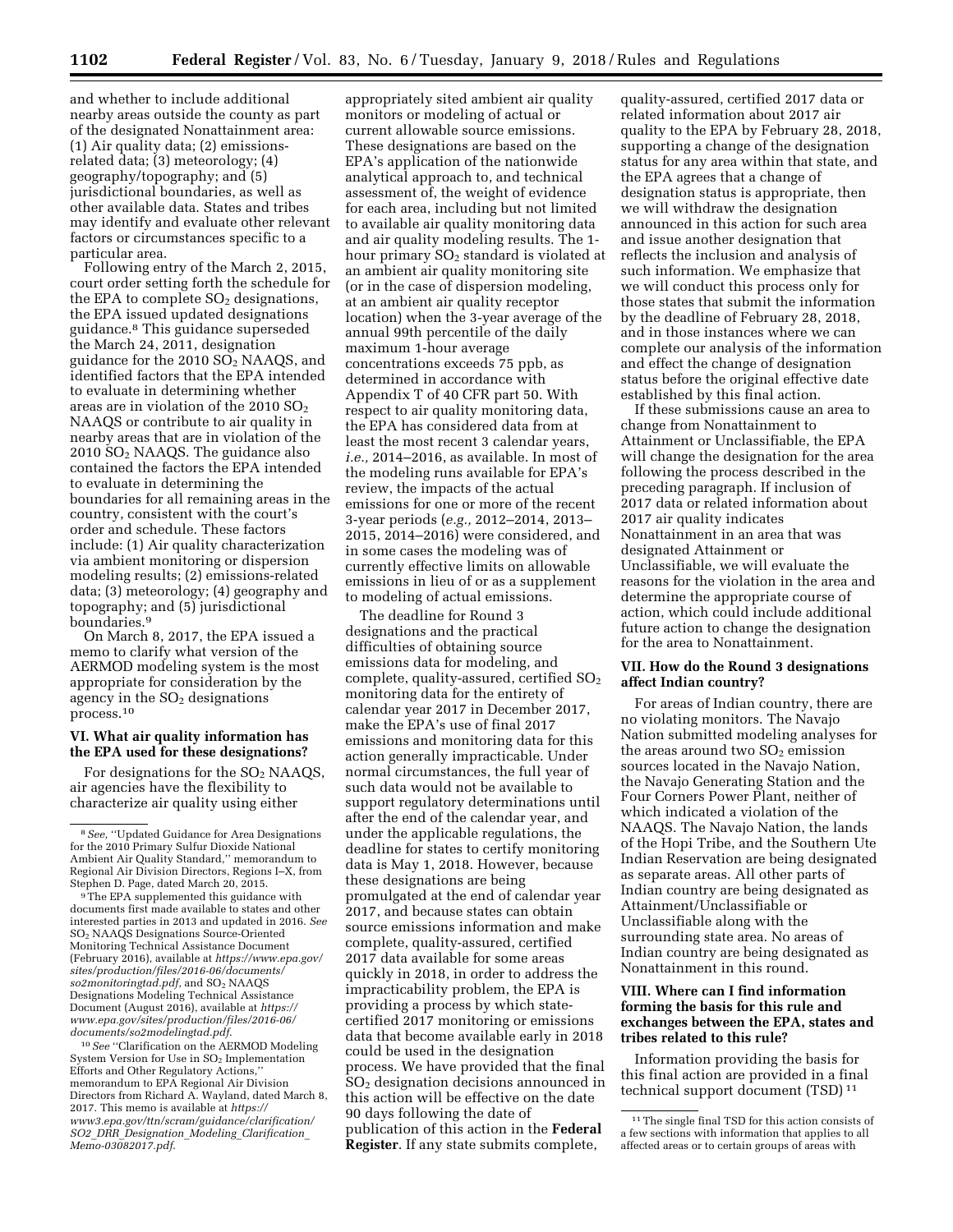included in the docket. The final TSD, intended designations TSD, modeling files, technical assistance documents, applicable EPA guidance memoranda, public comments, and copies of correspondence regarding this process between the EPA and the states, territories, tribes, and other parties, are available for review at the public docket for these SO2 designations at *[https://](https://www.regulations.gov) [www.regulations.gov](https://www.regulations.gov)* under Docket ID No. EPA–HQ–OAR–2017–0003, at the EPA Docket Center listed above in the **ADDRESSES** section of this document and on the agency's  $SO<sub>2</sub>$  Designations website at *[https://www.epa.gov/sulfur](https://www.epa.gov/sulfur-dioxide-designations)[dioxide-designations.](https://www.epa.gov/sulfur-dioxide-designations)* Area-specific questions can be addressed to the EPA Regional offices (*see* contact information provided at the beginning of this document).

#### **IX. Environmental Justice Concerns**

When the EPA establishes a new or revised NAAQS, the CAA requires the EPA to designate all areas of the U.S. as either Nonattainment, Attainment, or Unclassifiable. This action addresses designation determinations for certain areas for the 2010 SO2 NAAQS. Area designations address environmental justice concerns by ensuring that the public is properly informed about the air quality in an area. In locations where air quality does not meet the NAAQS, the CAA requires relevant state authorities to initiate appropriate air quality management actions to ensure that all those residing, working, attending school, or otherwise present in those areas are protected, regardless of minority and economic status.

#### **X. Statutory and Executive Order Reviews**

### *A. Executive Order 12866: Regulatory Planning and Review and Executive Order 13563: Improving Regulation and Regulatory Review*

This action is exempt from review by the Office of Management and Budget because it responds to the CAA requirement to promulgate air quality designations after promulgation of a new or revised NAAQS.

#### *B. Executive Order 13771: Reducing Regulations and Controlling Regulatory Costs*

This action is not an Executive Order 13771 regulatory action because actions such as air quality designations after promulgating a new revised NAAQS are exempt under Executive Order 12866.

#### *C. Paperwork Reduction Act (PRA)*

This action does not impose an information collection burden under the PRA. This action fulfills the nondiscretionary duty for the EPA to promulgate air quality designations after promulgation of a new or revised NAAQS and does not contain any information collection activities.

#### *D. Regulatory Flexibility Act (RFA)*

This designation action under CAA section 107(d) is not subject to the RFA. The RFA applies only to rules subject to notice-and-comment rulemaking requirements under the APA, 5 U.S.C. 553, or any other statute. Section 107(d)(2)(B) of the CAA explicitly provides that designations are exempt from the notice-and-comment provisions of the APA. In addition, designations under CAA section 107(d) are not among the list of actions that are subject to the notice-and-comment rulemaking requirements of CAA section 307(d).

#### *E. Unfunded Mandates Reform Act (UMRA)*

This action does not contain any unfunded mandate as described in UMRA, 2 U.S.C. 1531–1538 and does not significantly or uniquely affect small governments. The action imposes no enforceable duty on any state, local, or tribal governments or the private sector.

#### *F. Executive Order 13132: Federalism*

This action does not have federalism implications. It will not have substantial direct effects on the states, on the relationship between the national government and the states, or on the distribution of power and responsibilities among the various levels of government. The division of responsibility between the federal government and the states for purposes of implementing the NAAQS is established under the CAA.

#### *G. Executive Order 13175: Consultation and Coordination With Indian Tribal Government*

This action does not have tribal implications, as specified in Executive Order 13175. This action concerns the designation of certain areas in the U.S. for the 2010 SO2 NAAQS. The CAA provides for states, territories, and eligible tribes to develop plans to regulate emissions of air pollutants within their areas, as necessary, based on the designations. The Tribal Authority Rule (TAR) provides tribes

the opportunity to apply for eligibility to develop and implement CAA programs, such as programs to attain and maintain the  $SO<sub>2</sub>$  NAAQS, but it leaves to the discretion of the tribe the decision of whether to apply to develop these programs and which programs, or appropriate elements of a program, the tribe will seek to adopt. This rule does not have a substantial direct effect on one or more Indian tribes. It would not create any additional requirements beyond those of the  $SO<sub>2</sub>$  NAAQS. This rule establishes the designations for certain areas of the country for the  $SO<sub>2</sub>$ NAAQS, but no areas of Indian country are being designated as Nonattainment by this action. Furthermore, this rule does not affect the relationship or distribution of power and responsibilities between the federal government and Indian tribes. The CAA and the TAR establish the relationship of the federal government and tribes in developing plans to attain the NAAQS, and this rule does nothing to modify that relationship. Thus, Executive Order 13175 does not apply.

Although Executive Order 13175 does not apply to this rule, after the EPA promulgated the 2010 primary  $SO<sub>2</sub>$ NAAQS, the EPA communicated with tribal leaders and environmental staff regarding the designations process. In 2011, the EPA also sent individualized letters to all federally recognized tribes to explain the designation process for the 2010 primary  $SO<sub>2</sub>$  NAAQS, to provide the EPA designations guidance, and to offer consultation with the EPA. The EPA provided further information to tribes through presentations at the National Tribal Forum and through participation in National Tribal Air Association conference calls. The EPA also sent individualized letters to all federally recognized tribes that submitted recommendations to the EPA about the EPA's intended Round 1 designations for the  $SO<sub>2</sub>$  standard and offered tribal leaders the opportunity for consultation.12 These communications provided opportunities for tribes to voice concerns to the EPA about the general designations process for the 2010 SO2 NAAQS, as well as concerns specific to a tribe, and informed the EPA about key tribal concerns regarding designations as the designations process was under development and through its implementation up to that point. For the second round of  $SO<sub>2</sub>$  designations, the EPA sent additional letters to tribes that could potentially be affected and offered

some common features, and many sections that are specific to individual states, territories, or tribal areas. For convenience, the term ''TSD'' is also used generically to refer to these state/territory/tribespecific sections. For informational purposes, these individual state/territory/tribe-specific sections/ TSDs are available for separate downloading from the indicated EPA website.

<sup>12</sup>These communication letters to the tribes are provided in the dockets for Round 1 (Docket ID No. EPA–HQ–OAR–2012–0233 and Round 2 (Docket ID No. EPA–HQ–OAR–2014–0464).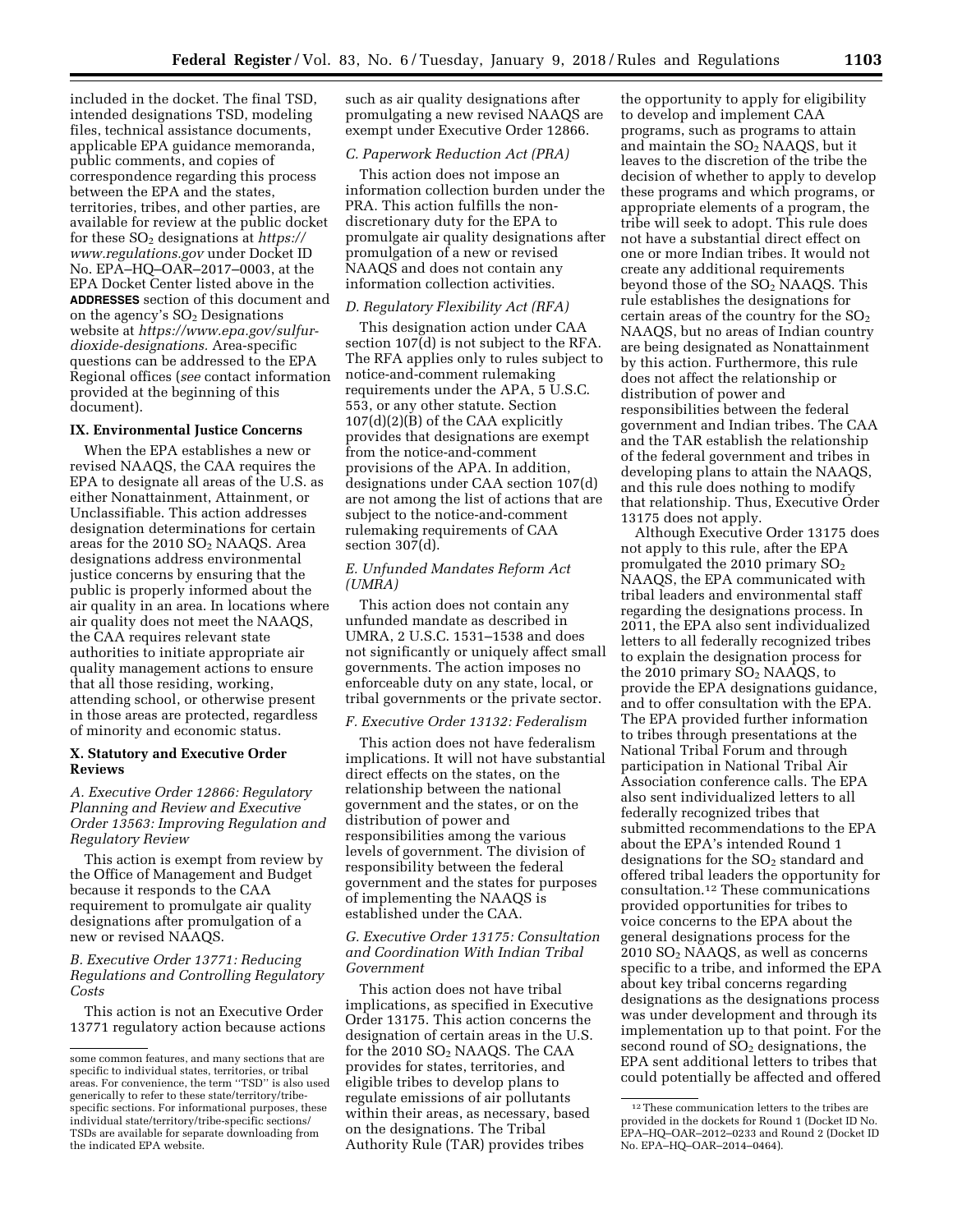additional opportunities for participation in the designations process. For this third round of  $SO<sub>2</sub>$ designations, the EPA has sent similar letters to affected tribes.

#### *H. Executive Order 13045: Protection of Children From Environmental Health and Safety Risks*

The EPA interprets Executive Order 13045 as applying to those regulatory actions that concern environmental health or safety risks that the EPA has reason to believe may disproportionately affect children, per the definition of ''covered regulatory action'' in section 2–202 of the Executive Order. This action is not subject to Executive Order 13045 because it does not establish an environmental standard intended to mitigate health or safety risks.

#### *I. Executive Order 13211: Actions That Significantly Affect Energy Supply, Distribution or Use*

This action is not subject to Executive Order 13211 because it is not a significant regulatory action under Executive Order 12866.

#### *J. National Technology Transfer and Advancement Act (NTTAA)*

This rulemaking does not involve technical standards.

#### *K. Executive Order 12898: Federal Actions To Address Environmental Justice in Minority Populations and Low-Income Populations*

The EPA believes that this action does not have disproportionately high and adverse human health or environmental effects on minority populations, lowincome populations and/or indigenous peoples, as specified in Executive Order 12898 (59 FR 7629, February 16, 1994). The documentation for this determination is contained in Section IX of this preamble, ''Environmental Justice Concerns.''

#### *L. Congressional Review Act (CRA)*

This action is subject to the CRA, and the EPA will submit a rule report to

each House of the Congress and to the Comptroller General of the U.S. This action is not a ''major rule'' as defined by 5 U.S.C. 804(2).

#### *M. Judicial Review*

Section 307(b)(1) of the CAA indicates which Federal Courts of Appeal have venue for petitions of review of final actions by the EPA. This section provides, in part, that petitions for review must be filed in the Court of Appeals for the District of Columbia Circuit: (i) When the agency action consists of ''nationally applicable regulations promulgated, or final actions taken, by the Administrator,'' or (ii) when such action is locally or regionally applicable, if ''such action is based on a determination of nationwide scope or effect and if in taking such action the Administrator finds and publishes that such action is based on such a determination.''

This final action to designate certain areas for the  $2010$   $SO<sub>2</sub>$  NAAQS is ''nationally applicable'' within the meaning of section 307(b)(1). The final action establishes designations for areas across the U.S. for the 2010  $SO<sub>2</sub>$ NAAQS. At the core of this action is the EPA's nationwide analytical approach and technical analysis, including evaluation of monitoring data and air quality modeling, applied to the available evidence for each area, including the EPA's interpretation of statutory terms in the CAA such as the definitions of Nonattainment, Attainment, and Unclassifiable under section 107(d)(1) of the CAA, and its application of that interpretation to areas across the country. Accordingly, the Administrator has determined that the final action is nationally applicable and is hereby publishing that finding in the **Federal Register**.

For the same reasons discussed above that make the final rule nationally applicable, the Administrator also has determined that the final designations are of nationwide scope and effect for the purposes of section 307(b)(1). This is particularly appropriate because, in the report on the 1977 Amendments that revised section 307(b)(1) of the CAA, Congress noted that the Administrator's determination that an action is of ''nationwide scope or effect'' would be appropriate for any action that has a scope or effect beyond a single judicial circuit. H.R. Rep. No. 95–294 at 323, 324, *reprinted* in 1977 U.S.C.C.A.N. 1402–03. Here, the scope and effect of the action will extend to numerous judicial circuits since the designations will apply to areas across the country. In these circumstances, section 307(b)(1) and its legislative history calls for the Administrator to find the action to be of ''nationwide scope or effect'' and for venue to be in the D.C. Circuit. Therefore, the Administrator has determined that the final action is based on a determination by the Administrator of nationwide scope or effect, and is hereby publishing that finding in the **Federal Register**.

#### **List of Subjects in 40 CFR Part 81**

Air pollution control, National parks, Wilderness areas.

Dated: December 21, 2017.

#### **E. Scott Pruitt,**

*Administrator.* 

For the reasons set forth in the preamble, 40 CFR part 81 is amended as follows:

#### **PART 81—DESIGNATIONS OF AREAS FOR AIR QUALITY PLANNING PURPOSES**

■ 1. The authority citation for part 81 continues to read as follows:

**Authority:** 42 U.S.C. 7401, *et seq.* 

### **Subpart C—Section 107 Attainment Status Designations**

■ 2. Section 81.301 is amended by adding a table titled ''Alabama—2010 Sulfur Dioxide NAAQS (Primary)'' following the table titled ''Alabama— 1971 Sulfur Dioxide NAAQS (Primary and Secondary)'' to read as follows:

**§ 81.301 Alabama.** 

\* \* \* \* \*

#### ALABAMA—2010 SULFUR DIOXIDE NAAQS (PRIMARY)

| Designated area <sup>1</sup>                                                                   | Designation       |                                                                                             |  |
|------------------------------------------------------------------------------------------------|-------------------|---------------------------------------------------------------------------------------------|--|
|                                                                                                | Date <sup>2</sup> | Tvpe                                                                                        |  |
| Shelby County (part) <sup>3</sup><br>2016 US Census Block Groups 011170308001 and 011170308002 |                   | Unclassifiable.<br>Unclassifiable.<br>Unclassifiable.<br>Unclassifiable.<br>Unclassifiable. |  |
|                                                                                                |                   |                                                                                             |  |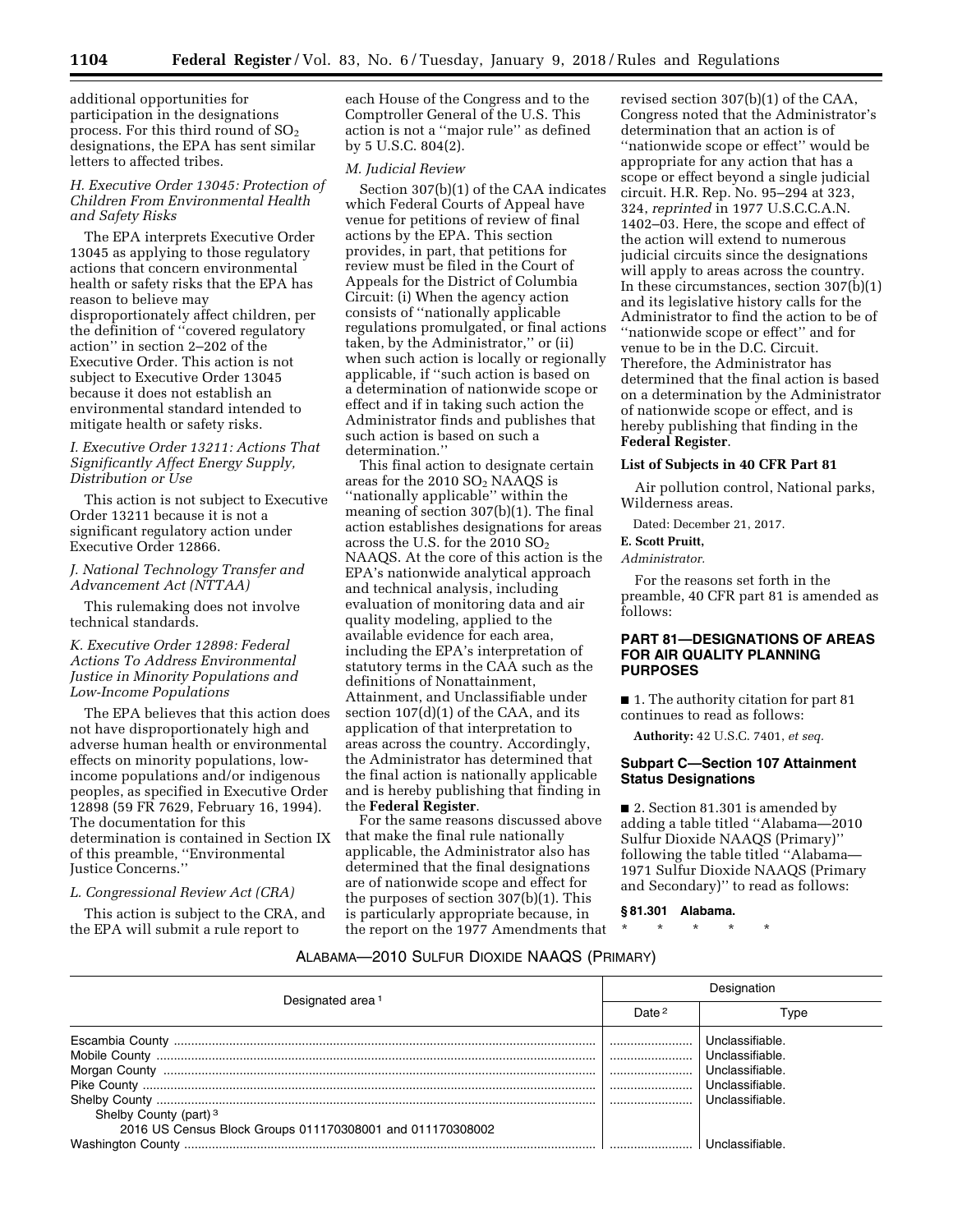## ALABAMA-2010 SULFUR DIOXIDE NAAQS (PRIMARY)-Continued

|                              | Designation       |                            |
|------------------------------|-------------------|----------------------------|
| Designated area <sup>1</sup> | Date <sup>2</sup> | <b>Type</b>                |
| Rest of State:               |                   |                            |
|                              |                   | Attainment/Unclassifiable. |
|                              |                   | Attainment/Unclassifiable. |
|                              |                   | Attainment/Unclassifiable. |
|                              |                   | Attainment/Unclassifiable. |
|                              |                   | Attainment/Unclassifiable. |
|                              |                   | Attainment/Unclassifiable. |
|                              |                   | Attainment/Unclassifiable. |
|                              |                   |                            |
|                              |                   | Attainment/Unclassifiable. |
|                              |                   | Attainment/Unclassifiable. |
|                              |                   | Attainment/Unclassifiable. |
|                              |                   | Attainment/Unclassifiable. |
|                              |                   | Attainment/Unclassifiable. |
|                              |                   | Attainment/Unclassifiable. |
|                              |                   | Attainment/Unclassifiable. |
|                              |                   | Attainment/Unclassifiable. |
|                              |                   | Attainment/Unclassifiable. |
|                              |                   | Attainment/Unclassifiable. |
|                              |                   | Attainment/Unclassifiable. |
|                              |                   |                            |
|                              |                   | Attainment/Unclassifiable. |
|                              |                   | Attainment/Unclassifiable. |
|                              |                   | Attainment/Unclassifiable. |
|                              |                   | Attainment/Unclassifiable. |
|                              |                   | Attainment/Unclassifiable. |
|                              |                   | Attainment/Unclassifiable. |
|                              |                   | Attainment/Unclassifiable. |
|                              |                   | Attainment/Unclassifiable. |
|                              |                   | Attainment/Unclassifiable. |
|                              |                   | Attainment/Unclassifiable. |
|                              |                   |                            |
|                              |                   | Attainment/Unclassifiable. |
|                              |                   | Attainment/Unclassifiable. |
|                              |                   | Attainment/Unclassifiable. |
|                              |                   | Attainment/Unclassifiable. |
|                              |                   | Attainment/Unclassifiable. |
|                              |                   | Attainment/Unclassifiable. |
|                              |                   | Attainment/Unclassifiable. |
|                              |                   | Attainment/Unclassifiable. |
|                              |                   | Attainment/Unclassifiable. |
|                              |                   | Attainment/Unclassifiable. |
|                              |                   | Attainment/Unclassifiable. |
|                              |                   | Attainment/Unclassifiable. |
|                              |                   |                            |
|                              |                   | Attainment/Unclassifiable. |
|                              |                   | Attainment/Unclassifiable. |
|                              |                   | Attainment/Unclassifiable. |
|                              |                   | Attainment/Unclassifiable. |
|                              |                   | Attainment/Unclassifiable. |
|                              |                   | Attainment/Unclassifiable. |
|                              |                   | Attainment/Unclassifiable. |
|                              |                   | Attainment/Unclassifiable. |
|                              |                   | Attainment/Unclassifiable. |
|                              |                   | Attainment/Unclassifiable. |
|                              |                   | Attainment/Unclassifiable. |
|                              |                   |                            |
|                              |                   | Attainment/Unclassifiable. |
|                              |                   | Attainment/Unclassifiable. |
|                              |                   | Attainment/Unclassifiable. |
|                              |                   | Attainment/Unclassifiable. |
|                              |                   | Attainment/Unclassifiable. |
|                              |                   | Attainment/Unclassifiable. |
|                              |                   | Attainment/Unclassifiable. |
|                              |                   | Attainment/Unclassifiable. |
|                              |                   | Attainment/Unclassifiable. |
|                              |                   | Attainment/Unclassifiable. |
|                              |                   |                            |

<sup>1</sup> Includes any Indian country in each county or area, unless otherwise specified. EPA is not determining the boundaries of any area of Indian country in this table, including any area of Indian country located in the lar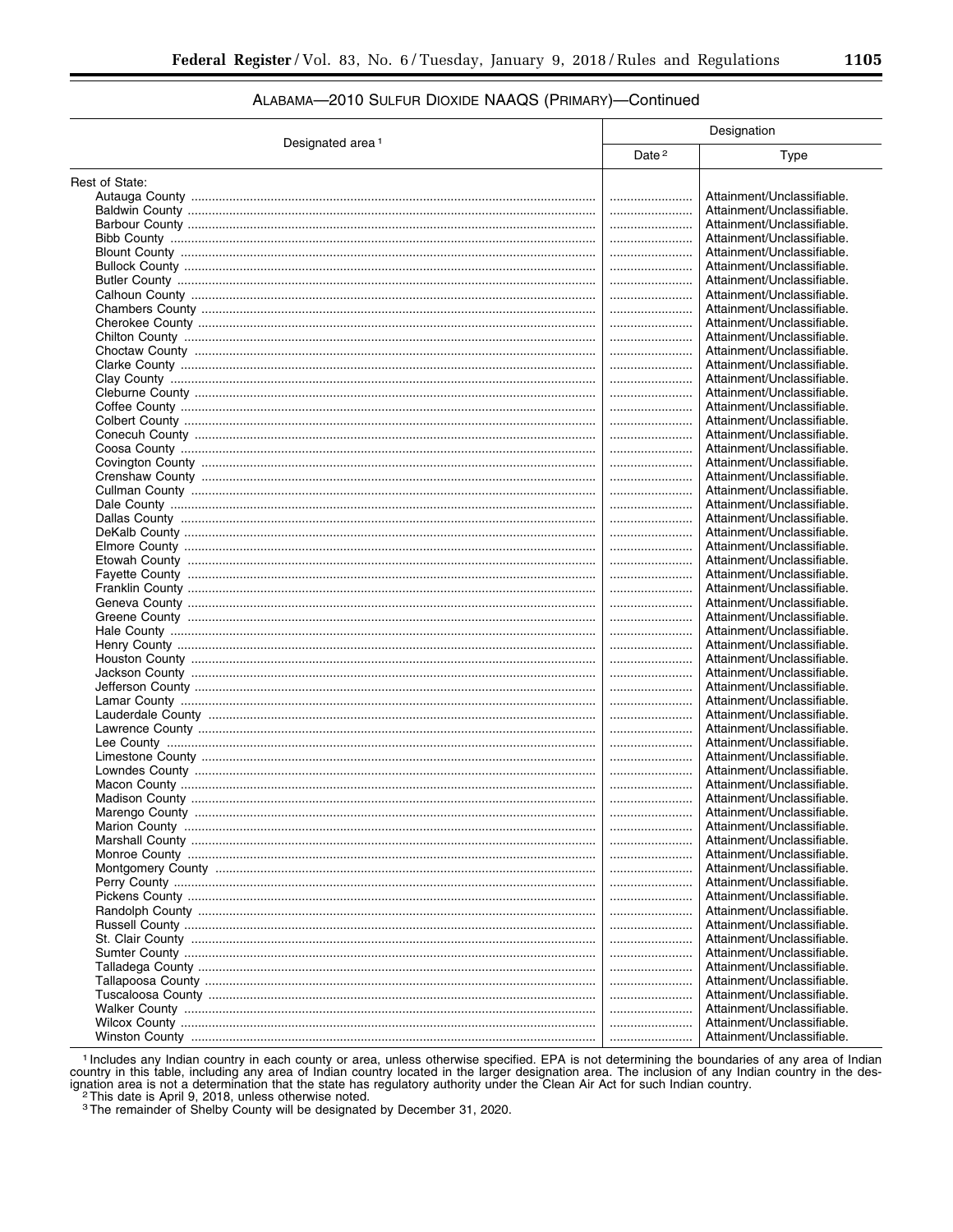\* \* \* \* \*

■ 3. Section 81.302 is amended by adding a table titled ''Alaska—2010 Sulfur Dioxide NAAQS (Primary)'' following the table titled ''Alaska—1971 Sulfur Dioxide NAAQS (Primary and Secondary)'' to read as follows:

**§ 81.302 Alaska.** 

\* \* \* \* \*

ALASKA—2010 SULFUR DIOXIDE NAAQS (PRIMARY)

| Designated area <sup>1</sup> | Designation       |                            |  |
|------------------------------|-------------------|----------------------------|--|
|                              | Date <sup>2</sup> | Type                       |  |
| <b>Entire State</b>          |                   | Attainment/Unclassifiable. |  |

1 Includes any Indian country in each county or area, unless otherwise specified. EPA is not determining the boundaries of any area of Indian country in this table, including any area of Indian country located in the larger designation area. The inclusion of any Indian country in the designation area is not a determination that the state has regulatory authority under the Clean Air Act for such Indian country.<br><sup>2</sup>This date is April 9, 2018, unless otherwise noted.

\* \* \* \* \*

2010 Sulfur Dioxide NAAQS (Primary)'' to read as follows:

**§ 81.303 Arizona.** 

\* \* \* \* \*

■ 4. Section 81.303 is amended by revising the table entitled ''Arizona—

ARIZONA—2010 SULFUR DIOXIDE NAAQS (PRIMARY)

| Designated area <sup>1</sup>                                                                                                                                                                                                                                                                                |                   | Designation                                              |  |  |
|-------------------------------------------------------------------------------------------------------------------------------------------------------------------------------------------------------------------------------------------------------------------------------------------------------------|-------------------|----------------------------------------------------------|--|--|
|                                                                                                                                                                                                                                                                                                             | Date <sup>2</sup> | Type                                                     |  |  |
|                                                                                                                                                                                                                                                                                                             | $10 - 4 - 13$     | Nonattainment.                                           |  |  |
| Gila County (part)                                                                                                                                                                                                                                                                                          |                   |                                                          |  |  |
| The portions of Gila County that are bounded by: T4S, R14E; T4S, R15E; T4S,<br>R16E; T5S, R15E; T5S, R16E                                                                                                                                                                                                   |                   |                                                          |  |  |
| Pinal County (part)                                                                                                                                                                                                                                                                                         |                   |                                                          |  |  |
| The portions of Pinal County that are bounded by: T4S, R14E; T4S, R15E; T4S,<br>R16E; T5S, R14E; T5S, R15E; T5S, R16E; T6S, R14E; T6S, R15E; T6S, R16E                                                                                                                                                      |                   |                                                          |  |  |
|                                                                                                                                                                                                                                                                                                             | $10 - 4 - 13$     | Nonattainment.                                           |  |  |
| Gila County (part)<br>The portions of Gila County that are bounded by: T2N, R14E; T2N, R15E; T1N,<br>R13E; T1N, R14E; T1N, R15E; T1S, R14E; T1S, R14 1/2E; T1S, R15E                                                                                                                                        |                   |                                                          |  |  |
|                                                                                                                                                                                                                                                                                                             |                   | Unclassifiable.                                          |  |  |
| The portions of Coconino County located within the Navajo Nation areas of Indian coun-<br>try within a 50-km radius of the Navajo Generating Station at the coordinates<br>$39.904006$ decimal degrees latitude and $-111.389435$ decimal degrees longitude,<br>using the 1984 World Geodetic Survey datum. |                   |                                                          |  |  |
| Rest of State:                                                                                                                                                                                                                                                                                              |                   |                                                          |  |  |
|                                                                                                                                                                                                                                                                                                             |                   | Attainment/Unclassifiable.                               |  |  |
|                                                                                                                                                                                                                                                                                                             |                   | Attainment/Unclassifiable.                               |  |  |
|                                                                                                                                                                                                                                                                                                             |                   | Attainment/Unclassifiable.                               |  |  |
|                                                                                                                                                                                                                                                                                                             |                   | Attainment/Unclassifiable.                               |  |  |
|                                                                                                                                                                                                                                                                                                             |                   | Attainment/Unclassifiable.                               |  |  |
|                                                                                                                                                                                                                                                                                                             |                   | Attainment/Unclassifiable.                               |  |  |
|                                                                                                                                                                                                                                                                                                             |                   | Attainment/Unclassifiable.                               |  |  |
|                                                                                                                                                                                                                                                                                                             |                   | Attainment/Unclassifiable.                               |  |  |
|                                                                                                                                                                                                                                                                                                             |                   | Attainment/Unclassifiable.                               |  |  |
|                                                                                                                                                                                                                                                                                                             |                   | Attainment/Unclassifiable.                               |  |  |
|                                                                                                                                                                                                                                                                                                             |                   | Attainment/Unclassifiable.                               |  |  |
|                                                                                                                                                                                                                                                                                                             |                   | Attainment/Unclassifiable.                               |  |  |
|                                                                                                                                                                                                                                                                                                             |                   | Attainment/Unclassifiable.                               |  |  |
|                                                                                                                                                                                                                                                                                                             |                   | Attainment/Unclassifiable.                               |  |  |
|                                                                                                                                                                                                                                                                                                             |                   | Attainment/Unclassifiable.<br>Attainment/Unclassifiable. |  |  |
|                                                                                                                                                                                                                                                                                                             |                   |                                                          |  |  |
|                                                                                                                                                                                                                                                                                                             |                   | Attainment/Unclassifiable.                               |  |  |

1 Includes Indian country in each county or area, unless otherwise specified. EPA is not determining the boundaries of any area of Indian country in this table, including any area of Indian country located in the larger designation area. The inclusion of any Indian country in the designation area is not a determination that the state has regulatory authority under the Clean Air Act for such Indian country.<br><sup>2</sup>This date is April 9, 2018, unless otherwise noted.

3Excludes Indian country located in each area, if any, unless otherwise specified.

4Excludes lands of the White Mountain Apache Tribe.

5Excludes lands of the Hopi Tribe and lands of the Navajo Nation.

<sup>6</sup> Excludes the lands of the White Mountain Apache Tribe and the Hayden, AZ and Miami, AZ Nonattainment areas.

7 Includes all lands of the White Mountain Apache Tribe, including those lands of the White Mountain Apache Tribe geographically located in Apache County and Gila County, and excludes lands of the Hopi Tribe and lands of the Navajo Nation.<br><sup>8</sup> Includes all lands of the Navajo Nation except for the portions of the Navajo Nation lands designated Unclassifiable.

Navajo Nation geographically located within the states of New Mexico and Utah. 9Excludes the Hayden, AZ Nonattainment area.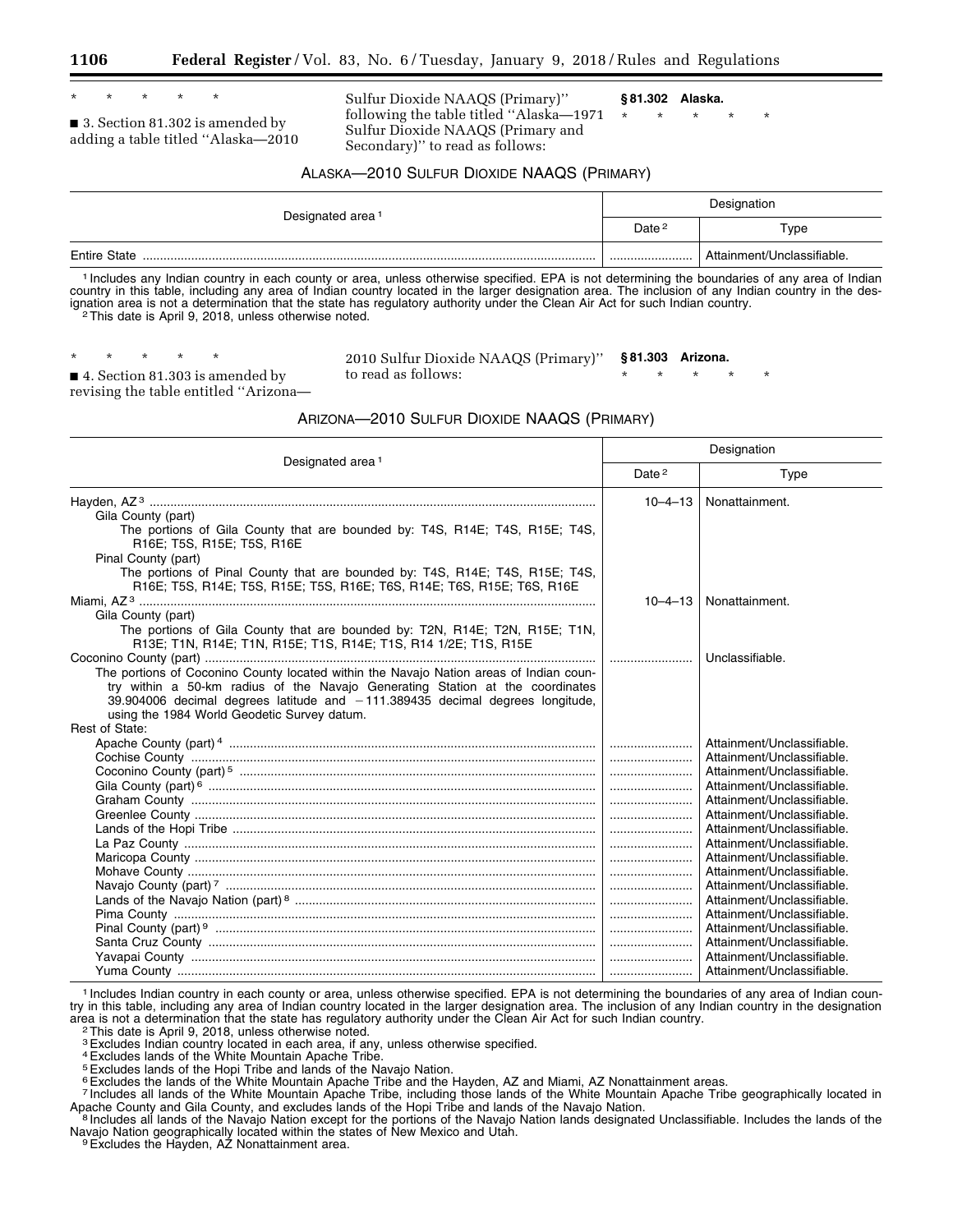$^\star$  $_{\star}$  $\star$ 

5. Section 81.304 is amended by revising the table entitled "Arkansas-

 $\star$ 

2010 Sulfur Dioxide NAAQS (Primary)" §81.304 Arkansas. to read as follows:  $\star$ 

 $\star$  $\star$  $\star$ 

| 17<br>11 U |
|------------|
|            |

 $\ast$ 

| ARKANSAS-2010 SULFUR DIOXIDE NAAQS (PRIMARY) |  |
|----------------------------------------------|--|
|----------------------------------------------|--|

|                              |                   | Designation                                              |  |  |
|------------------------------|-------------------|----------------------------------------------------------|--|--|
| Designated area <sup>1</sup> | Date <sup>2</sup> | Type                                                     |  |  |
|                              | 9/12/16           | Unclassifiable.                                          |  |  |
|                              |                   | Attainment/Unclassifiable.                               |  |  |
|                              | <br>              | Attainment/Unclassifiable.<br>Attainment/Unclassifiable. |  |  |
|                              |                   | Attainment/Unclassifiable.                               |  |  |
|                              |                   | Attainment/Unclassifiable.                               |  |  |
|                              |                   | Attainment/Unclassifiable.                               |  |  |
|                              |                   | Attainment/Unclassifiable.                               |  |  |
|                              |                   | Attainment/Unclassifiable.                               |  |  |
|                              |                   | Attainment/Unclassifiable.                               |  |  |
|                              |                   | Attainment/Unclassifiable.                               |  |  |
|                              |                   | Attainment/Unclassifiable.                               |  |  |
|                              |                   | Attainment/Unclassifiable.                               |  |  |
|                              |                   | Attainment/Unclassifiable.                               |  |  |
|                              |                   | Attainment/Unclassifiable.                               |  |  |
|                              | <br>              | Attainment/Unclassifiable.<br>Attainment/Unclassifiable. |  |  |
|                              |                   | Attainment/Unclassifiable.                               |  |  |
|                              |                   | Attainment/Unclassifiable.                               |  |  |
|                              |                   | Attainment/Unclassifiable.                               |  |  |
|                              |                   | Attainment/Unclassifiable.                               |  |  |
|                              |                   | Attainment/Unclassifiable.                               |  |  |
|                              |                   | Attainment/Unclassifiable.                               |  |  |
|                              |                   | Attainment/Unclassifiable.                               |  |  |
|                              |                   | Attainment/Unclassifiable.                               |  |  |
|                              |                   | Attainment/Unclassifiable.                               |  |  |
|                              |                   | Attainment/Unclassifiable.                               |  |  |
|                              |                   | Attainment/Unclassifiable.                               |  |  |
|                              |                   | Attainment/Unclassifiable.                               |  |  |
|                              |                   | Attainment/Unclassifiable.                               |  |  |
|                              |                   | Attainment/Unclassifiable.<br>Attainment/Unclassifiable. |  |  |
|                              | <br>              | Attainment/Unclassifiable.                               |  |  |
|                              |                   | Attainment/Unclassifiable.                               |  |  |
|                              | 9/12/16           | Attainment/Unclassifiable.                               |  |  |
|                              |                   | Attainment/Unclassifiable.                               |  |  |
|                              |                   | Attainment/Unclassifiable.                               |  |  |
|                              |                   | Attainment/Unclassifiable.                               |  |  |
|                              |                   | Attainment/Unclassifiable.                               |  |  |
|                              |                   | Attainment/Unclassifiable.                               |  |  |
|                              |                   | Attainment/Unclassifiable.                               |  |  |
|                              |                   | Attainment/Unclassifiable.                               |  |  |
|                              |                   | Attainment/Unclassifiable.<br>Attainment/Unclassifiable. |  |  |
|                              |                   | Attainment/Unclassifiable.                               |  |  |
|                              |                   | Attainment/Unclassifiable.                               |  |  |
|                              |                   | Attainment/Unclassifiable.                               |  |  |
|                              |                   | Attainment/Unclassifiable.                               |  |  |
|                              |                   | Attainment/Unclassifiable.                               |  |  |
|                              |                   | Attainment/Unclassifiable.                               |  |  |
|                              |                   | Attainment/Unclassifiable.                               |  |  |
|                              |                   | Attainment/Unclassifiable.                               |  |  |
|                              |                   | Attainment/Unclassifiable.                               |  |  |
|                              |                   | Attainment/Unclassifiable.                               |  |  |
|                              |                   | Attainment/Unclassifiable.                               |  |  |
|                              |                   | Attainment/Unclassifiable.                               |  |  |
|                              |                   | Attainment/Unclassifiable.                               |  |  |
|                              |                   | Attainment/Unclassifiable.                               |  |  |
|                              |                   | Attainment/Unclassifiable.<br>Attainment/Unclassifiable. |  |  |
|                              |                   | Attainment/Unclassifiable.                               |  |  |
|                              |                   | Attainment/Unclassifiable.                               |  |  |
|                              |                   | Attainment/Unclassifiable.                               |  |  |
|                              |                   | Attainment/Unclassifiable.                               |  |  |
|                              |                   | Attainment/Unclassifiable.                               |  |  |
|                              |                   | Attainment/Unclassifiable.                               |  |  |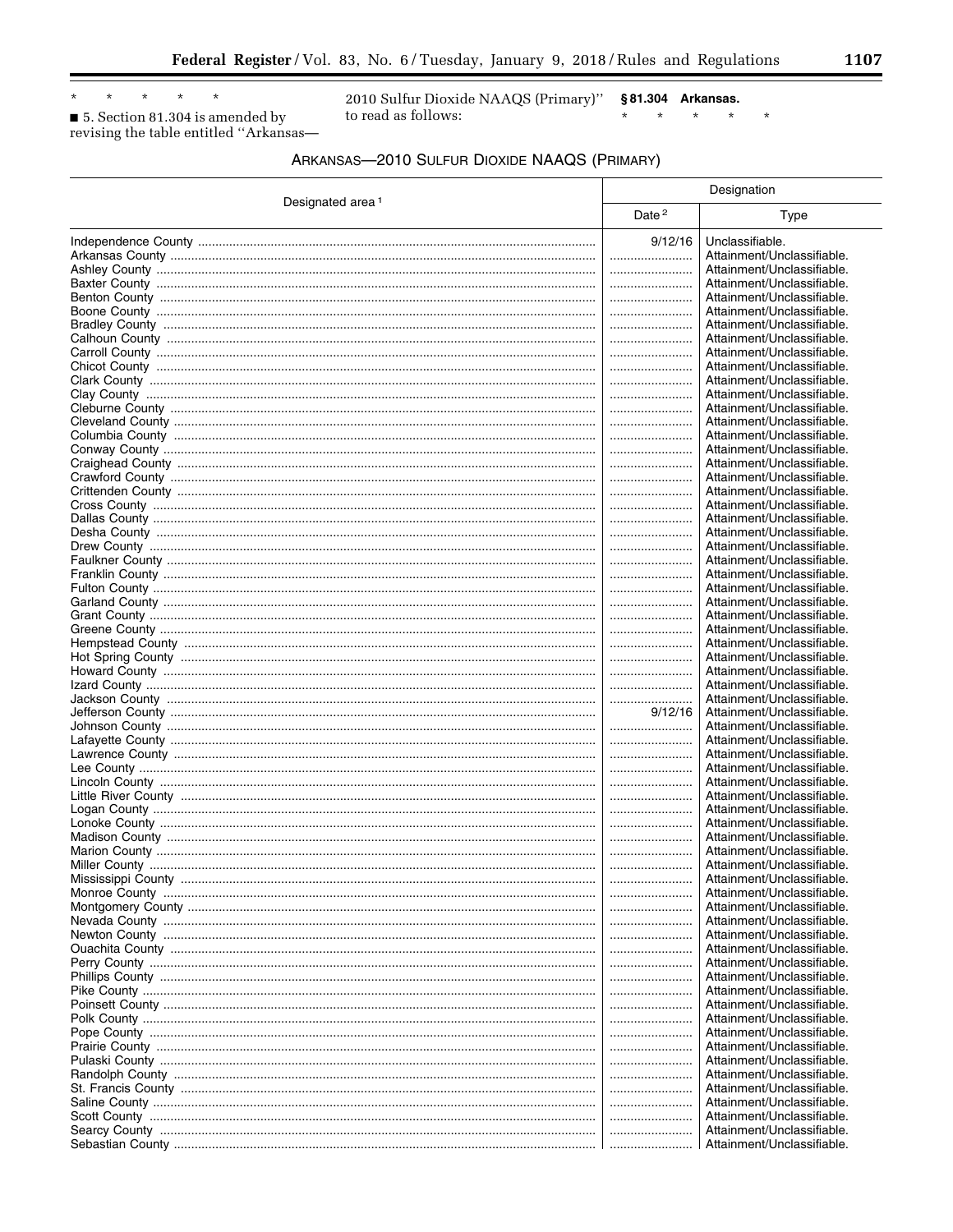## ARKANSAS—2010 SULFUR DIOXIDE NAAQS (PRIMARY)—Continued

| Designated area <sup>1</sup> | Designation       |                                                                                                                                                                                                                                          |  |
|------------------------------|-------------------|------------------------------------------------------------------------------------------------------------------------------------------------------------------------------------------------------------------------------------------|--|
|                              | Date <sup>2</sup> | Type                                                                                                                                                                                                                                     |  |
|                              |                   | Attainment/Unclassifiable<br>Attainment/Unclassifiable.<br>Attainment/Unclassifiable<br>Attainment/Unclassifiable.<br>Attainment/Unclassifiable.<br>Attainment/Unclassifiable.<br>Attainment/Unclassifiable<br>Attainment/Unclassifiable |  |
| Yell County                  |                   | Attainment/Unclassifiable.                                                                                                                                                                                                               |  |

1 Includes any Indian country in each county or area, unless otherwise specified. EPA is not determining the boundaries of any area of Indian country in this table, including any area of Indian country located in the larger designation area. The inclusion of any Indian country in the designation area is not a determination that the state has regulatory authority under the Clean Air Act for such Indian country.<br><sup>2</sup>This date is April 9, 2018, unless otherwise noted.

\* \* \* \* \*

■ 6. Section 81.305 is amended by adding a table titled ''California—2010 Sulfur Dioxide NAAQS (Primary)'' following the table ''California—1971 Sulfur Dioxide NAAQS (Primary and Secondary)'' to read as follows:

**§ 81.305 California.** 

\* \* \* \* \*

## CALIFORNIA—2010 SULFUR DIOXIDE NAAQS (PRIMARY)

| Designated area <sup>1</sup>                                                                                                                                                                                                                                                                                                                                                                                                                                                                                                                                                                                                                                                                                                                                                                                                                                                                                                                                        |  | Designation                    |  |
|---------------------------------------------------------------------------------------------------------------------------------------------------------------------------------------------------------------------------------------------------------------------------------------------------------------------------------------------------------------------------------------------------------------------------------------------------------------------------------------------------------------------------------------------------------------------------------------------------------------------------------------------------------------------------------------------------------------------------------------------------------------------------------------------------------------------------------------------------------------------------------------------------------------------------------------------------------------------|--|--------------------------------|--|
|                                                                                                                                                                                                                                                                                                                                                                                                                                                                                                                                                                                                                                                                                                                                                                                                                                                                                                                                                                     |  | <b>Type</b>                    |  |
|                                                                                                                                                                                                                                                                                                                                                                                                                                                                                                                                                                                                                                                                                                                                                                                                                                                                                                                                                                     |  | Attainment/<br>Unclassifiable. |  |
| Alpine County.                                                                                                                                                                                                                                                                                                                                                                                                                                                                                                                                                                                                                                                                                                                                                                                                                                                                                                                                                      |  |                                |  |
| Inyo County.                                                                                                                                                                                                                                                                                                                                                                                                                                                                                                                                                                                                                                                                                                                                                                                                                                                                                                                                                        |  |                                |  |
| Mono County.                                                                                                                                                                                                                                                                                                                                                                                                                                                                                                                                                                                                                                                                                                                                                                                                                                                                                                                                                        |  |                                |  |
|                                                                                                                                                                                                                                                                                                                                                                                                                                                                                                                                                                                                                                                                                                                                                                                                                                                                                                                                                                     |  | Attainment/<br>Unclassifiable. |  |
| Lake County.                                                                                                                                                                                                                                                                                                                                                                                                                                                                                                                                                                                                                                                                                                                                                                                                                                                                                                                                                        |  |                                |  |
|                                                                                                                                                                                                                                                                                                                                                                                                                                                                                                                                                                                                                                                                                                                                                                                                                                                                                                                                                                     |  | Attainment/<br>Unclassifiable. |  |
| El Dorado County (part).                                                                                                                                                                                                                                                                                                                                                                                                                                                                                                                                                                                                                                                                                                                                                                                                                                                                                                                                            |  |                                |  |
| That portion of El Dorado County within the drainage area naturally tributary to Lake Tahoe includ-<br>ing said Lake.                                                                                                                                                                                                                                                                                                                                                                                                                                                                                                                                                                                                                                                                                                                                                                                                                                               |  |                                |  |
| Placer County (part).                                                                                                                                                                                                                                                                                                                                                                                                                                                                                                                                                                                                                                                                                                                                                                                                                                                                                                                                               |  |                                |  |
| That portion of Placer County within the drainage area naturally tributary to Lake Tahoe including<br>said Lake, plus that area in the vicinity of the head of the Truckee River described as follows:<br>Commencing at the point common to the aforementioned drainage area crestline and the line<br>common to Townships 15 North and 16 North, M.D.B. & M., and following that line in a westerly<br>direction to the northwest corner of Section 3, Township 15 North, Range 16 East, M.D.B. & M.,<br>thence south along the west line of Sections 3 and 10, Township 15 North, Range 16 East,<br>M.D.B. & M., to the intersection with the said drainage area crestline, thence following the said<br>drainage area boundary in a southeasterly direction, then northeasterly direction to and along the<br>Lake Tahoe Dam, thence following the said drainage area crestline in a northeasterly, then north-<br>westerly direction to the point of beginning. |  |                                |  |
|                                                                                                                                                                                                                                                                                                                                                                                                                                                                                                                                                                                                                                                                                                                                                                                                                                                                                                                                                                     |  | Attainment/                    |  |
| Kern County (part).                                                                                                                                                                                                                                                                                                                                                                                                                                                                                                                                                                                                                                                                                                                                                                                                                                                                                                                                                 |  | Unclassifiable.                |  |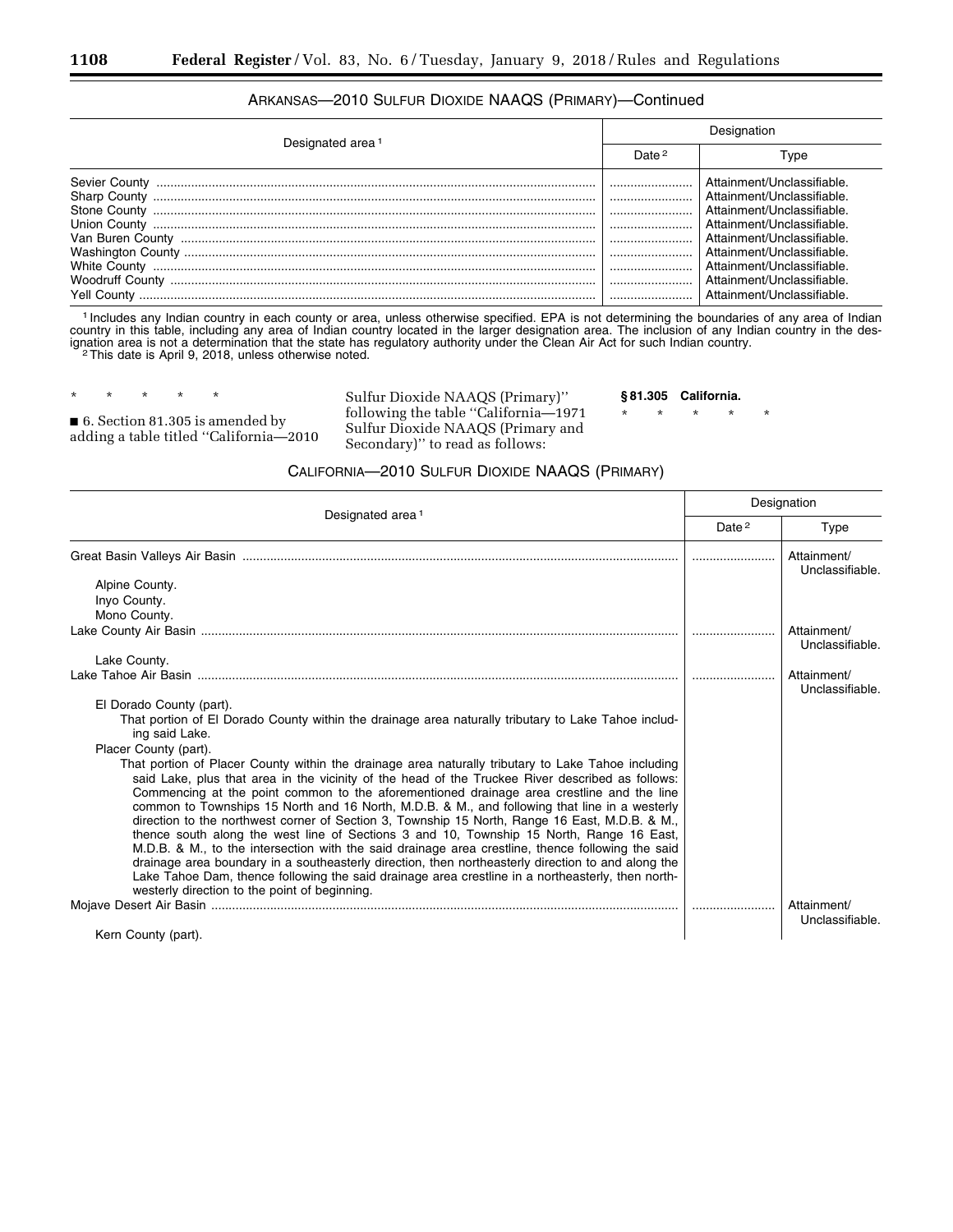## CALIFORNIA—2010 SULFUR DIOXIDE NAAQS (PRIMARY)—Continued

| Designated area <sup>1</sup>                                                                                                                                                                                                                                                                                                                                                                                                                                                                                                                                                                                                                                                                                                                                                                                                                                                                                                                                                                                                                                                                                                                                                                                                                                                                                                                                                                                                                                                                                                                                                                                                                                                                                                                                                                                                                                                              |                   | Designation                    |  |
|-------------------------------------------------------------------------------------------------------------------------------------------------------------------------------------------------------------------------------------------------------------------------------------------------------------------------------------------------------------------------------------------------------------------------------------------------------------------------------------------------------------------------------------------------------------------------------------------------------------------------------------------------------------------------------------------------------------------------------------------------------------------------------------------------------------------------------------------------------------------------------------------------------------------------------------------------------------------------------------------------------------------------------------------------------------------------------------------------------------------------------------------------------------------------------------------------------------------------------------------------------------------------------------------------------------------------------------------------------------------------------------------------------------------------------------------------------------------------------------------------------------------------------------------------------------------------------------------------------------------------------------------------------------------------------------------------------------------------------------------------------------------------------------------------------------------------------------------------------------------------------------------|-------------------|--------------------------------|--|
|                                                                                                                                                                                                                                                                                                                                                                                                                                                                                                                                                                                                                                                                                                                                                                                                                                                                                                                                                                                                                                                                                                                                                                                                                                                                                                                                                                                                                                                                                                                                                                                                                                                                                                                                                                                                                                                                                           | Date <sup>2</sup> | Type                           |  |
| That portion of Kern County east and south of a line described as follows: Beginning at the Kern-<br>Los Angeles County boundary and running north and east along the northwest boundary of the<br>Rancho La Libre Land Grant to the point of intersection with the range line common to R. 16 W.<br>and R. 17 W., San Bernardino Base and Meridian; north along the range line to the point of inter-<br>section with the Rancho El Tejon Land Grant boundary; then southeast, northeast, and northwest<br>along the boundary of the Rancho El Tejon Land Grantto the northwest corner of S. 3, T. 11 N.,<br>R. 17 W.; then west 1.2 miles; then north to the Rancho El Tejon Land Grant boundary; then<br>northwest along the Rancho El Tejon line to the southeast corner of S. 34, T. 32 S., R. 30 E.,<br>Mount Diablo Base and Meridian; then north to the northwest corner of S. 35, T. 31 S., R. 30 E.;<br>then northeast along the boundary of the Rancho El Tejon Land Grantto the southwest corner of<br>S. 18, T. 31 S., R. 31 E.; then east to the southeast corner of S. 13, T. 31 S., R. 31 E.; then<br>north along the range line common to R. 31 E. and R. 32 E., Mount Diablo Base and Meridian, to<br>the northwest corner of S. 6, T. 29 S., R. 32 E.; then east to the southwest corner of S. 31 T. 28<br>S., R. 32E.; then north along the range line common to R. 31 E. and R. 32 E. to the northwest<br>corner of S. 6, T. 28 S., R. 32 E., then west to the southeast corner of S. 36, T. 27 S., R. 31 E.,<br>then north along the range line common to R. 31 E. and R. 32 E. to the Kern-Tulare County<br>boundary.                                                                                                                                                                                                                                              |                   |                                |  |
| Los Angeles County (part).<br>That portion of Los Angeles County which lies north and east of a line described as follows: Begin-<br>ning at the Los Angeles-San Bernardino County boundary and running west along the township<br>line common to T. 3 N and T. 2 N, San Bernardino Base and Meridian; then north along the<br>range line common to R. 8 W and R. 9 W; then west along the township line common to T. 4 N<br>and T. 3 N; then north along the range line common to R. 12 W and R. 13 W to the southeast<br>corner of Section 12, T. 5 N, R. 13 W; then west along the south boundaries of Sections 12, 11,<br>10, 9, 8, 7, T. 5 N, R. 13 W to the boundary of the Angeles National Forest which is collinear<br>with the range line common to R. 13 W and R. 14 W; then north and west along the Angeles Na-<br>tional Forest boundary to the point of intersection with the township line common to T. 7 N and T.<br>6 N (point is at the northwest corner of Section 4 in T. 6 N, R. 14 W); then west along the town-<br>ship line common to T. 7 N and T. 6 N; then north along the range line common to R. 15 W and<br>R. 16 W to the southeast corner of Section 13, T. 7 N, R. 16 W; then along the south boundaries<br>of Sections 13, 14, 15, 16, 17, 18, T. 7 N, R. 16 W; then north along the range line common to<br>R. 16 W and R. 17 W to the north boundary of the Angeles National Forest (collinear with town-<br>ship line common to T. 8 N and T. 7 N) then west and north along the Angeles National Forest<br>boundary to the point of intersection with the south boundary of the Rancho La Liebre Land<br>Grant; then west and north along this land grant boundary to the Los Angeles-Kern County<br>boundary.<br>Riverside County (part).<br>That portion of Riverside County which lies east of a line described as follows: That segment of the |                   |                                |  |
| southwestern boundary line of Hydrologic Unit Number 18100100 within Riverside County, further<br>described as follows: Beginning at the Riverside-Imperial County boundary and running north<br>along the range line common to R. 17 E. and R. 16 E., San Bernardino Base and Meridian; then<br>northwest along the ridge line of the Chuckwalla Mountains, through T. 8 S., R. 16 E. and T. 7<br>S., R. 16 E., until the Black Butte Mountain, elev. 4504'; then west and northwest along the ridge<br>line to the southwest corner of T. 5 S., R. 14 E.; then north along the range line common to R.<br>14 E. and R. 13 E.; then west and northwest along the ridge line to Monument Mountain, elev.<br>4834'; then southwest and then northwest along the ridge line of the Little San Bernardino Moun-<br>tains to Quail Mountain, elev. 5814'; then northwest along the ridge line to the Riverside-San<br>Bernardino County line.<br>San Bernardino County (part).<br>That portion of San Bernardino County east and north of a line described as follows: Beginning at<br>the San Bernardino-Riverside County boundary and running north along the range line common<br>to R. 3 E and R. 2 E, San Bernardino Base and Meridian; then west along the township line com-<br>mon to T. 3 N and T. 2 N to the San Bernardino-Los Angeles County boundary.                                                                                                                                                                                                                                                                                                                                                                                                                                                                                                                            |                   |                                |  |
| Amador County.<br>Calaveras County.<br>El Dorado County (part).<br>All of El Dorado County except that portion included in the Lake Tahoe Air Basin.<br>Mariposa County.<br>Nevada County.<br>Placer County (part).<br>All of Placer County except that portion included in the Lake Tahoe Air Basin and that portion in-<br>cluded in the Sacramento Valley Air Basin.<br>Plumas County.<br>Sierra County.<br>Tuolumne County.                                                                                                                                                                                                                                                                                                                                                                                                                                                                                                                                                                                                                                                                                                                                                                                                                                                                                                                                                                                                                                                                                                                                                                                                                                                                                                                                                                                                                                                           |                   | Attainment/<br>Unclassifiable. |  |
| Monterey County.                                                                                                                                                                                                                                                                                                                                                                                                                                                                                                                                                                                                                                                                                                                                                                                                                                                                                                                                                                                                                                                                                                                                                                                                                                                                                                                                                                                                                                                                                                                                                                                                                                                                                                                                                                                                                                                                          |                   | Attainment/<br>Unclassifiable. |  |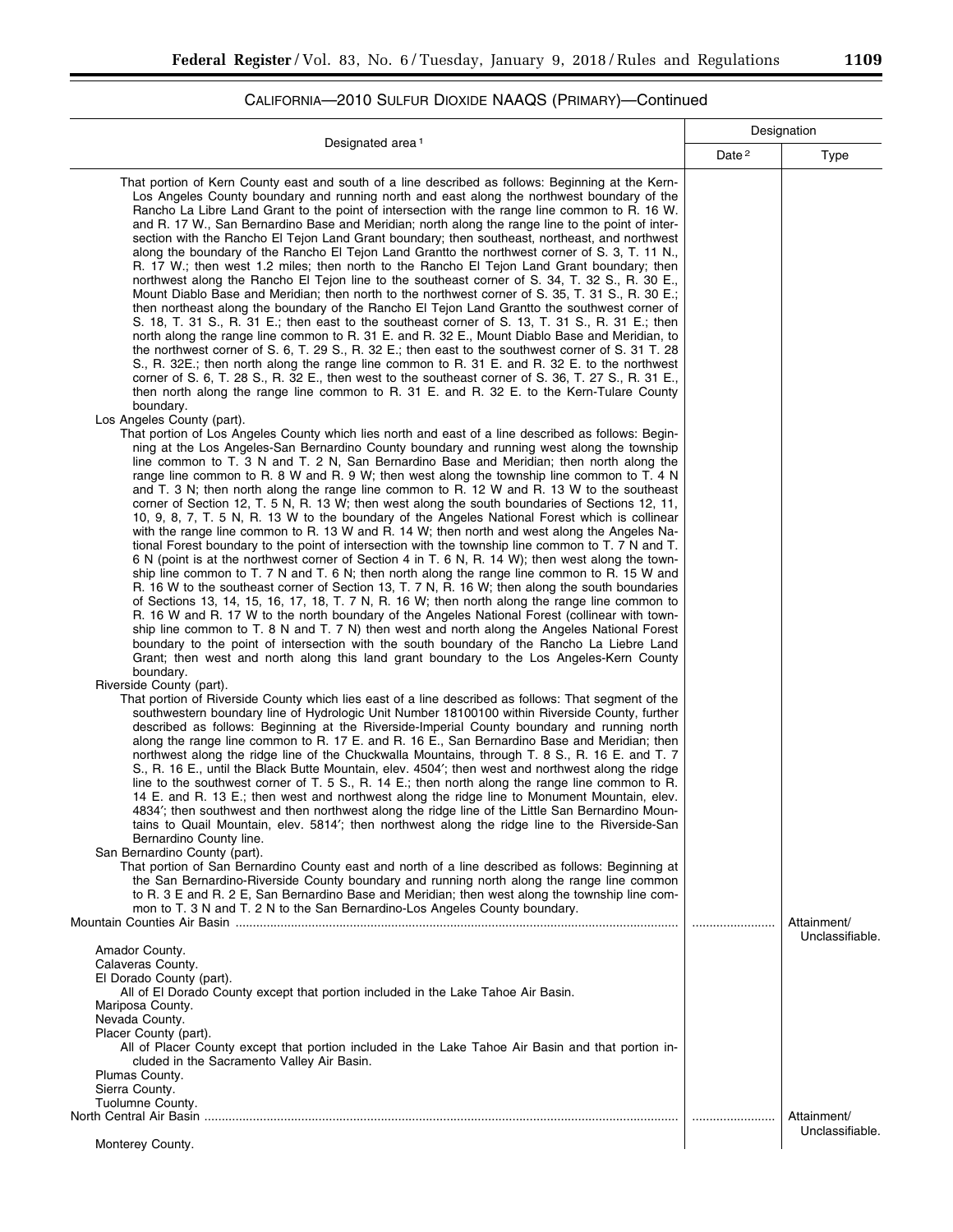۳

۲

|                                                                                                                                                                                                                                                                                                                                                                                                                                                                                                                                                                                                                                                                                                                                                                                                                                                                                                                                                                                                                                                                                                                                                                                                                                                                                                                                                                                                                                                                                                                                                                                                                                                                                                                                                                                                                                                                                                                                                                                                                                                                                                                                                 | Designation |                                |
|-------------------------------------------------------------------------------------------------------------------------------------------------------------------------------------------------------------------------------------------------------------------------------------------------------------------------------------------------------------------------------------------------------------------------------------------------------------------------------------------------------------------------------------------------------------------------------------------------------------------------------------------------------------------------------------------------------------------------------------------------------------------------------------------------------------------------------------------------------------------------------------------------------------------------------------------------------------------------------------------------------------------------------------------------------------------------------------------------------------------------------------------------------------------------------------------------------------------------------------------------------------------------------------------------------------------------------------------------------------------------------------------------------------------------------------------------------------------------------------------------------------------------------------------------------------------------------------------------------------------------------------------------------------------------------------------------------------------------------------------------------------------------------------------------------------------------------------------------------------------------------------------------------------------------------------------------------------------------------------------------------------------------------------------------------------------------------------------------------------------------------------------------|-------------|--------------------------------|
| Designated area <sup>1</sup>                                                                                                                                                                                                                                                                                                                                                                                                                                                                                                                                                                                                                                                                                                                                                                                                                                                                                                                                                                                                                                                                                                                                                                                                                                                                                                                                                                                                                                                                                                                                                                                                                                                                                                                                                                                                                                                                                                                                                                                                                                                                                                                    |             | Type                           |
| San Benito County.                                                                                                                                                                                                                                                                                                                                                                                                                                                                                                                                                                                                                                                                                                                                                                                                                                                                                                                                                                                                                                                                                                                                                                                                                                                                                                                                                                                                                                                                                                                                                                                                                                                                                                                                                                                                                                                                                                                                                                                                                                                                                                                              |             |                                |
| Santa Cruz County.                                                                                                                                                                                                                                                                                                                                                                                                                                                                                                                                                                                                                                                                                                                                                                                                                                                                                                                                                                                                                                                                                                                                                                                                                                                                                                                                                                                                                                                                                                                                                                                                                                                                                                                                                                                                                                                                                                                                                                                                                                                                                                                              |             |                                |
|                                                                                                                                                                                                                                                                                                                                                                                                                                                                                                                                                                                                                                                                                                                                                                                                                                                                                                                                                                                                                                                                                                                                                                                                                                                                                                                                                                                                                                                                                                                                                                                                                                                                                                                                                                                                                                                                                                                                                                                                                                                                                                                                                 |             | Attainment/<br>Unclassifiable. |
| Del Norte County.                                                                                                                                                                                                                                                                                                                                                                                                                                                                                                                                                                                                                                                                                                                                                                                                                                                                                                                                                                                                                                                                                                                                                                                                                                                                                                                                                                                                                                                                                                                                                                                                                                                                                                                                                                                                                                                                                                                                                                                                                                                                                                                               |             |                                |
| Humboldt County.                                                                                                                                                                                                                                                                                                                                                                                                                                                                                                                                                                                                                                                                                                                                                                                                                                                                                                                                                                                                                                                                                                                                                                                                                                                                                                                                                                                                                                                                                                                                                                                                                                                                                                                                                                                                                                                                                                                                                                                                                                                                                                                                |             |                                |
| Mendocino County.                                                                                                                                                                                                                                                                                                                                                                                                                                                                                                                                                                                                                                                                                                                                                                                                                                                                                                                                                                                                                                                                                                                                                                                                                                                                                                                                                                                                                                                                                                                                                                                                                                                                                                                                                                                                                                                                                                                                                                                                                                                                                                                               |             |                                |
| Sonoma County (part).                                                                                                                                                                                                                                                                                                                                                                                                                                                                                                                                                                                                                                                                                                                                                                                                                                                                                                                                                                                                                                                                                                                                                                                                                                                                                                                                                                                                                                                                                                                                                                                                                                                                                                                                                                                                                                                                                                                                                                                                                                                                                                                           |             |                                |
| That portion of Sonoma County which lies north and west of a line described as follows: Beginning<br>at the southeasterly corner of the Rancho Estero Americano, being on the boundary line between<br>Marin and Sonoma Counties, California; thence running northerly along the easterly boundary<br>line of said Rancho Estero Americano to the northeasterly corner thereof, being an angle corner<br>in the westerly boundary line of Rancho Canada de Jonive; thence running along said boundary<br>of Rancho Canada de Jonive westerly, northerly and easterly to its intersection with the easterly<br>line of Graton Road; thence running along the easterly and southerly line of Graton Road, north-<br>erly and easterly to its intersection with the easterly line of Sullivan Road; thence running north-<br>erly along said easterly line of Sullivan Road to the southerly line of Green Valley Road; thence<br>running easterly along the said southerly line of Green Valley Road and easterly along the south-<br>erly line of State Highway 116, to the westerly line of Vine Hill Road; thence running along the<br>westerly and northerly line of Vine Hill Road, northerly and easterly to its intersection with the<br>westerly line of Laguna Road; thence running northerly along the westerly line of Laguna Road<br>and the northerly projection thereof to the northerly line of Trenton Road; thence running westerly<br>along the northerly line of said Trenton Road to the easterly line of Trenton-Healdsburg Road;<br>thence running northerly along said easterly line of Trenton-Healdsburg Road to the easterly line<br>of Eastside Road; thence running northerly along said easterly line of Eastside Road to its inter-<br>section with the southerly line of Rancho Sotoyome; thence running easterly along said southerly<br>line of Rancho Sotoyome to its intersection with the Township line common to Townships 8 and 9<br>North, M.D.M.; thence running easterly along said township line to its intersection with the bound-<br>ary line between Sonoma and Napa Counties, State of California. |             |                                |
| Trinity County.                                                                                                                                                                                                                                                                                                                                                                                                                                                                                                                                                                                                                                                                                                                                                                                                                                                                                                                                                                                                                                                                                                                                                                                                                                                                                                                                                                                                                                                                                                                                                                                                                                                                                                                                                                                                                                                                                                                                                                                                                                                                                                                                 |             |                                |
|                                                                                                                                                                                                                                                                                                                                                                                                                                                                                                                                                                                                                                                                                                                                                                                                                                                                                                                                                                                                                                                                                                                                                                                                                                                                                                                                                                                                                                                                                                                                                                                                                                                                                                                                                                                                                                                                                                                                                                                                                                                                                                                                                 |             | Attainment/<br>Unclassifiable. |
| Lassen County.                                                                                                                                                                                                                                                                                                                                                                                                                                                                                                                                                                                                                                                                                                                                                                                                                                                                                                                                                                                                                                                                                                                                                                                                                                                                                                                                                                                                                                                                                                                                                                                                                                                                                                                                                                                                                                                                                                                                                                                                                                                                                                                                  |             |                                |
| Modoc County.                                                                                                                                                                                                                                                                                                                                                                                                                                                                                                                                                                                                                                                                                                                                                                                                                                                                                                                                                                                                                                                                                                                                                                                                                                                                                                                                                                                                                                                                                                                                                                                                                                                                                                                                                                                                                                                                                                                                                                                                                                                                                                                                   |             |                                |
| Siskiyou County.                                                                                                                                                                                                                                                                                                                                                                                                                                                                                                                                                                                                                                                                                                                                                                                                                                                                                                                                                                                                                                                                                                                                                                                                                                                                                                                                                                                                                                                                                                                                                                                                                                                                                                                                                                                                                                                                                                                                                                                                                                                                                                                                |             |                                |
|                                                                                                                                                                                                                                                                                                                                                                                                                                                                                                                                                                                                                                                                                                                                                                                                                                                                                                                                                                                                                                                                                                                                                                                                                                                                                                                                                                                                                                                                                                                                                                                                                                                                                                                                                                                                                                                                                                                                                                                                                                                                                                                                                 |             | Attainment/                    |
|                                                                                                                                                                                                                                                                                                                                                                                                                                                                                                                                                                                                                                                                                                                                                                                                                                                                                                                                                                                                                                                                                                                                                                                                                                                                                                                                                                                                                                                                                                                                                                                                                                                                                                                                                                                                                                                                                                                                                                                                                                                                                                                                                 |             | Unclassifiable.                |
| Butte County.<br>Colusa County.                                                                                                                                                                                                                                                                                                                                                                                                                                                                                                                                                                                                                                                                                                                                                                                                                                                                                                                                                                                                                                                                                                                                                                                                                                                                                                                                                                                                                                                                                                                                                                                                                                                                                                                                                                                                                                                                                                                                                                                                                                                                                                                 |             |                                |
| Glenn County.                                                                                                                                                                                                                                                                                                                                                                                                                                                                                                                                                                                                                                                                                                                                                                                                                                                                                                                                                                                                                                                                                                                                                                                                                                                                                                                                                                                                                                                                                                                                                                                                                                                                                                                                                                                                                                                                                                                                                                                                                                                                                                                                   |             |                                |
| Placer County (part).                                                                                                                                                                                                                                                                                                                                                                                                                                                                                                                                                                                                                                                                                                                                                                                                                                                                                                                                                                                                                                                                                                                                                                                                                                                                                                                                                                                                                                                                                                                                                                                                                                                                                                                                                                                                                                                                                                                                                                                                                                                                                                                           |             |                                |
| That portion of Placer County which lies west of Range 9 east, M.D.B. & M.                                                                                                                                                                                                                                                                                                                                                                                                                                                                                                                                                                                                                                                                                                                                                                                                                                                                                                                                                                                                                                                                                                                                                                                                                                                                                                                                                                                                                                                                                                                                                                                                                                                                                                                                                                                                                                                                                                                                                                                                                                                                      |             |                                |
| Sacramento County.                                                                                                                                                                                                                                                                                                                                                                                                                                                                                                                                                                                                                                                                                                                                                                                                                                                                                                                                                                                                                                                                                                                                                                                                                                                                                                                                                                                                                                                                                                                                                                                                                                                                                                                                                                                                                                                                                                                                                                                                                                                                                                                              |             |                                |
| Shasta County.                                                                                                                                                                                                                                                                                                                                                                                                                                                                                                                                                                                                                                                                                                                                                                                                                                                                                                                                                                                                                                                                                                                                                                                                                                                                                                                                                                                                                                                                                                                                                                                                                                                                                                                                                                                                                                                                                                                                                                                                                                                                                                                                  |             |                                |
| Solano County (part).                                                                                                                                                                                                                                                                                                                                                                                                                                                                                                                                                                                                                                                                                                                                                                                                                                                                                                                                                                                                                                                                                                                                                                                                                                                                                                                                                                                                                                                                                                                                                                                                                                                                                                                                                                                                                                                                                                                                                                                                                                                                                                                           |             |                                |
| That portion of Solano County which lies north and east of a line described as follows: Beginning at<br>the intersection of the westerly boundary of Solano County and the 1/4 section line running east<br>and west through the center of Section 34, T6N, R2W, M.D.B. & M., thence east along said 1/4<br>section line to the east boundary of Section 36, T6N, R2W, thence south 1/2 mile and east 2.0<br>miles, more or less, along the west and south boundary of Los Putos Rancho to the northwest<br>corner of Section 4, T5N, R1W, thence east along a line common to T5N and T6N to the north-<br>east corner of Section 3, T5N, R1E, thence south along section lines to the southeast corner of<br>Section 10, T3N, R1E, thence east along section lines to the south 1/4 corner of Section 8, T3N,<br>R2E, thence east to the boundary between Solano and Sacramento Counties.<br>Sutter County.<br>Tehama County.                                                                                                                                                                                                                                                                                                                                                                                                                                                                                                                                                                                                                                                                                                                                                                                                                                                                                                                                                                                                                                                                                                                                                                                                                  |             |                                |
|                                                                                                                                                                                                                                                                                                                                                                                                                                                                                                                                                                                                                                                                                                                                                                                                                                                                                                                                                                                                                                                                                                                                                                                                                                                                                                                                                                                                                                                                                                                                                                                                                                                                                                                                                                                                                                                                                                                                                                                                                                                                                                                                                 |             |                                |
| Yolo County.<br>Yuba County.                                                                                                                                                                                                                                                                                                                                                                                                                                                                                                                                                                                                                                                                                                                                                                                                                                                                                                                                                                                                                                                                                                                                                                                                                                                                                                                                                                                                                                                                                                                                                                                                                                                                                                                                                                                                                                                                                                                                                                                                                                                                                                                    |             |                                |
|                                                                                                                                                                                                                                                                                                                                                                                                                                                                                                                                                                                                                                                                                                                                                                                                                                                                                                                                                                                                                                                                                                                                                                                                                                                                                                                                                                                                                                                                                                                                                                                                                                                                                                                                                                                                                                                                                                                                                                                                                                                                                                                                                 |             | Attainment/                    |
|                                                                                                                                                                                                                                                                                                                                                                                                                                                                                                                                                                                                                                                                                                                                                                                                                                                                                                                                                                                                                                                                                                                                                                                                                                                                                                                                                                                                                                                                                                                                                                                                                                                                                                                                                                                                                                                                                                                                                                                                                                                                                                                                                 |             | Unclassifiable.                |
| Imperial County.                                                                                                                                                                                                                                                                                                                                                                                                                                                                                                                                                                                                                                                                                                                                                                                                                                                                                                                                                                                                                                                                                                                                                                                                                                                                                                                                                                                                                                                                                                                                                                                                                                                                                                                                                                                                                                                                                                                                                                                                                                                                                                                                |             |                                |
| Riverside County (part).                                                                                                                                                                                                                                                                                                                                                                                                                                                                                                                                                                                                                                                                                                                                                                                                                                                                                                                                                                                                                                                                                                                                                                                                                                                                                                                                                                                                                                                                                                                                                                                                                                                                                                                                                                                                                                                                                                                                                                                                                                                                                                                        |             |                                |

# CALIFORNIA—2010 SULFUR DIOXIDE NAAQS (PRIMARY)—Continued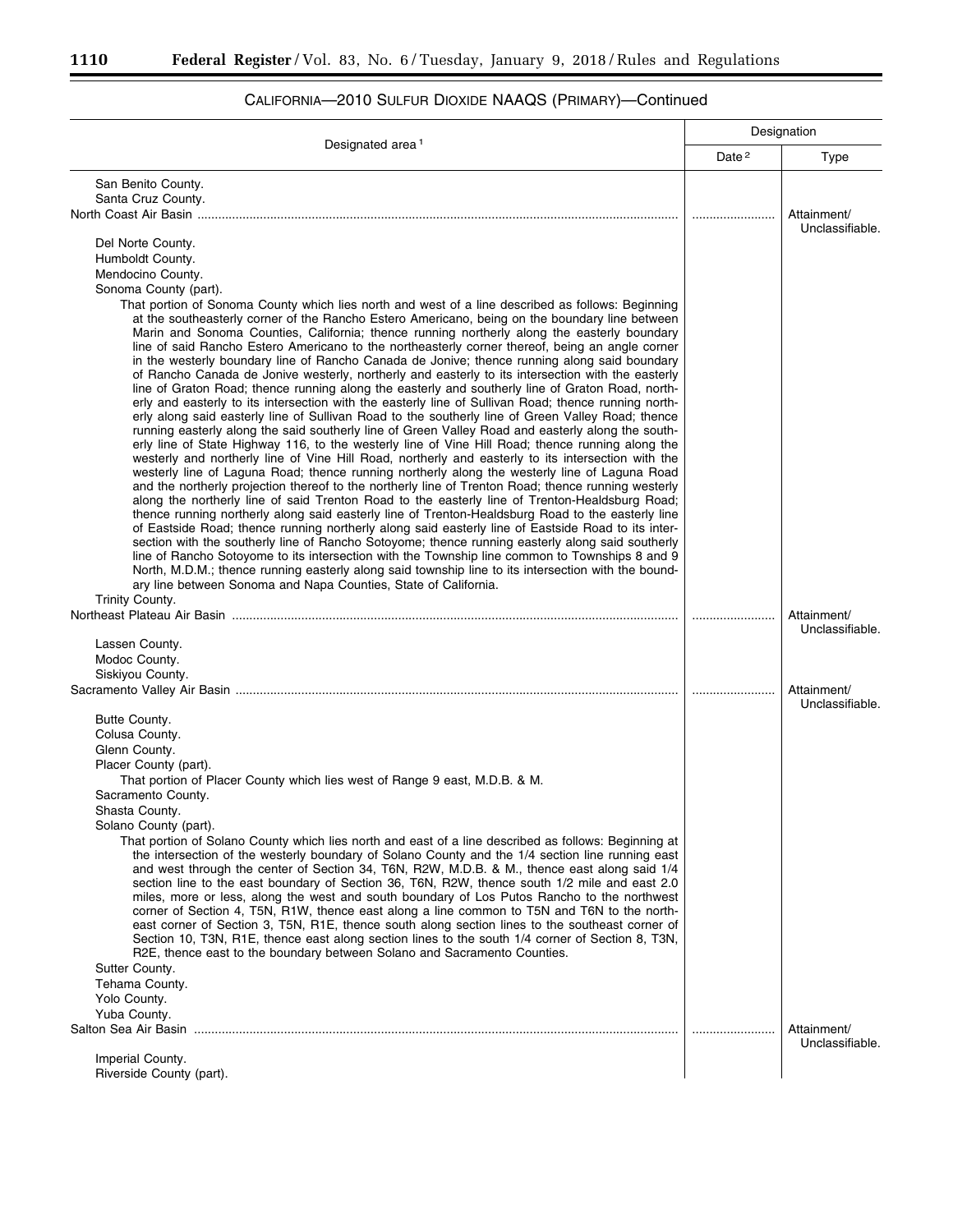# CALIFORNIA—2010 SULFUR DIOXIDE NAAQS (PRIMARY)—Continued

| Designated area <sup>1</sup>                                                                                                                                                                                                                                                                                                                                                                                                                                                                                                                                                                                                                                                                                                                                                                                                                                                                                                                                                                                                                                                                                                                                                                                                                                                                                                                                                                                                                                                                                                                                                                                                                                                                                                                                                                                                                                                                                                                                                                                                                                                                                                                                                                                                                                                                                                                                                                                                                                                                                                                                                                                                                                                                                                                                                                                                                                                                                                                                                                                                                                                                                                                                                                                                                       |  | Designation                    |  |
|----------------------------------------------------------------------------------------------------------------------------------------------------------------------------------------------------------------------------------------------------------------------------------------------------------------------------------------------------------------------------------------------------------------------------------------------------------------------------------------------------------------------------------------------------------------------------------------------------------------------------------------------------------------------------------------------------------------------------------------------------------------------------------------------------------------------------------------------------------------------------------------------------------------------------------------------------------------------------------------------------------------------------------------------------------------------------------------------------------------------------------------------------------------------------------------------------------------------------------------------------------------------------------------------------------------------------------------------------------------------------------------------------------------------------------------------------------------------------------------------------------------------------------------------------------------------------------------------------------------------------------------------------------------------------------------------------------------------------------------------------------------------------------------------------------------------------------------------------------------------------------------------------------------------------------------------------------------------------------------------------------------------------------------------------------------------------------------------------------------------------------------------------------------------------------------------------------------------------------------------------------------------------------------------------------------------------------------------------------------------------------------------------------------------------------------------------------------------------------------------------------------------------------------------------------------------------------------------------------------------------------------------------------------------------------------------------------------------------------------------------------------------------------------------------------------------------------------------------------------------------------------------------------------------------------------------------------------------------------------------------------------------------------------------------------------------------------------------------------------------------------------------------------------------------------------------------------------------------------------------------|--|--------------------------------|--|
|                                                                                                                                                                                                                                                                                                                                                                                                                                                                                                                                                                                                                                                                                                                                                                                                                                                                                                                                                                                                                                                                                                                                                                                                                                                                                                                                                                                                                                                                                                                                                                                                                                                                                                                                                                                                                                                                                                                                                                                                                                                                                                                                                                                                                                                                                                                                                                                                                                                                                                                                                                                                                                                                                                                                                                                                                                                                                                                                                                                                                                                                                                                                                                                                                                                    |  | Type                           |  |
| That portion of Riverside County which lies east of a line described as follows: Beginning at the<br>Riverside-San Diego County boundary and running north along the range line common to R. 4 E<br>and R. 3 E; then east along the township line common to T. 8 S and T. 7 S; then north along the<br>range line common to R. 5 E and R. 4 E; then west along the township line common to T. 6 S<br>and T. 7 S to the southwest corner of Section 34, T. 6 S, R. 4 E; then north along the west<br>boundaries of Sections 34, 27, 22, 15, 10, 3, T. 6 S, R. 4 E; then west along the township line<br>common to T. 5 S and T. 6 S; then north along the range line common to R. 4 E and R. 3 E;<br>then west along the south boundaries of Sections 13, 14, 15, 16, 17 and 18, T. 5 S. R. 3 E; then<br>north along the range line common to R. 2 E and R. 3 E to the Riverside-San Bernardino County<br>line; and west of a line described as follows: That segment of the southwestern boundary line of<br>Hydrologic Unit Number 18100100 within Riverside County, further described as follows: Begin-<br>ning at the Riverside-Imperial County boundary and running north along the range line common<br>to R. 17 E. and R. 16 E., San Bernardino Base and Meridian; then northwest along the ridge line<br>of the Chuckwalla Mountains, through T. 8 S., R. 16 E. and T. 7 S., R. 16 E., until the Black<br>Butte Mountain, elev. 4504'; then west and northwest along the ridge line to the southwest corner<br>of T. 5 S., R. 14 E.; then north along the range line common to R. 14 E. and R. 13 E.; then west<br>and northwest along the ridge line to Monument Mountain, elev. 4834'; then southwest and then<br>northwest along the ridge line of the Little San Bernardino Mountains to Quail Mountain, elev.<br>5814'; then northwest along the ridge line to the Riverside-San Bernardino County line.                                                                                                                                                                                                                                                                                                                                                                                                                                                                                                                                                                                                                                                                                                                                                                                                                                                                                                                                                                                                                                                                                                                                                                                                                                                                                                                              |  | Attainment/                    |  |
|                                                                                                                                                                                                                                                                                                                                                                                                                                                                                                                                                                                                                                                                                                                                                                                                                                                                                                                                                                                                                                                                                                                                                                                                                                                                                                                                                                                                                                                                                                                                                                                                                                                                                                                                                                                                                                                                                                                                                                                                                                                                                                                                                                                                                                                                                                                                                                                                                                                                                                                                                                                                                                                                                                                                                                                                                                                                                                                                                                                                                                                                                                                                                                                                                                                    |  | Unclassifiable.                |  |
| San Diego County.                                                                                                                                                                                                                                                                                                                                                                                                                                                                                                                                                                                                                                                                                                                                                                                                                                                                                                                                                                                                                                                                                                                                                                                                                                                                                                                                                                                                                                                                                                                                                                                                                                                                                                                                                                                                                                                                                                                                                                                                                                                                                                                                                                                                                                                                                                                                                                                                                                                                                                                                                                                                                                                                                                                                                                                                                                                                                                                                                                                                                                                                                                                                                                                                                                  |  | Attainment/<br>Unclassifiable. |  |
| Alameda County.<br>Contra Costa County.<br>Marin County.<br>Napa County.<br>San Francisco County.<br>San Mateo County.<br>Santa Clara County.<br>Solano County (part).<br>That portion of Solano County which lies south and west of a line described as follows: Beginning<br>at the intersection of the westerly boundary of Solano County and the 1/4 section line running<br>east and west through the center of Section 34, T6N, R2W, M.D.B. & M., thence east along said<br>1/4 section line to the east boundary of Section 36, T6N, R2W, thence south 1/2 mile and east<br>2.0 miles, more or less, along the west and south boundary of Los Putos Rancho to the north-<br>west corner of Section 4, T5N, R1W, thence east along a line common to T5N and T6N to the<br>northeast corner of Section 3, T5N, R1E, thence south along section lines to the southeast cor-<br>ner of Section 10, T3N, R1E, thence east along section lines to the south 1/4 corner of Section 8,<br>T3N, R2E, thence east to the boundary between Solano and Sacramento Counties.<br>Sonoma County (part).<br>That portion of Sonoma County which lies south and east of a line described as follows: Beginning<br>at the southeasterly corner of the Rancho Estero Americano, being on the boundary line between<br>Marin and Sonoma Counties, California; thence running northerly along the easterly boundary<br>line of said Rancho Estero Americano to the northeasterly corner thereof, being an angle corner<br>in the westerly boundary line of Rancho Canada de Jonive; thence running along said boundary<br>of Rancho Canada de Jonive westerly, northerly and easterly to its intersection with the easterly<br>line of Graton Road; thence running along the easterly and southerly line of Graton Road, north-<br>erly and easterly to its intersection with the easterly line of Sullivan Road; thence running north-<br>erly along said easterly line of Sullivan Road to the southerly line of Green Valley Road; thence<br>running easterly along the said southerly line of Green Valley Road and easterly along the south-<br>erly line of State Highway 116, to the westerly line of Vine Hill Road; thence running along the<br>westerly and northerly line of Vine Hill Road, northerly and easterly to its intersection with the<br>westerly line of Laguna Road; thence running northerly along the westerly line of Laguna Road<br>and the northerly projection thereof to the northerly line of Trenton Road; thence running westerly<br>along the northerly line of said Trenton Road to the easterly line of Trenton-Healdsburg Road;<br>thence running northerly along said easterly line of Trenton-Healdsburg Road to the easterly line<br>of Eastside Road; thence running northerly along said easterly line of Eastside Road to its inter-<br>section with the southerly line of Rancho Sotoyome; thence running easterly along said southerly<br>line of Rancho Sotoyome to its intersection with the Township line common to Townships 8 and 9<br>North, M.D.M.; thence running easterly along said township line to its intersection with the bound-<br>ary line between Sonoma and Napa Counties, State of California. |  | Attainment/                    |  |
|                                                                                                                                                                                                                                                                                                                                                                                                                                                                                                                                                                                                                                                                                                                                                                                                                                                                                                                                                                                                                                                                                                                                                                                                                                                                                                                                                                                                                                                                                                                                                                                                                                                                                                                                                                                                                                                                                                                                                                                                                                                                                                                                                                                                                                                                                                                                                                                                                                                                                                                                                                                                                                                                                                                                                                                                                                                                                                                                                                                                                                                                                                                                                                                                                                                    |  | Unclassifiable.                |  |
| Fresno County.<br>Kern County (part).                                                                                                                                                                                                                                                                                                                                                                                                                                                                                                                                                                                                                                                                                                                                                                                                                                                                                                                                                                                                                                                                                                                                                                                                                                                                                                                                                                                                                                                                                                                                                                                                                                                                                                                                                                                                                                                                                                                                                                                                                                                                                                                                                                                                                                                                                                                                                                                                                                                                                                                                                                                                                                                                                                                                                                                                                                                                                                                                                                                                                                                                                                                                                                                                              |  |                                |  |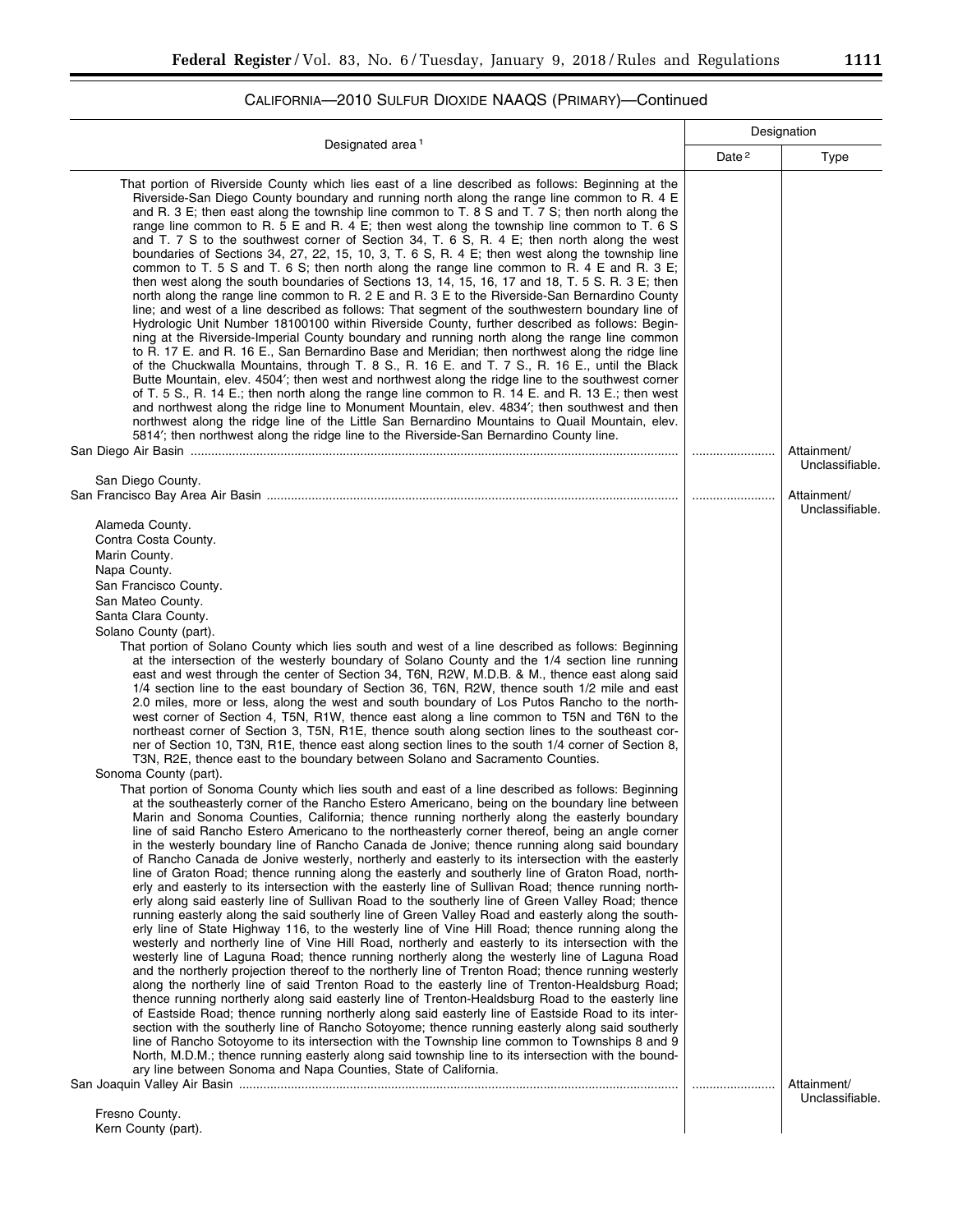#### Designated area 1 Designation Date<sup>2</sup> | Type That portion of Kern County which lies west and north of a line described as follows: Beginning at the Kern-Los Angeles County boundary and running north and east along the northwest boundary of the Rancho La Libre Land Grant to the point of intersection with the range line common to R. 16 W. and R. 17 W., San Bernardino Base and Meridian; north along the range line to the point of intersection with the Rancho El Tejon Land Grant boundary; then southeast, northeast, and northwest along the boundary of the Rancho El Tejon Land Grant to the northwest corner of S. 3, T. 11 N., R. 17 W.; then west 1.2 miles; then north to the Rancho El Tejon Land Grant boundary; then northwest along the Rancho El Tejon line to the southeast corner of S. 34, T. 32 S., R. 30 E., Mount Diablo Base and Meridian; then north to the northwest corner of S. 35, T. 31 S., R. 30 E.; then northeast along the boundary of the Rancho El Tejon Land Grant to the southwest corner of S. 18, T. 31 S., R. 31 E.; then east to the southeast corner of S. 13, T. 31 S., R. 31 E.; then north along the range line common to R. 31 E. and R. 32 E., Mount Diablo Base and Meridian, to the northwest corner of S. 6, T. 29 S., R. 32 E.; then east to the southwest corner of S. 31, T. 28 S., R. 32 E.; then north along the range line common to R. 31 E. and R. 32 E. to the northwest corner of S. 6, T. 28 S., R. 32 E., then west to the southeast corner of S. 36, T. 27 S., R. 31 E., then north along the range line common to R. 31 E. and R. 32 E. to the Kern-Tulare County boundary. Kings County. Madera County. Merced County. San Joaquin County. Stanislaus County. Tulare County. South Central Air Basin ........................................................................................................................................ ........................ Attainment/ Unclassifiable. San Luis Obispo County. Santa Barbara County. Ventura County. South Coast Air Basin .......................................................................................................................................... ........................ Attainment/ Unclassifiable. Los Angeles County (part). That portion of Los Angeles County which lies south and west of a line described as follows: Beginning at the Los Angeles-San Bernardino County boundary and running west along the township line common to T.3 N and T.2 N, San Bernardino Base and Meridian; then north along the range line common to R.8 W and R.9 W; then west along the township line common to T.4 N and T.3 N; then north along the range line common to R.12 W and R.13 W to the southeast corner of Section 12, T.5 N, R. 13 W; then west along the south boundaries of Sections 12, 11, 10, 9, 8, 7, T.5 N, R. 13 W to the boundary of the Angeles National Forest which is collinear with the range line common to R. 13 W and R. 14 W; then north and west along the Angeles National Forest boundary to the point of intersection with the township line common to T.7 N and T. 6 N (point is at the northwest corner of Section 4 in T.6 N, R. 14 W); then west along the township line common to T.7 N and T.6 N; then north along the range line common to R. 15 W and R. 16 W to the southeast corner of Section 13, T.7 N, R. 16 W; then along the south boundaries of Sections 13, 14, 15, 16, 17, 18, T.7 N, R. 16 W; then north along the range line common to R.16 W and R. 17 W to the north boundary of the Angeles National Forest (collinear with township line common to T.8 N and T.7 N); then west and north along the Angeles National Forest boundary to the point of intersection with the south boundary of the Rancho La Liebre Land Grant; then west and north along this land grant boundary to the Los Angeles-Kern County boundary. Orange County. Riverside County (part). That portion of Riverside County which lies west of a line described as follows: Beginning at the Riverside-San Diego County boundary and running north along the range line common to R. 4 E and R. 3 E; then east along the township line common to T. 8 S and T. 7 S; then north along the range line common to R. 5 E and R. 4 E; then west along the township line common to T. 6 S and T. 7 S to the southwest corner of Section 34, T. 6 S, R. 4 E; then north along the west boundaries of Sections 34, 27, 22, 15, 10, 3, T. 6 S, R. 4 E; then west along the township line common to T. 5 S and T. 6 S; then north along the range line common to R. 4 E and R. 3 E; then west along the south boundaries of Sections 13, 14, 15, 16, 17 and 18, T. 5 S. R. 3 E; then north along the range line common to R. 2 E and R. 3 E to the Riverside-San Bernardino County line. San Bernardino County (part). That portion of San Bernardino County west and south of a line described as follows: Beginning at the San Bernardino-Riverside County boundary and running north along the range line common to R. 3 E and R. 2 E; then west along the township line common to T. 3 N and T. 2 N to the San Bernardino-Los Angeles County boundary.

## CALIFORNIA—2010 SULFUR DIOXIDE NAAQS (PRIMARY)—Continued

1 Includes any Indian country in each county or area, unless otherwise specified. EPA is not determining the boundaries of any area of Indian country in this table, including any area of Indian country located in the larger designation area. The inclusion of any Indian country in the designation area is not a determination that the state has regulatory authority under the Clean Air Act for such Indian country.<br><sup>2</sup>This date is April 9, 2018, unless otherwise noted.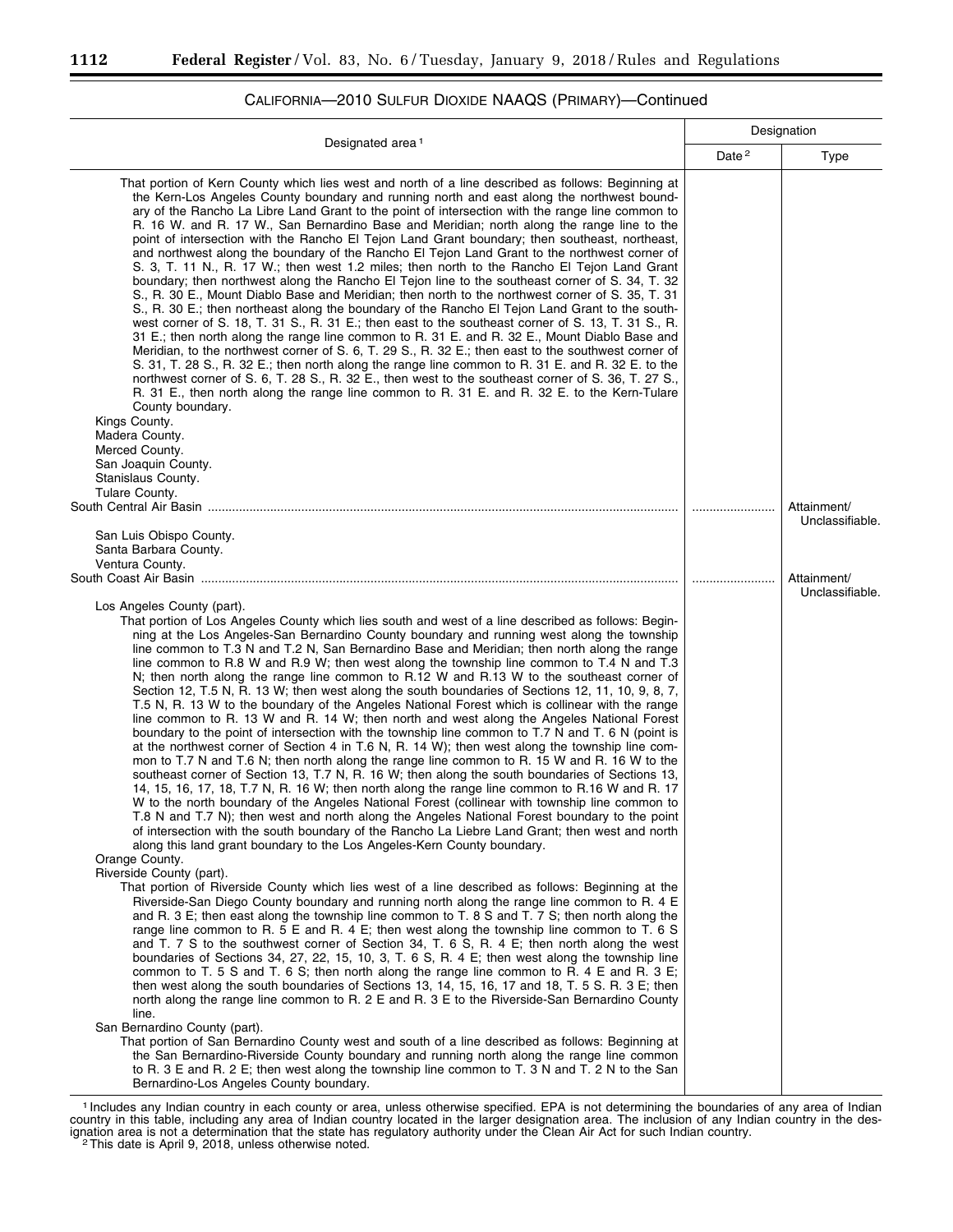■ 7. Section 81.306 is amended by revising the table entitled ''Colorado—

2010 Sulfur Dioxide NAAQS (Primary)'' to read as follows:

**§ 81.306 Colorado.**  \* \* \* \* \*

## COLORADO—2010 SULFUR DIOXIDE NAAQS (PRIMARY)

|                                                                                                                                                                            | Designation |                            |
|----------------------------------------------------------------------------------------------------------------------------------------------------------------------------|-------------|----------------------------|
| Designated area <sup>1</sup>                                                                                                                                               | Date $3$    | Type                       |
|                                                                                                                                                                            | 9/12/16     | Unclassifiable.            |
| El Paso County (part)                                                                                                                                                      |             |                            |
| <b>Manitou Springs</b>                                                                                                                                                     |             |                            |
| Colorado Springs (and certain unincorporated areas) as follows; Areas east of the                                                                                          |             |                            |
| western city limits of Colorado Springs, north of the southern city limits of Colorado<br>Springs with the addition of the area termed "Stratmoor" bounded on the south by |             |                            |
| South Academy Boulevard, west of Powers Blvd, and south of East Woodman                                                                                                    |             |                            |
| Blvd (east of Academy Blvd. N) and the northern city limits of Colorado Springs                                                                                            |             |                            |
| (west of Academy Blvd. N).                                                                                                                                                 |             |                            |
|                                                                                                                                                                            | 9/12/16     | Unclassifiable.            |
| Morgan County (part)                                                                                                                                                       |             |                            |
| Circle with a 12-kilometer radius centered on the Pawnee Power Plant                                                                                                       |             |                            |
| Logan County                                                                                                                                                               |             | Attainment/Unclassifiable. |
| Morgan County (part) (remainder)                                                                                                                                           |             |                            |
| <b>Phillips County</b>                                                                                                                                                     |             |                            |
| <b>Sedgwick County</b>                                                                                                                                                     |             |                            |
| Washington County                                                                                                                                                          |             |                            |
| Yuma County                                                                                                                                                                |             | Attainment/Unclassifiable. |
| Larimer County                                                                                                                                                             |             |                            |
| Weld County                                                                                                                                                                |             |                            |
|                                                                                                                                                                            |             | Attainment/Unclassifiable. |
| <b>Adams County</b>                                                                                                                                                        |             |                            |
| Arapahoe County                                                                                                                                                            |             |                            |
| <b>Boulder County</b><br><b>Broomfield County</b>                                                                                                                          |             |                            |
| <b>Clear Creek County</b>                                                                                                                                                  |             |                            |
| Denver County                                                                                                                                                              |             |                            |
| Douglas County                                                                                                                                                             |             |                            |
| <b>Gilpin County</b>                                                                                                                                                       |             |                            |
| Jefferson County                                                                                                                                                           |             | Attainment/Unclassifiable. |
| El Paso County (part) (remainder)                                                                                                                                          |             |                            |
| Park County                                                                                                                                                                |             |                            |
| <b>Teller County</b>                                                                                                                                                       |             |                            |
|                                                                                                                                                                            |             | Attainment/Unclassifiable. |
| <b>Cheyenne County</b><br><b>Elbert County</b>                                                                                                                             |             |                            |
| <b>Kit Carson County</b>                                                                                                                                                   |             |                            |
| Lincoln County                                                                                                                                                             |             |                            |
|                                                                                                                                                                            |             | Attainment/Unclassifiable. |
| <b>Baca County</b>                                                                                                                                                         |             |                            |
| <b>Bent County</b><br><b>Crowley County</b>                                                                                                                                |             |                            |
| Kiowa County                                                                                                                                                               |             |                            |
| Otero County                                                                                                                                                               |             |                            |
| <b>Prowers County</b>                                                                                                                                                      |             |                            |
|                                                                                                                                                                            |             | Attainment/Unclassifiable. |
| Huerfano<br>Las Animas                                                                                                                                                     |             |                            |
| Pueblo                                                                                                                                                                     |             |                            |
|                                                                                                                                                                            |             | Attainment/Unclassifiable. |
| Alamosa County                                                                                                                                                             |             |                            |
| <b>Conejos County</b>                                                                                                                                                      |             |                            |
| Costilla County<br><b>Mineral County</b>                                                                                                                                   |             |                            |
| Rio Grande County                                                                                                                                                          |             |                            |
| Saguache County                                                                                                                                                            |             |                            |
|                                                                                                                                                                            |             | Attainment/Unclassifiable. |
| Archuleta County <sup>2</sup>                                                                                                                                              |             |                            |
| <b>Dolores</b>                                                                                                                                                             |             |                            |
| La Plata <sup>2</sup><br>Montezuma <sup>2</sup>                                                                                                                            |             |                            |
| San Juan                                                                                                                                                                   |             |                            |
|                                                                                                                                                                            |             | Attainment/Unclassifiable. |

▀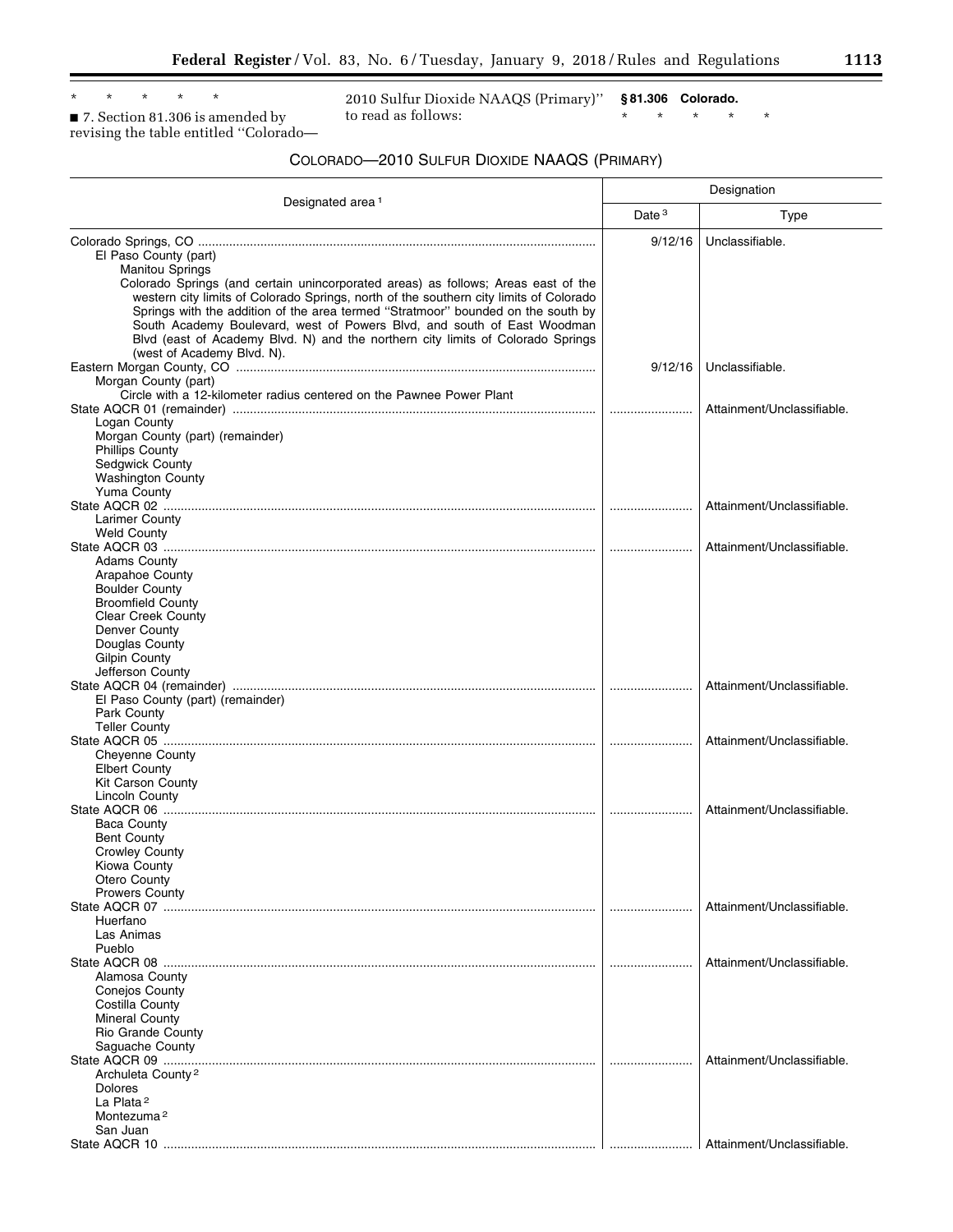|                                       | Designation |                            |  |
|---------------------------------------|-------------|----------------------------|--|
| Designated area <sup>1</sup>          | Date $3$    | Type                       |  |
| Delta County                          |             |                            |  |
| <b>Gunnison County</b>                |             |                            |  |
| <b>Hinsdale County</b>                |             |                            |  |
| <b>Montrose County</b>                |             |                            |  |
| <b>Ouray County</b>                   |             |                            |  |
| San Miguel County                     |             |                            |  |
| State AQCR 11                         |             | Attainment/Unclassifiable. |  |
| <b>Garfield County</b>                |             |                            |  |
| Mesa County                           |             |                            |  |
| <b>Moffat County</b>                  |             |                            |  |
| Rio Blanco County                     |             |                            |  |
|                                       |             | Attainment/Unclassifiable. |  |
| Eagle County                          |             |                            |  |
| <b>Grand County</b><br>Jackson County |             |                            |  |
| <b>Pitkin County</b>                  |             |                            |  |
| <b>Routt County</b>                   |             |                            |  |
| <b>Summit County</b>                  |             |                            |  |
|                                       |             | Attainment/Unclassifiable. |  |
| <b>Chaffee County</b>                 |             |                            |  |
| <b>Custer County</b>                  |             |                            |  |
| <b>Fremont County</b>                 |             |                            |  |
| Lake County                           |             |                            |  |
|                                       |             | Attainment/Unclassifiable. |  |

## COLORADO—2010 SULFUR DIOXIDE NAAQS (PRIMARY)—Continued

1 Includes any Indian country in each county or area, unless otherwise specified. EPA is not determining the boundaries of any area of Indian country in this table, including any area of Indian country located in the larger designation area. The inclusion of any Indian country in the designation area is not a determination that the state has regulatory authority under the Clean Air Act for such Indian country. 2 Does not include the Southern Ute Indian Reservation, which is being designated separately.

3This date is April 9, 2018, unless otherwise noted.

```
* * * * *
```
■ 8. Section 81.307 is amended by adding a table entitled ''Connecticut2010 Sulfur Dioxide NAAQS (Primary)'' following the table ''Connecticut—1971 Sulfur Dioxide NAAQS (Primary and Secondary)'' to read as follows: **§ 81.307 Connecticut.**  \* \* \* \* \*

# CONNECTICUT—2010 SULFUR DIOXIDE NAAQS (PRIMARY)

|                              | Designation |                            |
|------------------------------|-------------|----------------------------|
| Designated area <sup>1</sup> | Date $2$    | Type                       |
| State of Connecticut         |             | Attainment/Unclassifiable. |

1 Includes any Indian country in each county or area, unless otherwise specified. EPA is not determining the boundaries of any area of Indian country in this table, including any area of Indian country located in the larger designation area. The inclusion of any Indian country in the designation area is not a determination that the state has regulatory authority under the Clean Air Act for such Indian country.<br><sup>2</sup>This date is April 9, 2018, unless otherwise noted.

■ 9. Section 81.308 is amended by adding a new table entitled ''Delaware—

\* \* \* \* \*

2010 Sulfur Dioxide NAAQS (Primary)'' following the table ''Delaware—1971 Sulfur Dioxide NAAQS (Primary and Secondary)'' to read as follows: \* \* \* \* \*

**§ 81.308 Delaware.** 

# DELAWARE—2010 SULFUR DIOXIDE NAAQS (PRIMARY)

|                              | Designation       |                            |
|------------------------------|-------------------|----------------------------|
| Designated area <sup>1</sup> | Date <sup>2</sup> | Type                       |
| <b>Entire State</b>          |                   | Attainment/Unclassifiable. |

1 Includes any Indian country in each county or area, unless otherwise specified. EPA is not determining the boundaries of any area of Indian country in this table, including any area of Indian country located in the larger designation area. The inclusion of any Indian country in the designation area is not a determination that the state has regulatory authority under the Clean Air Act for such Indian country.<br><sup>2</sup>This date is April 9, 2018, unless otherwise noted.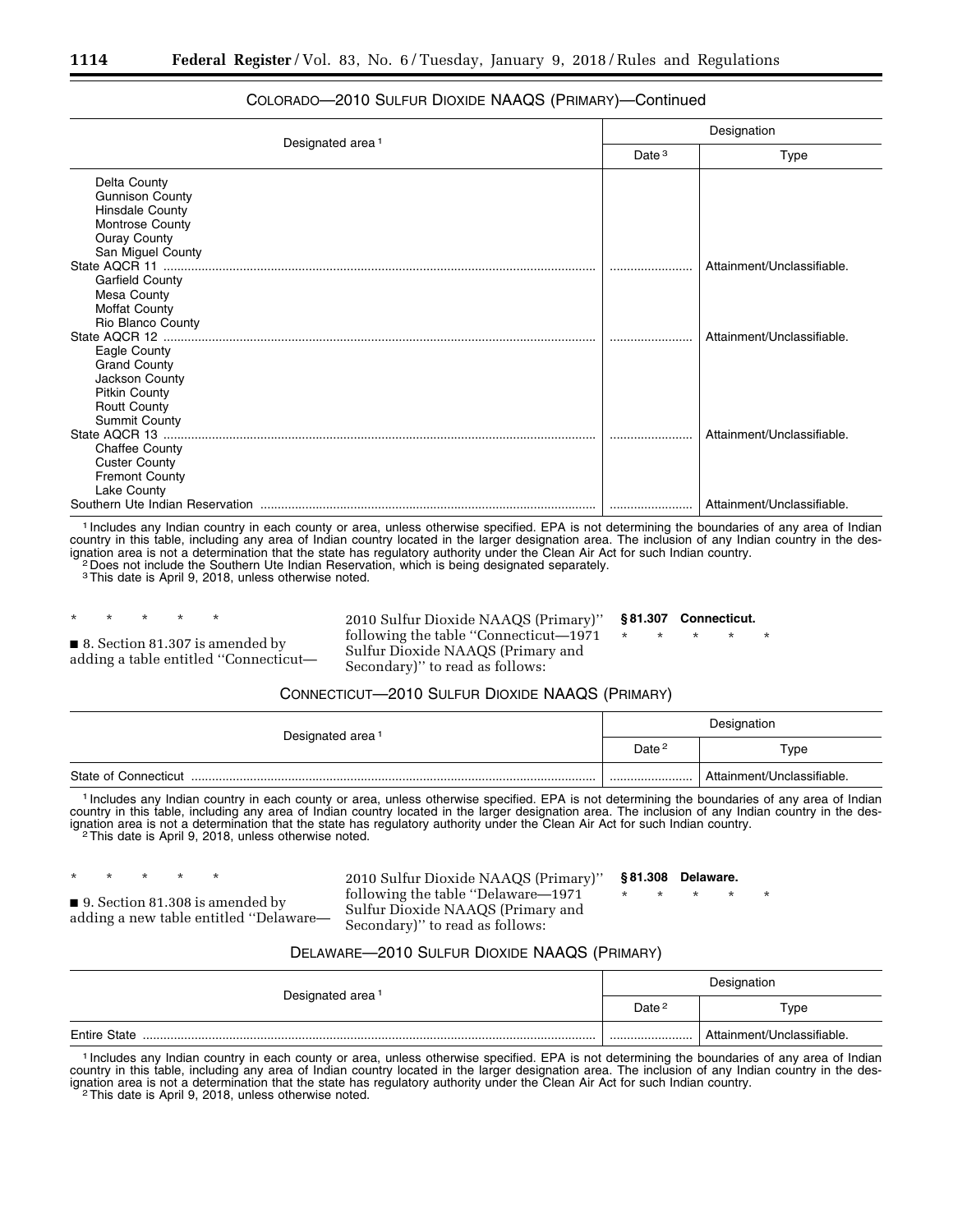\* \* \* \* \* ■ 10. Section 81.309 is amended by adding a table titled ''District of Columbia—2010 Sulfur Dioxide

NAAQS (Primary)'' following the table titled ''District of Columbia—1971 Sulfur Dioxide NAAQS (Primary and Secondary)'' to read as follows:

**§ 81.309 District of Columbia.** 

\* \* \* \* \*

## DISTRICT OF COLUMBIA—2010 SULFUR DIOXIDE NAAQS (PRIMARY)

| Designated area <sup>1</sup> | Designation       |                            |
|------------------------------|-------------------|----------------------------|
|                              | Date <sup>2</sup> | Type                       |
|                              |                   | Attainment/Unclassifiable. |

1 Includes any Indian country in each county or area, unless otherwise specified. EPA is not determining the boundaries of any area of Indian country in this table, including any area of Indian country located in the larger designation area. The inclusion of any Indian country in the designation area is not a determination that the state has regulatory authority under the Clean Air Act for such Indian country.<br><sup>2</sup>This date is April 9, 2018, unless otherwise noted.

2010 Sulfur Dioxide NAAQS (Primary)'' to read as follows:

**§ 81.310 Florida.** 

\* \* \* \* \*

■ 11. Section 81.310 is amended by revising the table entitled ''Florida—

## FLORIDA—2010 SULFUR DIOXIDE NAAQS (PRIMARY)

| Designated area                                                                                                                                                 | Designation       |                                                          |
|-----------------------------------------------------------------------------------------------------------------------------------------------------------------|-------------------|----------------------------------------------------------|
|                                                                                                                                                                 | Date <sup>1</sup> | Type                                                     |
|                                                                                                                                                                 | 10/4/13           | Nonattainment.                                           |
| Hillsborough County (part)                                                                                                                                      |                   |                                                          |
| That portion of Hillsborough County encompassed by the polygon with the vertices                                                                                |                   |                                                          |
| using Universal Traverse Mercator (UTM) coordinates in UTM zone 17 with datum                                                                                   |                   |                                                          |
| NAD83 as follows: (1) Vertices-UTM Easting (m) 358581, UTM Northing 3076066;                                                                                    |                   |                                                          |
| (2) vertices-UTM Easting (m) 355673, UTM Northing 3079275; (3) UTM Easting                                                                                      |                   |                                                          |
| (m) 360300, UTM Northing 3086380; (4) vertices-UTM Easting (m) 366850, UTM                                                                                      |                   |                                                          |
| Northing 3086692; (5) vertices-UTM Easting (m) 368364, UTM Northing 3083760;                                                                                    |                   |                                                          |
| and (6) vertices-UTM Easting (m) 365708, UTM Northing 3079121                                                                                                   |                   |                                                          |
|                                                                                                                                                                 |                   | Nonattainment.                                           |
| Hillsborough County (part)                                                                                                                                      |                   |                                                          |
| Polk County (part)                                                                                                                                              |                   |                                                          |
| That portion of Hillsborough and Polk Counties encompassed by the polygon with                                                                                  |                   |                                                          |
| the vertices using Universal Traverse Mercator (UTM) coordinates in UTM zone 17                                                                                 |                   |                                                          |
| with datum NAD83 as follows: 390,500 E, 3,073,500 N; 390,500 E, 3,083,500 N;                                                                                    |                   |                                                          |
| 400,500 E, 3,083,500 N; 400,500 E, 3,073,500 N                                                                                                                  |                   |                                                          |
|                                                                                                                                                                 | 10/4/13           | Nonattainment.                                           |
| Nassau County (part)                                                                                                                                            |                   |                                                          |
| That portion of Nassau County encompassing the circular boundary with the center                                                                                |                   |                                                          |
| being UTM Easting 455530 meters, UTM Northing 3391737 meters, UTM zone 17,<br>using the NAD83 datum (the location of the violating ambient monitor) and the ra- |                   |                                                          |
|                                                                                                                                                                 |                   |                                                          |
| dius being 2.4 kilometers                                                                                                                                       |                   | Unclassifiable.                                          |
| Citrus County (part)                                                                                                                                            |                   |                                                          |
| Census Block Groups 4504004 and 4505002                                                                                                                         |                   |                                                          |
|                                                                                                                                                                 |                   | Unclassifiable.                                          |
| Hillsborough County (part)                                                                                                                                      |                   |                                                          |
| Polk County (part)                                                                                                                                              |                   |                                                          |
| That portion of Hillsborough and Polk Counties encompassed by the polygon with                                                                                  |                   |                                                          |
| the vertices using Universal Traverse Mercator (UTM) coordinates in UTM zone 17                                                                                 |                   |                                                          |
| with datum NAD83 starting with the Northwest Corner and proceeding to the                                                                                       |                   |                                                          |
| Northeast as follows: 390,500 E, 3,083,500 N; 410,700 E, 3,091,600 N; 412,900                                                                                   |                   |                                                          |
| E, 3,089,800 N; 412,900 E, 3,084,600 N; 400,500 E, 3,073,500 N; 400,500 E,                                                                                      |                   |                                                          |
| 3.083.500 N                                                                                                                                                     |                   |                                                          |
| Rest of State: 3                                                                                                                                                |                   |                                                          |
|                                                                                                                                                                 |                   | Attainment/Unclassifiable.                               |
|                                                                                                                                                                 |                   | Attainment/Unclassifiable.                               |
|                                                                                                                                                                 |                   | Attainment/Unclassifiable.                               |
|                                                                                                                                                                 |                   | Attainment/Unclassifiable.                               |
|                                                                                                                                                                 |                   | Attainment/Unclassifiable.                               |
|                                                                                                                                                                 |                   | Attainment/Unclassifiable.<br>Attainment/Unclassifiable. |
|                                                                                                                                                                 |                   |                                                          |
|                                                                                                                                                                 |                   | Attainment/Unclassifiable.<br>Attainment/Unclassifiable. |
|                                                                                                                                                                 |                   | Attainment/Unclassifiable.                               |
|                                                                                                                                                                 |                   | Attainment/Unclassifiable.                               |
|                                                                                                                                                                 |                   |                                                          |
|                                                                                                                                                                 |                   |                                                          |

<sup>\* \* \* \* \*</sup>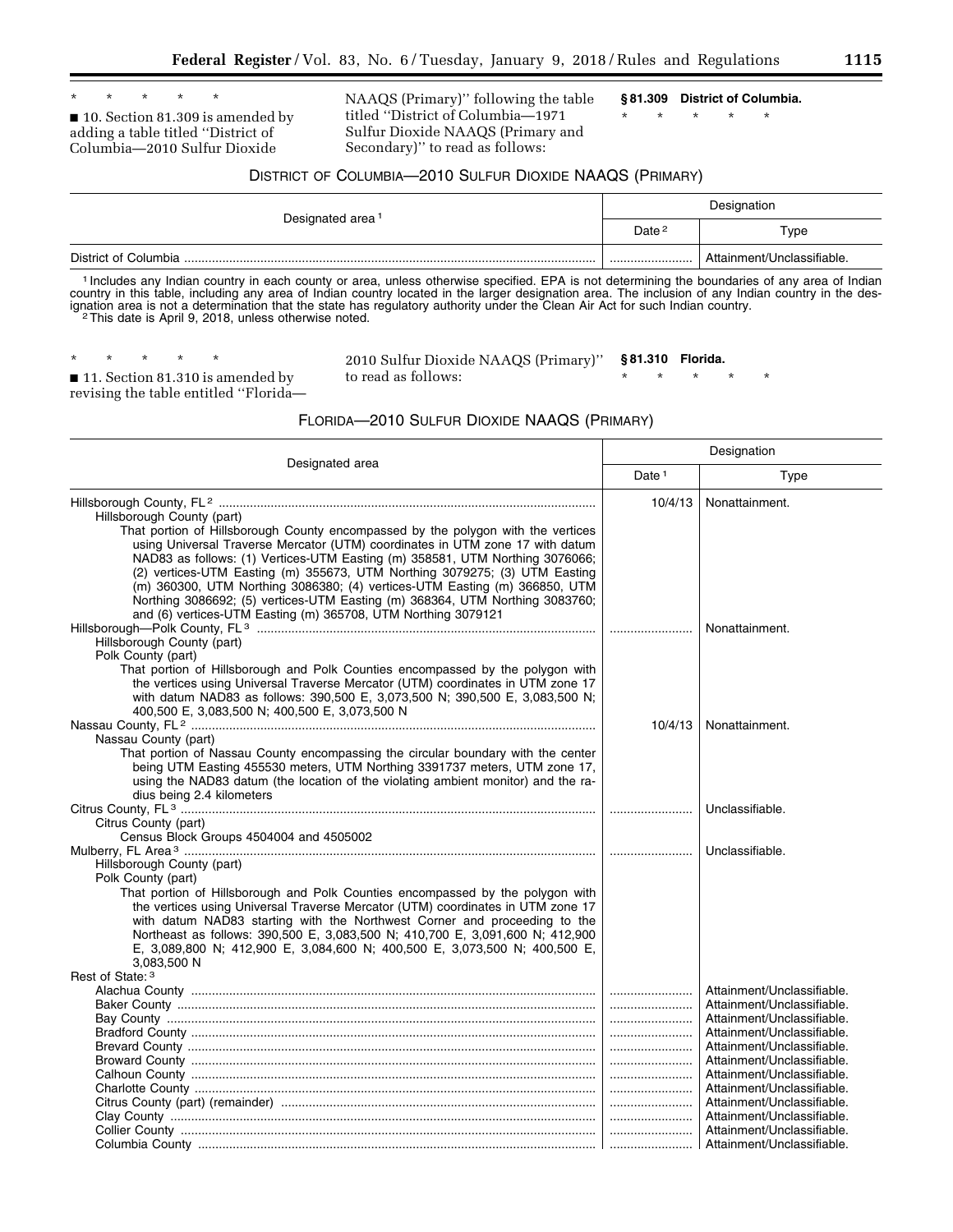|                 | Designation       |                            |
|-----------------|-------------------|----------------------------|
| Designated area | Date <sup>1</sup> | Type                       |
|                 |                   | Attainment/Unclassifiable. |
|                 |                   | Attainment/Unclassifiable. |
|                 |                   | Attainment/Unclassifiable. |
|                 |                   | Attainment/Unclassifiable. |
|                 |                   | Attainment/Unclassifiable. |
|                 |                   | Attainment/Unclassifiable. |
|                 |                   | Attainment/Unclassifiable. |
|                 |                   | Attainment/Unclassifiable. |
|                 |                   | Attainment/Unclassifiable. |
|                 |                   |                            |
|                 |                   | Attainment/Unclassifiable. |
|                 |                   | Attainment/Unclassifiable. |
|                 |                   | Attainment/Unclassifiable. |
|                 |                   | Attainment/Unclassifiable. |
|                 |                   | Attainment/Unclassifiable. |
|                 |                   | Attainment/Unclassifiable. |
|                 |                   | Attainment/Unclassifiable. |
|                 |                   | Attainment/Unclassifiable. |
|                 |                   | Attainment/Unclassifiable. |
|                 |                   | Attainment/Unclassifiable. |
|                 |                   | Attainment/Unclassifiable. |
|                 |                   | Attainment/Unclassifiable. |
|                 |                   | Attainment/Unclassifiable. |
|                 |                   | Attainment/Unclassifiable. |
|                 |                   | Attainment/Unclassifiable. |
|                 |                   | Attainment/Unclassifiable. |
|                 |                   | Attainment/Unclassifiable. |
|                 |                   | Attainment/Unclassifiable. |
|                 |                   | Attainment/Unclassifiable. |
|                 |                   | Attainment/Unclassifiable. |
|                 |                   | Attainment/Unclassifiable. |
|                 |                   | Attainment/Unclassifiable. |
|                 |                   | Attainment/Unclassifiable. |
|                 |                   |                            |
|                 |                   | Attainment/Unclassifiable. |
|                 |                   | Attainment/Unclassifiable. |
|                 |                   | Attainment/Unclassifiable. |
|                 |                   | Attainment/Unclassifiable. |
|                 |                   | Attainment/Unclassifiable. |
|                 |                   | Attainment/Unclassifiable. |
|                 |                   | Attainment/Unclassifiable. |
|                 |                   | Attainment/Unclassifiable. |
|                 |                   | Attainment/Unclassifiable. |
|                 |                   | Attainment/Unclassifiable. |
|                 |                   | Attainment/Unclassifiable. |
|                 |                   | Attainment/Unclassifiable. |
|                 |                   | Attainment/Unclassifiable. |
|                 |                   | Attainment/Unclassifiable. |
|                 |                   | Attainment/Unclassifiable. |
|                 |                   | Attainment/Unclassifiable. |
|                 |                   | Attainment/Unclassifiable. |
|                 |                   | Attainment/Unclassifiable. |
|                 |                   | Attainment/Unclassifiable. |
|                 |                   | Attainment/Unclassifiable. |
|                 |                   | Attainment/Unclassifiable. |
|                 |                   | Attainment/Unclassifiable. |
|                 |                   | Attainment/Unclassifiable. |
|                 |                   |                            |

## FLORIDA-2010 SULFUR DIOXIDE NAAQS (PRIMARY)-Continued

<sup>1</sup>This date is April 9, 2018, unless otherwise noted.<br><sup>2</sup> Excludes Indian country located in each area, if any, unless otherwise specified.<br><sup>3</sup> Includes any Indian country in each county or area, unless otherwise specifie

 $\star$ 12. Section 81.311 is amended by revising the table entitled "Georgia-

 $\star$ 

2010 Sulfur Dioxide NAAQS (Primary)" §81.311 Georgia. to read as follows: ÷  $\star$  $\star$ 

š,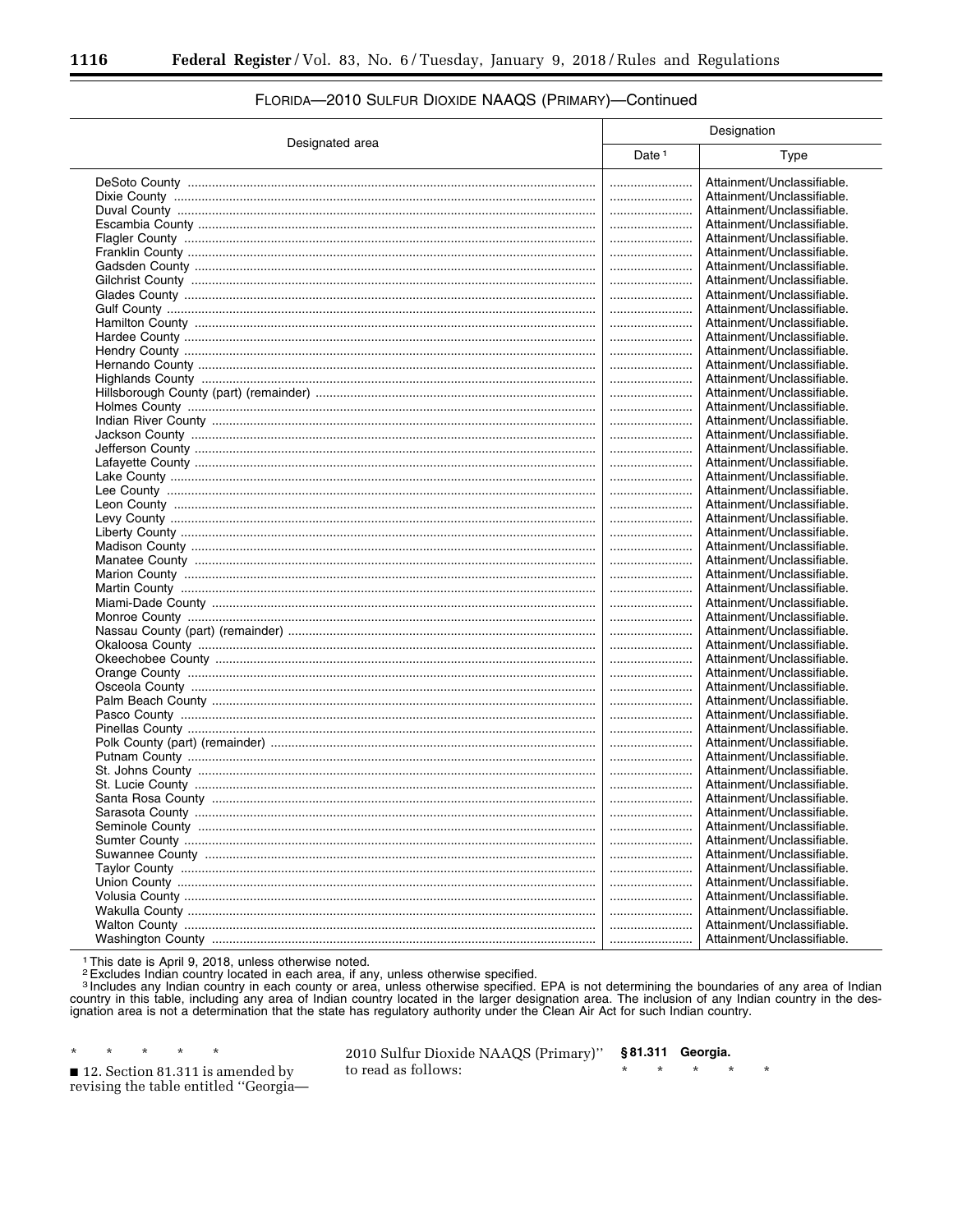# GEORGIA-2010 SULFUR DIOXIDE NAAQS (PRIMARY)

|                               | Designation       |                                                          |
|-------------------------------|-------------------|----------------------------------------------------------|
| Designated area <sup>13</sup> | Date <sup>2</sup> | <b>Type</b>                                              |
|                               | 9/12/16           | Attainment/Unclassifiable.                               |
| <b>Butts County</b>           |                   |                                                          |
| Crawford County               |                   |                                                          |
| Jasper County                 |                   |                                                          |
| Jones County<br>Lamar County  |                   |                                                          |
| <b>Monroe County</b>          |                   |                                                          |
| Upson County                  |                   |                                                          |
| Rest of State: 3              |                   |                                                          |
|                               |                   | Attainment/Unclassifiable.                               |
|                               |                   | Attainment/Unclassifiable.<br>Attainment/Unclassifiable. |
|                               | <br>              | Attainment/Unclassifiable.                               |
|                               |                   | Attainment/Unclassifiable.                               |
|                               |                   | Attainment/Unclassifiable.                               |
|                               |                   | Attainment/Unclassifiable.                               |
|                               |                   | Attainment/Unclassifiable.                               |
|                               |                   | Attainment/Unclassifiable.<br>Attainment/Unclassifiable. |
|                               |                   | Attainment/Unclassifiable.                               |
|                               |                   | Attainment/Unclassifiable.                               |
|                               |                   | Attainment/Unclassifiable.                               |
|                               |                   | Attainment/Unclassifiable.                               |
|                               |                   | Attainment/Unclassifiable.                               |
|                               |                   | Attainment/Unclassifiable.                               |
|                               |                   | Attainment/Unclassifiable.<br>Attainment/Unclassifiable. |
|                               |                   | Attainment/Unclassifiable.                               |
|                               |                   | Attainment/Unclassifiable.                               |
|                               |                   | Attainment/Unclassifiable.                               |
|                               |                   | Attainment/Unclassifiable.                               |
|                               |                   | Attainment/Unclassifiable.                               |
|                               |                   | Attainment/Unclassifiable.<br>Attainment/Unclassifiable. |
|                               |                   | Attainment/Unclassifiable.                               |
|                               |                   | Attainment/Unclassifiable.                               |
|                               |                   | Attainment/Unclassifiable.                               |
|                               |                   | Attainment/Unclassifiable.                               |
|                               |                   | Attainment/Unclassifiable.                               |
|                               |                   | Attainment/Unclassifiable.<br>Attainment/Unclassifiable. |
|                               |                   | Attainment/Unclassifiable.                               |
|                               |                   | Attainment/Unclassifiable.                               |
|                               |                   | Attainment/Unclassifiable.                               |
|                               |                   | Attainment/Unclassifiable.                               |
|                               |                   | Attainment/Unclassifiable.                               |
|                               |                   | Attainment/Unclassifiable.                               |
|                               |                   | Attainment/Unclassifiable.<br>Attainment/Unclassifiable. |
|                               |                   | Attainment/Unclassifiable.                               |
|                               |                   | Attainment/Unclassifiable.                               |
|                               |                   | Attainment/Unclassifiable.                               |
|                               |                   | Attainment/Unclassifiable.                               |
|                               |                   | Attainment/Unclassifiable.                               |
|                               |                   | Attainment/Unclassifiable.<br>Attainment/Unclassifiable. |
|                               |                   | Attainment/Unclassifiable.                               |
|                               |                   | Attainment/Unclassifiable.                               |
|                               |                   | Attainment/Unclassifiable.                               |
|                               |                   | Attainment/Unclassifiable.                               |
|                               |                   | Attainment/Unclassifiable.                               |
|                               |                   | Attainment/Unclassifiable.                               |
|                               |                   | Attainment/Unclassifiable.<br>Attainment/Unclassifiable. |
|                               |                   | Attainment/Unclassifiable.                               |
|                               |                   | Attainment/Unclassifiable.                               |
|                               |                   | Attainment/Unclassifiable.                               |
|                               |                   | Attainment/Unclassifiable.                               |
|                               |                   | Attainment/Unclassifiable.                               |
|                               |                   | Attainment/Unclassifiable.                               |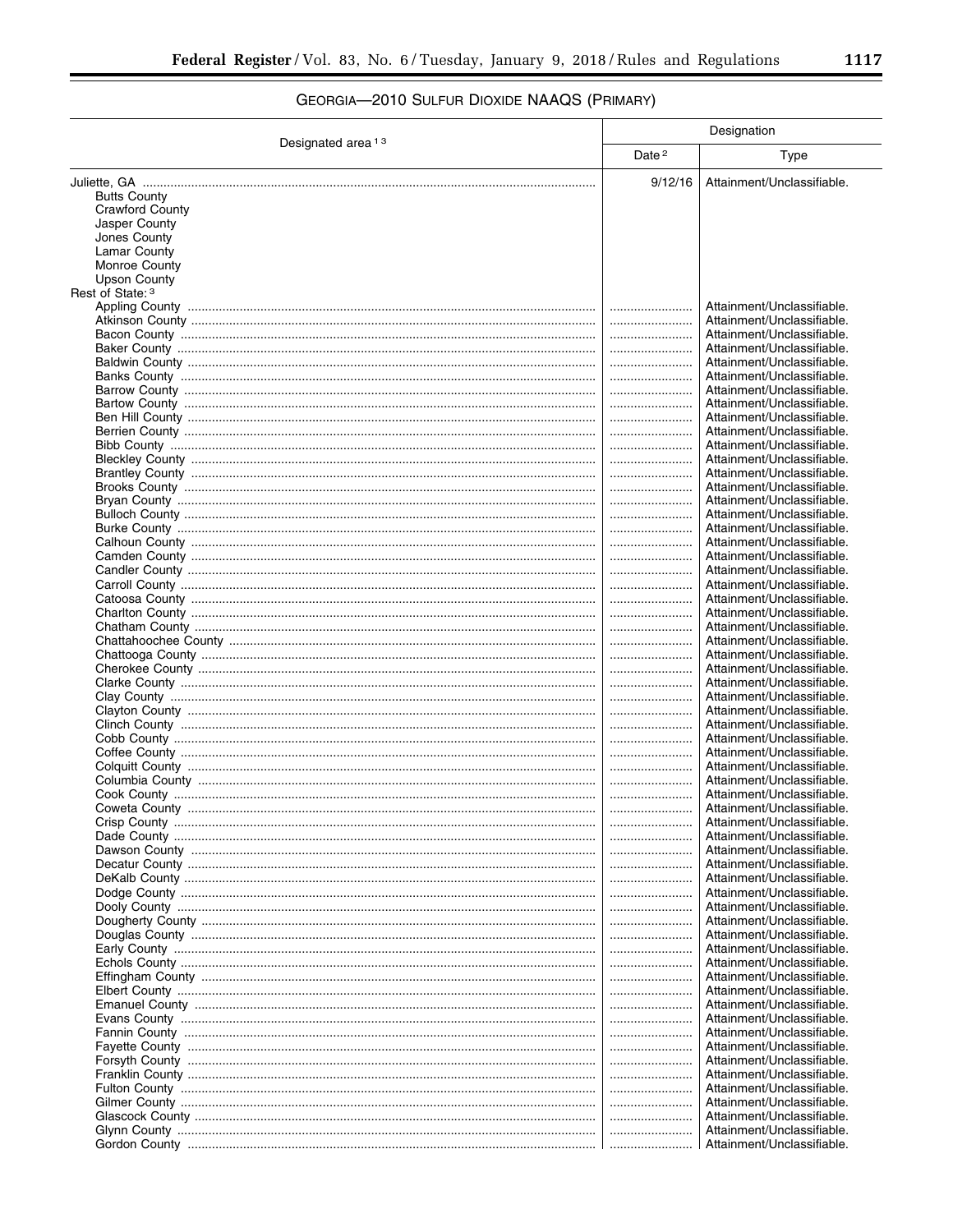|                               | Designation       |                            |
|-------------------------------|-------------------|----------------------------|
| Designated area <sup>13</sup> | Date <sup>2</sup> | Type                       |
|                               |                   | Attainment/Unclassifiable. |
|                               |                   | Attainment/Unclassifiable. |
|                               |                   |                            |
|                               |                   | Attainment/Unclassifiable. |
|                               |                   | Attainment/Unclassifiable. |
|                               |                   | Attainment/Unclassifiable. |
|                               |                   | Attainment/Unclassifiable. |
|                               |                   | Attainment/Unclassifiable. |
|                               |                   | Attainment/Unclassifiable. |
|                               |                   | Attainment/Unclassifiable. |
|                               |                   | Attainment/Unclassifiable. |
|                               |                   | Attainment/Unclassifiable. |
|                               |                   | Attainment/Unclassifiable. |
|                               |                   | Attainment/Unclassifiable. |
|                               |                   | Attainment/Unclassifiable. |
|                               |                   | Attainment/Unclassifiable. |
|                               |                   | Attainment/Unclassifiable. |
|                               |                   | Attainment/Unclassifiable. |
|                               |                   | Attainment/Unclassifiable. |
|                               |                   | Attainment/Unclassifiable. |
|                               |                   | Attainment/Unclassifiable. |
|                               |                   | Attainment/Unclassifiable. |
|                               |                   |                            |
|                               |                   | Attainment/Unclassifiable. |
|                               |                   | Attainment/Unclassifiable. |
|                               |                   | Attainment/Unclassifiable. |
|                               |                   | Attainment/Unclassifiable. |
|                               |                   | Attainment/Unclassifiable. |
|                               |                   | Attainment/Unclassifiable. |
|                               |                   | Attainment/Unclassifiable. |
|                               |                   | Attainment/Unclassifiable. |
|                               |                   | Attainment/Unclassifiable. |
|                               |                   | Attainment/Unclassifiable. |
|                               |                   | Attainment/Unclassifiable. |
|                               |                   | Attainment/Unclassifiable. |
|                               |                   | Attainment/Unclassifiable. |
|                               |                   | Attainment/Unclassifiable. |
|                               |                   | Attainment/Unclassifiable. |
|                               |                   | Attainment/Unclassifiable. |
|                               |                   |                            |
|                               |                   | Attainment/Unclassifiable. |
|                               |                   | Attainment/Unclassifiable. |
|                               |                   | Attainment/Unclassifiable. |
|                               |                   | Attainment/Unclassifiable. |
|                               |                   | Attainment/Unclassifiable. |
|                               |                   | Attainment/Unclassifiable. |
|                               |                   | Attainment/Unclassifiable. |
|                               |                   | Attainment/Unclassifiable. |
|                               |                   | Attainment/Unclassifiable. |
|                               |                   | Attainment/Unclassifiable. |
|                               |                   | Attainment/Unclassifiable. |
|                               |                   | Attainment/Unclassifiable. |
|                               |                   | Attainment/Unclassifiable. |
|                               |                   | Attainment/Unclassifiable. |
|                               |                   | Attainment/Unclassifiable. |
|                               |                   |                            |
|                               |                   | Attainment/Unclassifiable. |
|                               |                   | Attainment/Unclassifiable. |
|                               |                   | Attainment/Unclassifiable. |
|                               |                   | Attainment/Unclassifiable. |
|                               |                   | Attainment/Unclassifiable. |
|                               |                   | Attainment/Unclassifiable. |
|                               |                   | Attainment/Unclassifiable. |
|                               |                   | Attainment/Unclassifiable. |
|                               |                   | Attainment/Unclassifiable. |
|                               |                   | Attainment/Unclassifiable. |
|                               |                   | Attainment/Unclassifiable. |
|                               |                   | Attainment/Unclassifiable. |
|                               |                   | Attainment/Unclassifiable. |
|                               |                   | Attainment/Unclassifiable. |
|                               |                   | Attainment/Unclassifiable. |
|                               |                   |                            |
|                               |                   | Attainment/Unclassifiable. |
|                               |                   | Attainment/Unclassifiable. |
|                               |                   | Attainment/Unclassifiable. |

# GEORGIA-2010 SULFUR DIOXIDE NAAQS (PRIMARY)-Continued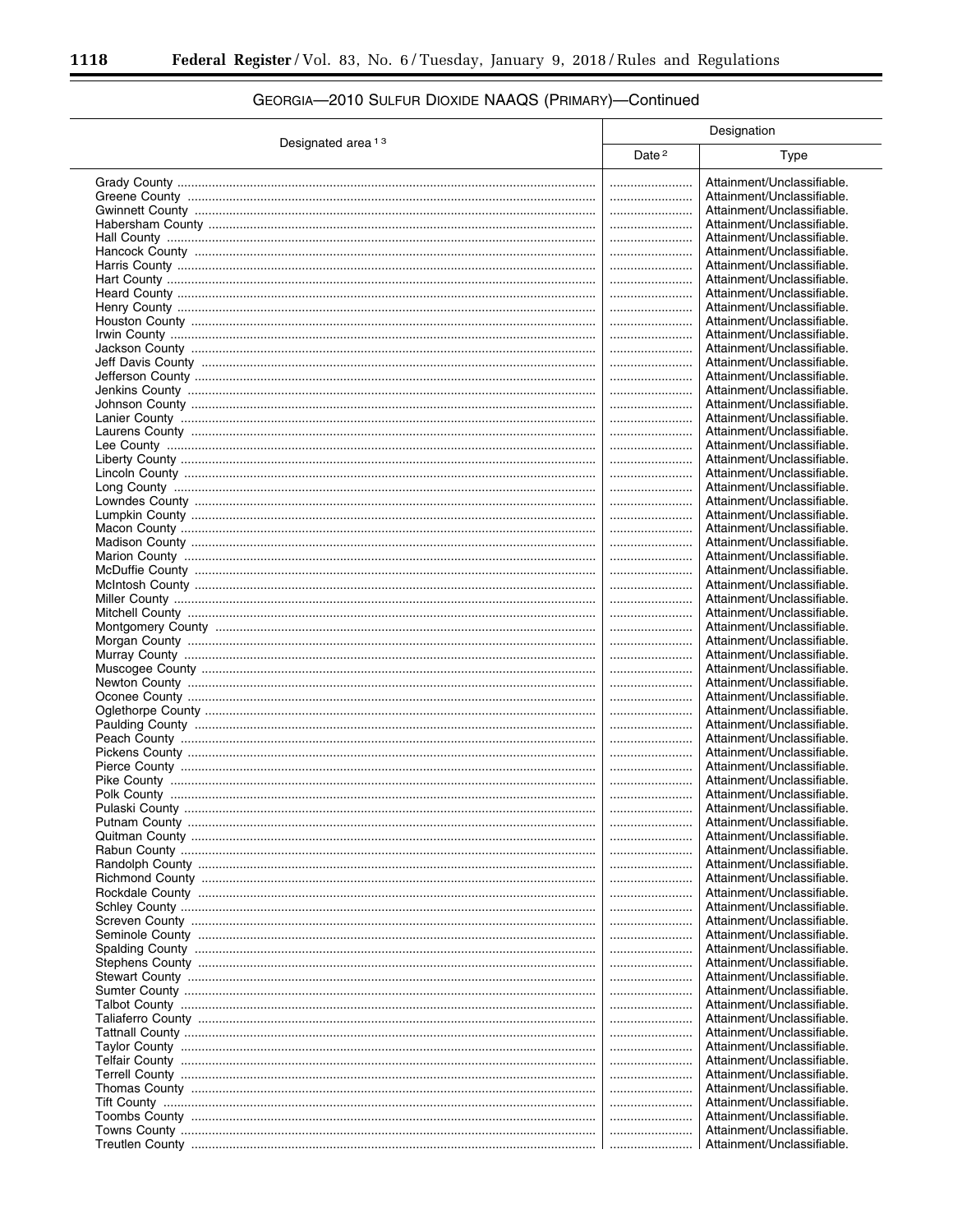## GEORGIA—2010 SULFUR DIOXIDE NAAQS (PRIMARY)—Continued

|                               | Designation |                                                                                                                                                                                                                                                                                                                                                                                                                                                                                              |  |
|-------------------------------|-------------|----------------------------------------------------------------------------------------------------------------------------------------------------------------------------------------------------------------------------------------------------------------------------------------------------------------------------------------------------------------------------------------------------------------------------------------------------------------------------------------------|--|
| Designated area <sup>13</sup> |             | Type                                                                                                                                                                                                                                                                                                                                                                                                                                                                                         |  |
|                               |             | Attainment/Unclassifiable.<br>Attainment/Unclassifiable.<br>Attainment/Unclassifiable.<br>Attainment/Unclassifiable.<br>Attainment/Unclassifiable.<br>Attainment/Unclassifiable.<br>Attainment/Unclassifiable.<br>Attainment/Unclassifiable.<br>Attainment/Unclassifiable.<br>Attainment/Unclassifiable.<br>Attainment/Unclassifiable.<br>Attainment/Unclassifiable.<br>Attainment/Unclassifiable.<br>Attainment/Unclassifiable.<br>Attainment/Unclassifiable.<br>Attainment/Unclassifiable. |  |
|                               |             | Attainment/Unclassifiable.<br>Attainment/Unclassifiable.                                                                                                                                                                                                                                                                                                                                                                                                                                     |  |

1 Includes any Indian country in each county or area, unless otherwise specified. EPA is not determining the boundaries of any area of Indian country in this table, including any area of Indian country located in the larger designation area. The inclusion of any Indian country in the designation area is not a determination that the state has regulatory authority under the Clean Air Act for such Indian country.<br><sup>2</sup>This date is April 9, 2018, unless otherwise noted.

<sup>2</sup>This date is April 9, 2018, unless otherwise noted.<br><sup>3</sup>Floyd County will be designated by December 31, 2020.

\* \* \* \* \* ■ 13. Section 81.312 is amended by revising the table entitled ''Hawaii—

2010 Sulfur Dioxide NAAQS (Primary)'' to read as follows: **§ 81.312 Hawaii.**  \* \* \* \* \*

### HAWAII—2010 SULFUR DIOXIDE NAAQS (PRIMARY)

|                               | Designation       |                                                                                                                                |  |
|-------------------------------|-------------------|--------------------------------------------------------------------------------------------------------------------------------|--|
| Designated area <sup>13</sup> | Date <sup>2</sup> | Type                                                                                                                           |  |
| Kauai County<br>Maui County   |                   | 9/12/16   Attainment/Unclassifiable.<br>Attainment/Unclassifiable.<br>Attainment/Unclassifiable.<br>Attainment/Unclassifiable. |  |

1Includes any Indian country in each county or area, unless otherwise specified. EPA is not determining the boundaries of any area of Indian country in this table, including any area of Indian country located in the larger designation area. The inclusion of any Indian country in the designation area is not a determination that the state has regulatory authority under the Clean Air Act for such Indian country.<br><sup>2</sup>This date is April 9, 2018, unless otherwise noted.

3 Honolulu County will be designated by December 31, 2020.

\* \* \* \* \*

■ 14. Section 81.313 is amended by adding a table entitled ''Idaho—2010 Sulfur Dioxide NAAQS (Primary)'' following the table ''Idaho—1971 Sulfur Dioxide NAAQS (Primary and Secondary)" to read as follows:

#### **§ 81.313 Idaho.**

\* \* \* \* \*

#### IDAHO—2010 SULFUR DIOXIDE NAAQS (PRIMARY)

|                              | Designation       |                            |
|------------------------------|-------------------|----------------------------|
| Designated area <sup>1</sup> | Date <sup>2</sup> | Type                       |
| <b>Entire State</b>          |                   | Attainment/Unclassifiable. |

1 Includes any Indian country in each county or area, unless otherwise specified. EPA is not determining the boundaries of any area of Indian country in this table, including any area of Indian country located in the larger designation area. The inclusion of any Indian country in the designation area is not a determination that the state has regulatory authority under the Clean Air Act for such Indian country.<br><sup>2</sup>This date is April 9, 2018, unless otherwise noted.

\* \* \* \* \*

■ 15. Section 81.314 is amended by revising the table entitled ''Illinois—

2010 Sulfur Dioxide NAAQS (Primary)'' to read as follows: **§ 81.314 Illinois.**  \* \* \* \* \*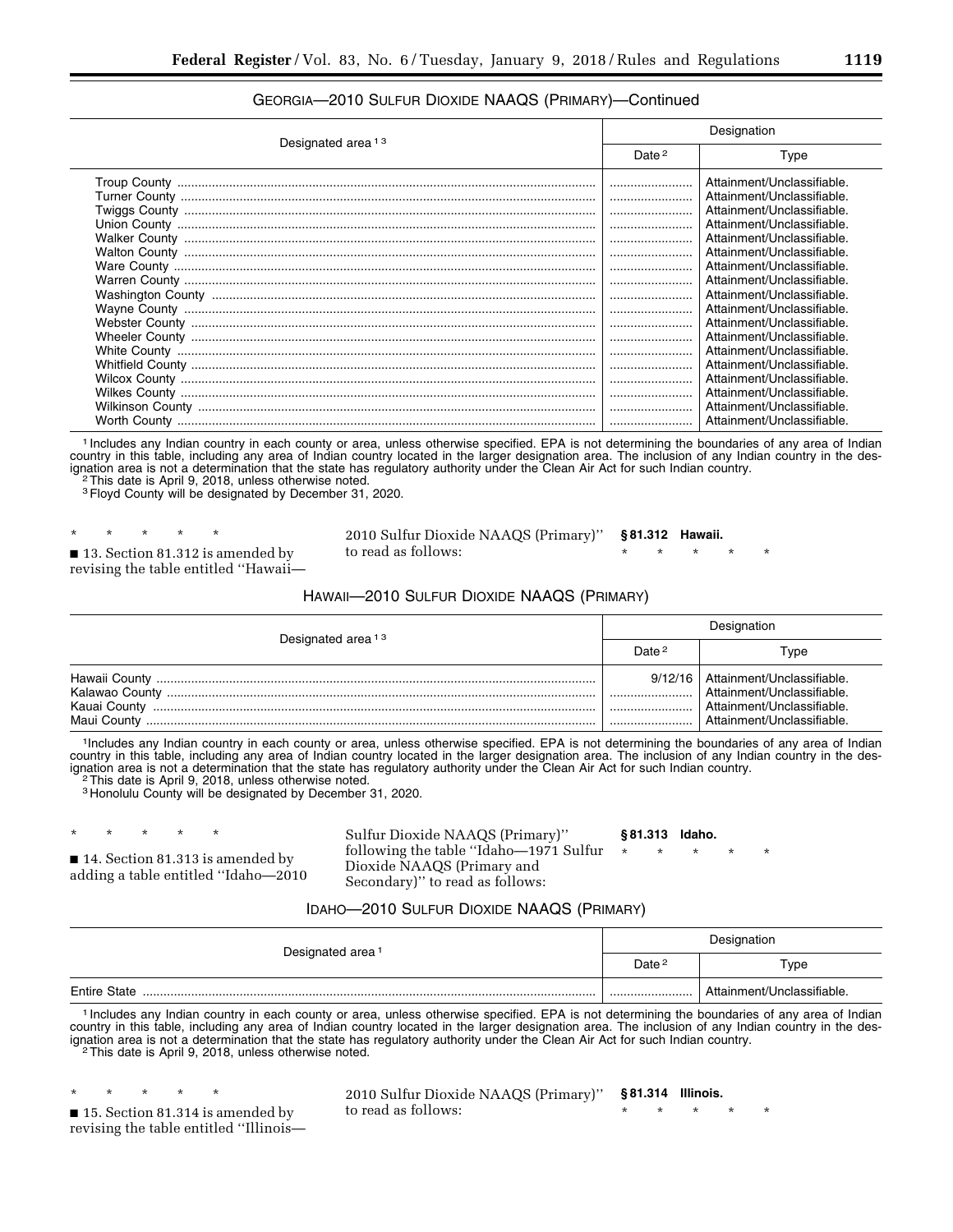$\equiv$ 

|                                                                                                                                                                        | Designation       |                                                          |
|------------------------------------------------------------------------------------------------------------------------------------------------------------------------|-------------------|----------------------------------------------------------|
| Designated area <sup>13</sup>                                                                                                                                          | Date <sup>2</sup> | Type                                                     |
|                                                                                                                                                                        | 9/12/16           | Nonattainment.                                           |
| Madison County (part)<br>Within Alton Township: Area east of Corporal Belchik Memorial Expressway, south of<br>East Broadway, south of Route 3, and north of Route 143 | 10/4/13           | Nonattainment.                                           |
| Cook County (part)<br>Lemont Township<br>Will County (part)                                                                                                            |                   |                                                          |
| DuPage Township and Lockport Township<br>Tazewell County (part)<br>Cincinnati Township and Pekin Township                                                              | 10/4/13           | Nonattainment.                                           |
| Peoria County (part)<br><b>Hollis Township</b>                                                                                                                         | 9/12/16           | Nonattainment.                                           |
| <b>Williamson County</b>                                                                                                                                               | 9/12/16           | Attainment/Unclassifiable.                               |
| Jasper County                                                                                                                                                          |                   |                                                          |
| Massac County                                                                                                                                                          | 9/12/16           | Attainment/Unclassifiable.                               |
| <b>Bureau County</b>                                                                                                                                                   | 9/12/16           | Attainment/Unclassifiable.                               |
| <b>Putnam County</b>                                                                                                                                                   | 9/12/16           | Attainment/Unclassifiable.                               |
| Madison County (part)<br>All of Wood River Township, and the area in Chouteau Township north of Cahokia<br><b>Diversion Channel</b>                                    |                   |                                                          |
|                                                                                                                                                                        |                   | Attainment/Unclassifiable.                               |
|                                                                                                                                                                        |                   | Attainment/Unclassifiable.                               |
|                                                                                                                                                                        | <br>              | Attainment/Unclassifiable.<br>Attainment/Unclassifiable. |
|                                                                                                                                                                        |                   | Attainment/Unclassifiable.                               |
|                                                                                                                                                                        |                   | Attainment/Unclassifiable.                               |
|                                                                                                                                                                        |                   | Attainment/Unclassifiable.                               |
|                                                                                                                                                                        |                   | Attainment/Unclassifiable.                               |
|                                                                                                                                                                        |                   | Attainment/Unclassifiable.                               |
|                                                                                                                                                                        | <br>              | Attainment/Unclassifiable.<br>Attainment/Unclassifiable. |
|                                                                                                                                                                        |                   | Attainment/Unclassifiable.                               |
|                                                                                                                                                                        |                   | Attainment/Unclassifiable.                               |
|                                                                                                                                                                        |                   | Attainment/Unclassifiable.                               |
|                                                                                                                                                                        |                   | Attainment/Unclassifiable.                               |
|                                                                                                                                                                        | <br>              | Attainment/Unclassifiable.<br>Attainment/Unclassifiable. |
|                                                                                                                                                                        |                   | Attainment/Unclassifiable.                               |
| De Witt County.                                                                                                                                                        |                   | Attainment/Unclassifiable                                |
|                                                                                                                                                                        |                   | Attainment/Unclassifiable.                               |
|                                                                                                                                                                        |                   | Attainment/Unclassifiable.                               |
|                                                                                                                                                                        |                   | Attainment/Unclassifiable.<br>Attainment/Unclassifiable. |
|                                                                                                                                                                        |                   | Attainment/Unclassifiable.                               |
|                                                                                                                                                                        |                   | Attainment/Unclassifiable.                               |
|                                                                                                                                                                        |                   | Attainment/Unclassifiable.                               |
|                                                                                                                                                                        |                   | Attainment/Unclassifiable.<br>Attainment/Unclassifiable. |
|                                                                                                                                                                        |                   | Attainment/Unclassifiable.                               |
|                                                                                                                                                                        |                   | Attainment/Unclassifiable.                               |
|                                                                                                                                                                        |                   | Attainment/Unclassifiable.                               |
|                                                                                                                                                                        |                   | Attainment/Unclassifiable.                               |
|                                                                                                                                                                        | <br>              | Attainment/Unclassifiable.<br>Attainment/Unclassifiable. |
|                                                                                                                                                                        |                   | Attainment/Unclassifiable.                               |
|                                                                                                                                                                        |                   | Attainment/Unclassifiable.                               |
|                                                                                                                                                                        |                   | Attainment/Unclassifiable.                               |
|                                                                                                                                                                        |                   | Attainment/Unclassifiable.                               |
|                                                                                                                                                                        | <br>              | Attainment/Unclassifiable.<br>Attainment/Unclassifiable. |
|                                                                                                                                                                        |                   | Attainment/Unclassifiable.                               |
|                                                                                                                                                                        |                   | Attainment/Unclassifiable.                               |
|                                                                                                                                                                        |                   | Attainment/Unclassifiable.                               |

# ILLINOIS-2010 SULFUR DIOXIDE NAAQS (PRIMARY)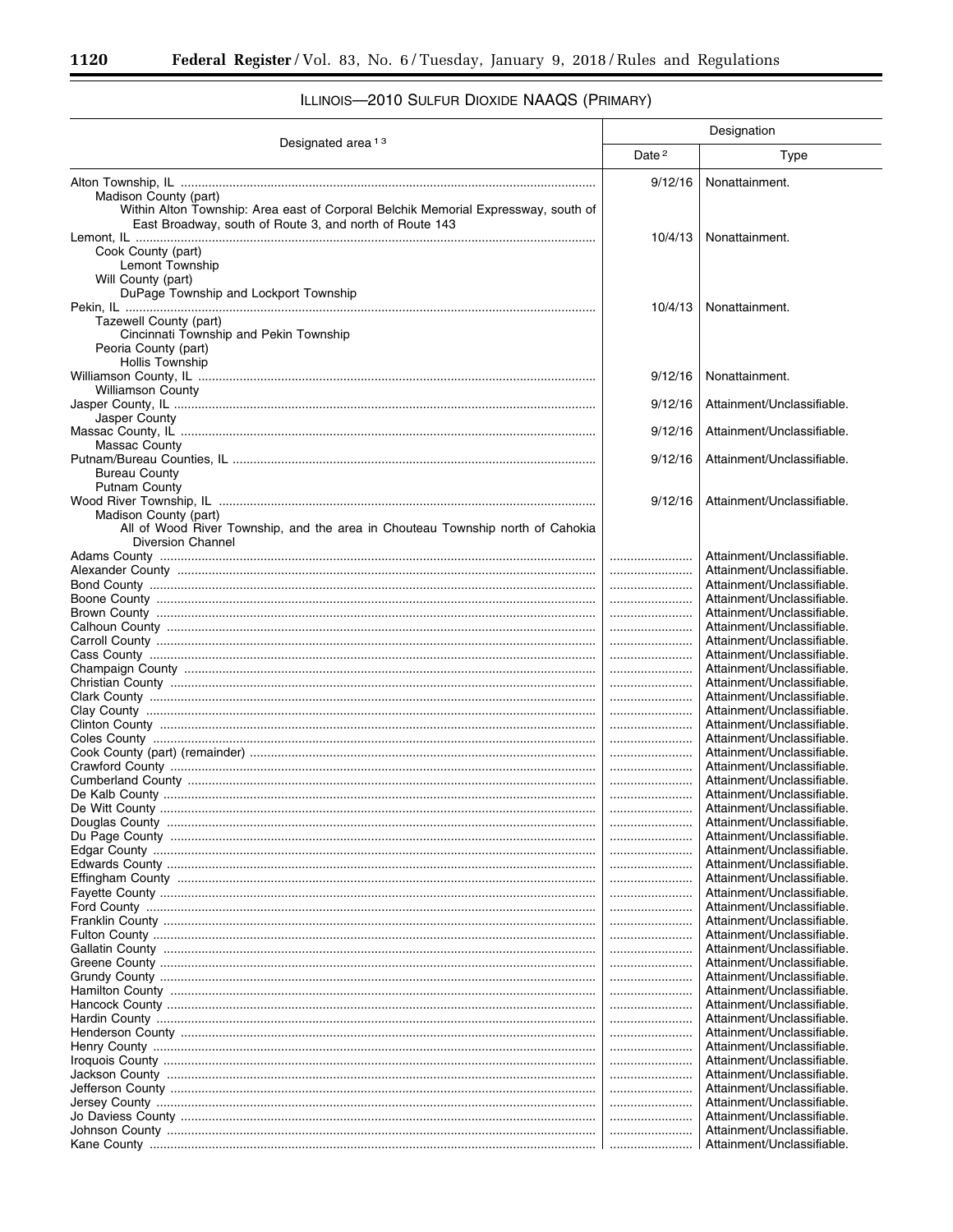## ILLINOIS-2010 SULFUR DIOXIDE NAAQS (PRIMARY)-Continued

| Date <sup>2</sup><br>Type<br>Attainment/Unclassifiable.<br><br>Attainment/Unclassifiable.<br>Attainment/Unclassifiable.<br><br>Attainment/Unclassifiable.<br><br>Attainment/Unclassifiable.<br><br>Attainment/Unclassifiable.<br><br>Attainment/Unclassifiable.<br><br>Attainment/Unclassifiable.<br><br>Attainment/Unclassifiable.<br><br>Attainment/Unclassifiable.<br>Attainment/Unclassifiable.<br><br>Attainment/Unclassifiable.<br><br>Attainment/Unclassifiable.<br><br>Attainment/Unclassifiable.<br><br>Attainment/Unclassifiable.<br><br>Attainment/Unclassifiable.<br><br>Attainment/Unclassifiable.<br><br>Attainment/Unclassifiable.<br><br>Attainment/Unclassifiable.<br><br>Attainment/Unclassifiable.<br>Attainment/Unclassifiable.<br>Attainment/Unclassifiable.<br>Attainment/Unclassifiable.<br><br>Attainment/Unclassifiable.<br>Attainment/Unclassifiable.<br>Attainment/Unclassifiable.<br>Attainment/Unclassifiable.<br><br>Attainment/Unclassifiable.<br>Attainment/Unclassifiable.<br>Attainment/Unclassifiable.<br><br>Attainment/Unclassifiable.<br><br>Attainment/Unclassifiable.<br><br>Attainment/Unclassifiable.<br>Attainment/Unclassifiable.<br><br>Attainment/Unclassifiable.<br>Attainment/Unclassifiable.<br>Attainment/Unclassifiable.<br>Attainment/Unclassifiable.<br><br>Attainment/Unclassifiable.<br><br>Attainment/Unclassifiable.<br><br>Attainment/Unclassifiable.<br>Attainment/Unclassifiable.<br><br>Attainment/Unclassifiable.<br><br>Attainment/Unclassifiable.<br><br>Attainment/Unclassifiable.<br>Attainment/Unclassifiable.<br><br>Attainment/Unclassifiable.<br><br>Attainment/Unclassifiable.<br><br>Attainment/Unclassifiable.<br><br>Attainment/Unclassifiable.<br><br>Attainment/Unclassifiable.<br><br>Attainment/Unclassifiable.<br><br>Attainment/Unclassifiable. |                               | Designation |  |
|---------------------------------------------------------------------------------------------------------------------------------------------------------------------------------------------------------------------------------------------------------------------------------------------------------------------------------------------------------------------------------------------------------------------------------------------------------------------------------------------------------------------------------------------------------------------------------------------------------------------------------------------------------------------------------------------------------------------------------------------------------------------------------------------------------------------------------------------------------------------------------------------------------------------------------------------------------------------------------------------------------------------------------------------------------------------------------------------------------------------------------------------------------------------------------------------------------------------------------------------------------------------------------------------------------------------------------------------------------------------------------------------------------------------------------------------------------------------------------------------------------------------------------------------------------------------------------------------------------------------------------------------------------------------------------------------------------------------------------------------------------------------------------------------------------------------------------|-------------------------------|-------------|--|
|                                                                                                                                                                                                                                                                                                                                                                                                                                                                                                                                                                                                                                                                                                                                                                                                                                                                                                                                                                                                                                                                                                                                                                                                                                                                                                                                                                                                                                                                                                                                                                                                                                                                                                                                                                                                                                 | Designated area <sup>13</sup> |             |  |
|                                                                                                                                                                                                                                                                                                                                                                                                                                                                                                                                                                                                                                                                                                                                                                                                                                                                                                                                                                                                                                                                                                                                                                                                                                                                                                                                                                                                                                                                                                                                                                                                                                                                                                                                                                                                                                 |                               |             |  |
|                                                                                                                                                                                                                                                                                                                                                                                                                                                                                                                                                                                                                                                                                                                                                                                                                                                                                                                                                                                                                                                                                                                                                                                                                                                                                                                                                                                                                                                                                                                                                                                                                                                                                                                                                                                                                                 |                               |             |  |
|                                                                                                                                                                                                                                                                                                                                                                                                                                                                                                                                                                                                                                                                                                                                                                                                                                                                                                                                                                                                                                                                                                                                                                                                                                                                                                                                                                                                                                                                                                                                                                                                                                                                                                                                                                                                                                 |                               |             |  |
|                                                                                                                                                                                                                                                                                                                                                                                                                                                                                                                                                                                                                                                                                                                                                                                                                                                                                                                                                                                                                                                                                                                                                                                                                                                                                                                                                                                                                                                                                                                                                                                                                                                                                                                                                                                                                                 |                               |             |  |
|                                                                                                                                                                                                                                                                                                                                                                                                                                                                                                                                                                                                                                                                                                                                                                                                                                                                                                                                                                                                                                                                                                                                                                                                                                                                                                                                                                                                                                                                                                                                                                                                                                                                                                                                                                                                                                 |                               |             |  |
|                                                                                                                                                                                                                                                                                                                                                                                                                                                                                                                                                                                                                                                                                                                                                                                                                                                                                                                                                                                                                                                                                                                                                                                                                                                                                                                                                                                                                                                                                                                                                                                                                                                                                                                                                                                                                                 |                               |             |  |
|                                                                                                                                                                                                                                                                                                                                                                                                                                                                                                                                                                                                                                                                                                                                                                                                                                                                                                                                                                                                                                                                                                                                                                                                                                                                                                                                                                                                                                                                                                                                                                                                                                                                                                                                                                                                                                 |                               |             |  |
|                                                                                                                                                                                                                                                                                                                                                                                                                                                                                                                                                                                                                                                                                                                                                                                                                                                                                                                                                                                                                                                                                                                                                                                                                                                                                                                                                                                                                                                                                                                                                                                                                                                                                                                                                                                                                                 |                               |             |  |
|                                                                                                                                                                                                                                                                                                                                                                                                                                                                                                                                                                                                                                                                                                                                                                                                                                                                                                                                                                                                                                                                                                                                                                                                                                                                                                                                                                                                                                                                                                                                                                                                                                                                                                                                                                                                                                 |                               |             |  |
|                                                                                                                                                                                                                                                                                                                                                                                                                                                                                                                                                                                                                                                                                                                                                                                                                                                                                                                                                                                                                                                                                                                                                                                                                                                                                                                                                                                                                                                                                                                                                                                                                                                                                                                                                                                                                                 |                               |             |  |
|                                                                                                                                                                                                                                                                                                                                                                                                                                                                                                                                                                                                                                                                                                                                                                                                                                                                                                                                                                                                                                                                                                                                                                                                                                                                                                                                                                                                                                                                                                                                                                                                                                                                                                                                                                                                                                 |                               |             |  |
|                                                                                                                                                                                                                                                                                                                                                                                                                                                                                                                                                                                                                                                                                                                                                                                                                                                                                                                                                                                                                                                                                                                                                                                                                                                                                                                                                                                                                                                                                                                                                                                                                                                                                                                                                                                                                                 |                               |             |  |
|                                                                                                                                                                                                                                                                                                                                                                                                                                                                                                                                                                                                                                                                                                                                                                                                                                                                                                                                                                                                                                                                                                                                                                                                                                                                                                                                                                                                                                                                                                                                                                                                                                                                                                                                                                                                                                 |                               |             |  |
|                                                                                                                                                                                                                                                                                                                                                                                                                                                                                                                                                                                                                                                                                                                                                                                                                                                                                                                                                                                                                                                                                                                                                                                                                                                                                                                                                                                                                                                                                                                                                                                                                                                                                                                                                                                                                                 |                               |             |  |
|                                                                                                                                                                                                                                                                                                                                                                                                                                                                                                                                                                                                                                                                                                                                                                                                                                                                                                                                                                                                                                                                                                                                                                                                                                                                                                                                                                                                                                                                                                                                                                                                                                                                                                                                                                                                                                 |                               |             |  |
|                                                                                                                                                                                                                                                                                                                                                                                                                                                                                                                                                                                                                                                                                                                                                                                                                                                                                                                                                                                                                                                                                                                                                                                                                                                                                                                                                                                                                                                                                                                                                                                                                                                                                                                                                                                                                                 |                               |             |  |
|                                                                                                                                                                                                                                                                                                                                                                                                                                                                                                                                                                                                                                                                                                                                                                                                                                                                                                                                                                                                                                                                                                                                                                                                                                                                                                                                                                                                                                                                                                                                                                                                                                                                                                                                                                                                                                 |                               |             |  |
|                                                                                                                                                                                                                                                                                                                                                                                                                                                                                                                                                                                                                                                                                                                                                                                                                                                                                                                                                                                                                                                                                                                                                                                                                                                                                                                                                                                                                                                                                                                                                                                                                                                                                                                                                                                                                                 |                               |             |  |
|                                                                                                                                                                                                                                                                                                                                                                                                                                                                                                                                                                                                                                                                                                                                                                                                                                                                                                                                                                                                                                                                                                                                                                                                                                                                                                                                                                                                                                                                                                                                                                                                                                                                                                                                                                                                                                 |                               |             |  |
|                                                                                                                                                                                                                                                                                                                                                                                                                                                                                                                                                                                                                                                                                                                                                                                                                                                                                                                                                                                                                                                                                                                                                                                                                                                                                                                                                                                                                                                                                                                                                                                                                                                                                                                                                                                                                                 |                               |             |  |
|                                                                                                                                                                                                                                                                                                                                                                                                                                                                                                                                                                                                                                                                                                                                                                                                                                                                                                                                                                                                                                                                                                                                                                                                                                                                                                                                                                                                                                                                                                                                                                                                                                                                                                                                                                                                                                 |                               |             |  |
|                                                                                                                                                                                                                                                                                                                                                                                                                                                                                                                                                                                                                                                                                                                                                                                                                                                                                                                                                                                                                                                                                                                                                                                                                                                                                                                                                                                                                                                                                                                                                                                                                                                                                                                                                                                                                                 |                               |             |  |
|                                                                                                                                                                                                                                                                                                                                                                                                                                                                                                                                                                                                                                                                                                                                                                                                                                                                                                                                                                                                                                                                                                                                                                                                                                                                                                                                                                                                                                                                                                                                                                                                                                                                                                                                                                                                                                 |                               |             |  |
|                                                                                                                                                                                                                                                                                                                                                                                                                                                                                                                                                                                                                                                                                                                                                                                                                                                                                                                                                                                                                                                                                                                                                                                                                                                                                                                                                                                                                                                                                                                                                                                                                                                                                                                                                                                                                                 |                               |             |  |
|                                                                                                                                                                                                                                                                                                                                                                                                                                                                                                                                                                                                                                                                                                                                                                                                                                                                                                                                                                                                                                                                                                                                                                                                                                                                                                                                                                                                                                                                                                                                                                                                                                                                                                                                                                                                                                 |                               |             |  |
|                                                                                                                                                                                                                                                                                                                                                                                                                                                                                                                                                                                                                                                                                                                                                                                                                                                                                                                                                                                                                                                                                                                                                                                                                                                                                                                                                                                                                                                                                                                                                                                                                                                                                                                                                                                                                                 |                               |             |  |
|                                                                                                                                                                                                                                                                                                                                                                                                                                                                                                                                                                                                                                                                                                                                                                                                                                                                                                                                                                                                                                                                                                                                                                                                                                                                                                                                                                                                                                                                                                                                                                                                                                                                                                                                                                                                                                 |                               |             |  |
|                                                                                                                                                                                                                                                                                                                                                                                                                                                                                                                                                                                                                                                                                                                                                                                                                                                                                                                                                                                                                                                                                                                                                                                                                                                                                                                                                                                                                                                                                                                                                                                                                                                                                                                                                                                                                                 |                               |             |  |
|                                                                                                                                                                                                                                                                                                                                                                                                                                                                                                                                                                                                                                                                                                                                                                                                                                                                                                                                                                                                                                                                                                                                                                                                                                                                                                                                                                                                                                                                                                                                                                                                                                                                                                                                                                                                                                 |                               |             |  |
|                                                                                                                                                                                                                                                                                                                                                                                                                                                                                                                                                                                                                                                                                                                                                                                                                                                                                                                                                                                                                                                                                                                                                                                                                                                                                                                                                                                                                                                                                                                                                                                                                                                                                                                                                                                                                                 |                               |             |  |
|                                                                                                                                                                                                                                                                                                                                                                                                                                                                                                                                                                                                                                                                                                                                                                                                                                                                                                                                                                                                                                                                                                                                                                                                                                                                                                                                                                                                                                                                                                                                                                                                                                                                                                                                                                                                                                 |                               |             |  |
|                                                                                                                                                                                                                                                                                                                                                                                                                                                                                                                                                                                                                                                                                                                                                                                                                                                                                                                                                                                                                                                                                                                                                                                                                                                                                                                                                                                                                                                                                                                                                                                                                                                                                                                                                                                                                                 |                               |             |  |
|                                                                                                                                                                                                                                                                                                                                                                                                                                                                                                                                                                                                                                                                                                                                                                                                                                                                                                                                                                                                                                                                                                                                                                                                                                                                                                                                                                                                                                                                                                                                                                                                                                                                                                                                                                                                                                 |                               |             |  |
|                                                                                                                                                                                                                                                                                                                                                                                                                                                                                                                                                                                                                                                                                                                                                                                                                                                                                                                                                                                                                                                                                                                                                                                                                                                                                                                                                                                                                                                                                                                                                                                                                                                                                                                                                                                                                                 |                               |             |  |
|                                                                                                                                                                                                                                                                                                                                                                                                                                                                                                                                                                                                                                                                                                                                                                                                                                                                                                                                                                                                                                                                                                                                                                                                                                                                                                                                                                                                                                                                                                                                                                                                                                                                                                                                                                                                                                 |                               |             |  |
|                                                                                                                                                                                                                                                                                                                                                                                                                                                                                                                                                                                                                                                                                                                                                                                                                                                                                                                                                                                                                                                                                                                                                                                                                                                                                                                                                                                                                                                                                                                                                                                                                                                                                                                                                                                                                                 |                               |             |  |
|                                                                                                                                                                                                                                                                                                                                                                                                                                                                                                                                                                                                                                                                                                                                                                                                                                                                                                                                                                                                                                                                                                                                                                                                                                                                                                                                                                                                                                                                                                                                                                                                                                                                                                                                                                                                                                 |                               |             |  |
|                                                                                                                                                                                                                                                                                                                                                                                                                                                                                                                                                                                                                                                                                                                                                                                                                                                                                                                                                                                                                                                                                                                                                                                                                                                                                                                                                                                                                                                                                                                                                                                                                                                                                                                                                                                                                                 |                               |             |  |
|                                                                                                                                                                                                                                                                                                                                                                                                                                                                                                                                                                                                                                                                                                                                                                                                                                                                                                                                                                                                                                                                                                                                                                                                                                                                                                                                                                                                                                                                                                                                                                                                                                                                                                                                                                                                                                 |                               |             |  |
|                                                                                                                                                                                                                                                                                                                                                                                                                                                                                                                                                                                                                                                                                                                                                                                                                                                                                                                                                                                                                                                                                                                                                                                                                                                                                                                                                                                                                                                                                                                                                                                                                                                                                                                                                                                                                                 |                               |             |  |
|                                                                                                                                                                                                                                                                                                                                                                                                                                                                                                                                                                                                                                                                                                                                                                                                                                                                                                                                                                                                                                                                                                                                                                                                                                                                                                                                                                                                                                                                                                                                                                                                                                                                                                                                                                                                                                 |                               |             |  |
|                                                                                                                                                                                                                                                                                                                                                                                                                                                                                                                                                                                                                                                                                                                                                                                                                                                                                                                                                                                                                                                                                                                                                                                                                                                                                                                                                                                                                                                                                                                                                                                                                                                                                                                                                                                                                                 |                               |             |  |
|                                                                                                                                                                                                                                                                                                                                                                                                                                                                                                                                                                                                                                                                                                                                                                                                                                                                                                                                                                                                                                                                                                                                                                                                                                                                                                                                                                                                                                                                                                                                                                                                                                                                                                                                                                                                                                 |                               |             |  |
|                                                                                                                                                                                                                                                                                                                                                                                                                                                                                                                                                                                                                                                                                                                                                                                                                                                                                                                                                                                                                                                                                                                                                                                                                                                                                                                                                                                                                                                                                                                                                                                                                                                                                                                                                                                                                                 |                               |             |  |
|                                                                                                                                                                                                                                                                                                                                                                                                                                                                                                                                                                                                                                                                                                                                                                                                                                                                                                                                                                                                                                                                                                                                                                                                                                                                                                                                                                                                                                                                                                                                                                                                                                                                                                                                                                                                                                 |                               |             |  |
|                                                                                                                                                                                                                                                                                                                                                                                                                                                                                                                                                                                                                                                                                                                                                                                                                                                                                                                                                                                                                                                                                                                                                                                                                                                                                                                                                                                                                                                                                                                                                                                                                                                                                                                                                                                                                                 |                               |             |  |
|                                                                                                                                                                                                                                                                                                                                                                                                                                                                                                                                                                                                                                                                                                                                                                                                                                                                                                                                                                                                                                                                                                                                                                                                                                                                                                                                                                                                                                                                                                                                                                                                                                                                                                                                                                                                                                 |                               |             |  |
|                                                                                                                                                                                                                                                                                                                                                                                                                                                                                                                                                                                                                                                                                                                                                                                                                                                                                                                                                                                                                                                                                                                                                                                                                                                                                                                                                                                                                                                                                                                                                                                                                                                                                                                                                                                                                                 |                               |             |  |
|                                                                                                                                                                                                                                                                                                                                                                                                                                                                                                                                                                                                                                                                                                                                                                                                                                                                                                                                                                                                                                                                                                                                                                                                                                                                                                                                                                                                                                                                                                                                                                                                                                                                                                                                                                                                                                 |                               |             |  |
|                                                                                                                                                                                                                                                                                                                                                                                                                                                                                                                                                                                                                                                                                                                                                                                                                                                                                                                                                                                                                                                                                                                                                                                                                                                                                                                                                                                                                                                                                                                                                                                                                                                                                                                                                                                                                                 |                               |             |  |
|                                                                                                                                                                                                                                                                                                                                                                                                                                                                                                                                                                                                                                                                                                                                                                                                                                                                                                                                                                                                                                                                                                                                                                                                                                                                                                                                                                                                                                                                                                                                                                                                                                                                                                                                                                                                                                 |                               |             |  |
|                                                                                                                                                                                                                                                                                                                                                                                                                                                                                                                                                                                                                                                                                                                                                                                                                                                                                                                                                                                                                                                                                                                                                                                                                                                                                                                                                                                                                                                                                                                                                                                                                                                                                                                                                                                                                                 |                               |             |  |
|                                                                                                                                                                                                                                                                                                                                                                                                                                                                                                                                                                                                                                                                                                                                                                                                                                                                                                                                                                                                                                                                                                                                                                                                                                                                                                                                                                                                                                                                                                                                                                                                                                                                                                                                                                                                                                 |                               |             |  |

<sup>1</sup> Includes any Indian country in each county or area, unless otherwise specified. EPA is not determining the boundaries of any area of Indian country in this table, including any area of Indian country located in the la

16. Section 81.315 is amended by revising the table entitled "Indiana-

 $\star$ 

 $\star$ 

 $\star$ 

 $\star$ 

 $\star$ 

2010 Sulfur Dioxide NAAQS (Primary)" §81.315 Indiana. to read as follows:  $\star$  $\star$  $\star$ 

 $\star$ 

Ä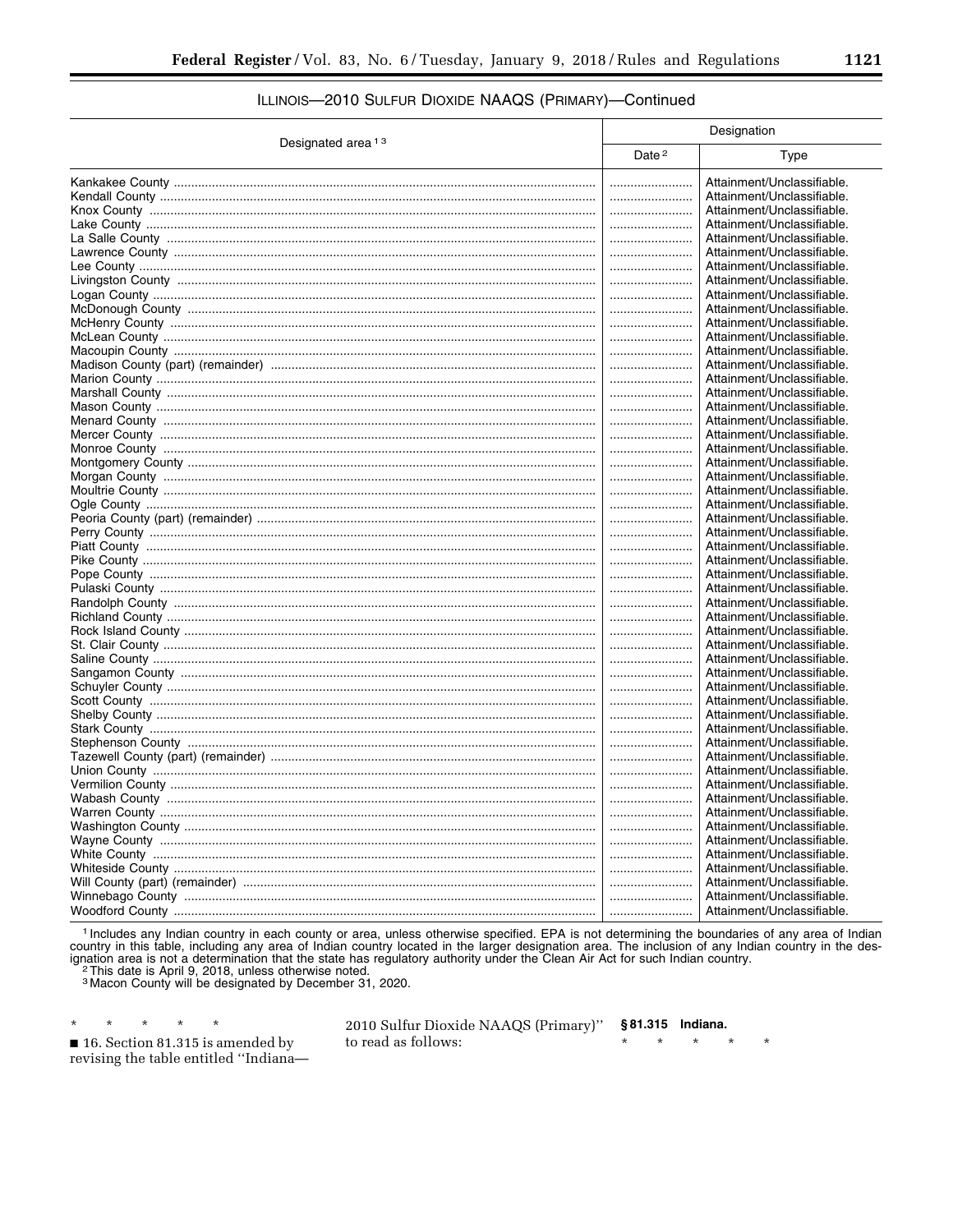#### Designation Designated area<sup>13</sup> Date<sup>2</sup> Type Nonattainment. Huntington County (part) Huntington Township Nonattainment. 10/4/13 Marion County (part) Wayne Township, Center Township, Perry Township Nonattainment.  $10/4/13$ Morgan County (part) Clay Township, Washington Township  $10/4/13$ Nonattainment. Daviess County (part) Veale Township Pike County (part) Washington Township Nonattainment.  $10/4/13$ Vigo County (part) Fayette Township, Harrison Township  $9/12/16$ Attainment/Unclassifiable. Gibson County Attainment/Unclassifiable.  $9/12/16$ Jefferson County (part) Graham, Lancaster, Madison, Monroe, Republican, Shelby, and Smyrna Townships  $9/12/16$ Attainment/Unclassifiable LaPorte County  $9/12/16$ Attainment/Unclassifiable Posey County (part) Bethel, Center, Harmony, Lynn, Marrs, Robb, Robinson, and Smith Townships Attainment/Unclassifiable  $9/12/16$ Spencer County (part) Ohio Township north of UTM 4187.580 km northing, and Carter, Clay, Grass, Hammond, Harrison, and Jackson Townships Attainment/Unclassifiable. Attainment/Unclassifiable. Attainment/Unclassifiable. Attainment/Unclassifiable. Attainment/Unclassifiable. ....................... Attainment/Unclassifiable. Attainment/Unclassifiable. Attainment/Unclassifiable. Attainment/Unclassifiable. Attainment/Unclassifiable. Attainment/Unclassifiable. Attainment/Unclassifiable ....................... Attainment/Unclassifiable. Attainment/Unclassifiable. Attainment/Unclassifiable. Attainment/Unclassifiable. Attainment/Unclassifiable. Attainment/Unclassifiable. Attainment/Unclassifiable. Attainment/Unclassifiable. Attainment/Unclassifiable. Attainment/Unclassifiable. Attainment/Unclassifiable. Attainment/Unclassifiable. Attainment/Unclassifiable. Attainment/Unclassifiable. Attainment/Unclassifiable. ....................... Attainment/Unclassifiable. Attainment/Unclassifiable. Attainment/Unclassifiable. Attainment/Unclassifiable. Attainment/Unclassifiable. Attainment/Unclassifiable. Attainment/Unclassifiable. Attainment/Unclassifiable. Attainment/Unclassifiable. Attainment/Unclassifiable. Attainment/Unclassifiable. Attainment/Unclassifiable.

## INDIANA-2010 SULFUR DIOXIDE NAAQS (PRIMARY)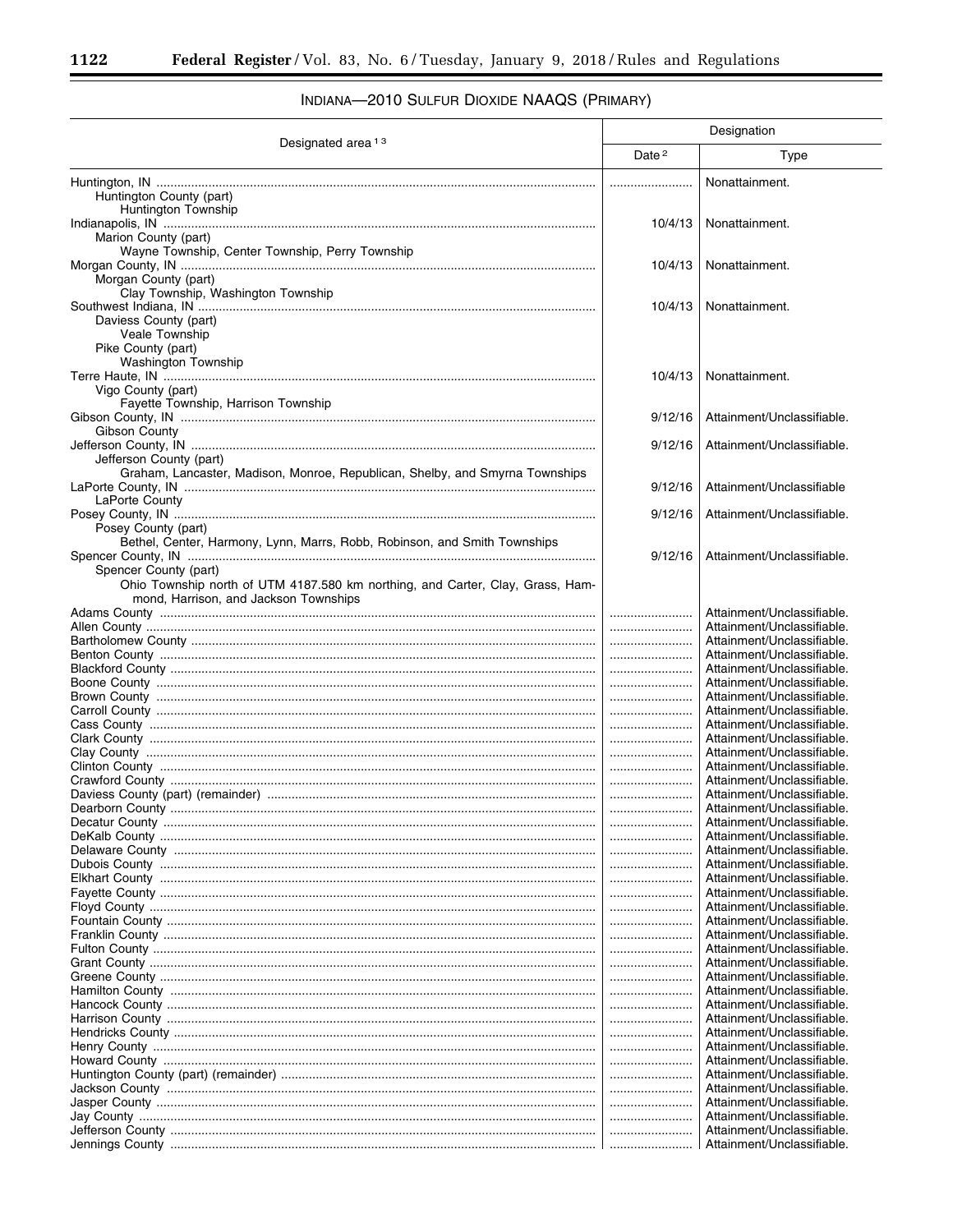## INDIANA-2010 SULFUR DIOXIDE NAAQS (PRIMARY)-Continued

| Date <sup>2</sup><br>Type<br>Attainment/Unclassifiable.<br>Attainment/Unclassifiable.<br>Attainment/Unclassifiable.<br>Attainment/Unclassifiable.<br>Attainment/Unclassifiable.<br>Attainment/Unclassifiable.<br>Attainment/Unclassifiable.<br>Attainment/Unclassifiable.<br><br>Attainment/Unclassifiable.<br><br>Attainment/Unclassifiable.<br><br>Attainment/Unclassifiable.<br><br>Attainment/Unclassifiable.<br><br>Attainment/Unclassifiable.<br><br>Attainment/Unclassifiable.<br><br>Attainment/Unclassifiable.<br><br>Attainment/Unclassifiable.<br><br>Attainment/Unclassifiable.<br><br>Attainment/Unclassifiable.<br>Attainment/Unclassifiable.<br><br>Attainment/Unclassifiable.<br>Attainment/Unclassifiable.<br>Attainment/Unclassifiable.<br>Attainment/Unclassifiable.<br><br>Attainment/Unclassifiable.<br>Attainment/Unclassifiable.<br><br>Attainment/Unclassifiable.<br><br>Attainment/Unclassifiable.<br><br>Attainment/Unclassifiable.<br><br>Attainment/Unclassifiable.<br><br>Attainment/Unclassifiable.<br><br>Attainment/Unclassifiable.<br>Attainment/Unclassifiable.<br>Attainment/Unclassifiable.<br>Attainment/Unclassifiable.<br>Attainment/Unclassifiable.<br>Attainment/Unclassifiable.<br>Attainment/Unclassifiable.<br>Attainment/Unclassifiable.<br><br>Attainment/Unclassifiable.<br><br>Attainment/Unclassifiable.<br><br>Attainment/Unclassifiable.<br><br>Attainment/Unclassifiable.<br><br>Attainment/Unclassifiable.<br><br>Attainment/Unclassifiable.<br><br>Attainment/Unclassifiable.<br><br>Attainment/Unclassifiable.<br><br>Attainment/Unclassifiable.<br>Attainment/Unclassifiable.<br>Attainment/Unclassifiable.<br>Attainment/Unclassifiable. |                               | Designation |  |  |
|---------------------------------------------------------------------------------------------------------------------------------------------------------------------------------------------------------------------------------------------------------------------------------------------------------------------------------------------------------------------------------------------------------------------------------------------------------------------------------------------------------------------------------------------------------------------------------------------------------------------------------------------------------------------------------------------------------------------------------------------------------------------------------------------------------------------------------------------------------------------------------------------------------------------------------------------------------------------------------------------------------------------------------------------------------------------------------------------------------------------------------------------------------------------------------------------------------------------------------------------------------------------------------------------------------------------------------------------------------------------------------------------------------------------------------------------------------------------------------------------------------------------------------------------------------------------------------------------------------------------------------------------------------------------------------------------------|-------------------------------|-------------|--|--|
|                                                                                                                                                                                                                                                                                                                                                                                                                                                                                                                                                                                                                                                                                                                                                                                                                                                                                                                                                                                                                                                                                                                                                                                                                                                                                                                                                                                                                                                                                                                                                                                                                                                                                                   | Designated area <sup>13</sup> |             |  |  |
|                                                                                                                                                                                                                                                                                                                                                                                                                                                                                                                                                                                                                                                                                                                                                                                                                                                                                                                                                                                                                                                                                                                                                                                                                                                                                                                                                                                                                                                                                                                                                                                                                                                                                                   |                               |             |  |  |
|                                                                                                                                                                                                                                                                                                                                                                                                                                                                                                                                                                                                                                                                                                                                                                                                                                                                                                                                                                                                                                                                                                                                                                                                                                                                                                                                                                                                                                                                                                                                                                                                                                                                                                   |                               |             |  |  |
|                                                                                                                                                                                                                                                                                                                                                                                                                                                                                                                                                                                                                                                                                                                                                                                                                                                                                                                                                                                                                                                                                                                                                                                                                                                                                                                                                                                                                                                                                                                                                                                                                                                                                                   |                               |             |  |  |
|                                                                                                                                                                                                                                                                                                                                                                                                                                                                                                                                                                                                                                                                                                                                                                                                                                                                                                                                                                                                                                                                                                                                                                                                                                                                                                                                                                                                                                                                                                                                                                                                                                                                                                   |                               |             |  |  |
|                                                                                                                                                                                                                                                                                                                                                                                                                                                                                                                                                                                                                                                                                                                                                                                                                                                                                                                                                                                                                                                                                                                                                                                                                                                                                                                                                                                                                                                                                                                                                                                                                                                                                                   |                               |             |  |  |
|                                                                                                                                                                                                                                                                                                                                                                                                                                                                                                                                                                                                                                                                                                                                                                                                                                                                                                                                                                                                                                                                                                                                                                                                                                                                                                                                                                                                                                                                                                                                                                                                                                                                                                   |                               |             |  |  |
|                                                                                                                                                                                                                                                                                                                                                                                                                                                                                                                                                                                                                                                                                                                                                                                                                                                                                                                                                                                                                                                                                                                                                                                                                                                                                                                                                                                                                                                                                                                                                                                                                                                                                                   |                               |             |  |  |
|                                                                                                                                                                                                                                                                                                                                                                                                                                                                                                                                                                                                                                                                                                                                                                                                                                                                                                                                                                                                                                                                                                                                                                                                                                                                                                                                                                                                                                                                                                                                                                                                                                                                                                   |                               |             |  |  |
|                                                                                                                                                                                                                                                                                                                                                                                                                                                                                                                                                                                                                                                                                                                                                                                                                                                                                                                                                                                                                                                                                                                                                                                                                                                                                                                                                                                                                                                                                                                                                                                                                                                                                                   |                               |             |  |  |
|                                                                                                                                                                                                                                                                                                                                                                                                                                                                                                                                                                                                                                                                                                                                                                                                                                                                                                                                                                                                                                                                                                                                                                                                                                                                                                                                                                                                                                                                                                                                                                                                                                                                                                   |                               |             |  |  |
|                                                                                                                                                                                                                                                                                                                                                                                                                                                                                                                                                                                                                                                                                                                                                                                                                                                                                                                                                                                                                                                                                                                                                                                                                                                                                                                                                                                                                                                                                                                                                                                                                                                                                                   |                               |             |  |  |
|                                                                                                                                                                                                                                                                                                                                                                                                                                                                                                                                                                                                                                                                                                                                                                                                                                                                                                                                                                                                                                                                                                                                                                                                                                                                                                                                                                                                                                                                                                                                                                                                                                                                                                   |                               |             |  |  |
|                                                                                                                                                                                                                                                                                                                                                                                                                                                                                                                                                                                                                                                                                                                                                                                                                                                                                                                                                                                                                                                                                                                                                                                                                                                                                                                                                                                                                                                                                                                                                                                                                                                                                                   |                               |             |  |  |
|                                                                                                                                                                                                                                                                                                                                                                                                                                                                                                                                                                                                                                                                                                                                                                                                                                                                                                                                                                                                                                                                                                                                                                                                                                                                                                                                                                                                                                                                                                                                                                                                                                                                                                   |                               |             |  |  |
|                                                                                                                                                                                                                                                                                                                                                                                                                                                                                                                                                                                                                                                                                                                                                                                                                                                                                                                                                                                                                                                                                                                                                                                                                                                                                                                                                                                                                                                                                                                                                                                                                                                                                                   |                               |             |  |  |
|                                                                                                                                                                                                                                                                                                                                                                                                                                                                                                                                                                                                                                                                                                                                                                                                                                                                                                                                                                                                                                                                                                                                                                                                                                                                                                                                                                                                                                                                                                                                                                                                                                                                                                   |                               |             |  |  |
|                                                                                                                                                                                                                                                                                                                                                                                                                                                                                                                                                                                                                                                                                                                                                                                                                                                                                                                                                                                                                                                                                                                                                                                                                                                                                                                                                                                                                                                                                                                                                                                                                                                                                                   |                               |             |  |  |
|                                                                                                                                                                                                                                                                                                                                                                                                                                                                                                                                                                                                                                                                                                                                                                                                                                                                                                                                                                                                                                                                                                                                                                                                                                                                                                                                                                                                                                                                                                                                                                                                                                                                                                   |                               |             |  |  |
|                                                                                                                                                                                                                                                                                                                                                                                                                                                                                                                                                                                                                                                                                                                                                                                                                                                                                                                                                                                                                                                                                                                                                                                                                                                                                                                                                                                                                                                                                                                                                                                                                                                                                                   |                               |             |  |  |
|                                                                                                                                                                                                                                                                                                                                                                                                                                                                                                                                                                                                                                                                                                                                                                                                                                                                                                                                                                                                                                                                                                                                                                                                                                                                                                                                                                                                                                                                                                                                                                                                                                                                                                   |                               |             |  |  |
|                                                                                                                                                                                                                                                                                                                                                                                                                                                                                                                                                                                                                                                                                                                                                                                                                                                                                                                                                                                                                                                                                                                                                                                                                                                                                                                                                                                                                                                                                                                                                                                                                                                                                                   |                               |             |  |  |
|                                                                                                                                                                                                                                                                                                                                                                                                                                                                                                                                                                                                                                                                                                                                                                                                                                                                                                                                                                                                                                                                                                                                                                                                                                                                                                                                                                                                                                                                                                                                                                                                                                                                                                   |                               |             |  |  |
|                                                                                                                                                                                                                                                                                                                                                                                                                                                                                                                                                                                                                                                                                                                                                                                                                                                                                                                                                                                                                                                                                                                                                                                                                                                                                                                                                                                                                                                                                                                                                                                                                                                                                                   |                               |             |  |  |
|                                                                                                                                                                                                                                                                                                                                                                                                                                                                                                                                                                                                                                                                                                                                                                                                                                                                                                                                                                                                                                                                                                                                                                                                                                                                                                                                                                                                                                                                                                                                                                                                                                                                                                   |                               |             |  |  |
|                                                                                                                                                                                                                                                                                                                                                                                                                                                                                                                                                                                                                                                                                                                                                                                                                                                                                                                                                                                                                                                                                                                                                                                                                                                                                                                                                                                                                                                                                                                                                                                                                                                                                                   |                               |             |  |  |
|                                                                                                                                                                                                                                                                                                                                                                                                                                                                                                                                                                                                                                                                                                                                                                                                                                                                                                                                                                                                                                                                                                                                                                                                                                                                                                                                                                                                                                                                                                                                                                                                                                                                                                   |                               |             |  |  |
|                                                                                                                                                                                                                                                                                                                                                                                                                                                                                                                                                                                                                                                                                                                                                                                                                                                                                                                                                                                                                                                                                                                                                                                                                                                                                                                                                                                                                                                                                                                                                                                                                                                                                                   |                               |             |  |  |
|                                                                                                                                                                                                                                                                                                                                                                                                                                                                                                                                                                                                                                                                                                                                                                                                                                                                                                                                                                                                                                                                                                                                                                                                                                                                                                                                                                                                                                                                                                                                                                                                                                                                                                   |                               |             |  |  |
|                                                                                                                                                                                                                                                                                                                                                                                                                                                                                                                                                                                                                                                                                                                                                                                                                                                                                                                                                                                                                                                                                                                                                                                                                                                                                                                                                                                                                                                                                                                                                                                                                                                                                                   |                               |             |  |  |
|                                                                                                                                                                                                                                                                                                                                                                                                                                                                                                                                                                                                                                                                                                                                                                                                                                                                                                                                                                                                                                                                                                                                                                                                                                                                                                                                                                                                                                                                                                                                                                                                                                                                                                   |                               |             |  |  |
|                                                                                                                                                                                                                                                                                                                                                                                                                                                                                                                                                                                                                                                                                                                                                                                                                                                                                                                                                                                                                                                                                                                                                                                                                                                                                                                                                                                                                                                                                                                                                                                                                                                                                                   |                               |             |  |  |
|                                                                                                                                                                                                                                                                                                                                                                                                                                                                                                                                                                                                                                                                                                                                                                                                                                                                                                                                                                                                                                                                                                                                                                                                                                                                                                                                                                                                                                                                                                                                                                                                                                                                                                   |                               |             |  |  |
|                                                                                                                                                                                                                                                                                                                                                                                                                                                                                                                                                                                                                                                                                                                                                                                                                                                                                                                                                                                                                                                                                                                                                                                                                                                                                                                                                                                                                                                                                                                                                                                                                                                                                                   |                               |             |  |  |
|                                                                                                                                                                                                                                                                                                                                                                                                                                                                                                                                                                                                                                                                                                                                                                                                                                                                                                                                                                                                                                                                                                                                                                                                                                                                                                                                                                                                                                                                                                                                                                                                                                                                                                   |                               |             |  |  |
|                                                                                                                                                                                                                                                                                                                                                                                                                                                                                                                                                                                                                                                                                                                                                                                                                                                                                                                                                                                                                                                                                                                                                                                                                                                                                                                                                                                                                                                                                                                                                                                                                                                                                                   |                               |             |  |  |
|                                                                                                                                                                                                                                                                                                                                                                                                                                                                                                                                                                                                                                                                                                                                                                                                                                                                                                                                                                                                                                                                                                                                                                                                                                                                                                                                                                                                                                                                                                                                                                                                                                                                                                   |                               |             |  |  |
|                                                                                                                                                                                                                                                                                                                                                                                                                                                                                                                                                                                                                                                                                                                                                                                                                                                                                                                                                                                                                                                                                                                                                                                                                                                                                                                                                                                                                                                                                                                                                                                                                                                                                                   |                               |             |  |  |
|                                                                                                                                                                                                                                                                                                                                                                                                                                                                                                                                                                                                                                                                                                                                                                                                                                                                                                                                                                                                                                                                                                                                                                                                                                                                                                                                                                                                                                                                                                                                                                                                                                                                                                   |                               |             |  |  |
|                                                                                                                                                                                                                                                                                                                                                                                                                                                                                                                                                                                                                                                                                                                                                                                                                                                                                                                                                                                                                                                                                                                                                                                                                                                                                                                                                                                                                                                                                                                                                                                                                                                                                                   |                               |             |  |  |
|                                                                                                                                                                                                                                                                                                                                                                                                                                                                                                                                                                                                                                                                                                                                                                                                                                                                                                                                                                                                                                                                                                                                                                                                                                                                                                                                                                                                                                                                                                                                                                                                                                                                                                   |                               |             |  |  |
|                                                                                                                                                                                                                                                                                                                                                                                                                                                                                                                                                                                                                                                                                                                                                                                                                                                                                                                                                                                                                                                                                                                                                                                                                                                                                                                                                                                                                                                                                                                                                                                                                                                                                                   |                               |             |  |  |
|                                                                                                                                                                                                                                                                                                                                                                                                                                                                                                                                                                                                                                                                                                                                                                                                                                                                                                                                                                                                                                                                                                                                                                                                                                                                                                                                                                                                                                                                                                                                                                                                                                                                                                   |                               |             |  |  |
|                                                                                                                                                                                                                                                                                                                                                                                                                                                                                                                                                                                                                                                                                                                                                                                                                                                                                                                                                                                                                                                                                                                                                                                                                                                                                                                                                                                                                                                                                                                                                                                                                                                                                                   |                               |             |  |  |
|                                                                                                                                                                                                                                                                                                                                                                                                                                                                                                                                                                                                                                                                                                                                                                                                                                                                                                                                                                                                                                                                                                                                                                                                                                                                                                                                                                                                                                                                                                                                                                                                                                                                                                   |                               |             |  |  |
|                                                                                                                                                                                                                                                                                                                                                                                                                                                                                                                                                                                                                                                                                                                                                                                                                                                                                                                                                                                                                                                                                                                                                                                                                                                                                                                                                                                                                                                                                                                                                                                                                                                                                                   |                               |             |  |  |
|                                                                                                                                                                                                                                                                                                                                                                                                                                                                                                                                                                                                                                                                                                                                                                                                                                                                                                                                                                                                                                                                                                                                                                                                                                                                                                                                                                                                                                                                                                                                                                                                                                                                                                   |                               |             |  |  |
|                                                                                                                                                                                                                                                                                                                                                                                                                                                                                                                                                                                                                                                                                                                                                                                                                                                                                                                                                                                                                                                                                                                                                                                                                                                                                                                                                                                                                                                                                                                                                                                                                                                                                                   |                               |             |  |  |
|                                                                                                                                                                                                                                                                                                                                                                                                                                                                                                                                                                                                                                                                                                                                                                                                                                                                                                                                                                                                                                                                                                                                                                                                                                                                                                                                                                                                                                                                                                                                                                                                                                                                                                   |                               |             |  |  |
|                                                                                                                                                                                                                                                                                                                                                                                                                                                                                                                                                                                                                                                                                                                                                                                                                                                                                                                                                                                                                                                                                                                                                                                                                                                                                                                                                                                                                                                                                                                                                                                                                                                                                                   |                               |             |  |  |
|                                                                                                                                                                                                                                                                                                                                                                                                                                                                                                                                                                                                                                                                                                                                                                                                                                                                                                                                                                                                                                                                                                                                                                                                                                                                                                                                                                                                                                                                                                                                                                                                                                                                                                   |                               |             |  |  |

<sup>1</sup> Includes any Indian country in each county or area, unless otherwise specified. EPA is not determining the boundaries of any area of Indian country in this table, including any area of Indian country located in the lar <sup>2</sup>This date is April 9, 2018, unless otherwise noted.

<sup>3</sup> Porter County will be designated by December 31, 2020.

 $\star$  $\star$  $\star$  $\star$ 

17. Section 81.316 is amended by revising the table entitled "Iowa-2010 Sulfur Dioxide NAAQS (Primary)" to read as follows:

§81.316 lowa.

 $\star$ 

 $\star$ 

IOWA-2010 SULFUR DIOXIDE NAAQS (PRIMARY)

| Designated area <sup>1</sup> | Designation       |                             |
|------------------------------|-------------------|-----------------------------|
|                              | Date <sup>2</sup> | Type                        |
|                              | 10/4/13           | <sup>I</sup> Nonattainment. |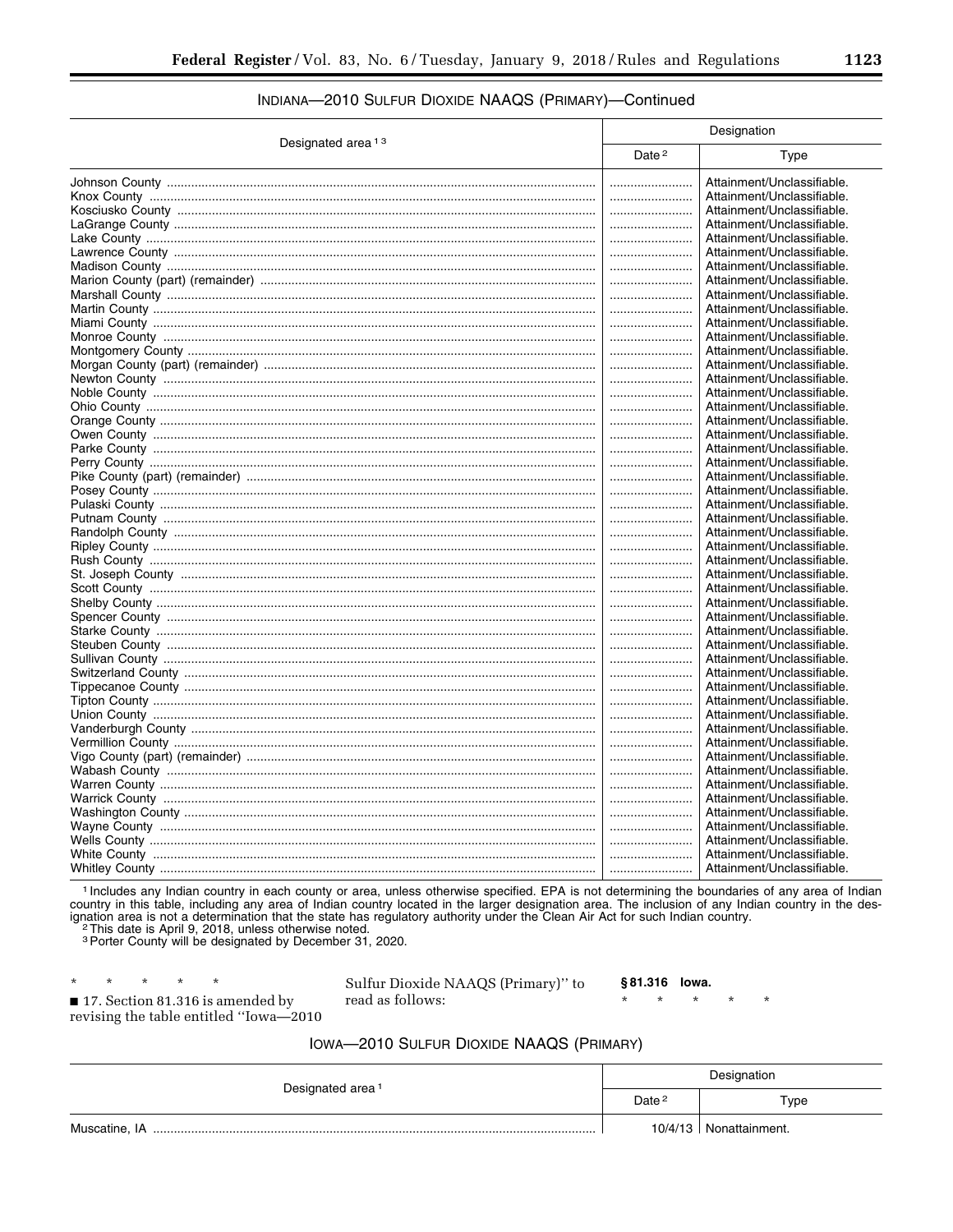$\equiv$ 

۲

|                                                                                                                                                                                                                                          |                   | Designation                |
|------------------------------------------------------------------------------------------------------------------------------------------------------------------------------------------------------------------------------------------|-------------------|----------------------------|
| Designated area <sup>1</sup>                                                                                                                                                                                                             | Date <sup>2</sup> | Type                       |
| Muscatine County (part)<br>Sections 1-3, 10-15, 22-27, 34-36 of T77N, R3W (Lake Township)<br>Sections 1-3, 10-15, 22-27, 34-36 of T76N, R3W (Seventy-six Township)<br>T77N, R2W (Bloomington Township)<br>T76N, R2W (Fruitland Township) |                   |                            |
| All sections except 1, 12, 13, 24, 25, 36 of T77N, R1W (Sweetland Township)                                                                                                                                                              |                   | Unclassifiable.            |
| Linn County                                                                                                                                                                                                                              |                   |                            |
| <b>Woodbury County</b>                                                                                                                                                                                                                   | 9/12/16           | Unclassifiable.            |
|                                                                                                                                                                                                                                          | 9/12/16           | Attainment/Unclassifiable. |
| Des Moines County                                                                                                                                                                                                                        |                   | Attainment/Unclassifiable. |
| Louisa County                                                                                                                                                                                                                            |                   |                            |
| Pottawattamie County                                                                                                                                                                                                                     |                   | Attainment/Unclassifiable. |
|                                                                                                                                                                                                                                          | 9/12/16           | Attainment/Unclassifiable. |
| <b>Wapello County</b>                                                                                                                                                                                                                    |                   | Attainment/Unclassifiable. |
| <b>Adair County</b>                                                                                                                                                                                                                      |                   |                            |
| <b>Adams County</b><br><b>Allamakee County</b>                                                                                                                                                                                           |                   |                            |
| Appanoose County                                                                                                                                                                                                                         |                   |                            |
| <b>Audubon County</b><br><b>Benton County</b>                                                                                                                                                                                            |                   |                            |
| <b>Black Hawk County</b>                                                                                                                                                                                                                 |                   |                            |
| <b>Boone County</b>                                                                                                                                                                                                                      |                   |                            |
| <b>Bremer County</b><br><b>Buchanan County</b>                                                                                                                                                                                           |                   |                            |
| <b>Buena Vista County</b>                                                                                                                                                                                                                |                   |                            |
| <b>Butler County</b><br>Calhoun County                                                                                                                                                                                                   |                   |                            |
| <b>Carroll County</b>                                                                                                                                                                                                                    |                   |                            |
| <b>Cass County</b><br>Cedar County                                                                                                                                                                                                       |                   |                            |
| Cerro Gordo County                                                                                                                                                                                                                       |                   |                            |
| <b>Cherokee County</b>                                                                                                                                                                                                                   |                   |                            |
| <b>Chickasaw County</b><br><b>Clarke County</b>                                                                                                                                                                                          |                   |                            |
| Clay County                                                                                                                                                                                                                              |                   |                            |
| <b>Clayton County</b><br><b>Clinton County</b>                                                                                                                                                                                           |                   |                            |
| <b>Crawford County</b>                                                                                                                                                                                                                   |                   |                            |
| Dallas County<br>Davis County                                                                                                                                                                                                            |                   |                            |
| Decatur County                                                                                                                                                                                                                           |                   |                            |
| Delaware County<br><b>Dickinson County</b>                                                                                                                                                                                               |                   |                            |
| Dubuque County                                                                                                                                                                                                                           |                   |                            |
| <b>Emmet County</b>                                                                                                                                                                                                                      |                   |                            |
| <b>Fayette County</b><br><b>Floyd County</b>                                                                                                                                                                                             |                   |                            |
| Franklin County                                                                                                                                                                                                                          |                   |                            |
| <b>Fremont County</b><br><b>Greene County</b>                                                                                                                                                                                            |                   |                            |
| <b>Grundy County</b>                                                                                                                                                                                                                     |                   |                            |
| <b>Guthrie County</b><br><b>Hamilton County</b>                                                                                                                                                                                          |                   |                            |
| <b>Hancock County</b>                                                                                                                                                                                                                    |                   |                            |
| <b>Hardin County</b><br><b>Harrison County</b>                                                                                                                                                                                           |                   |                            |
| <b>Henry County</b>                                                                                                                                                                                                                      |                   |                            |
| <b>Howard County</b><br><b>Humboldt County</b>                                                                                                                                                                                           |                   |                            |
| Ida County                                                                                                                                                                                                                               |                   |                            |
| Iowa County                                                                                                                                                                                                                              |                   |                            |
| Jackson County<br>Jasper County                                                                                                                                                                                                          |                   |                            |
| Jefferson County                                                                                                                                                                                                                         |                   |                            |
| Johnson County                                                                                                                                                                                                                           |                   |                            |

# IOWA—2010 SULFUR DIOXIDE NAAQS (PRIMARY)—Continued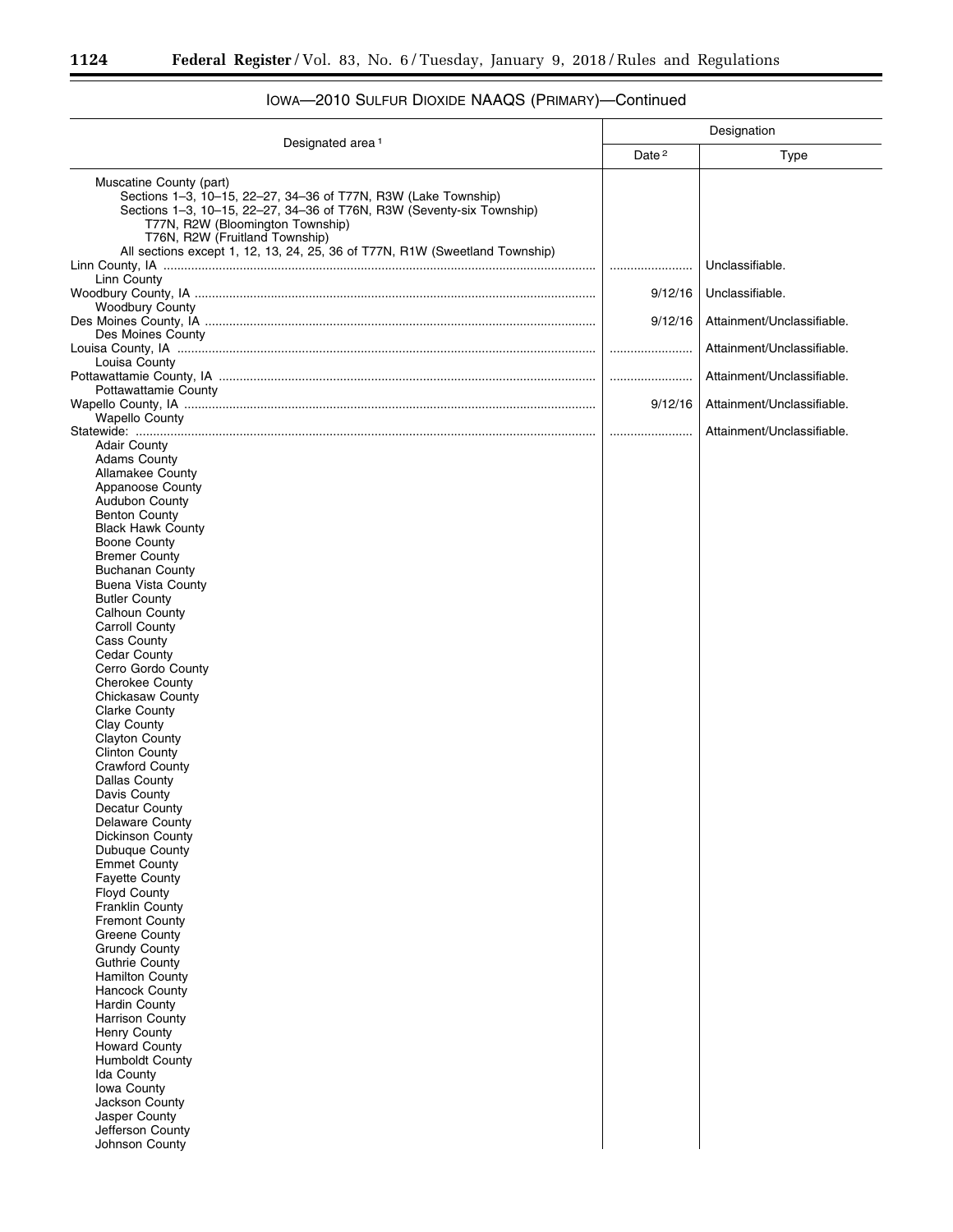|                                                                                     |  | Designation |
|-------------------------------------------------------------------------------------|--|-------------|
| Designated area <sup>1</sup>                                                        |  | Type        |
| Jones County                                                                        |  |             |
| <b>Keokuk County</b>                                                                |  |             |
| Kossuth County                                                                      |  |             |
| Lee County                                                                          |  |             |
| <b>Lucas County</b>                                                                 |  |             |
| Lyon County                                                                         |  |             |
| <b>Madison County</b>                                                               |  |             |
| Mahaska County                                                                      |  |             |
| <b>Marion County</b>                                                                |  |             |
| <b>Marshall County</b>                                                              |  |             |
| <b>Mills County</b>                                                                 |  |             |
| <b>Mitchell County</b>                                                              |  |             |
| Monona County<br>Monroe County                                                      |  |             |
| <b>Montgomery County</b>                                                            |  |             |
| Muscatine County (portion of Muscatine County not designated Nonattainment on 10/4/ |  |             |
| 13)                                                                                 |  |             |
| O'Brien County                                                                      |  |             |
| Osceola County                                                                      |  |             |
| Page County<br>Palo Alto County                                                     |  |             |
| Plymouth County                                                                     |  |             |
| Pocahontas County                                                                   |  |             |
| Polk County                                                                         |  |             |
| Poweshiek County                                                                    |  |             |
| <b>Ringgold County</b>                                                              |  |             |
| Sac County                                                                          |  |             |
| Scott County                                                                        |  |             |
| Shelby County                                                                       |  |             |
| Sioux County                                                                        |  |             |
| <b>Story County</b>                                                                 |  |             |
| <b>Tama County</b>                                                                  |  |             |
| <b>Taylor County</b>                                                                |  |             |
| <b>Union County</b>                                                                 |  |             |
| Van Buren County                                                                    |  |             |
| <b>Warren County</b>                                                                |  |             |
| <b>Washington County</b>                                                            |  |             |
| <b>Wayne County</b>                                                                 |  |             |
| <b>Webster County</b>                                                               |  |             |
| Winnebago County                                                                    |  |             |
| Winneshiek County                                                                   |  |             |
| Worth County                                                                        |  |             |
| <b>Wright County</b>                                                                |  |             |

## IOWA—2010 SULFUR DIOXIDE NAAQS (PRIMARY)—Continued

1 Includes any Indian country in each county or area, unless otherwise specified. EPA is not determining the boundaries of any area of Indian country in this table, including any area of Indian country located in the larger designation area. The inclusion of any Indian country in the designation area is not a determination that the state has regulatory authority under the Clean Air Act for such Indian country.<br><sup>2</sup>This date is April 9, 2018, unless otherwise noted.

\* \* \* \* \*

2010 Sulfur Dioxide NAAQS (Primary)'' to read as follows:

**§ 81.317 Kansas.** 

\* \* \* \* \*

■ 18. Section 81.317 is amended by revising the table entitled ''Kansas—

## KANSAS—2010 SULFUR DIOXIDE NAAQS (PRIMARY)

| Designated area <sup>1</sup>                                     | Designation |                            |  |
|------------------------------------------------------------------|-------------|----------------------------|--|
|                                                                  | Date $2$    | Type                       |  |
| <b>Shawnee County</b>                                            | 9/12/16     | Unclassifiable.            |  |
| <b>Wyandotte County</b>                                          | 9/12/16     | Unclassifiable.            |  |
| Linn County                                                      | 9/12/16     | Attainment/Unclassifiable  |  |
| Allen County<br><b>Anderson County</b><br><b>Atchison County</b> |             | Attainment/Unclassifiable. |  |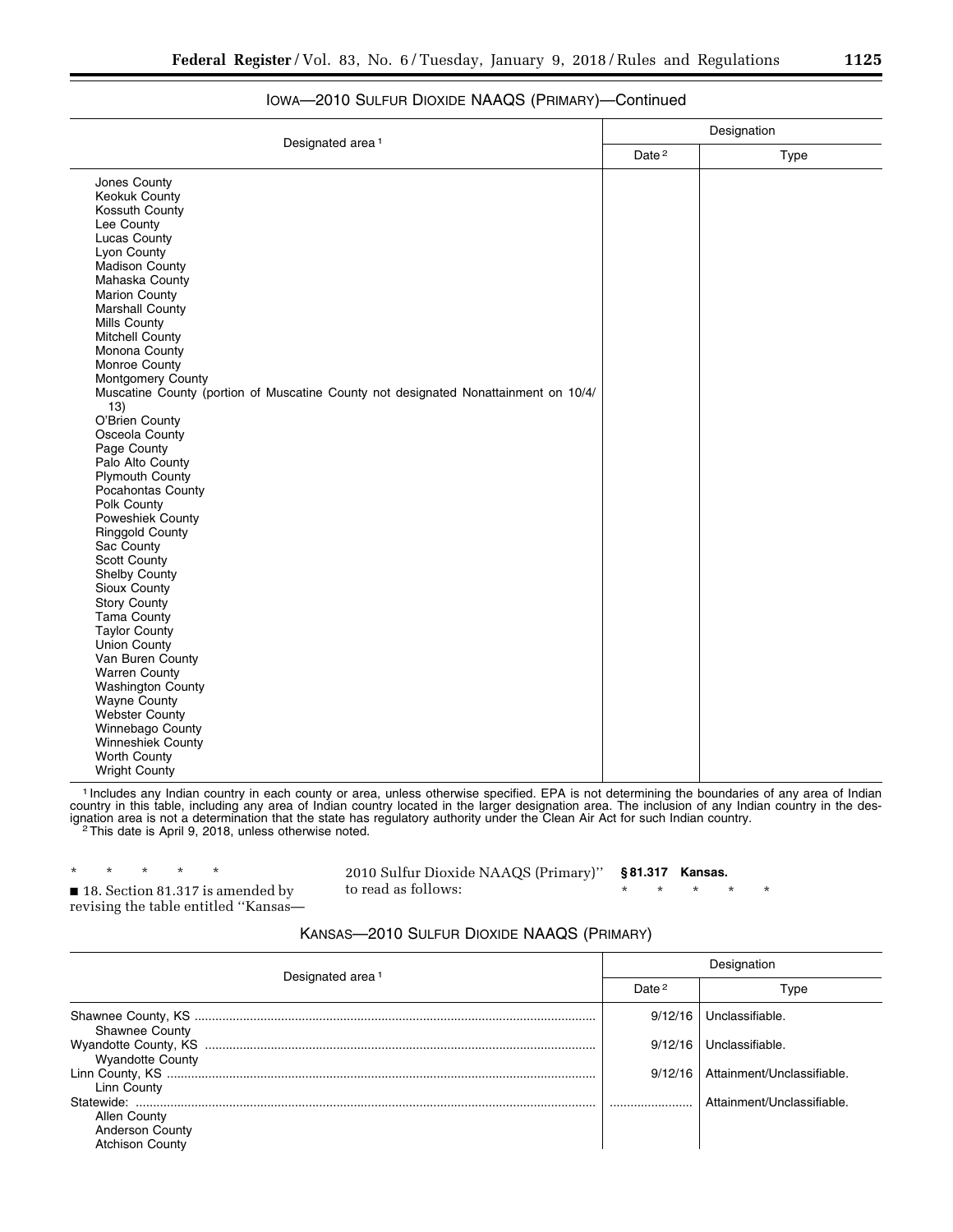Ξ

÷.

| Designated area <sup>1</sup><br>Date <sup>2</sup><br>Type<br><b>Barber County</b><br><b>Barton County</b><br>Bourbon County<br><b>Brown County</b><br><b>Butler County</b><br>Chase County<br>Chautauqua County<br>Cherokee County<br>Cheyenne County<br><b>Clark County</b><br>Clay County<br>Cloud County<br>Coffey County<br>Comanche County<br><b>Cowley County</b><br>Crawford County<br>Decatur County<br>Dickinson County<br>Doniphan County<br>Douglas County<br><b>Edwards County</b><br>Elk County<br>Ellis County<br>Ellsworth County<br><b>Finney County</b><br>Ford County<br>Franklin County<br>Geary County<br>Gove County<br><b>Graham County</b><br><b>Grant County</b><br>Gray County<br>Greeley County<br>Greenwood County<br>Hamilton County<br><b>Harper County</b><br>Harvey County<br><b>Haskell County</b><br>Hodgeman County<br>Jackson County<br>Jefferson County<br>Jewell County<br>Johnson County<br>Kearny County<br>Kingman County<br>Kiowa County<br>Labette County<br>Lane County<br>Leavenworth County<br><b>Lincoln County</b><br>Logan County<br>Lyon County<br>Marion County<br><b>Marshall County</b><br>McPherson County<br>Meade County<br>Miami County<br>Mitchell County<br>Montgomery County<br>Morris County<br>Morton County<br>Nemaha County<br>Neosho County<br><b>Ness County</b><br>Norton County<br>Osage County<br>Osborne County<br>Ottawa County<br>Pawnee County<br>Phillips County | Designation |  |  |
|-------------------------------------------------------------------------------------------------------------------------------------------------------------------------------------------------------------------------------------------------------------------------------------------------------------------------------------------------------------------------------------------------------------------------------------------------------------------------------------------------------------------------------------------------------------------------------------------------------------------------------------------------------------------------------------------------------------------------------------------------------------------------------------------------------------------------------------------------------------------------------------------------------------------------------------------------------------------------------------------------------------------------------------------------------------------------------------------------------------------------------------------------------------------------------------------------------------------------------------------------------------------------------------------------------------------------------------------------------------------------------------------------------------------------------------------|-------------|--|--|
|                                                                                                                                                                                                                                                                                                                                                                                                                                                                                                                                                                                                                                                                                                                                                                                                                                                                                                                                                                                                                                                                                                                                                                                                                                                                                                                                                                                                                                           |             |  |  |
|                                                                                                                                                                                                                                                                                                                                                                                                                                                                                                                                                                                                                                                                                                                                                                                                                                                                                                                                                                                                                                                                                                                                                                                                                                                                                                                                                                                                                                           |             |  |  |
|                                                                                                                                                                                                                                                                                                                                                                                                                                                                                                                                                                                                                                                                                                                                                                                                                                                                                                                                                                                                                                                                                                                                                                                                                                                                                                                                                                                                                                           |             |  |  |
|                                                                                                                                                                                                                                                                                                                                                                                                                                                                                                                                                                                                                                                                                                                                                                                                                                                                                                                                                                                                                                                                                                                                                                                                                                                                                                                                                                                                                                           |             |  |  |
|                                                                                                                                                                                                                                                                                                                                                                                                                                                                                                                                                                                                                                                                                                                                                                                                                                                                                                                                                                                                                                                                                                                                                                                                                                                                                                                                                                                                                                           |             |  |  |
|                                                                                                                                                                                                                                                                                                                                                                                                                                                                                                                                                                                                                                                                                                                                                                                                                                                                                                                                                                                                                                                                                                                                                                                                                                                                                                                                                                                                                                           |             |  |  |
|                                                                                                                                                                                                                                                                                                                                                                                                                                                                                                                                                                                                                                                                                                                                                                                                                                                                                                                                                                                                                                                                                                                                                                                                                                                                                                                                                                                                                                           |             |  |  |
|                                                                                                                                                                                                                                                                                                                                                                                                                                                                                                                                                                                                                                                                                                                                                                                                                                                                                                                                                                                                                                                                                                                                                                                                                                                                                                                                                                                                                                           |             |  |  |
|                                                                                                                                                                                                                                                                                                                                                                                                                                                                                                                                                                                                                                                                                                                                                                                                                                                                                                                                                                                                                                                                                                                                                                                                                                                                                                                                                                                                                                           |             |  |  |
|                                                                                                                                                                                                                                                                                                                                                                                                                                                                                                                                                                                                                                                                                                                                                                                                                                                                                                                                                                                                                                                                                                                                                                                                                                                                                                                                                                                                                                           |             |  |  |
|                                                                                                                                                                                                                                                                                                                                                                                                                                                                                                                                                                                                                                                                                                                                                                                                                                                                                                                                                                                                                                                                                                                                                                                                                                                                                                                                                                                                                                           |             |  |  |
|                                                                                                                                                                                                                                                                                                                                                                                                                                                                                                                                                                                                                                                                                                                                                                                                                                                                                                                                                                                                                                                                                                                                                                                                                                                                                                                                                                                                                                           |             |  |  |
|                                                                                                                                                                                                                                                                                                                                                                                                                                                                                                                                                                                                                                                                                                                                                                                                                                                                                                                                                                                                                                                                                                                                                                                                                                                                                                                                                                                                                                           |             |  |  |
|                                                                                                                                                                                                                                                                                                                                                                                                                                                                                                                                                                                                                                                                                                                                                                                                                                                                                                                                                                                                                                                                                                                                                                                                                                                                                                                                                                                                                                           |             |  |  |
|                                                                                                                                                                                                                                                                                                                                                                                                                                                                                                                                                                                                                                                                                                                                                                                                                                                                                                                                                                                                                                                                                                                                                                                                                                                                                                                                                                                                                                           |             |  |  |
|                                                                                                                                                                                                                                                                                                                                                                                                                                                                                                                                                                                                                                                                                                                                                                                                                                                                                                                                                                                                                                                                                                                                                                                                                                                                                                                                                                                                                                           |             |  |  |
|                                                                                                                                                                                                                                                                                                                                                                                                                                                                                                                                                                                                                                                                                                                                                                                                                                                                                                                                                                                                                                                                                                                                                                                                                                                                                                                                                                                                                                           |             |  |  |
|                                                                                                                                                                                                                                                                                                                                                                                                                                                                                                                                                                                                                                                                                                                                                                                                                                                                                                                                                                                                                                                                                                                                                                                                                                                                                                                                                                                                                                           |             |  |  |
|                                                                                                                                                                                                                                                                                                                                                                                                                                                                                                                                                                                                                                                                                                                                                                                                                                                                                                                                                                                                                                                                                                                                                                                                                                                                                                                                                                                                                                           |             |  |  |
|                                                                                                                                                                                                                                                                                                                                                                                                                                                                                                                                                                                                                                                                                                                                                                                                                                                                                                                                                                                                                                                                                                                                                                                                                                                                                                                                                                                                                                           |             |  |  |
|                                                                                                                                                                                                                                                                                                                                                                                                                                                                                                                                                                                                                                                                                                                                                                                                                                                                                                                                                                                                                                                                                                                                                                                                                                                                                                                                                                                                                                           |             |  |  |
|                                                                                                                                                                                                                                                                                                                                                                                                                                                                                                                                                                                                                                                                                                                                                                                                                                                                                                                                                                                                                                                                                                                                                                                                                                                                                                                                                                                                                                           |             |  |  |
|                                                                                                                                                                                                                                                                                                                                                                                                                                                                                                                                                                                                                                                                                                                                                                                                                                                                                                                                                                                                                                                                                                                                                                                                                                                                                                                                                                                                                                           |             |  |  |
|                                                                                                                                                                                                                                                                                                                                                                                                                                                                                                                                                                                                                                                                                                                                                                                                                                                                                                                                                                                                                                                                                                                                                                                                                                                                                                                                                                                                                                           |             |  |  |
|                                                                                                                                                                                                                                                                                                                                                                                                                                                                                                                                                                                                                                                                                                                                                                                                                                                                                                                                                                                                                                                                                                                                                                                                                                                                                                                                                                                                                                           |             |  |  |
|                                                                                                                                                                                                                                                                                                                                                                                                                                                                                                                                                                                                                                                                                                                                                                                                                                                                                                                                                                                                                                                                                                                                                                                                                                                                                                                                                                                                                                           |             |  |  |
|                                                                                                                                                                                                                                                                                                                                                                                                                                                                                                                                                                                                                                                                                                                                                                                                                                                                                                                                                                                                                                                                                                                                                                                                                                                                                                                                                                                                                                           |             |  |  |
|                                                                                                                                                                                                                                                                                                                                                                                                                                                                                                                                                                                                                                                                                                                                                                                                                                                                                                                                                                                                                                                                                                                                                                                                                                                                                                                                                                                                                                           |             |  |  |
|                                                                                                                                                                                                                                                                                                                                                                                                                                                                                                                                                                                                                                                                                                                                                                                                                                                                                                                                                                                                                                                                                                                                                                                                                                                                                                                                                                                                                                           |             |  |  |
|                                                                                                                                                                                                                                                                                                                                                                                                                                                                                                                                                                                                                                                                                                                                                                                                                                                                                                                                                                                                                                                                                                                                                                                                                                                                                                                                                                                                                                           |             |  |  |
|                                                                                                                                                                                                                                                                                                                                                                                                                                                                                                                                                                                                                                                                                                                                                                                                                                                                                                                                                                                                                                                                                                                                                                                                                                                                                                                                                                                                                                           |             |  |  |
|                                                                                                                                                                                                                                                                                                                                                                                                                                                                                                                                                                                                                                                                                                                                                                                                                                                                                                                                                                                                                                                                                                                                                                                                                                                                                                                                                                                                                                           |             |  |  |
|                                                                                                                                                                                                                                                                                                                                                                                                                                                                                                                                                                                                                                                                                                                                                                                                                                                                                                                                                                                                                                                                                                                                                                                                                                                                                                                                                                                                                                           |             |  |  |
|                                                                                                                                                                                                                                                                                                                                                                                                                                                                                                                                                                                                                                                                                                                                                                                                                                                                                                                                                                                                                                                                                                                                                                                                                                                                                                                                                                                                                                           |             |  |  |
|                                                                                                                                                                                                                                                                                                                                                                                                                                                                                                                                                                                                                                                                                                                                                                                                                                                                                                                                                                                                                                                                                                                                                                                                                                                                                                                                                                                                                                           |             |  |  |
|                                                                                                                                                                                                                                                                                                                                                                                                                                                                                                                                                                                                                                                                                                                                                                                                                                                                                                                                                                                                                                                                                                                                                                                                                                                                                                                                                                                                                                           |             |  |  |
|                                                                                                                                                                                                                                                                                                                                                                                                                                                                                                                                                                                                                                                                                                                                                                                                                                                                                                                                                                                                                                                                                                                                                                                                                                                                                                                                                                                                                                           |             |  |  |
|                                                                                                                                                                                                                                                                                                                                                                                                                                                                                                                                                                                                                                                                                                                                                                                                                                                                                                                                                                                                                                                                                                                                                                                                                                                                                                                                                                                                                                           |             |  |  |
|                                                                                                                                                                                                                                                                                                                                                                                                                                                                                                                                                                                                                                                                                                                                                                                                                                                                                                                                                                                                                                                                                                                                                                                                                                                                                                                                                                                                                                           |             |  |  |
|                                                                                                                                                                                                                                                                                                                                                                                                                                                                                                                                                                                                                                                                                                                                                                                                                                                                                                                                                                                                                                                                                                                                                                                                                                                                                                                                                                                                                                           |             |  |  |
|                                                                                                                                                                                                                                                                                                                                                                                                                                                                                                                                                                                                                                                                                                                                                                                                                                                                                                                                                                                                                                                                                                                                                                                                                                                                                                                                                                                                                                           |             |  |  |
|                                                                                                                                                                                                                                                                                                                                                                                                                                                                                                                                                                                                                                                                                                                                                                                                                                                                                                                                                                                                                                                                                                                                                                                                                                                                                                                                                                                                                                           |             |  |  |
|                                                                                                                                                                                                                                                                                                                                                                                                                                                                                                                                                                                                                                                                                                                                                                                                                                                                                                                                                                                                                                                                                                                                                                                                                                                                                                                                                                                                                                           |             |  |  |
|                                                                                                                                                                                                                                                                                                                                                                                                                                                                                                                                                                                                                                                                                                                                                                                                                                                                                                                                                                                                                                                                                                                                                                                                                                                                                                                                                                                                                                           |             |  |  |
|                                                                                                                                                                                                                                                                                                                                                                                                                                                                                                                                                                                                                                                                                                                                                                                                                                                                                                                                                                                                                                                                                                                                                                                                                                                                                                                                                                                                                                           |             |  |  |
|                                                                                                                                                                                                                                                                                                                                                                                                                                                                                                                                                                                                                                                                                                                                                                                                                                                                                                                                                                                                                                                                                                                                                                                                                                                                                                                                                                                                                                           |             |  |  |
|                                                                                                                                                                                                                                                                                                                                                                                                                                                                                                                                                                                                                                                                                                                                                                                                                                                                                                                                                                                                                                                                                                                                                                                                                                                                                                                                                                                                                                           |             |  |  |
|                                                                                                                                                                                                                                                                                                                                                                                                                                                                                                                                                                                                                                                                                                                                                                                                                                                                                                                                                                                                                                                                                                                                                                                                                                                                                                                                                                                                                                           |             |  |  |
|                                                                                                                                                                                                                                                                                                                                                                                                                                                                                                                                                                                                                                                                                                                                                                                                                                                                                                                                                                                                                                                                                                                                                                                                                                                                                                                                                                                                                                           |             |  |  |
|                                                                                                                                                                                                                                                                                                                                                                                                                                                                                                                                                                                                                                                                                                                                                                                                                                                                                                                                                                                                                                                                                                                                                                                                                                                                                                                                                                                                                                           |             |  |  |
|                                                                                                                                                                                                                                                                                                                                                                                                                                                                                                                                                                                                                                                                                                                                                                                                                                                                                                                                                                                                                                                                                                                                                                                                                                                                                                                                                                                                                                           |             |  |  |
|                                                                                                                                                                                                                                                                                                                                                                                                                                                                                                                                                                                                                                                                                                                                                                                                                                                                                                                                                                                                                                                                                                                                                                                                                                                                                                                                                                                                                                           |             |  |  |
|                                                                                                                                                                                                                                                                                                                                                                                                                                                                                                                                                                                                                                                                                                                                                                                                                                                                                                                                                                                                                                                                                                                                                                                                                                                                                                                                                                                                                                           |             |  |  |
|                                                                                                                                                                                                                                                                                                                                                                                                                                                                                                                                                                                                                                                                                                                                                                                                                                                                                                                                                                                                                                                                                                                                                                                                                                                                                                                                                                                                                                           |             |  |  |
|                                                                                                                                                                                                                                                                                                                                                                                                                                                                                                                                                                                                                                                                                                                                                                                                                                                                                                                                                                                                                                                                                                                                                                                                                                                                                                                                                                                                                                           |             |  |  |
|                                                                                                                                                                                                                                                                                                                                                                                                                                                                                                                                                                                                                                                                                                                                                                                                                                                                                                                                                                                                                                                                                                                                                                                                                                                                                                                                                                                                                                           |             |  |  |
|                                                                                                                                                                                                                                                                                                                                                                                                                                                                                                                                                                                                                                                                                                                                                                                                                                                                                                                                                                                                                                                                                                                                                                                                                                                                                                                                                                                                                                           |             |  |  |
|                                                                                                                                                                                                                                                                                                                                                                                                                                                                                                                                                                                                                                                                                                                                                                                                                                                                                                                                                                                                                                                                                                                                                                                                                                                                                                                                                                                                                                           |             |  |  |
|                                                                                                                                                                                                                                                                                                                                                                                                                                                                                                                                                                                                                                                                                                                                                                                                                                                                                                                                                                                                                                                                                                                                                                                                                                                                                                                                                                                                                                           |             |  |  |
|                                                                                                                                                                                                                                                                                                                                                                                                                                                                                                                                                                                                                                                                                                                                                                                                                                                                                                                                                                                                                                                                                                                                                                                                                                                                                                                                                                                                                                           |             |  |  |
|                                                                                                                                                                                                                                                                                                                                                                                                                                                                                                                                                                                                                                                                                                                                                                                                                                                                                                                                                                                                                                                                                                                                                                                                                                                                                                                                                                                                                                           |             |  |  |

# KANSAS—2010 SULFUR DIOXIDE NAAQS (PRIMARY)—Continued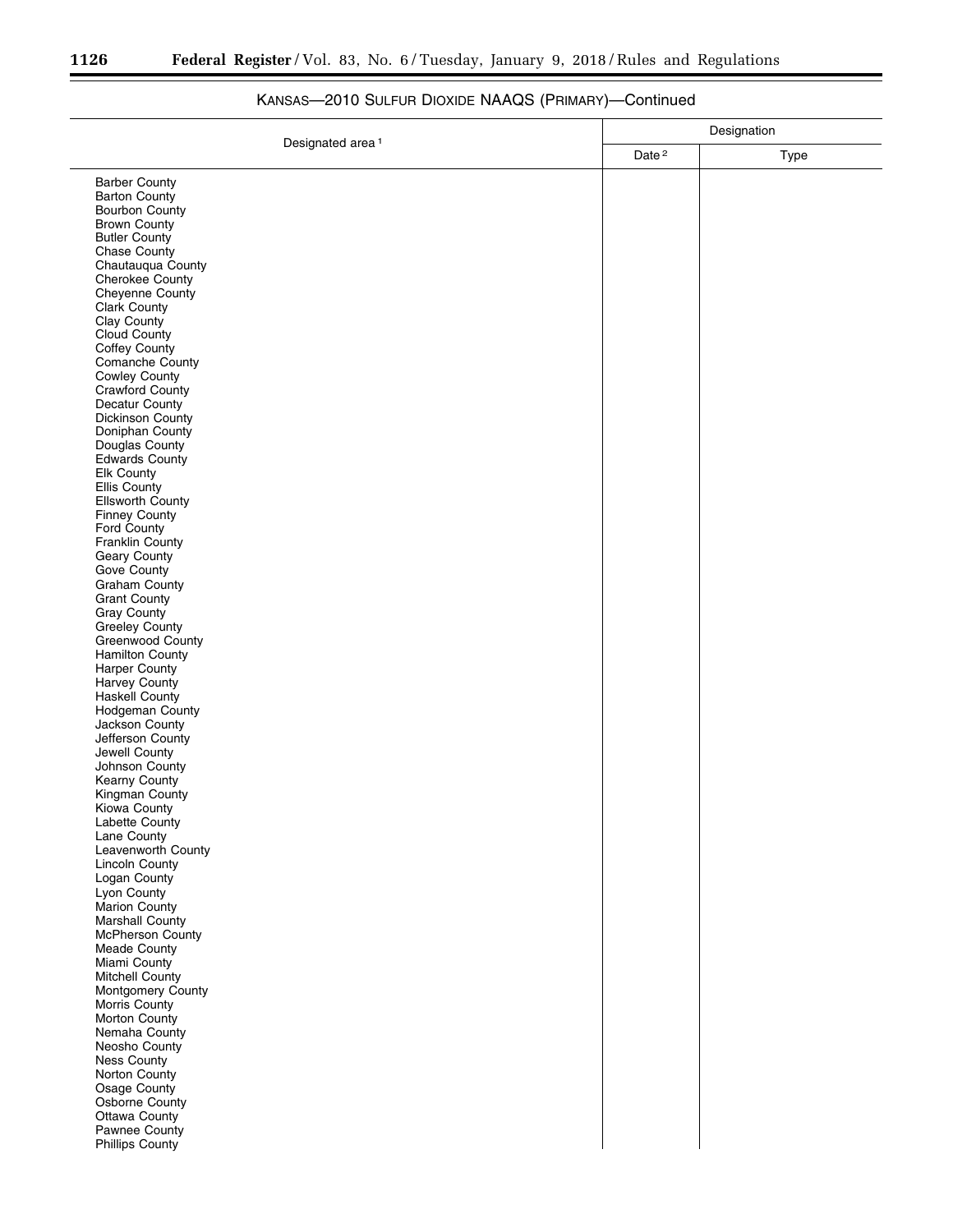|                              |                   |      | Designation |  |
|------------------------------|-------------------|------|-------------|--|
| Designated area <sup>1</sup> | Date <sup>2</sup> | Type |             |  |
| Pottawatomie County          |                   |      |             |  |
| <b>Pratt County</b>          |                   |      |             |  |
| <b>Rawlins County</b>        |                   |      |             |  |
| Reno County                  |                   |      |             |  |
| <b>Republic County</b>       |                   |      |             |  |
| <b>Rice County</b>           |                   |      |             |  |
| <b>Riley County</b>          |                   |      |             |  |
| Rooks County                 |                   |      |             |  |
| <b>Rush County</b>           |                   |      |             |  |
| <b>Russell County</b>        |                   |      |             |  |
| Saline County                |                   |      |             |  |
| Scott County                 |                   |      |             |  |
| Sedgwick County              |                   |      |             |  |
| Seward County                |                   |      |             |  |
| Sheridan County              |                   |      |             |  |
| Sherman County               |                   |      |             |  |
| Smith County                 |                   |      |             |  |
| <b>Stafford County</b>       |                   |      |             |  |
| <b>Stanton County</b>        |                   |      |             |  |
| <b>Stevens County</b>        |                   |      |             |  |
| <b>Sumner County</b>         |                   |      |             |  |
| <b>Thomas County</b>         |                   |      |             |  |
| <b>Trego County</b>          |                   |      |             |  |
| <b>Wabaunsee County</b>      |                   |      |             |  |
| <b>Wallace County</b>        |                   |      |             |  |
| <b>Washington County</b>     |                   |      |             |  |
| Wichita County               |                   |      |             |  |
| <b>Wilson County</b>         |                   |      |             |  |
| <b>Woodson County</b>        |                   |      |             |  |

## KANSAS—2010 SULFUR DIOXIDE NAAQS (PRIMARY)—Continued

1 Includes any Indian country in each county or area, unless otherwise specified. EPA is not determining the boundaries of any area of Indian country in this table, including any area of Indian country located in the larger designation area. The inclusion of any Indian country in the designation area is not a determination that the state has regulatory authority under the Clean Air Act for such Indian country.<br><sup>2</sup>This date is April 9, 2018, unless otherwise noted.

\* \* \* \* \* ■ 19. Section 81.318 is amended by revising the table entitled ''Kentucky—

2010 Sulfur Dioxide NAAQS (Primary)'' to read as follows: **§ 81.318 Kentucky.**  \* \* \* \* \*

KENTUCKY—2010 SULFUR DIOXIDE NAAQS (PRIMARY)

|                                                                                                                                                                                                                                                                                                                                                                                                                                                                                                                                                                                                                                                                                                                                                                                                                                         |                   | Designation    |  |  |
|-----------------------------------------------------------------------------------------------------------------------------------------------------------------------------------------------------------------------------------------------------------------------------------------------------------------------------------------------------------------------------------------------------------------------------------------------------------------------------------------------------------------------------------------------------------------------------------------------------------------------------------------------------------------------------------------------------------------------------------------------------------------------------------------------------------------------------------------|-------------------|----------------|--|--|
| Designated area <sup>4</sup>                                                                                                                                                                                                                                                                                                                                                                                                                                                                                                                                                                                                                                                                                                                                                                                                            | Date <sup>1</sup> | Type           |  |  |
| Campbell County (part)<br>That portion of Campbell County which lies south and west of the Ohio River de-<br>scribed as follows: Beginning at geographic coordinates 38.9735 North Latitude,<br>84.3017 West Longitude (NAD 1983) on the edge of the Ohio River running south-<br>westerly to KY Highway 1566; thence continuing running southwesterly along KY<br>Highway 1566 to KY Highway 9 (AA Highway); thence running northwesterly along<br>KY Highway 9 (AA Highway) from Hwy 1566 to Interstate 275; thence running<br>northeasterly along Interstate 275 to Highway 2345 (John's Hill Road), Hwy 2345<br>to US-27, US-27 to I-275, I-275 to the Ohio River; thence running southeasterly<br>along the Ohio River from Interstate 275 to geographic coordinates 38.9735 North<br>Latitude, 84.3017 West Longitude (NAD 1983). | 3/10/2017         | Attainment.    |  |  |
|                                                                                                                                                                                                                                                                                                                                                                                                                                                                                                                                                                                                                                                                                                                                                                                                                                         |                   | Nonattainment. |  |  |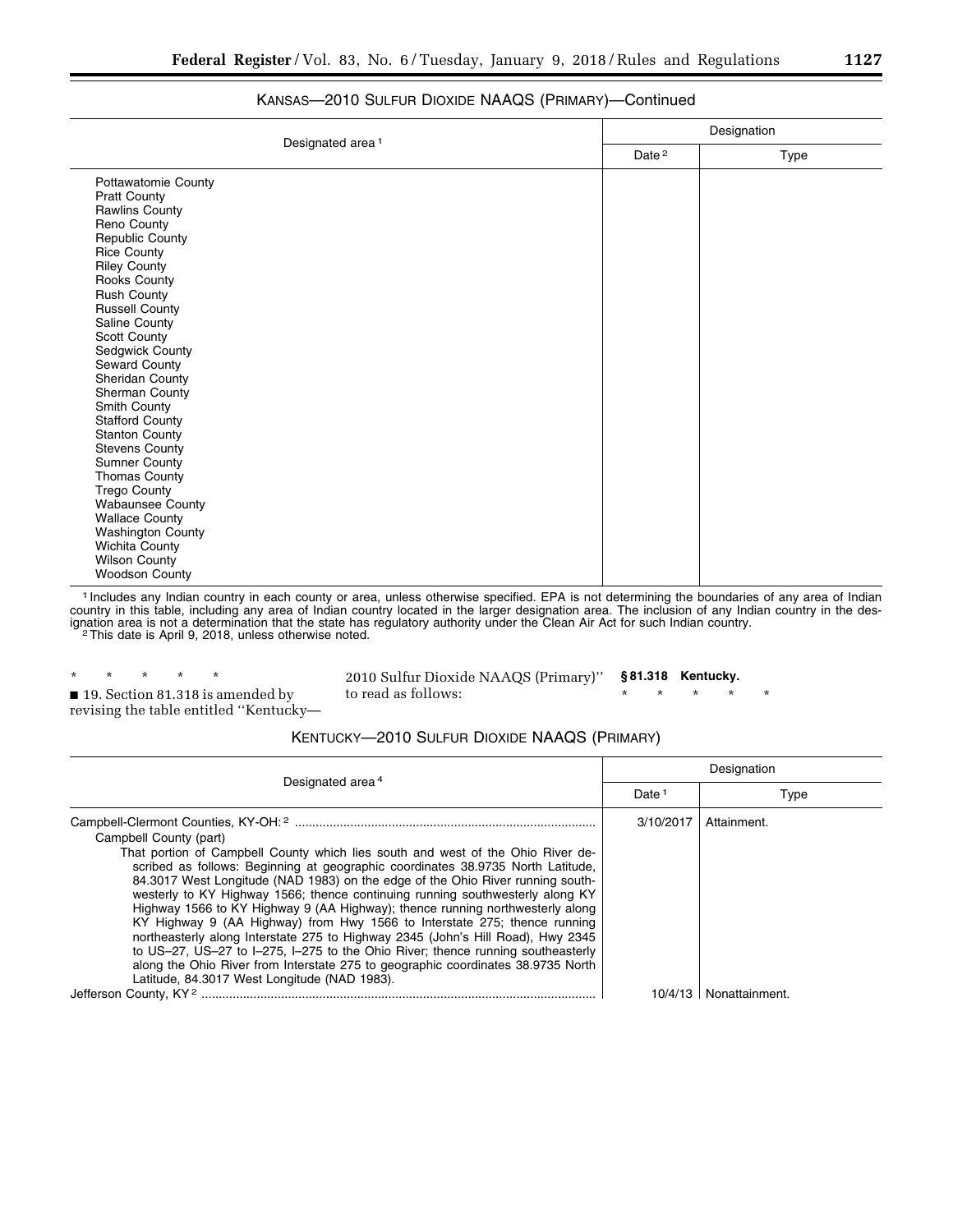-

Ξ

|                                                                                                                                                                                                                                                                                                                                                                                                                                                                                                                                                                                                                                                                                                                                                                                                                                                                                                                                                                      | Designation                                                                  |                                                                                                                                                                                                                                                                                                                                                                                                                                                                                                                                                                                                                                                                                                                                                                                                                                                                                                    |
|----------------------------------------------------------------------------------------------------------------------------------------------------------------------------------------------------------------------------------------------------------------------------------------------------------------------------------------------------------------------------------------------------------------------------------------------------------------------------------------------------------------------------------------------------------------------------------------------------------------------------------------------------------------------------------------------------------------------------------------------------------------------------------------------------------------------------------------------------------------------------------------------------------------------------------------------------------------------|------------------------------------------------------------------------------|----------------------------------------------------------------------------------------------------------------------------------------------------------------------------------------------------------------------------------------------------------------------------------------------------------------------------------------------------------------------------------------------------------------------------------------------------------------------------------------------------------------------------------------------------------------------------------------------------------------------------------------------------------------------------------------------------------------------------------------------------------------------------------------------------------------------------------------------------------------------------------------------------|
| Designated area <sup>4</sup>                                                                                                                                                                                                                                                                                                                                                                                                                                                                                                                                                                                                                                                                                                                                                                                                                                                                                                                                         | Date <sup>1</sup>                                                            | Type                                                                                                                                                                                                                                                                                                                                                                                                                                                                                                                                                                                                                                                                                                                                                                                                                                                                                               |
| Jefferson County (part)<br>That portion of Jefferson County compassed by the polygon with the vertices using<br>Universal Traverse Mercator (UTM) coordinates in UTM zone 16 with datum<br>NAD83 as follows:<br>(1) Ethan Allen Way extended to the Ohio River at UTM Easting (m) 595738, UTM<br>Northing 4214086 and Dixie Highway (US60 and US31W) at UTM Easting (m)<br>59751, UTM Northing 4212946;<br>(2) Along Dixie Highway from UTM Easting (m) 597515, UTM Northing 4212946 to<br>UTM Easting (m) 595859, UTM Northing 4210678;<br>(3) Near the adjacent property lines of Louisville Gas and Electric-Mill Creek Electric<br>Generating Station and Kosmos Cement where they join Dixie Highway at UTM<br>Easting (m) 595859, UTM Northing 4210678 and the Ohio River at UTM Easting<br>(m) 595326, UTM Northing 4211014;<br>(4) Along the Ohio River from UTM Easting (m) 595326, UTM Northing 4211014 to<br>UTM Easting (m) 595738, UTM Northing 4214086 |                                                                              |                                                                                                                                                                                                                                                                                                                                                                                                                                                                                                                                                                                                                                                                                                                                                                                                                                                                                                    |
|                                                                                                                                                                                                                                                                                                                                                                                                                                                                                                                                                                                                                                                                                                                                                                                                                                                                                                                                                                      | 9/12/16                                                                      | Unclassifiable.                                                                                                                                                                                                                                                                                                                                                                                                                                                                                                                                                                                                                                                                                                                                                                                                                                                                                    |
| <b>Ohio County</b><br>Pulaski County                                                                                                                                                                                                                                                                                                                                                                                                                                                                                                                                                                                                                                                                                                                                                                                                                                                                                                                                 | 9/12/16                                                                      | Unclassifiable.                                                                                                                                                                                                                                                                                                                                                                                                                                                                                                                                                                                                                                                                                                                                                                                                                                                                                    |
| Rest of State: 3                                                                                                                                                                                                                                                                                                                                                                                                                                                                                                                                                                                                                                                                                                                                                                                                                                                                                                                                                     | <br><br><br><br><br><br><br><br><br><br><br><br><br><br><br><br><br><br>     | Attainment/Unclassifiable.<br>Attainment/Unclassifiable.<br>Attainment/Unclassifiable.<br>Attainment/Unclassifiable.<br>Attainment/Unclassifiable.<br>Attainment/Unclassifiable.<br>Attainment/Unclassifiable.<br>Attainment/Unclassifiable.<br>Attainment/Unclassifiable.<br>Attainment/Unclassifiable.<br>Attainment/Unclassifiable.<br>Attainment/Unclassifiable.<br>Attainment/Unclassifiable.<br>Attainment/Unclassifiable.<br>Attainment/Unclassifiable.<br>Attainment/Unclassifiable.<br>Attainment/Unclassifiable.<br>Attainment/Unclassifiable.<br>Attainment/Unclassifiable.<br>Attainment/Unclassifiable.<br>Attainment/Unclassifiable.<br>Attainment/Unclassifiable.<br>Attainment/Unclassifiable.<br>Attainment/Unclassifiable.<br>Attainment/Unclassifiable.<br>Attainment/Unclassifiable.<br>Attainment/Unclassifiable.<br>Attainment/Unclassifiable.<br>Attainment/Unclassifiable. |
|                                                                                                                                                                                                                                                                                                                                                                                                                                                                                                                                                                                                                                                                                                                                                                                                                                                                                                                                                                      | <br><br><br><br><br><br><br><br><br><br><br><br><br><br><br><br><br><br><br> | Attainment/Unclassifiable.<br>Attainment/Unclassifiable.<br>Attainment/Unclassifiable.<br>Attainment/Unclassifiable.<br>Attainment/Unclassifiable.<br>Attainment/Unclassifiable.<br>Attainment/Unclassifiable.<br>Attainment/Unclassifiable.<br>Attainment/Unclassifiable.<br>Attainment/Unclassifiable.<br>Attainment/Unclassifiable.<br>Attainment/Unclassifiable.<br>Attainment/Unclassifiable.<br>Attainment/Unclassifiable.<br>Attainment/Unclassifiable.<br>Attainment/Unclassifiable.<br>Attainment/Unclassifiable.<br>Attainment/Unclassifiable.<br>Attainment/Unclassifiable.<br>Attainment/Unclassifiable.<br>Attainment/Unclassifiable.                                                                                                                                                                                                                                                 |

# KENTUCKY-2010 SULFUR DIOXIDE NAAQS (PRIMARY)-Continued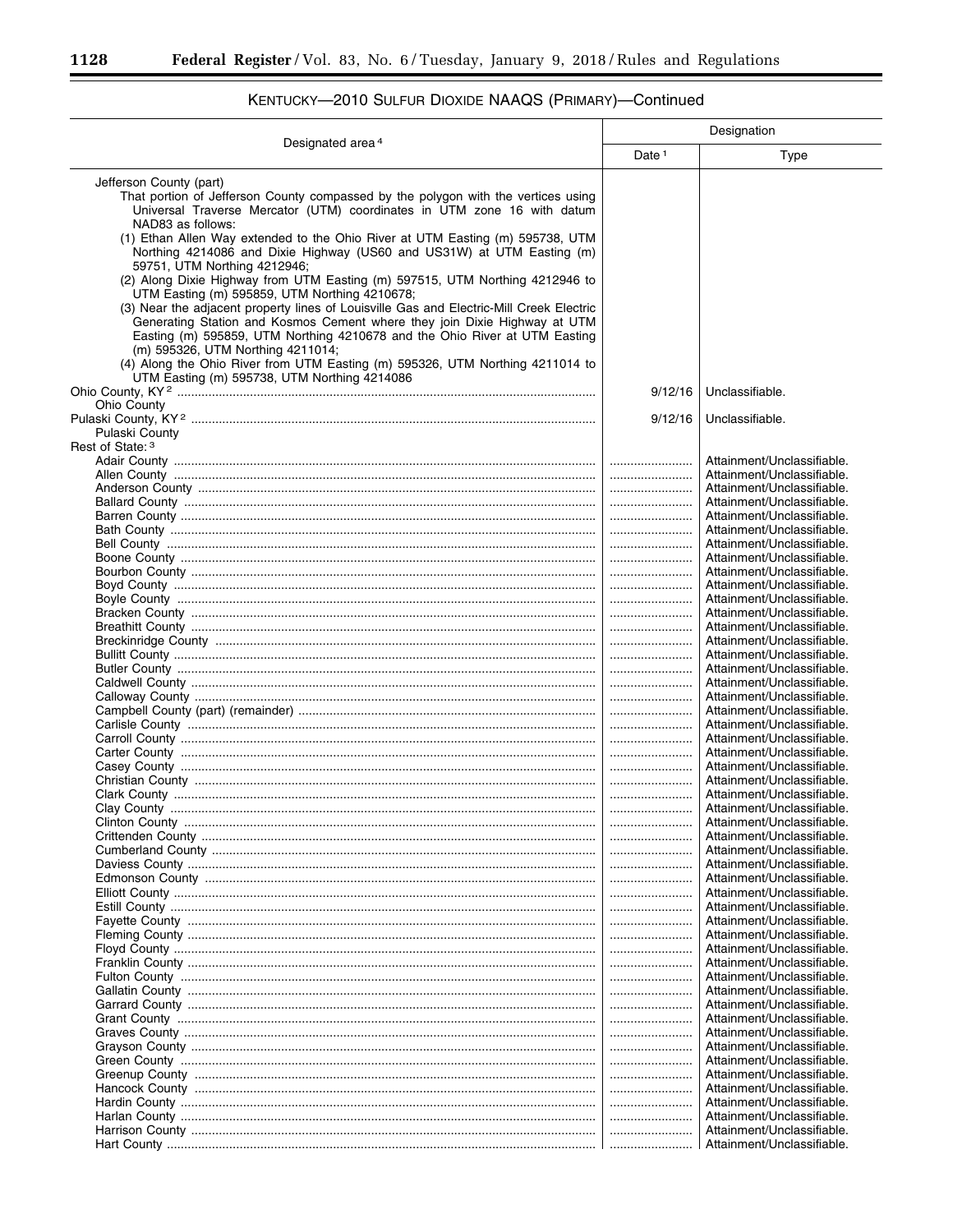# KENTUCKY-2010 SULFUR DIOXIDE NAAQS (PRIMARY)-Continued

|                                                                                   | Designation |                                                          |
|-----------------------------------------------------------------------------------|-------------|----------------------------------------------------------|
| Designated area <sup>4</sup>                                                      | Date $1$    | Type                                                     |
|                                                                                   |             | Attainment/Unclassifiable.                               |
| Census Block Groups 211010207013, 211010207014, 211010207024, and<br>211010208004 |             |                                                          |
|                                                                                   |             | Attainment/Unclassifiable.                               |
|                                                                                   |             | Attainment/Unclassifiable.                               |
|                                                                                   |             | Attainment/Unclassifiable.                               |
|                                                                                   |             | Attainment/Unclassifiable.                               |
|                                                                                   |             | Attainment/Unclassifiable.                               |
|                                                                                   |             | Attainment/Unclassifiable.                               |
|                                                                                   |             | Attainment/Unclassifiable.                               |
|                                                                                   |             | Attainment/Unclassifiable.                               |
|                                                                                   |             | Attainment/Unclassifiable.                               |
|                                                                                   |             | Attainment/Unclassifiable.                               |
|                                                                                   |             | Attainment/Unclassifiable.                               |
|                                                                                   |             | Attainment/Unclassifiable.                               |
|                                                                                   |             | Attainment/Unclassifiable.                               |
|                                                                                   |             | Attainment/Unclassifiable.                               |
|                                                                                   |             | Attainment/Unclassifiable.                               |
|                                                                                   |             | Attainment/Unclassifiable.<br>Attainment/Unclassifiable. |
|                                                                                   |             | Attainment/Unclassifiable.                               |
|                                                                                   |             | Attainment/Unclassifiable.                               |
|                                                                                   |             | Attainment/Unclassifiable.                               |
|                                                                                   |             | Attainment/Unclassifiable.                               |
|                                                                                   |             | Attainment/Unclassifiable.                               |
|                                                                                   |             | Attainment/Unclassifiable.                               |
|                                                                                   |             | Attainment/Unclassifiable.                               |
|                                                                                   |             | Attainment/Unclassifiable.                               |
|                                                                                   |             | Attainment/Unclassifiable.                               |
|                                                                                   |             | Attainment/Unclassifiable.                               |
|                                                                                   |             | Attainment/Unclassifiable.                               |
|                                                                                   |             | Attainment/Unclassifiable.                               |
|                                                                                   |             | Attainment/Unclassifiable.                               |
|                                                                                   |             | Attainment/Unclassifiable.                               |
|                                                                                   |             | Attainment/Unclassifiable.<br>Attainment/Unclassifiable. |
|                                                                                   | <br>        | Attainment/Unclassifiable.                               |
|                                                                                   |             | Attainment/Unclassifiable.                               |
|                                                                                   |             | Attainment/Unclassifiable.                               |
|                                                                                   |             | Attainment/Unclassifiable.                               |
|                                                                                   |             | Attainment/Unclassifiable.                               |
|                                                                                   |             | Attainment/Unclassifiable.                               |
|                                                                                   |             | Attainment/Unclassifiable.                               |
|                                                                                   |             | Attainment/Unclassifiable.                               |
|                                                                                   |             | Attainment/Unclassifiable.                               |
|                                                                                   |             | Attainment/Unclassifiable.                               |
|                                                                                   |             | Attainment/Unclassifiable                                |
|                                                                                   |             | Attainment/Unclassifiable.                               |
|                                                                                   |             | Attainment/Unclassifiable.                               |
|                                                                                   |             | Attainment/Unclassifiable.<br>Attainment/Unclassifiable. |
|                                                                                   | <br>        | Attainment/Unclassifiable.                               |
|                                                                                   |             | Attainment/Unclassifiable.                               |
|                                                                                   |             | Attainment/Unclassifiable.                               |
|                                                                                   |             | Attainment/Unclassifiable.                               |
|                                                                                   |             | Attainment/Unclassifiable.                               |
|                                                                                   |             | Attainment/Unclassifiable.                               |
|                                                                                   |             | Attainment/Unclassifiable.                               |
|                                                                                   |             | Attainment/Unclassifiable.                               |
|                                                                                   |             | Attainment/Unclassifiable.                               |
|                                                                                   |             | Attainment/Unclassifiable.                               |
|                                                                                   |             | Attainment/Unclassifiable.                               |
|                                                                                   |             | Attainment/Unclassifiable.                               |
|                                                                                   |             | Attainment/Unclassifiable.                               |
|                                                                                   |             | Attainment/Unclassifiable.<br>Attainment/Unclassifiable. |
|                                                                                   | <br>        | Attainment/Unclassifiable.                               |
|                                                                                   |             | Attainment/Unclassifiable.                               |
|                                                                                   |             | Attainment/Unclassifiable.                               |
|                                                                                   |             |                                                          |

<sup>1</sup> This date is April 9, 2018, unless otherwise noted.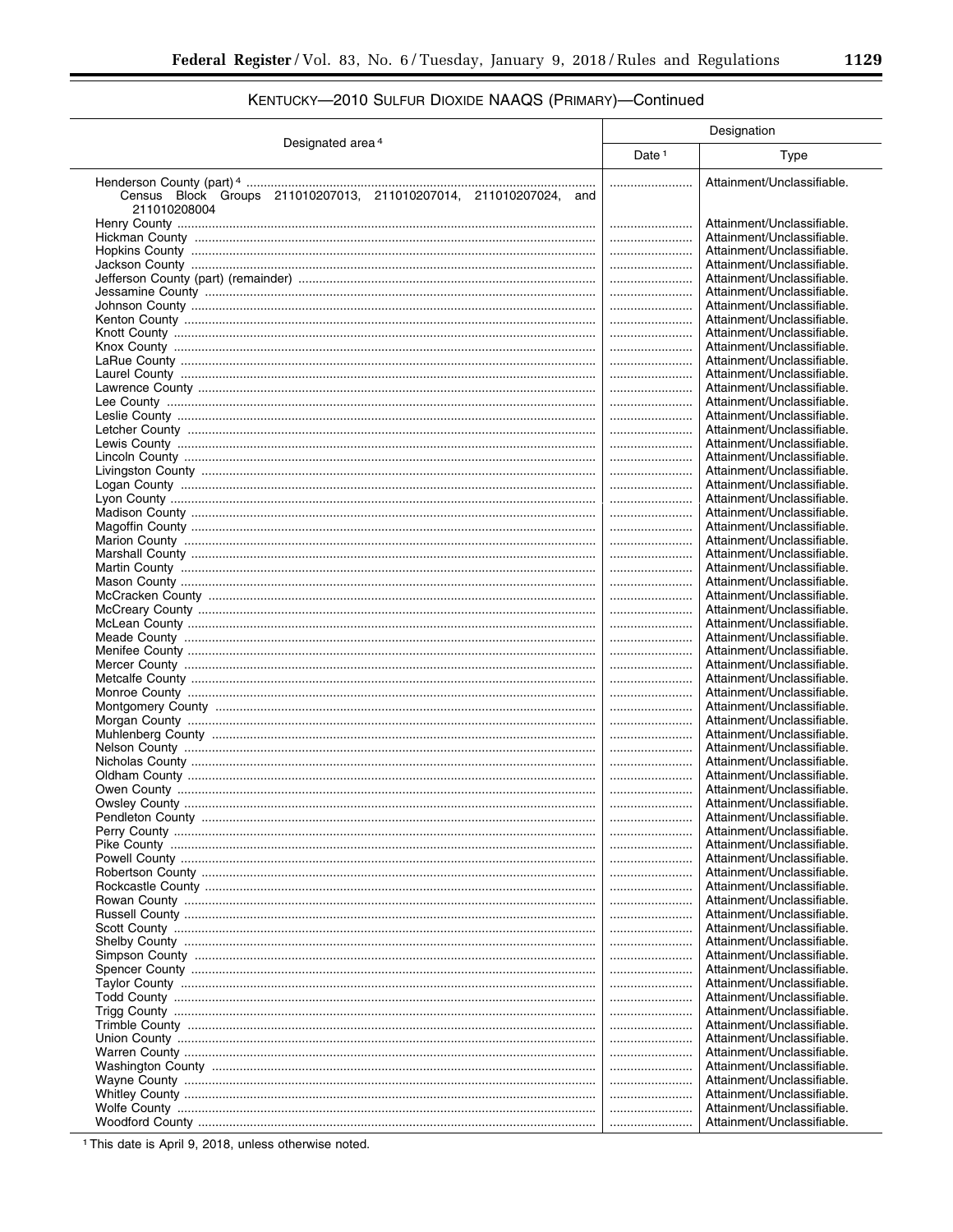Ξ

 $\star$ 

<sup>2</sup> Excludes Indian country located in each area, if any, unless otherwise specified.<br><sup>3</sup> Includes any Indian country in each county or area, if any, unless otherwise specified. EPA is not determining the boundaries of an

 $\star$ 20. Section 81.319 is amended by revising the table entitled "Louisiana-

 $\star$ 

 $\star$ 

 $\star$ 

2010 Sulfur Dioxide NAAQS (Primary)" §81.319 Louisiana. to read as follows:  $\star$  $\star$ 

## LOUISIANA-2010 SULFUR DIOXIDE NAAQS (PRIMARY)

| Designated area <sup>13</sup>                                     | Designation        |                                                          |
|-------------------------------------------------------------------|--------------------|----------------------------------------------------------|
|                                                                   | Date <sup>2</sup>  | Type                                                     |
|                                                                   |                    | Nonattainment.                                           |
| Portion of Evangeline Parish bounded by:<br>570250m E, 3400300m N |                    |                                                          |
| 570250m E, 3403300m N                                             |                    |                                                          |
| 572400m E, 3403300m N                                             |                    |                                                          |
| 572400m E, 3400300m N                                             |                    |                                                          |
| NAD83 15R                                                         |                    |                                                          |
|                                                                   | 10/4/13<br>9/12/16 | Nonattainment.<br>Unclassifiable.                        |
|                                                                   |                    | Unclassifiable.                                          |
|                                                                   |                    | Attainment/Unclassifiable.                               |
|                                                                   |                    | Attainment/Unclassifiable.                               |
|                                                                   |                    | Attainment/Unclassifiable.                               |
|                                                                   |                    | Attainment/Unclassifiable.                               |
|                                                                   |                    | Attainment/Unclassifiable.                               |
|                                                                   |                    | Attainment/Unclassifiable.<br>Attainment/Unclassifiable. |
|                                                                   |                    | Attainment/Unclassifiable.                               |
|                                                                   |                    | Attainment/Unclassifiable.                               |
|                                                                   |                    | Attainment/Unclassifiable.                               |
|                                                                   |                    | Attainment/Unclassifiable.                               |
|                                                                   |                    | Attainment/Unclassifiable.                               |
|                                                                   |                    | Attainment/Unclassifiable.                               |
|                                                                   | 9/12/16            | Attainment/Unclassifiable.                               |
|                                                                   |                    | Attainment/Unclassifiable.<br>Attainment/Unclassifiable. |
|                                                                   |                    | Attainment/Unclassifiable.                               |
|                                                                   |                    | Attainment/Unclassifiable.                               |
|                                                                   |                    | Attainment/Unclassifiable.                               |
|                                                                   |                    | Attainment/Unclassifiable.                               |
|                                                                   |                    | Attainment/Unclassifiable.                               |
|                                                                   |                    | Attainment/Unclassifiable.                               |
|                                                                   |                    | Attainment/Unclassifiable.                               |
|                                                                   |                    | Attainment/Unclassifiable.<br>Attainment/Unclassifiable. |
|                                                                   |                    | Attainment/Unclassifiable.                               |
|                                                                   |                    | Attainment/Unclassifiable.                               |
|                                                                   |                    | Attainment/Unclassifiable.                               |
|                                                                   |                    | Attainment/Unclassifiable.                               |
|                                                                   |                    | Attainment/Unclassifiable.                               |
|                                                                   |                    | Attainment/Unclassifiable.                               |
|                                                                   |                    | Attainment/Unclassifiable.                               |
|                                                                   |                    | Attainment/Unclassifiable.<br>Attainment/Unclassifiable. |
|                                                                   |                    | Attainment/Unclassifiable.                               |
|                                                                   |                    | Attainment/Unclassifiable.                               |
|                                                                   |                    | Attainment/Unclassifiable.                               |
|                                                                   |                    | Attainment/Unclassifiable.                               |
|                                                                   |                    | Attainment/Unclassifiable.                               |
|                                                                   |                    | Attainment/Unclassifiable.                               |
|                                                                   |                    | Attainment/Unclassifiable.                               |
|                                                                   |                    | Attainment/Unclassifiable.                               |
|                                                                   |                    | Attainment/Unclassifiable.<br>Attainment/Unclassifiable. |
|                                                                   |                    | Attainment/Unclassifiable.                               |
|                                                                   |                    | Attainment/Unclassifiable.                               |
|                                                                   |                    | Attainment/Unclassifiable.                               |
|                                                                   |                    | Attainment/Unclassifiable.                               |
|                                                                   |                    | Attainment/Unclassifiable.                               |
|                                                                   |                    | Attainment/Unclassifiable.                               |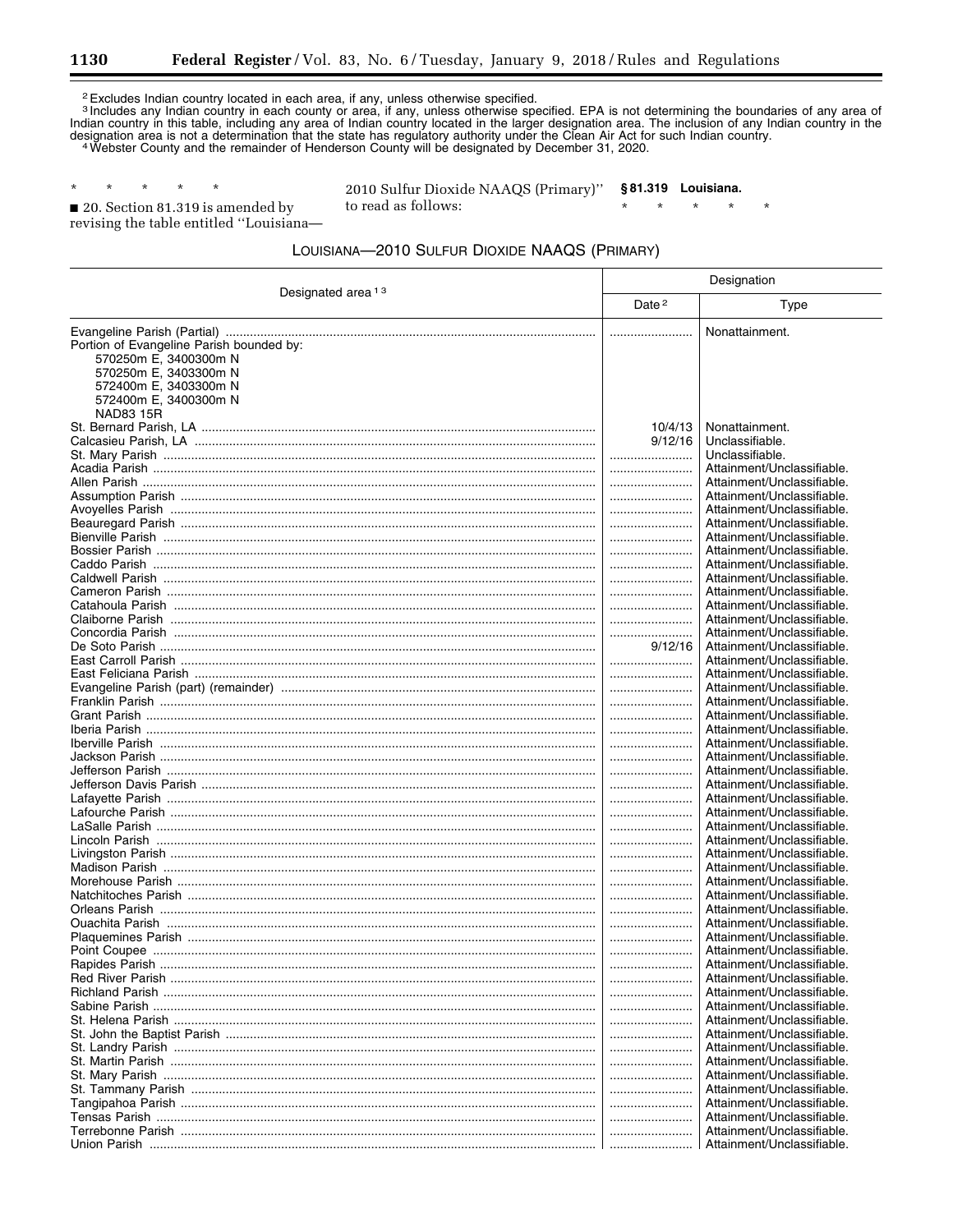## LOUISIANA—2010 SULFUR DIOXIDE NAAQS (PRIMARY)—Continued

| Designated area <sup>13</sup> | Designation       |                                                                                                                                                                               |
|-------------------------------|-------------------|-------------------------------------------------------------------------------------------------------------------------------------------------------------------------------|
|                               | Date <sup>2</sup> | Tvpe                                                                                                                                                                          |
| Winn Parish                   |                   | Attainment/Unclassifiable.<br>Attainment/Unclassifiable<br>Attainment/Unclassifiable.<br>Attainment/Unclassifiable<br>Attainment/Unclassifiable<br>Attainment/Unclassifiable. |

1 Includes any Indian country in each county or area, unless otherwise specified. EPA is not determining the boundaries of any area of Indian country in this table, including any area of Indian country located in the larger designation area. The inclusion of any Indian country in the designation area is not a determination that the state has regulatory authority ignation area is not a determination that the state has regulatory authority under the Clean Air Act for such Indian country.<br><sup>2</sup>This date is April 9, 2018, unless otherwise noted.

3East Baton Rouge, St. Charles, St. James, and West Baton Rouge Parishes will be designated by December 31, 2020.

\* \* \* \* \*

■ 21. Section 81.320 is amended by adding a table entitled ''Maine—2010 Sulfur Dioxide NAAQS (Primary)'' following the table ''Maine—1971 Sulfur Dioxide NAAQS (Primary and Secondary)'' to read as follows:

**§ 81.320 Maine.** 

\* \* \* \* \*

#### MAINE—2010 SULFUR DIOXIDE NAAQS (PRIMARY)

| Designated area <sup>1</sup>                                                                                                                                                                                                                                                                                                                                                                                  | Designation       |                            |
|---------------------------------------------------------------------------------------------------------------------------------------------------------------------------------------------------------------------------------------------------------------------------------------------------------------------------------------------------------------------------------------------------------------|-------------------|----------------------------|
|                                                                                                                                                                                                                                                                                                                                                                                                               | Date <sup>2</sup> | <b>Type</b>                |
| Statewide:<br>Androscoggin County<br><b>Aroostook County</b><br><b>Cumberland County</b><br><b>Franklin County</b><br><b>Hancock County</b><br><b>Kennebec County</b><br><b>Knox County</b><br>Lincoln County<br><b>Oxford County</b><br><b>Penobscot County</b><br><b>Piscataquis County</b><br>Sagadahoc County<br><b>Somerset County</b><br><b>Waldo County</b><br><b>Washington County</b><br>York County |                   | Attainment/Unclassifiable. |

1 Includes any Indian country in each county or area, unless otherwise specified. EPA is not determining the boundaries of any area of Indian country in this table, including any area of Indian country located in the larger designation area. The inclusion of any Indian country in the designation area is not a determination that the state has regulatory authority under the Clean Air Act for such Indian country.<br><sup>2</sup>This date is April 9, 2018, unless otherwise noted.

\* \* \* \* \*

2010 Sulfur Dioxide NAAQS (Primary)'' to read as follows:

**§ 81.321 Maryland.** 

\* \* \* \* \*

■ 22. Section 81.321 is amended by revising the table entitled ''Maryland—

## MARYLAND—2010 SULFUR DIOXIDE NAAQS (PRIMARY)

| Designated area <sup>13</sup>                                                                                                                                             | Designation       |                            |
|---------------------------------------------------------------------------------------------------------------------------------------------------------------------------|-------------------|----------------------------|
|                                                                                                                                                                           | Date <sup>2</sup> | Type                       |
| Anne Arundel County (part)                                                                                                                                                | 9/12/16           | Nonattainment.             |
| Portions of Anne Arundel County that are within 26.8 kilometers of Herbert A. Wag-<br>ner's Unit 3 stack, which is located at 39.17765 N. latitude, 76.52752 W. longitude |                   |                            |
| Baltimore County (part)                                                                                                                                                   |                   |                            |
| Portions of Baltimore County that are within 26.8 kilometers of Herbert A. Wagner's<br>Unit 3 stack, which is located at 39.17765 N. latitude, 76.52752 W. longitude      |                   |                            |
|                                                                                                                                                                           |                   | Attainment/Unclassifiable. |
| <b>Remainder of County</b>                                                                                                                                                |                   |                            |
|                                                                                                                                                                           | 9/12/16           | Attainment/Unclassifiable. |
|                                                                                                                                                                           |                   | Attainment/Unclassifiable. |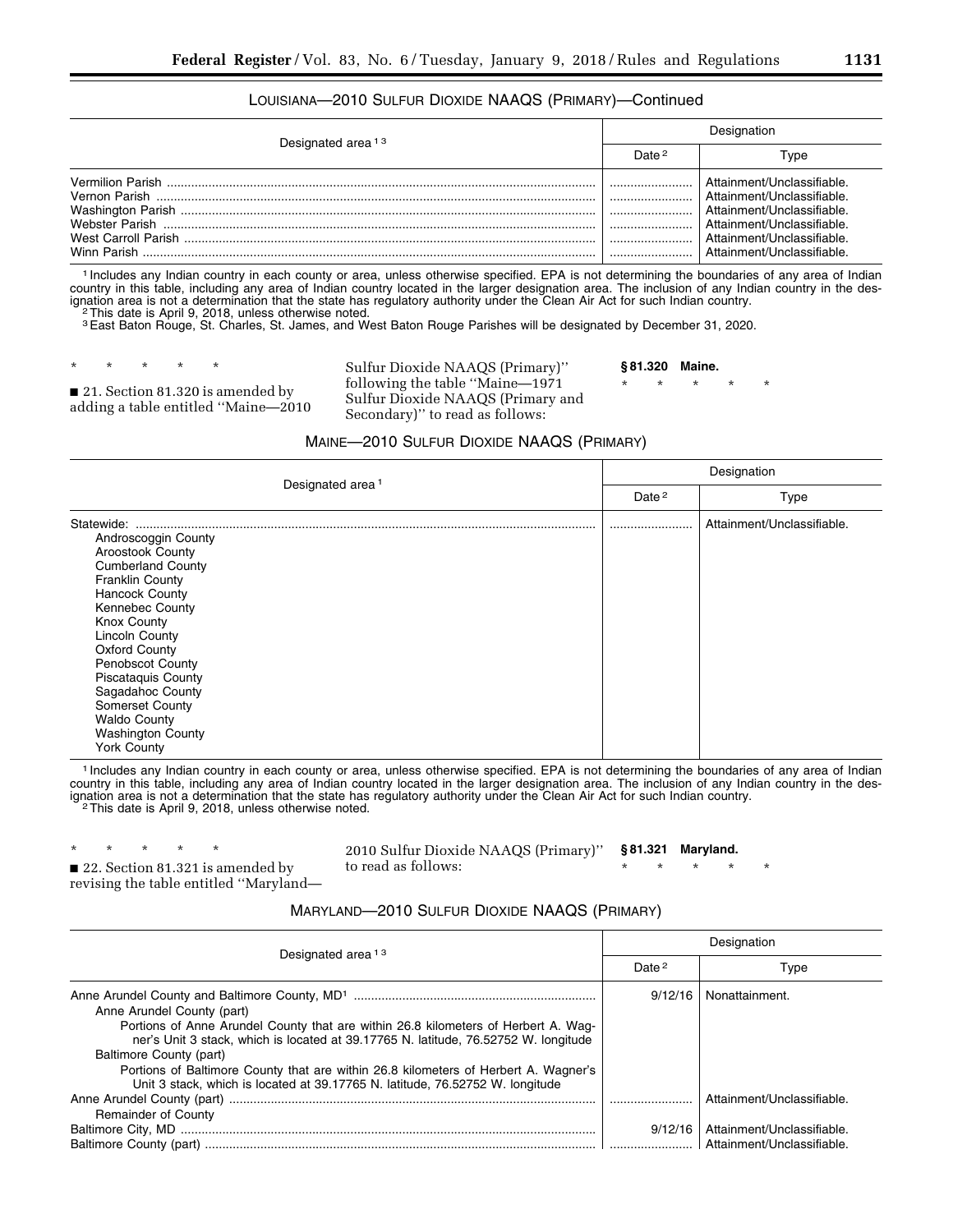| Designated area <sup>13</sup> | Designation |                            |
|-------------------------------|-------------|----------------------------|
|                               | Date $2$    | Type                       |
| <b>Remainder of County</b>    |             |                            |
|                               |             | Attainment/Unclassifiable. |
|                               |             | Attainment/Unclassifiable. |
|                               |             | Attainment/Unclassifiable. |
|                               |             | Attainment/Unclassifiable. |
|                               |             | Attainment/Unclassifiable. |
|                               |             | Attainment/Unclassifiable. |
|                               |             | Attainment/Unclassifiable. |
|                               |             | Attainment/Unclassifiable. |
|                               |             | Attainment/Unclassifiable. |
|                               |             | Attainment/Unclassifiable. |
|                               |             | Attainment/Unclassifiable. |
|                               |             | Attainment/Unclassifiable. |
|                               |             | Attainment/Unclassifiable. |
|                               |             | Attainment/Unclassifiable. |
|                               |             | Attainment/Unclassifiable. |
|                               |             | Attainment/Unclassifiable. |
|                               |             | Attainment/Unclassifiable. |
|                               |             | Attainment/Unclassifiable. |
|                               |             | Attainment/Unclassifiable. |
|                               |             | Attainment/Unclassifiable. |

## MARYLAND—2010 SULFUR DIOXIDE NAAQS (PRIMARY)—Continued

1 Includes any Indian country in each county or area, unless otherwise specified. EPA is not determining the boundaries of any area of Indian country in this table, including any area of Indian country located in the larger designation area. The inclusion of any Indian country in the designation area is not a determination that the state has regulatory authority under the Clean Air Act for such Indian country.<br><sup>2</sup>This date is April 9, 2018, unless otherwise noted.

<sup>2</sup>This date is April 9, 2018, unless otherwise noted.<br><sup>3</sup> Allegany County will be designated by December 31, 2020.

\* \* \* \* \* ■ 23. Section 81.322 is amended by adding a table entitled ''Massachusetts—2010 Sulfur Dioxide NAAQS (Primary)'' following the table ''Massachusetts—1971 Sulfur Dioxide NAAQS (Primary and Secondary)'' to read as follows:

**§ 81.322 Massachusetts.** 

\* \* \* \* \*

### MASSACHUSETTS—2010 SULFUR DIOXIDE NAAQS (PRIMARY)

| Designated area <sup>1</sup> | Designation |                            |
|------------------------------|-------------|----------------------------|
|                              | Date $2$    | Type                       |
| Statewide:                   |             |                            |
|                              |             | Attainment/Unclassifiable. |
|                              |             | Attainment/Unclassifiable. |
| <b>Bristol County</b>        |             | Attainment/Unclassifiable. |
| Dukes County                 |             | Attainment/Unclassifiable. |
|                              |             | Attainment/Unclassifiable. |
|                              |             | Attainment/Unclassifiable. |
|                              |             | Attainment/Unclassifiable. |
|                              |             | Attainment/Unclassifiable. |
|                              |             | Attainment/Unclassifiable. |
|                              |             | Attainment/Unclassifiable. |
|                              |             | Attainment/Unclassifiable. |
|                              |             | Attainment/Unclassifiable. |
|                              |             | Attainment/Unclassifiable. |
|                              |             | Attainment/Unclassifiable. |

1 Includes any Indian country in each county or area, unless otherwise specified. EPA is not determining the boundaries of any area of Indian country in this table, including any area of Indian country located in the larger designation area. The inclusion of any Indian country in the designation area is not a determination that the state has regulatory authority under the Clean Air Act for such Indian country.<br><sup>2</sup>This date is April 9, 2018, unless otherwise noted.

\* \* \* \* \* ■ 24. Section 81.323 is amended by revising the table entitled ''Michigan2010 Sulfur Dioxide NAAQS (Primary)'' to read as follows: **§ 81.323 Michigan.**  \* \* \* \* \*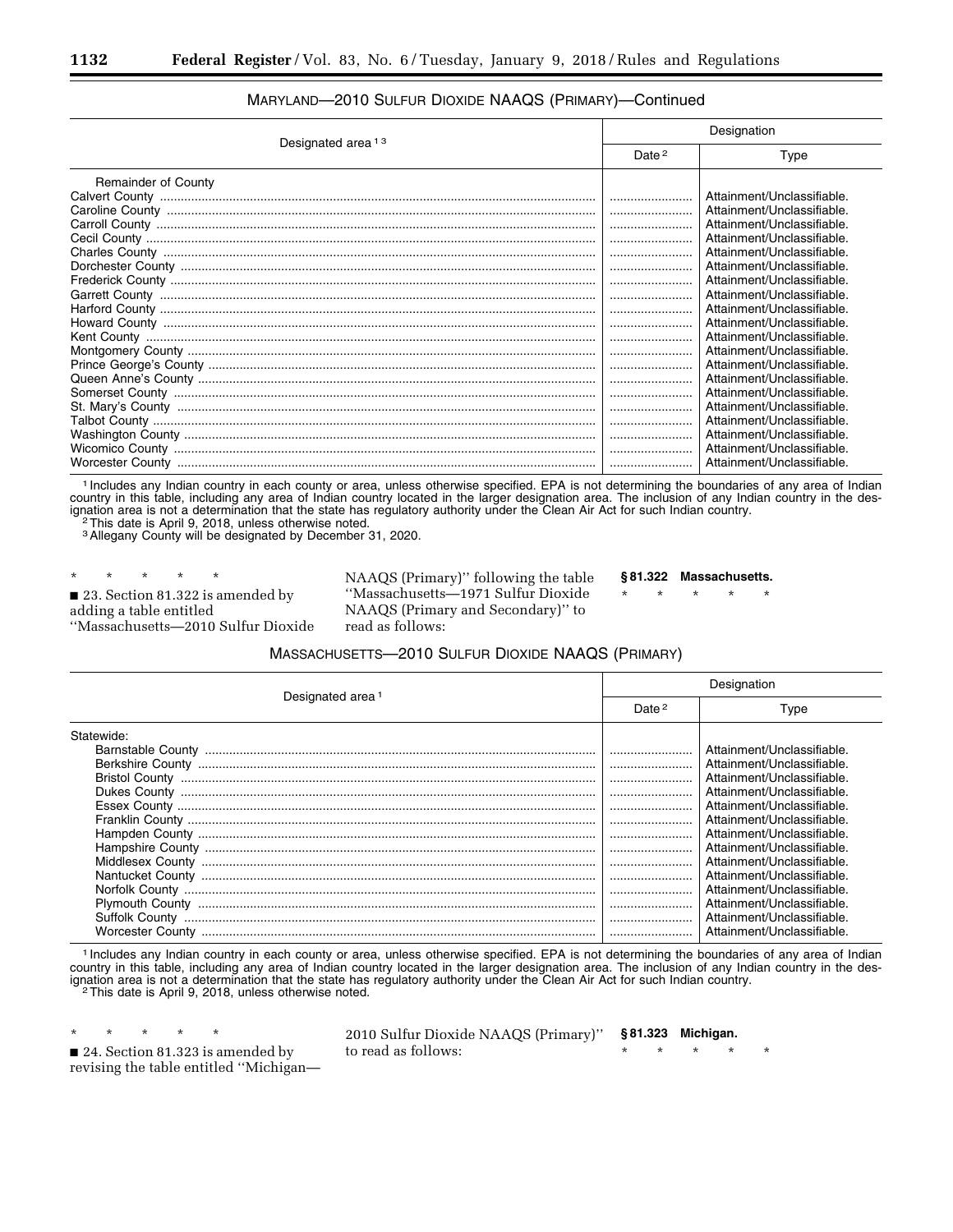# MICHIGAN-2010 SULFUR DIOXIDE NAAQS (PRIMARY)

| Designated area <sup>1</sup>                                                                                                                                                                                                                                                                                                                                                                                                                                                                                                                                                                                                                                                                      | Designation       |                                                          |
|---------------------------------------------------------------------------------------------------------------------------------------------------------------------------------------------------------------------------------------------------------------------------------------------------------------------------------------------------------------------------------------------------------------------------------------------------------------------------------------------------------------------------------------------------------------------------------------------------------------------------------------------------------------------------------------------------|-------------------|----------------------------------------------------------|
|                                                                                                                                                                                                                                                                                                                                                                                                                                                                                                                                                                                                                                                                                                   | Date <sup>2</sup> | Type                                                     |
| Wayne County (part)<br>The area bounded on the east by the Michigan-Ontario border, on the south by the<br>Wayne County-Monroe County border, on the west by Interstate 75 north to<br>Southfield Road, Southfield Road to Interstate 94, and Interstate 94 north to Michi-<br>gan Avenue, and on the north by Michigan Avenue to Woodward Avenue and a<br>line on Woodward Avenue extended to the Michigan-Ontario border.                                                                                                                                                                                                                                                                       | 10/4/13           | Nonattainment.                                           |
| St. Clair County (part)<br>Area defined by the St. Clair River for the eastern boundary, an extension from the<br>St. Clair River straight west to the intersection of State Highway M-29 and St.<br>Clair River Drive, continuing west on State Highway M-29 to Church Road to Ar-<br>nold Road to County Line Road for the southern boundary, County Line Road and<br>the Macomb/St. Clair County boundary to Stoddard Road to Wales Ridge Road for<br>the western boundary, and Alpine Road to Fitz Road to Smith Creek Road to<br>Range Road to Huron Avenue, extending straight east from the intersection of<br>Huron Road and River Road to the St. Clair River for the northern boundary. | 9/12/16           | Nonattainment.                                           |
| <b>Bay County</b>                                                                                                                                                                                                                                                                                                                                                                                                                                                                                                                                                                                                                                                                                 | 9/12/16           | Attainment/Unclassifiable.                               |
| <b>Eaton County</b><br>Ingham County                                                                                                                                                                                                                                                                                                                                                                                                                                                                                                                                                                                                                                                              | 9/12/16           | Attainment/Unclassifiable.                               |
| <b>Marquette County</b>                                                                                                                                                                                                                                                                                                                                                                                                                                                                                                                                                                                                                                                                           | 9/12/16           | Attainment/Unclassifiable.                               |
| Monroe County                                                                                                                                                                                                                                                                                                                                                                                                                                                                                                                                                                                                                                                                                     | 9/12/16           | Attainment/Unclassifiable.                               |
| Ottawa County                                                                                                                                                                                                                                                                                                                                                                                                                                                                                                                                                                                                                                                                                     | 9/12/16           | Attainment/Unclassifiable.                               |
|                                                                                                                                                                                                                                                                                                                                                                                                                                                                                                                                                                                                                                                                                                   | <br>              | Attainment/Unclassifiable.<br>Attainment/Unclassifiable. |
|                                                                                                                                                                                                                                                                                                                                                                                                                                                                                                                                                                                                                                                                                                   |                   | Attainment/Unclassifiable.                               |
|                                                                                                                                                                                                                                                                                                                                                                                                                                                                                                                                                                                                                                                                                                   |                   | Attainment/Unclassifiable.                               |
|                                                                                                                                                                                                                                                                                                                                                                                                                                                                                                                                                                                                                                                                                                   |                   | Attainment/Unclassifiable.                               |
|                                                                                                                                                                                                                                                                                                                                                                                                                                                                                                                                                                                                                                                                                                   |                   | Attainment/Unclassifiable.                               |
|                                                                                                                                                                                                                                                                                                                                                                                                                                                                                                                                                                                                                                                                                                   |                   | Attainment/Unclassifiable.                               |
|                                                                                                                                                                                                                                                                                                                                                                                                                                                                                                                                                                                                                                                                                                   | <br>              | Attainment/Unclassifiable.<br>Attainment/Unclassifiable. |
|                                                                                                                                                                                                                                                                                                                                                                                                                                                                                                                                                                                                                                                                                                   |                   | Attainment/Unclassifiable.                               |
|                                                                                                                                                                                                                                                                                                                                                                                                                                                                                                                                                                                                                                                                                                   |                   | Attainment/Unclassifiable.                               |
|                                                                                                                                                                                                                                                                                                                                                                                                                                                                                                                                                                                                                                                                                                   |                   | Attainment/Unclassifiable.                               |
|                                                                                                                                                                                                                                                                                                                                                                                                                                                                                                                                                                                                                                                                                                   |                   | Attainment/Unclassifiable.                               |
|                                                                                                                                                                                                                                                                                                                                                                                                                                                                                                                                                                                                                                                                                                   |                   | Attainment/Unclassifiable.                               |
|                                                                                                                                                                                                                                                                                                                                                                                                                                                                                                                                                                                                                                                                                                   |                   | Attainment/Unclassifiable.                               |
|                                                                                                                                                                                                                                                                                                                                                                                                                                                                                                                                                                                                                                                                                                   |                   | Attainment/Unclassifiable.                               |
|                                                                                                                                                                                                                                                                                                                                                                                                                                                                                                                                                                                                                                                                                                   |                   | Attainment/Unclassifiable.<br>Attainment/Unclassifiable. |
|                                                                                                                                                                                                                                                                                                                                                                                                                                                                                                                                                                                                                                                                                                   |                   | Attainment/Unclassifiable.                               |
|                                                                                                                                                                                                                                                                                                                                                                                                                                                                                                                                                                                                                                                                                                   |                   | Attainment/Unclassifiable.                               |
|                                                                                                                                                                                                                                                                                                                                                                                                                                                                                                                                                                                                                                                                                                   |                   | Attainment/Unclassifiable.                               |
|                                                                                                                                                                                                                                                                                                                                                                                                                                                                                                                                                                                                                                                                                                   |                   | Attainment/Unclassifiable.                               |
|                                                                                                                                                                                                                                                                                                                                                                                                                                                                                                                                                                                                                                                                                                   |                   | Attainment/Unclassifiable.                               |
|                                                                                                                                                                                                                                                                                                                                                                                                                                                                                                                                                                                                                                                                                                   |                   | Attainment/Unclassifiable.                               |
|                                                                                                                                                                                                                                                                                                                                                                                                                                                                                                                                                                                                                                                                                                   | <br>              | Attainment/Unclassifiable.<br>Attainment/Unclassifiable. |
|                                                                                                                                                                                                                                                                                                                                                                                                                                                                                                                                                                                                                                                                                                   |                   | Attainment/Unclassifiable.                               |
|                                                                                                                                                                                                                                                                                                                                                                                                                                                                                                                                                                                                                                                                                                   |                   | Attainment/Unclassifiable.                               |
|                                                                                                                                                                                                                                                                                                                                                                                                                                                                                                                                                                                                                                                                                                   |                   | Attainment/Unclassifiable.                               |
|                                                                                                                                                                                                                                                                                                                                                                                                                                                                                                                                                                                                                                                                                                   |                   | Attainment/Unclassifiable.                               |
|                                                                                                                                                                                                                                                                                                                                                                                                                                                                                                                                                                                                                                                                                                   |                   | Attainment/Unclassifiable.                               |
|                                                                                                                                                                                                                                                                                                                                                                                                                                                                                                                                                                                                                                                                                                   |                   | Attainment/Unclassifiable.                               |
|                                                                                                                                                                                                                                                                                                                                                                                                                                                                                                                                                                                                                                                                                                   | <br>              | Attainment/Unclassifiable.<br>Attainment/Unclassifiable. |
|                                                                                                                                                                                                                                                                                                                                                                                                                                                                                                                                                                                                                                                                                                   |                   | Attainment/Unclassifiable.                               |
|                                                                                                                                                                                                                                                                                                                                                                                                                                                                                                                                                                                                                                                                                                   |                   | Attainment/Unclassifiable.                               |
|                                                                                                                                                                                                                                                                                                                                                                                                                                                                                                                                                                                                                                                                                                   |                   | Attainment/Unclassifiable.                               |
|                                                                                                                                                                                                                                                                                                                                                                                                                                                                                                                                                                                                                                                                                                   |                   | Attainment/Unclassifiable.                               |
|                                                                                                                                                                                                                                                                                                                                                                                                                                                                                                                                                                                                                                                                                                   |                   | Attainment/Unclassifiable.                               |
|                                                                                                                                                                                                                                                                                                                                                                                                                                                                                                                                                                                                                                                                                                   |                   | Attainment/Unclassifiable.                               |
|                                                                                                                                                                                                                                                                                                                                                                                                                                                                                                                                                                                                                                                                                                   |                   | Attainment/Unclassifiable.                               |
|                                                                                                                                                                                                                                                                                                                                                                                                                                                                                                                                                                                                                                                                                                   |                   | Attainment/Unclassifiable.                               |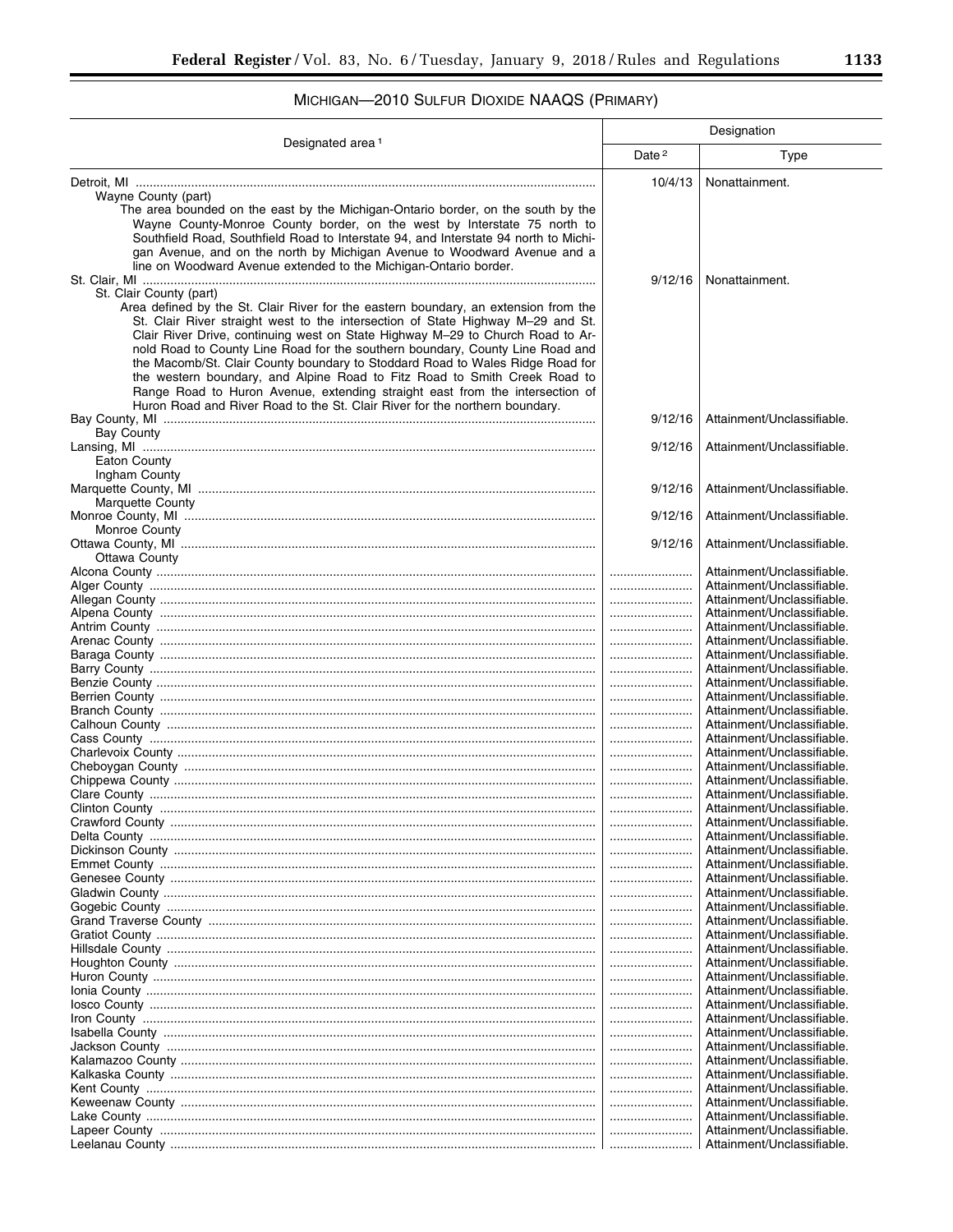| Designated area <sup>1</sup> | Designation       |                            |
|------------------------------|-------------------|----------------------------|
|                              | Date <sup>2</sup> | Type                       |
|                              |                   | Attainment/Unclassifiable. |
|                              |                   | Attainment/Unclassifiable. |
|                              |                   | Attainment/Unclassifiable. |
|                              |                   | Attainment/Unclassifiable. |
|                              |                   | Attainment/Unclassifiable. |
|                              |                   | Attainment/Unclassifiable. |
|                              |                   | Attainment/Unclassifiable. |
|                              |                   | Attainment/Unclassifiable. |
|                              |                   | Attainment/Unclassifiable. |
|                              |                   | Attainment/Unclassifiable. |
|                              |                   | Attainment/Unclassifiable. |
|                              |                   | Attainment/Unclassifiable. |
|                              |                   | Attainment/Unclassifiable. |
|                              |                   | Attainment/Unclassifiable. |
|                              |                   | Attainment/Unclassifiable. |
|                              |                   | Attainment/Unclassifiable. |
|                              |                   | Attainment/Unclassifiable. |
|                              |                   | Attainment/Unclassifiable. |
|                              |                   | Attainment/Unclassifiable. |
|                              |                   | Attainment/Unclassifiable. |
|                              |                   | Attainment/Unclassifiable. |
|                              |                   | Attainment/Unclassifiable. |
|                              |                   | Attainment/Unclassifiable. |
|                              |                   | Attainment/Unclassifiable. |
|                              |                   | Attainment/Unclassifiable. |
|                              |                   | Attainment/Unclassifiable. |
|                              |                   | Attainment/Unclassifiable. |
|                              |                   | Attainment/Unclassifiable. |
|                              |                   | Attainment/Unclassifiable. |
|                              |                   | Attainment/Unclassifiable. |
|                              |                   | Attainment/Unclassifiable. |
|                              |                   | Attainment/Unclassifiable. |
|                              |                   | Attainment/Unclassifiable. |
|                              |                   | Attainment/Unclassifiable. |
|                              |                   | Attainment/Unclassifiable. |

## MICHIGAN-2010 SULFUR DIOXIDE NAAQS (PRIMARY)-Continued

1 Includes any Indian country in each county or area, unless otherwise specified. EPA is not determining the boundaries of any area of Indian country in this table, including any area of Indian country located in the larger designation area. The inclusion of any Indian country in the designation area is not a determination that the state has regulatory authority

25. Section 81.324 is amended by adding a table entitled "Minnesota-

2010 Sulfur Dioxide NAAQS (Primary)" following the table "Minnesota-1971  $\star$ Sulfur Dioxide NAAQS (Primary and Secondary)" to read as follows:

#### §81.324 Minnesota.

## MINNESOTA-2010 SULFUR DIOXIDE NAAQS (PRIMARY)

| Designated area <sup>1</sup> | Designation       |                                                                                                                                                                                                                                                                                                                                                                                                                       |
|------------------------------|-------------------|-----------------------------------------------------------------------------------------------------------------------------------------------------------------------------------------------------------------------------------------------------------------------------------------------------------------------------------------------------------------------------------------------------------------------|
|                              | Date <sup>2</sup> | Type                                                                                                                                                                                                                                                                                                                                                                                                                  |
|                              |                   | Unclassifiable.<br>Attainment/Unclassifiable.<br>Attainment/Unclassifiable.<br>Attainment/Unclassifiable.<br>Attainment/Unclassifiable.<br>Attainment/Unclassifiable.<br>Attainment/Unclassifiable.<br>Attainment/Unclassifiable.<br>Attainment/Unclassifiable.<br>Attainment/Unclassifiable.<br>Attainment/Unclassifiable.<br>Attainment/Unclassifiable.<br>Attainment/Unclassifiable.<br>Attainment/Unclassifiable. |
|                              |                   | Attainment/Unclassifiable.<br>Attainment/Unclassifiable.<br>Attainment/Unclassifiable.                                                                                                                                                                                                                                                                                                                                |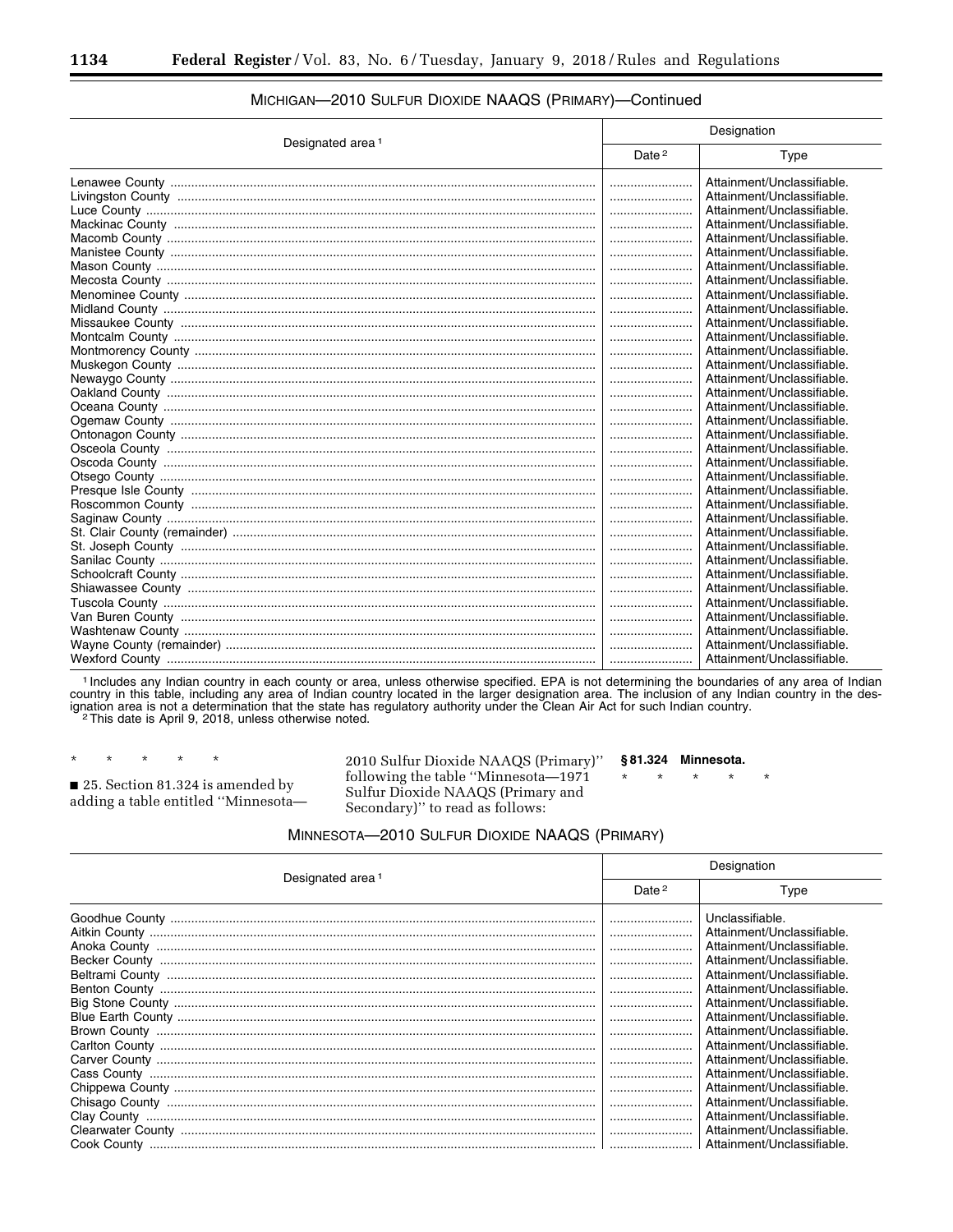# MINNESOTA-2010 SULFUR DIOXIDE NAAQS (PRIMARY)-Continued

|                              | Designation       |                            |
|------------------------------|-------------------|----------------------------|
| Designated area <sup>1</sup> | Date <sup>2</sup> | Type                       |
|                              |                   | Attainment/Unclassifiable. |
|                              |                   | Attainment/Unclassifiable. |
|                              |                   | Attainment/Unclassifiable. |
|                              |                   | Attainment/Unclassifiable. |
|                              |                   | Attainment/Unclassifiable. |
|                              |                   | Attainment/Unclassifiable. |
|                              |                   | Attainment/Unclassifiable. |
|                              |                   | Attainment/Unclassifiable. |
|                              |                   | Attainment/Unclassifiable. |
|                              |                   | Attainment/Unclassifiable. |
|                              |                   | Attainment/Unclassifiable. |
|                              |                   | Attainment/Unclassifiable. |
|                              |                   | Attainment/Unclassifiable. |
|                              |                   | Attainment/Unclassifiable. |
|                              |                   | Attainment/Unclassifiable. |
|                              |                   | Attainment/Unclassifiable. |
|                              |                   | Attainment/Unclassifiable. |
|                              |                   | Attainment/Unclassifiable. |
|                              |                   | Attainment/Unclassifiable. |
|                              |                   | Attainment/Unclassifiable. |
|                              |                   | Attainment/Unclassifiable. |
|                              |                   | Attainment/Unclassifiable. |
|                              |                   | Attainment/Unclassifiable. |
|                              |                   | Attainment/Unclassifiable. |
|                              |                   | Attainment/Unclassifiable. |
|                              |                   | Attainment/Unclassifiable. |
|                              |                   | Attainment/Unclassifiable. |
|                              |                   | Attainment/Unclassifiable. |
|                              |                   | Attainment/Unclassifiable. |
|                              |                   | Attainment/Unclassifiable. |
|                              |                   | Attainment/Unclassifiable. |
|                              |                   | Attainment/Unclassifiable. |
|                              |                   | Attainment/Unclassifiable. |
|                              |                   | Attainment/Unclassifiable. |
|                              |                   | Attainment/Unclassifiable. |
|                              |                   | Attainment/Unclassifiable. |
|                              |                   | Attainment/Unclassifiable. |
|                              |                   | Attainment/Unclassifiable. |
|                              |                   | Attainment/Unclassifiable. |
|                              |                   | Attainment/Unclassifiable. |
|                              |                   | Attainment/Unclassifiable. |
|                              |                   | Attainment/Unclassifiable. |
|                              |                   | Attainment/Unclassifiable. |
|                              |                   | Attainment/Unclassifiable. |
|                              |                   | Attainment/Unclassifiable. |
|                              |                   | Attainment/Unclassifiable. |
|                              |                   | Attainment/Unclassifiable. |
|                              |                   | Attainment/Unclassifiable. |
|                              |                   | Attainment/Unclassifiable. |
|                              |                   | Attainment/Unclassifiable. |
|                              |                   | Attainment/Unclassifiable. |
|                              |                   | Attainment/Unclassifiable. |
|                              |                   | Attainment/Unclassifiable. |
|                              |                   | Attainment/Unclassifiable. |
|                              |                   | Attainment/Unclassifiable. |
|                              |                   | Attainment/Unclassifiable. |
|                              |                   | Attainment/Unclassifiable. |
|                              |                   | Attainment/Unclassifiable. |
|                              |                   | Attainment/Unclassifiable. |
|                              |                   | Attainment/Unclassifiable. |
|                              |                   | Attainment/Unclassifiable. |
|                              |                   | Attainment/Unclassifiable. |
|                              |                   | Attainment/Unclassifiable. |
|                              |                   | Attainment/Unclassifiable. |
|                              |                   | Attainment/Unclassifiable. |
|                              |                   | Attainment/Unclassifiable. |
|                              |                   | Attainment/Unclassifiable. |
|                              |                   | Attainment/Unclassifiable. |
|                              |                   | Attainment/Unclassifiable. |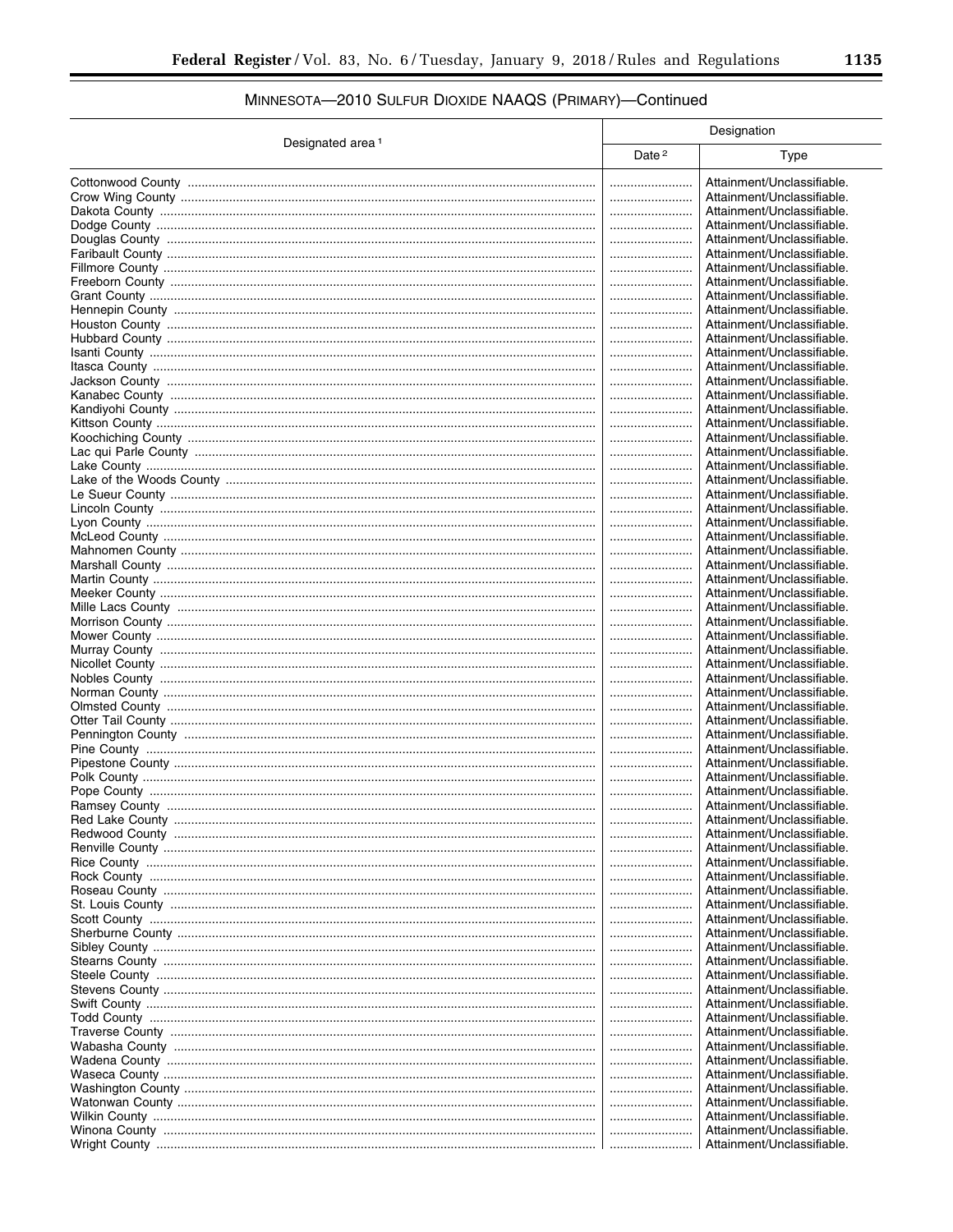## MINNESOTA-2010 SULFUR DIOXIDE NAAQS (PRIMARY)-Continued

| Designated area <sup>1</sup>  | Designation       |                            |
|-------------------------------|-------------------|----------------------------|
|                               | Date <sup>2</sup> | Type                       |
| <b>Yellow Medicine County</b> |                   | Attainment/Unclassifiable. |

<sup>1</sup> Includes any Indian country in each county or area, unless otherwise specified. EPA is not determining the boundaries of any area of Indian country in this table, including any area of Indian country located in the lar

 $\star$  $\star$  $\star$ 

"Mississippi-2010 Sulfur Dioxide NAAQS (Primary)" to read as follows: §81.325 Mississippi.

 $\star$ 

 $\star$  $\star$  $\star$ 

26. Section 81.325 is amended by revising the table entitled

MISSISSIPPI-2010 SULFUR DIOXIDE NAAQS (PRIMARY)

|                              | Designation       |                            |
|------------------------------|-------------------|----------------------------|
| Designated area <sup>1</sup> | Date <sup>2</sup> | Type                       |
|                              |                   | Attainment/Unclassifiable. |
|                              |                   | Attainment/Unclassifiable. |
|                              |                   | Attainment/Unclassifiable. |
|                              |                   | Attainment/Unclassifiable. |
|                              |                   | Attainment/Unclassifiable. |
|                              |                   | Attainment/Unclassifiable. |
|                              |                   | Attainment/Unclassifiable. |
|                              |                   | Attainment/Unclassifiable. |
|                              |                   | Attainment/Unclassifiable. |
|                              |                   | Attainment/Unclassifiable. |
|                              |                   | Attainment/Unclassifiable. |
|                              |                   | Attainment/Unclassifiable. |
|                              |                   | Attainment/Unclassifiable. |
|                              |                   | Attainment/Unclassifiable. |
|                              |                   | Attainment/Unclassifiable. |
|                              |                   | Attainment/Unclassifiable. |
|                              |                   | Attainment/Unclassifiable. |
|                              |                   | Attainment/Unclassifiable. |
|                              |                   | Attainment/Unclassifiable. |
|                              |                   | Attainment/Unclassifiable. |
|                              |                   | Attainment/Unclassifiable. |
|                              |                   | Attainment/Unclassifiable. |
|                              |                   | Attainment/Unclassifiable. |
|                              |                   | Attainment/Unclassifiable. |
|                              |                   | Attainment/Unclassifiable. |
|                              |                   | Attainment/Unclassifiable. |
|                              |                   | Attainment/Unclassifiable. |
|                              |                   | Attainment/Unclassifiable. |
|                              |                   | Attainment/Unclassifiable. |
|                              |                   | Attainment/Unclassifiable. |
|                              |                   | Attainment/Unclassifiable. |
|                              |                   | Attainment/Unclassifiable. |
|                              |                   | Attainment/Unclassifiable. |
|                              |                   | Attainment/Unclassifiable. |
|                              |                   | Attainment/Unclassifiable. |
|                              |                   | Attainment/Unclassifiable. |
|                              | 9/12/16           | Attainment/Unclassifiable. |
|                              |                   | Attainment/Unclassifiable. |
|                              |                   | Attainment/Unclassifiable. |
|                              |                   | Attainment/Unclassifiable. |
|                              |                   | Attainment/Unclassifiable. |
|                              |                   | Attainment/Unclassifiable. |
|                              |                   | Attainment/Unclassifiable. |
|                              |                   | Attainment/Unclassifiable. |
|                              |                   | Attainment/Unclassifiable. |
|                              |                   | Attainment/Unclassifiable. |
|                              |                   | Attainment/Unclassifiable. |
|                              |                   | Attainment/Unclassifiable. |
|                              |                   | Attainment/Unclassifiable. |
|                              |                   | Attainment/Unclassifiable. |
|                              |                   | Attainment/Unclassifiable. |
|                              |                   | Attainment/Unclassifiable. |
|                              |                   | Attainment/Unclassifiable. |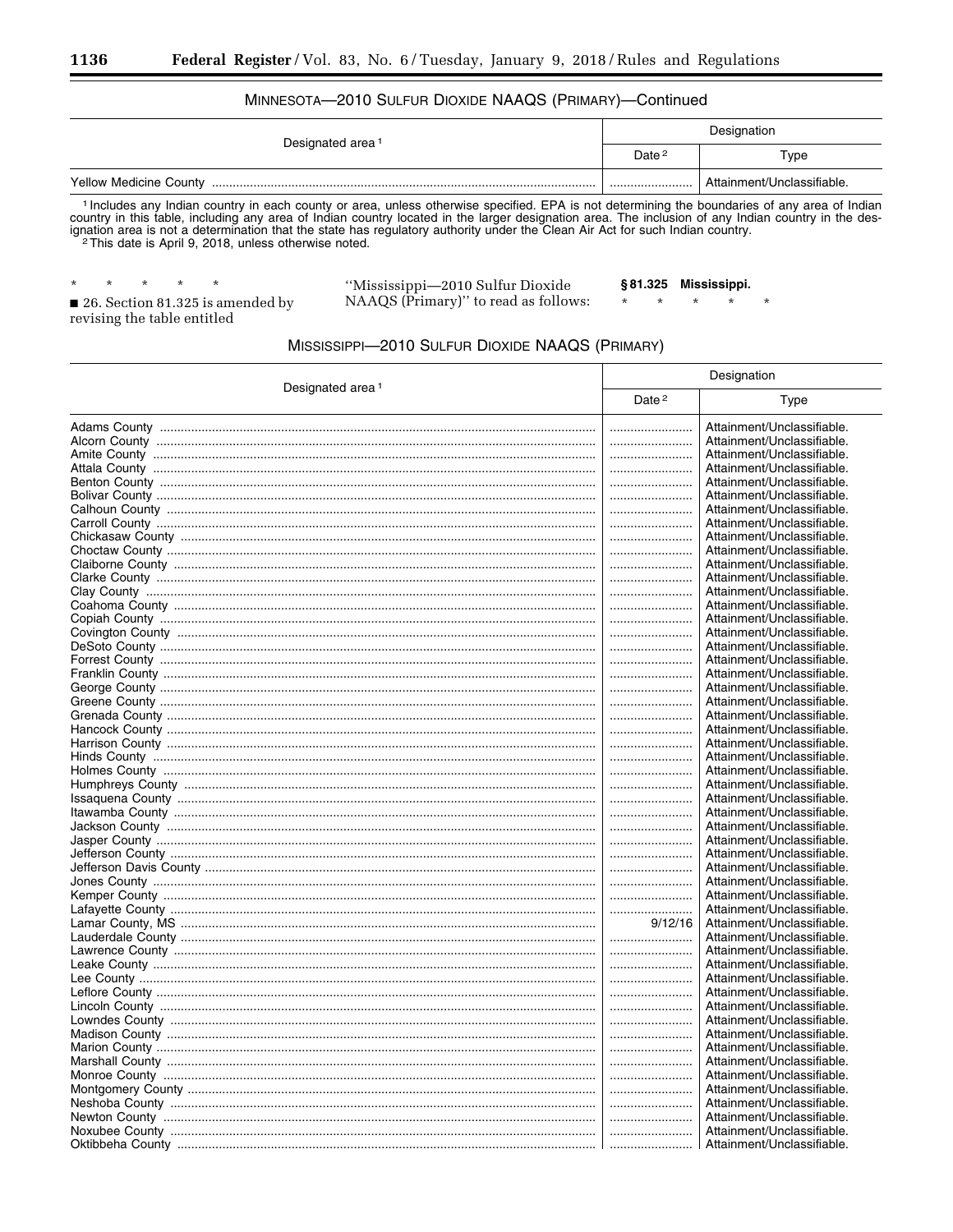| Designated area <sup>1</sup> | Designation       |                            |
|------------------------------|-------------------|----------------------------|
|                              | Date <sup>2</sup> | Type                       |
|                              |                   | Attainment/Unclassifiable. |
|                              |                   | Attainment/Unclassifiable. |
|                              |                   | Attainment/Unclassifiable. |
|                              |                   | Attainment/Unclassifiable. |
|                              |                   | Attainment/Unclassifiable. |
|                              |                   | Attainment/Unclassifiable. |
|                              |                   | Attainment/Unclassifiable. |
|                              |                   | Attainment/Unclassifiable. |
|                              |                   | Attainment/Unclassifiable. |
|                              |                   | Attainment/Unclassifiable. |
|                              |                   | Attainment/Unclassifiable. |
|                              |                   | Attainment/Unclassifiable. |
|                              |                   | Attainment/Unclassifiable. |
|                              |                   | Attainment/Unclassifiable. |
|                              |                   | Attainment/Unclassifiable. |
|                              |                   | Attainment/Unclassifiable. |
|                              |                   | Attainment/Unclassifiable. |
|                              |                   | Attainment/Unclassifiable. |
|                              |                   | Attainment/Unclassifiable. |
|                              |                   | Attainment/Unclassifiable. |
|                              |                   | Attainment/Unclassifiable. |
|                              |                   | Attainment/Unclassifiable. |
|                              |                   | Attainment/Unclassifiable. |
|                              |                   | Attainment/Unclassifiable. |
|                              |                   | Attainment/Unclassifiable. |
|                              |                   | Attainment/Unclassifiable. |
|                              |                   | Attainment/Unclassifiable. |
|                              |                   | Attainment/Unclassifiable. |
|                              |                   | Attainment/Unclassifiable. |

## MISSISSIPPI—2010 SULFUR DIOXIDE NAAQS (PRIMARY)—Continued

1 Includes any Indian country in each county or area, unless otherwise specified. EPA is not determining the boundaries of any area of Indian country in this table, including any area of Indian country located in the larger designation area. The inclusion of any Indian country in the designation area is not a determination that the state has regulatory authority under the Clean Air Act for such Indian country.<br><sup>2</sup>This date is April 9, 2018, unless otherwise noted.

\* \* \* \* \* ■ 27. Section 81.326 is amended by revising the table entitled ''Missouri—

2010 Sulfur Dioxide NAAQS (Primary)'' to read as follows:

**§ 81.326 Missouri.** 

\* \* \* \* \*

#### MISSOURI—2010 SULFUR DIOXIDE NAAQS (PRIMARY)

| Designated area <sup>13</sup>                                                                                                                                                                    | Designation |                            |
|--------------------------------------------------------------------------------------------------------------------------------------------------------------------------------------------------|-------------|----------------------------|
|                                                                                                                                                                                                  | Date $2$    | Type                       |
| Jackson County (part)<br>The portion of Jackson County bounded by I-70/I-670 and the Missouri River to the<br>north; and, to the west of I-435 to the state line separating Missouri and Kansas. | 10/4/13     | Nonattainment.             |
|                                                                                                                                                                                                  |             | $10/4/13$   Nonattainment. |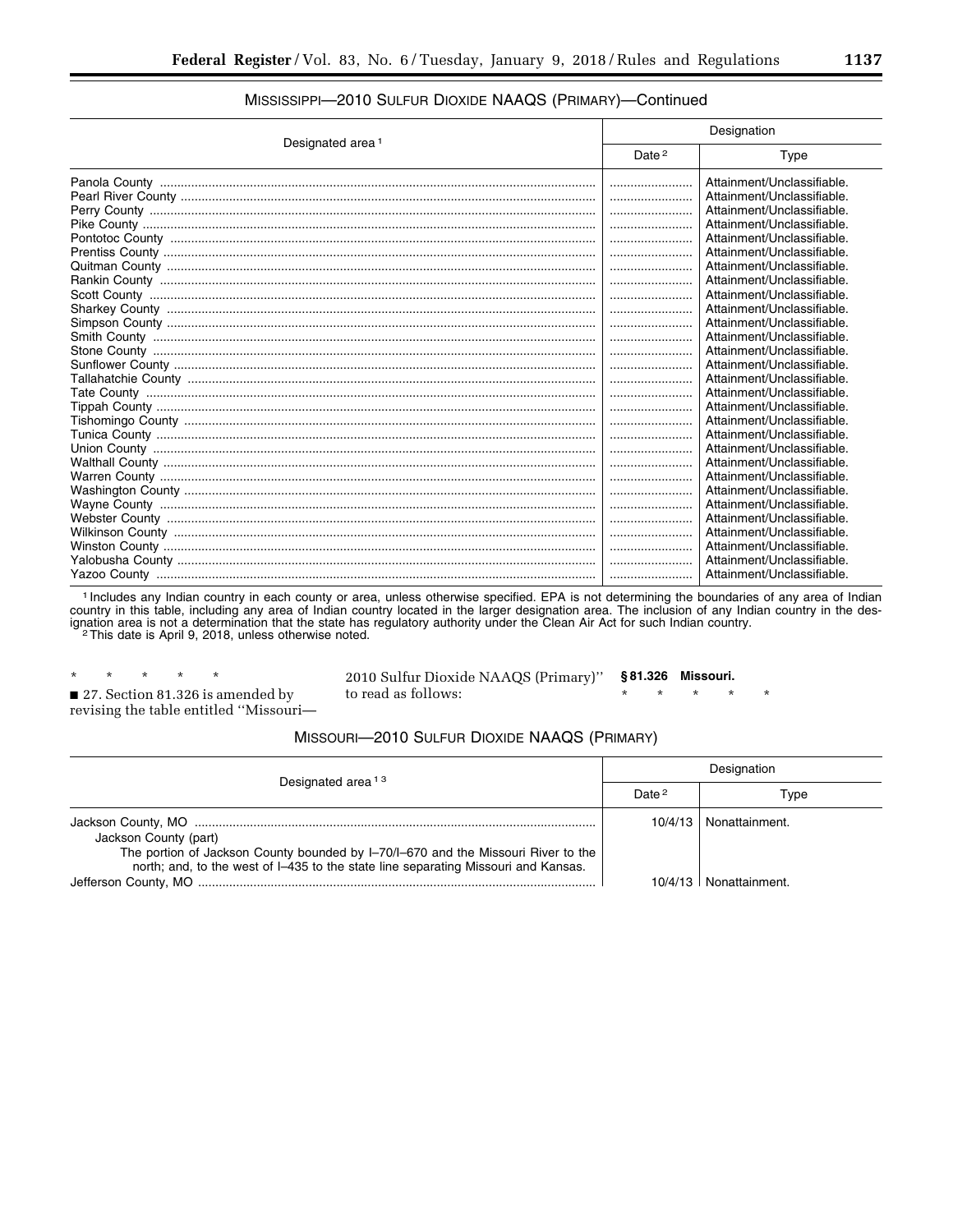$\equiv$ 

|                                                                                                                                                                                                                                                                                                                                                                                                                                                                                                                                                                                                                                      | Designation       |                                                          |
|--------------------------------------------------------------------------------------------------------------------------------------------------------------------------------------------------------------------------------------------------------------------------------------------------------------------------------------------------------------------------------------------------------------------------------------------------------------------------------------------------------------------------------------------------------------------------------------------------------------------------------------|-------------------|----------------------------------------------------------|
| Designated area <sup>13</sup>                                                                                                                                                                                                                                                                                                                                                                                                                                                                                                                                                                                                        | Date <sup>2</sup> | <b>Type</b>                                              |
| Jefferson County (part)<br>That portion within Jefferson County described by connecting the following four sets<br>of UTM coordinates moving in a clockwise manner:<br>(Herculaneum USGS Quadrangle)<br>718360.283 4250477.056<br>729301.869 4250718.415<br>729704.134 4236840.30<br>718762.547 4236558.715<br>(Festus USGS Quadrangle)<br>718762.547 4236558.715<br>729704.134 4236840.30<br>730066.171 4223042.637<br>719124.585 4222680.6<br>(Selma USGS Quadrangle)<br>729704.134 4236840.30<br>730428.209 4236840.3<br>741047.984 4223283.996<br>730066.171 4223042.637<br>(Valmeyer USGS Quadrangle)<br>729301.869 4250718.415 |                   |                                                          |
| 731474.096 4250798.868<br>730428.209 4236840.3<br>729704.134 4236840.30<br>Franklin County (part)<br>The eastern and western boundaries are Boles Township boundaries. The northern<br>boundary is the Franklin County-St. Charles County Line. The southern boundary<br>is Interstate 44.<br>St. Charles County (part)<br>The eastern and western boundaries are Boone Township boundaries. The northern<br>boundary is Missouri Route D and Highway 94. The southern boundary is the                                                                                                                                               | 9/12/16           | Unclassifiable.                                          |
| Franklin County-St. Charles County Line.<br>Jackson County (part)<br>The northern boundary is the county line separating Jackson County from Clay and<br>Ray Counties. The eastern boundary is the county line separating Jackson County<br>from Lafayette County. The southern boundary is Interstates 70 and 470. The                                                                                                                                                                                                                                                                                                              | 9/12/16           | Unclassifiable.                                          |
| western boundary is Missouri Highway 291.                                                                                                                                                                                                                                                                                                                                                                                                                                                                                                                                                                                            |                   | Attainment/Unclassifiable.                               |
|                                                                                                                                                                                                                                                                                                                                                                                                                                                                                                                                                                                                                                      |                   | Attainment/Unclassifiable.                               |
|                                                                                                                                                                                                                                                                                                                                                                                                                                                                                                                                                                                                                                      |                   | Attainment/Unclassifiable.<br>Attainment/Unclassifiable. |
|                                                                                                                                                                                                                                                                                                                                                                                                                                                                                                                                                                                                                                      |                   | Attainment/Unclassifiable.                               |
|                                                                                                                                                                                                                                                                                                                                                                                                                                                                                                                                                                                                                                      |                   | Attainment/Unclassifiable.                               |
|                                                                                                                                                                                                                                                                                                                                                                                                                                                                                                                                                                                                                                      |                   | Attainment/Unclassifiable.                               |
|                                                                                                                                                                                                                                                                                                                                                                                                                                                                                                                                                                                                                                      |                   | Attainment/Unclassifiable                                |
|                                                                                                                                                                                                                                                                                                                                                                                                                                                                                                                                                                                                                                      |                   | Attainment/Unclassifiable.                               |
|                                                                                                                                                                                                                                                                                                                                                                                                                                                                                                                                                                                                                                      | <br>              | Attainment/Unclassifiable.<br>Attainment/Unclassifiable. |
|                                                                                                                                                                                                                                                                                                                                                                                                                                                                                                                                                                                                                                      |                   | Attainment/Unclassifiable.                               |
|                                                                                                                                                                                                                                                                                                                                                                                                                                                                                                                                                                                                                                      |                   | Attainment/Unclassifiable.                               |
|                                                                                                                                                                                                                                                                                                                                                                                                                                                                                                                                                                                                                                      |                   | Attainment/Unclassifiable.                               |
|                                                                                                                                                                                                                                                                                                                                                                                                                                                                                                                                                                                                                                      |                   | Attainment/Unclassifiable.                               |
|                                                                                                                                                                                                                                                                                                                                                                                                                                                                                                                                                                                                                                      |                   | Attainment/Unclassifiable.                               |
|                                                                                                                                                                                                                                                                                                                                                                                                                                                                                                                                                                                                                                      |                   | Attainment/Unclassifiable.                               |
|                                                                                                                                                                                                                                                                                                                                                                                                                                                                                                                                                                                                                                      |                   | Attainment/Unclassifiable.                               |
|                                                                                                                                                                                                                                                                                                                                                                                                                                                                                                                                                                                                                                      |                   | Attainment/Unclassifiable.<br>Attainment/Unclassifiable. |
|                                                                                                                                                                                                                                                                                                                                                                                                                                                                                                                                                                                                                                      | <br>              | Attainment/Unclassifiable.                               |
|                                                                                                                                                                                                                                                                                                                                                                                                                                                                                                                                                                                                                                      |                   | Attainment/Unclassifiable.                               |
|                                                                                                                                                                                                                                                                                                                                                                                                                                                                                                                                                                                                                                      |                   | Attainment/Unclassifiable.                               |
|                                                                                                                                                                                                                                                                                                                                                                                                                                                                                                                                                                                                                                      |                   | Attainment/Unclassifiable.                               |
|                                                                                                                                                                                                                                                                                                                                                                                                                                                                                                                                                                                                                                      |                   | Attainment/Unclassifiable.                               |
|                                                                                                                                                                                                                                                                                                                                                                                                                                                                                                                                                                                                                                      |                   | Attainment/Unclassifiable.                               |
|                                                                                                                                                                                                                                                                                                                                                                                                                                                                                                                                                                                                                                      |                   | Attainment/Unclassifiable.                               |
|                                                                                                                                                                                                                                                                                                                                                                                                                                                                                                                                                                                                                                      |                   | Attainment/Unclassifiable.                               |
|                                                                                                                                                                                                                                                                                                                                                                                                                                                                                                                                                                                                                                      |                   | Attainment/Unclassifiable.<br>Attainment/Unclassifiable. |
|                                                                                                                                                                                                                                                                                                                                                                                                                                                                                                                                                                                                                                      | <br>              | Attainment/Unclassifiable.                               |
|                                                                                                                                                                                                                                                                                                                                                                                                                                                                                                                                                                                                                                      |                   | Attainment/Unclassifiable.                               |

# MISSOURI—2010 SULFUR DIOXIDE NAAQS (PRIMARY)—Continued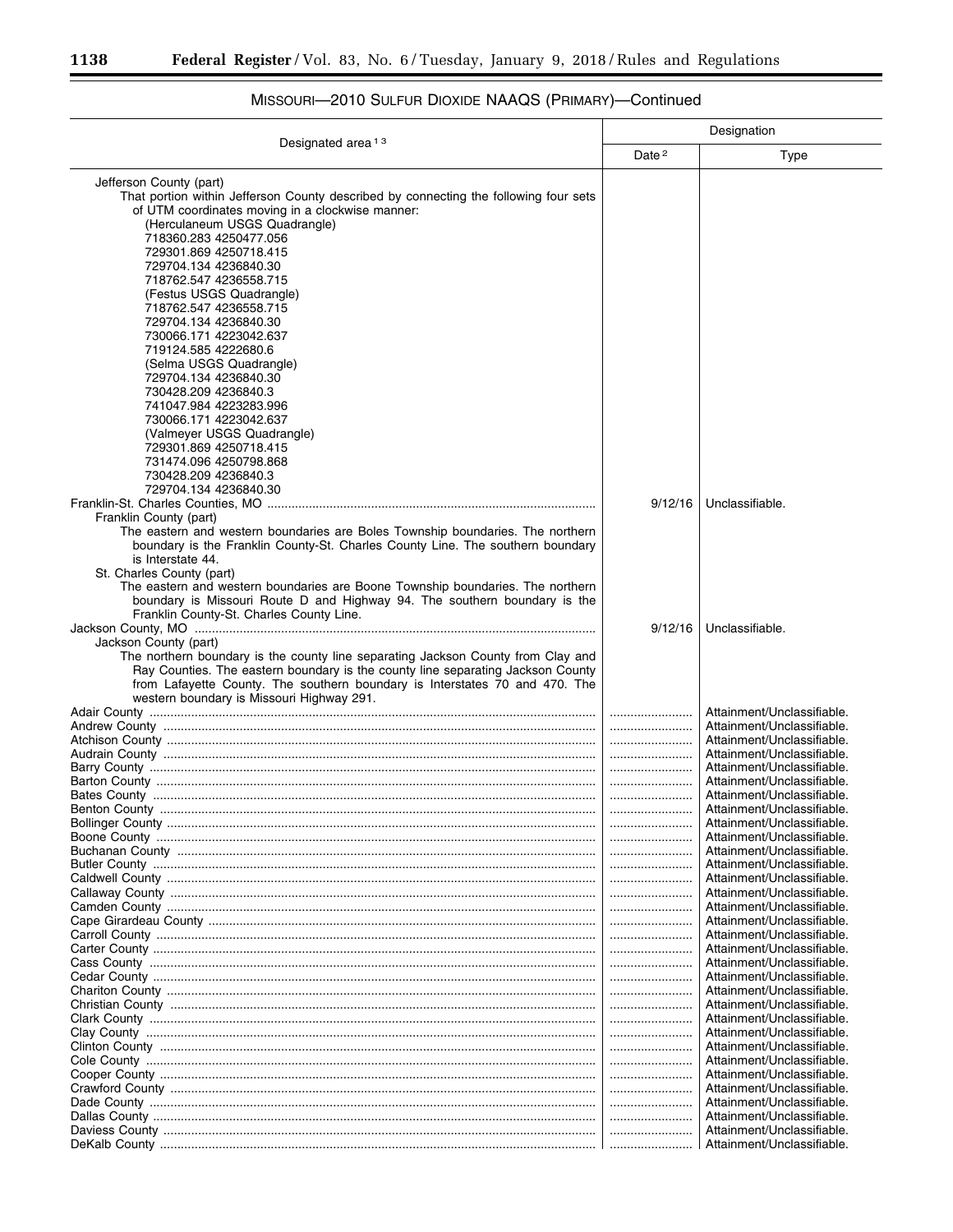# MISSOURI-2010 SULFUR DIOXIDE NAAQS (PRIMARY)-Continued

|                               | Designation       |                                                          |
|-------------------------------|-------------------|----------------------------------------------------------|
| Designated area <sup>13</sup> | Date <sup>2</sup> | <b>Type</b>                                              |
|                               |                   | Attainment/Unclassifiable.                               |
|                               |                   | Attainment/Unclassifiable.                               |
|                               |                   | Attainment/Unclassifiable.                               |
|                               |                   | Attainment/Unclassifiable.                               |
|                               |                   | Attainment/Unclassifiable.                               |
|                               |                   | Attainment/Unclassifiable.                               |
|                               |                   | Attainment/Unclassifiable.                               |
|                               |                   | Attainment/Unclassifiable.                               |
|                               |                   | Attainment/Unclassifiable.                               |
|                               |                   | Attainment/Unclassifiable.                               |
|                               |                   | Attainment/Unclassifiable.                               |
|                               |                   | Attainment/Unclassifiable.                               |
|                               |                   | Attainment/Unclassifiable.                               |
|                               |                   | Attainment/Unclassifiable.                               |
|                               |                   | Attainment/Unclassifiable.                               |
|                               |                   | Attainment/Unclassifiable.<br>Attainment/Unclassifiable. |
|                               | <br>              | Attainment/Unclassifiable.                               |
|                               |                   | Attainment/Unclassifiable.                               |
|                               |                   | Attainment/Unclassifiable.                               |
|                               |                   | Attainment/Unclassifiable.                               |
|                               |                   | Attainment/Unclassifiable.                               |
|                               |                   | Attainment/Unclassifiable.                               |
|                               |                   | Attainment/Unclassifiable.                               |
|                               |                   | Attainment/Unclassifiable.                               |
|                               |                   | Attainment/Unclassifiable.                               |
|                               |                   | Attainment/Unclassifiable.                               |
|                               |                   | Attainment/Unclassifiable.                               |
|                               |                   | Attainment/Unclassifiable.                               |
|                               |                   | Attainment/Unclassifiable.                               |
|                               |                   | Attainment/Unclassifiable.                               |
|                               |                   | Attainment/Unclassifiable.                               |
|                               |                   | Attainment/Unclassifiable.                               |
|                               |                   | Attainment/Unclassifiable.                               |
|                               |                   | Attainment/Unclassifiable.<br>Attainment/Unclassifiable. |
|                               | <br>              | Attainment/Unclassifiable.                               |
|                               |                   | Attainment/Unclassifiable.                               |
|                               |                   | Attainment/Unclassifiable.                               |
|                               |                   | Attainment/Unclassifiable.                               |
|                               |                   | Attainment/Unclassifiable.                               |
|                               |                   | Attainment/Unclassifiable.                               |
|                               |                   | Attainment/Unclassifiable.                               |
|                               |                   | Attainment/Unclassifiable.                               |
|                               |                   | Attainment/Unclassifiable.                               |
|                               |                   | Attainment/Unclassifiable.                               |
|                               |                   | Attainment/Unclassifiable.                               |
|                               |                   | Attainment/Unclassifiable.                               |
|                               |                   | Attainment/Unclassifiable.                               |
|                               |                   | Attainment/Unclassifiable.                               |
|                               |                   | Attainment/Unclassifiable.                               |
|                               |                   | Attainment/Unclassifiable.                               |
|                               |                   | Attainment/Unclassifiable.                               |
|                               |                   | Attainment/Unclassifiable.<br>Attainment/Unclassifiable. |
|                               |                   | Attainment/Unclassifiable.                               |
|                               |                   | Attainment/Unclassifiable.                               |
|                               |                   | Attainment/Unclassifiable.                               |
|                               |                   | Attainment/Unclassifiable.                               |
|                               |                   | Attainment/Unclassifiable.                               |
|                               |                   | Attainment/Unclassifiable.                               |
|                               |                   | Attainment/Unclassifiable.                               |
|                               |                   | Attainment/Unclassifiable.                               |
|                               |                   | Attainment/Unclassifiable.                               |
|                               |                   | Attainment/Unclassifiable.                               |
|                               |                   | Attainment/Unclassifiable.                               |
|                               | 9/12/16           | Attainment/Unclassifiable.                               |
|                               |                   | Attainment/Unclassifiable.                               |
|                               |                   | Attainment/Unclassifiable.                               |
|                               |                   | Attainment/Unclassifiable.                               |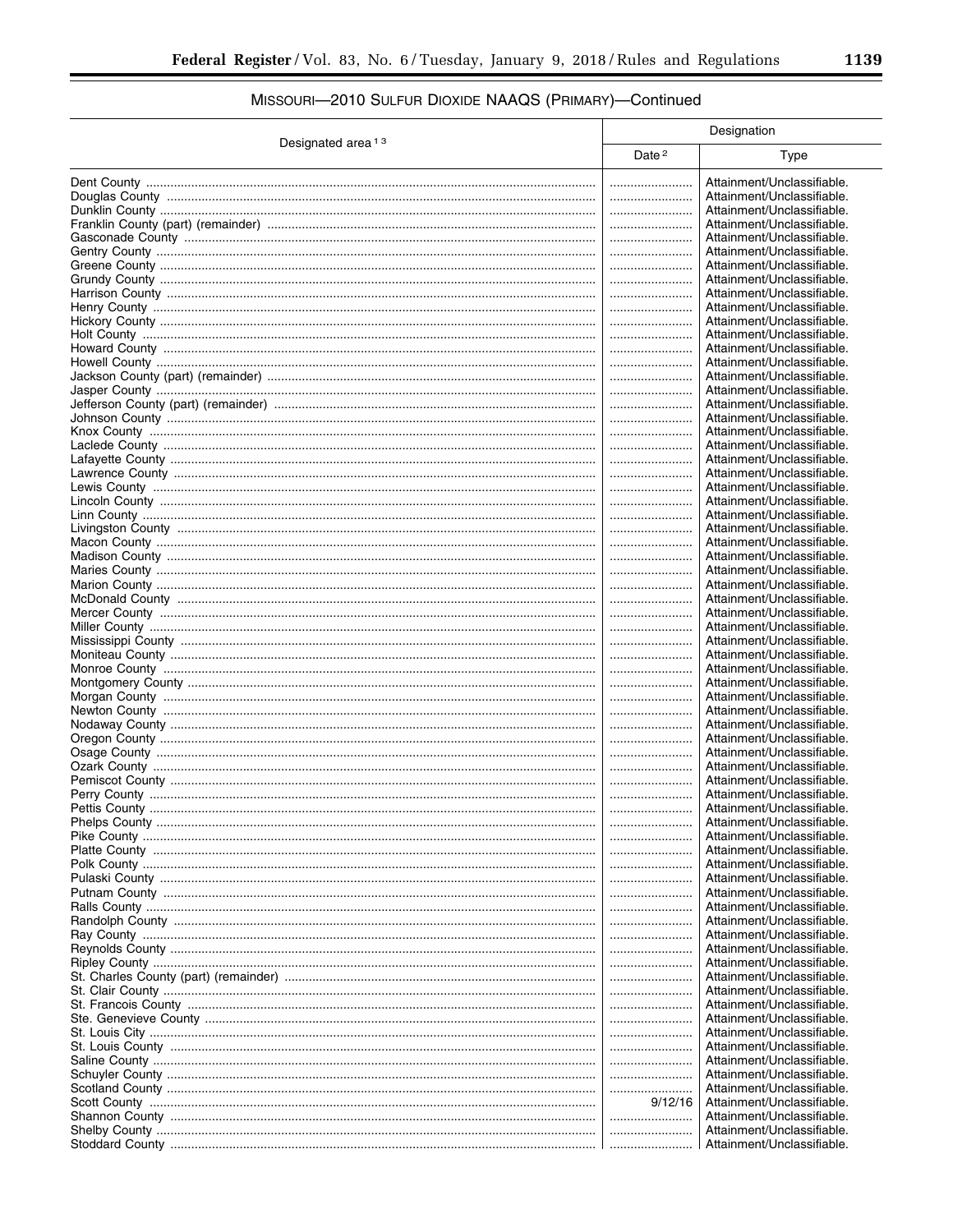## MISSOURI—2010 SULFUR DIOXIDE NAAQS (PRIMARY)—Continued

| Designation       |                                                                                        |
|-------------------|----------------------------------------------------------------------------------------|
| Date <sup>2</sup> | Type                                                                                   |
| <br>              | Attainment/Unclassifiable.<br>Attainment/Unclassifiable.                               |
|                   | Attainment/Unclassifiable<br>Attainment/Unclassifiable.<br>Attainment/Unclassifiable.  |
|                   | Attainment/Unclassifiable.<br>Attainment/Unclassifiable.<br>Attainment/Unclassifiable  |
|                   | Attainment/Unclassifiable.<br>Attainment/Unclassifiable.<br>Attainment/Unclassifiable. |
|                   |                                                                                        |

1 Includes any Indian country in each county or area, unless otherwise specified. EPA is not determining the boundaries of any area of Indian country in this table, including any area of Indian country located in the larger designation area. The inclusion of any Indian country in the designation area is not a determination that the state has regulatory authority under the Clean Air Act for such Indian country.<br><sup>2</sup>This date is April 9, 2018, unless otherwise noted.

3 Iron and New Madrid Counties will be designated by December 31, 2020.

\* \* \* \* \* ■ 28. Section 81.327 is amended by revising the table titled ''Montana—

2010 Sulfur Dioxide NAAQS (Primary) to read as follows:

**§ 81.327 Montana.** 

\* \* \* \* \*

#### MONTANA—2010 SULFUR DIOXIDE NAAQS (PRIMARY)

|                                                                                                                                                                                                                                                                                                                                                                                                                                                                                                                                                                                                                                                                                                                                                                                                                                                                                                                                                                                                                                                                                                                                                                                                                                                                                                                                                                                                                                                                                             | Designation       |                                                                                                                                                                                                                                                                                                                                                                                                                                                                                                                                                                                                                      |
|---------------------------------------------------------------------------------------------------------------------------------------------------------------------------------------------------------------------------------------------------------------------------------------------------------------------------------------------------------------------------------------------------------------------------------------------------------------------------------------------------------------------------------------------------------------------------------------------------------------------------------------------------------------------------------------------------------------------------------------------------------------------------------------------------------------------------------------------------------------------------------------------------------------------------------------------------------------------------------------------------------------------------------------------------------------------------------------------------------------------------------------------------------------------------------------------------------------------------------------------------------------------------------------------------------------------------------------------------------------------------------------------------------------------------------------------------------------------------------------------|-------------------|----------------------------------------------------------------------------------------------------------------------------------------------------------------------------------------------------------------------------------------------------------------------------------------------------------------------------------------------------------------------------------------------------------------------------------------------------------------------------------------------------------------------------------------------------------------------------------------------------------------------|
| Designated area <sup>1</sup>                                                                                                                                                                                                                                                                                                                                                                                                                                                                                                                                                                                                                                                                                                                                                                                                                                                                                                                                                                                                                                                                                                                                                                                                                                                                                                                                                                                                                                                                | Date <sup>2</sup> | Type                                                                                                                                                                                                                                                                                                                                                                                                                                                                                                                                                                                                                 |
| The area originates at the point defined as the southwest corner of Section 11, Township<br>1S, Range 26E. From that point the boundary proceeds north along the western sec-<br>tion line of Section 11 to the point of intersection with the midline of Interstate Highway<br>90. From that point the boundary follows the midline of Interstate Highway 90, across<br>the Yellowstone River, to the point where the highway midline intersects the northern<br>boundary of Section 35, Township 1N, Range 26E. From that point the boundary pro-<br>ceeds east along the northern section line of Sections 35 and 36 to the point where<br>Old US 87/Hardin Road leaves the section line and turns southeast. The boundary fol-<br>lows the midline of Old US 87/Hardin Road southeast to the point where the road inter-<br>sects the western boundary of the SE 1/4 of the SE 1/4 of Section 31, Township 1N,<br>Range 27E. From that point the boundary proceeds south along the $\frac{1}{4}$ section line to<br>the southern boundary of Township 1N, then east to the northeast corner of Section 5,<br>Township 1S, Range 27E. The boundary then proceeds south along the eastern sec-<br>tion line of sections 5 and 8 to the southeast corner of Section 8, Township 1S, Range<br>27E, where it turns west and follows the south section line of Sections 8 and 7, Town-<br>ship 1S, Range 27E; and Sections 12 and 11, Township 1S, Range 26E, back to the<br>point of origin. | 5/10/16           | Attainment.                                                                                                                                                                                                                                                                                                                                                                                                                                                                                                                                                                                                          |
|                                                                                                                                                                                                                                                                                                                                                                                                                                                                                                                                                                                                                                                                                                                                                                                                                                                                                                                                                                                                                                                                                                                                                                                                                                                                                                                                                                                                                                                                                             |                   | Attainment/Unclassifiable.<br>Attainment/Unclassifiable.<br>Attainment/Unclassifiable.<br>Attainment/Unclassifiable.<br>Attainment/Unclassifiable.<br>Attainment/Unclassifiable.<br>Attainment/Unclassifiable.<br>Attainment/Unclassifiable.<br>Attainment/Unclassifiable.<br>Attainment/Unclassifiable.<br>Attainment/Unclassifiable.<br>Attainment/Unclassifiable.<br>Attainment/Unclassifiable.<br>Attainment/Unclassifiable.<br>Attainment/Unclassifiable.<br>Attainment/Unclassifiable.<br>Attainment/Unclassifiable.<br>Attainment/Unclassifiable.<br>Attainment/Unclassifiable.<br>Attainment/Unclassifiable. |
|                                                                                                                                                                                                                                                                                                                                                                                                                                                                                                                                                                                                                                                                                                                                                                                                                                                                                                                                                                                                                                                                                                                                                                                                                                                                                                                                                                                                                                                                                             |                   | Attainment/Unclassifiable.<br>Attainment/Unclassifiable.                                                                                                                                                                                                                                                                                                                                                                                                                                                                                                                                                             |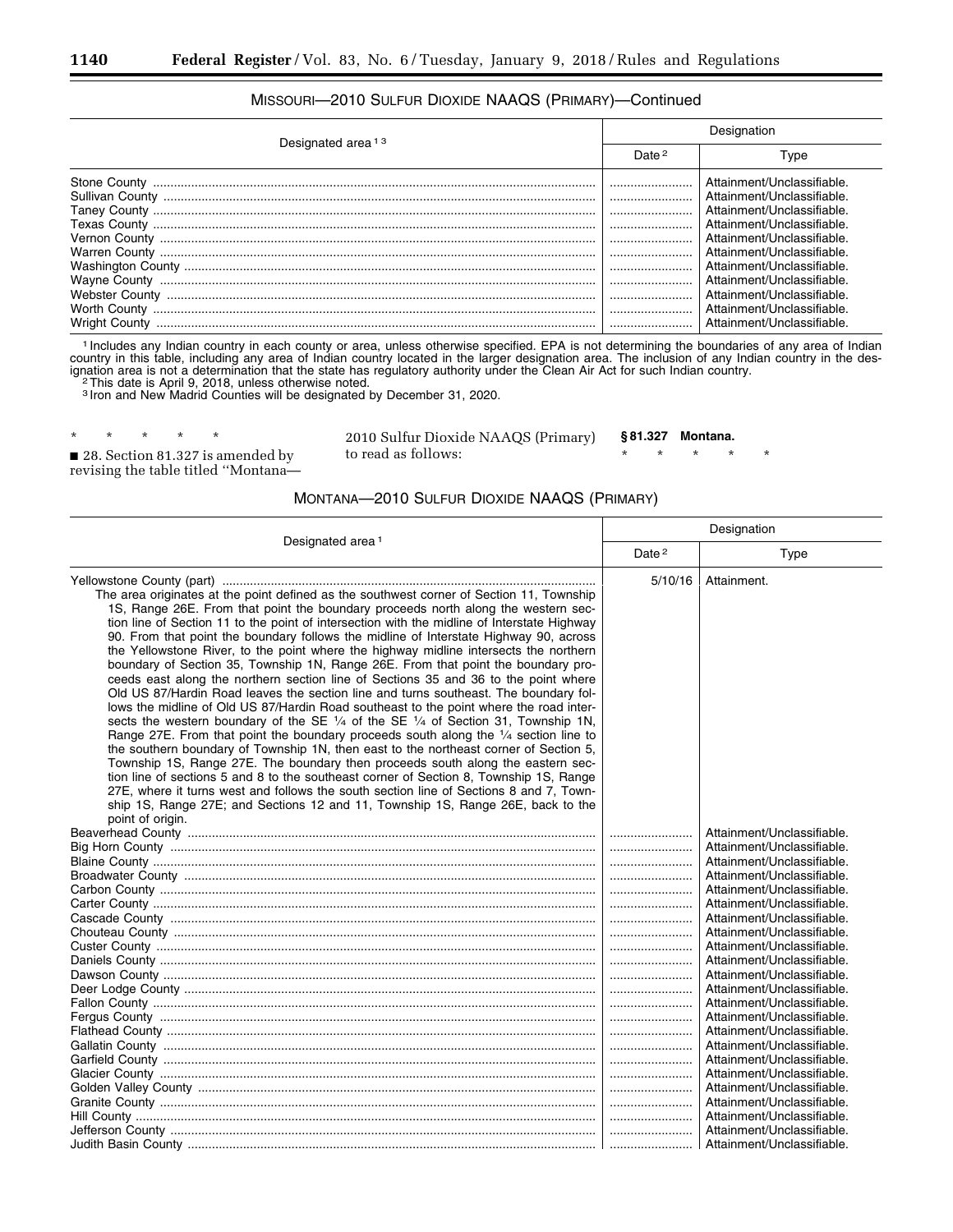| Designated area <sup>1</sup> | Designation       |                            |
|------------------------------|-------------------|----------------------------|
|                              | Date <sup>2</sup> | Type                       |
|                              |                   | Attainment/Unclassifiable. |
|                              |                   | Attainment/Unclassifiable. |
|                              |                   | Attainment/Unclassifiable. |
|                              |                   | Attainment/Unclassifiable. |
|                              |                   | Attainment/Unclassifiable. |
|                              |                   | Attainment/Unclassifiable. |
|                              |                   | Attainment/Unclassifiable. |
|                              |                   | Attainment/Unclassifiable. |
|                              |                   | Attainment/Unclassifiable. |
|                              |                   | Attainment/Unclassifiable. |
|                              |                   | Attainment/Unclassifiable. |
|                              |                   | Attainment/Unclassifiable. |
|                              |                   | Attainment/Unclassifiable. |
|                              |                   | Attainment/Unclassifiable. |
|                              |                   | Attainment/Unclassifiable. |
|                              |                   | Attainment/Unclassifiable. |
|                              |                   | Attainment/Unclassifiable. |
|                              |                   | Attainment/Unclassifiable. |
|                              |                   | Attainment/Unclassifiable. |
|                              |                   | Attainment/Unclassifiable. |
|                              |                   | Attainment/Unclassifiable. |
|                              |                   | Attainment/Unclassifiable. |
|                              |                   | Attainment/Unclassifiable. |
|                              |                   | Attainment/Unclassifiable. |
|                              |                   | Attainment/Unclassifiable. |
|                              |                   | Attainment/Unclassifiable. |
|                              |                   | Attainment/Unclassifiable. |
|                              |                   | Attainment/Unclassifiable. |
|                              |                   | Attainment/Unclassifiable. |
|                              |                   | Attainment/Unclassifiable. |
|                              |                   | Attainment/Unclassifiable. |
|                              |                   | Attainment/Unclassifiable. |
|                              |                   | Attainment/Unclassifiable. |

## MONTANA—2010 SULFUR DIOXIDE NAAQS (PRIMARY)—Continued

1 Includes any Indian country in each county or area, unless otherwise specified. EPA is not determining the boundaries of any area of Indian country in this table, including any area of Indian country located in the larger designation area. The inclusion of any Indian country in the designation area is not a determination that the state has regulatory authority under the Clean Air Act for such Indian country.<br><sup>2</sup>This date is April 9, 2018, unless otherwise noted.

\* \* \* \* \* ■ 29. Section 81.328 is amended by

2010 Sulfur Dioxide NAAQS (Primary)'' to read as follows: **§ 81.328 Nebraska.**  \* \* \* \* \*

revising the table entitled ''Nebraska—

NEBRASKA—2010 SULFUR DIOXIDE NAAQS (PRIMARY)

| Designated area <sup>13</sup>                                                                                                                                                                                                                                                                                                    |         | Designation                                       |  |
|----------------------------------------------------------------------------------------------------------------------------------------------------------------------------------------------------------------------------------------------------------------------------------------------------------------------------------|---------|---------------------------------------------------|--|
|                                                                                                                                                                                                                                                                                                                                  |         | <b>Type</b>                                       |  |
| Statewide:<br>Adams County.<br>Antelope County.<br>Arthur County.<br>Banner County.<br><b>Blaine County.</b><br>Boone County.<br>Box Butte County.<br>Boyd County.<br>Brown County.<br>Buffalo County.<br>Burt County.<br>Butler County.<br>Cass County.<br>Cedar County.<br>Chase County.<br>Cherry County.<br>Cheyenne County. | 9/12/16 | Unclassifiable.<br>Attainment/<br>Unclassifiable. |  |
|                                                                                                                                                                                                                                                                                                                                  |         |                                                   |  |

 $\overline{\phantom{0}}$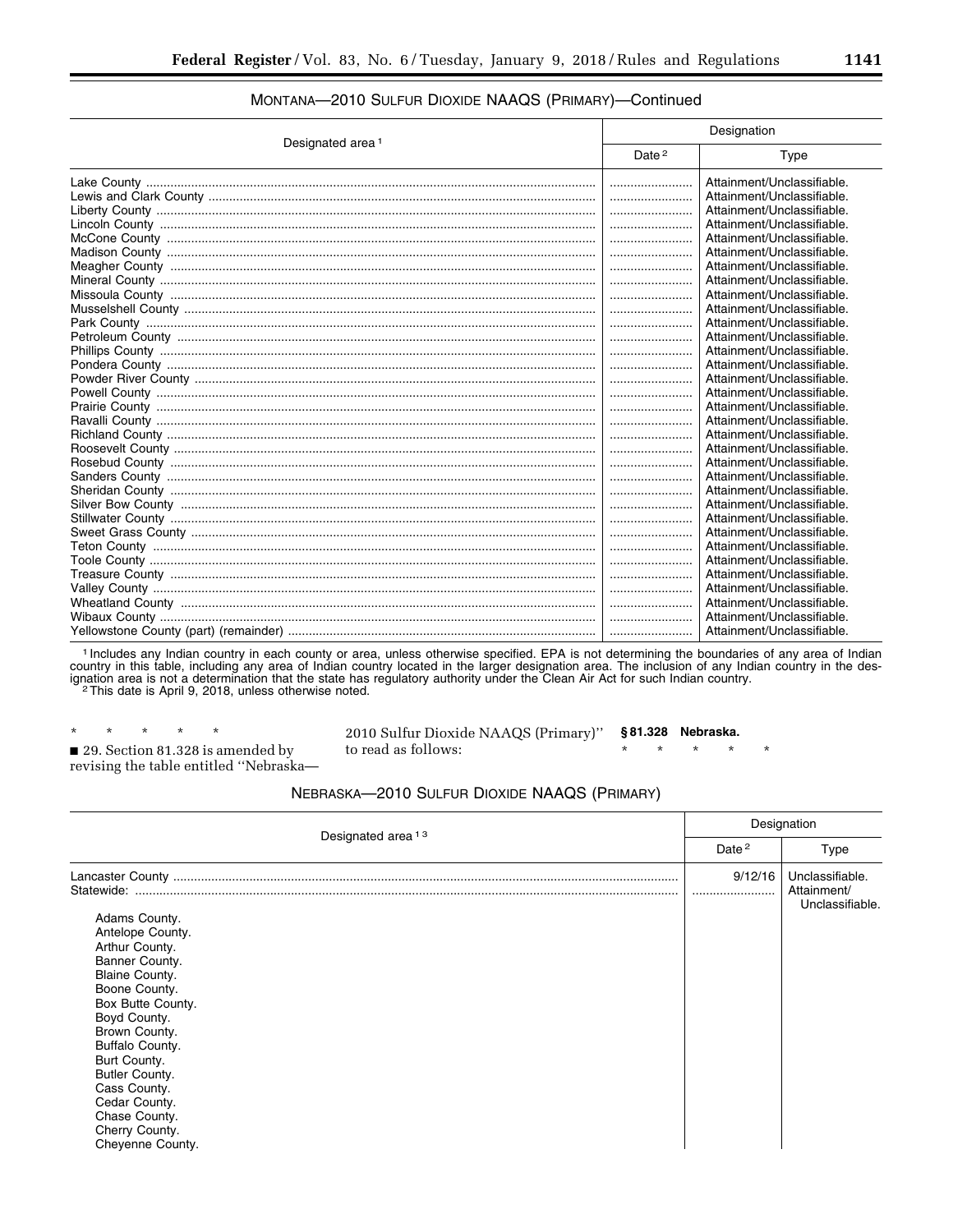۳

| Designated area <sup>13</sup>                                                                                                                                                                                                                                                                                                                                                                                                                                                                                                                              | Designation       |                                |
|------------------------------------------------------------------------------------------------------------------------------------------------------------------------------------------------------------------------------------------------------------------------------------------------------------------------------------------------------------------------------------------------------------------------------------------------------------------------------------------------------------------------------------------------------------|-------------------|--------------------------------|
|                                                                                                                                                                                                                                                                                                                                                                                                                                                                                                                                                            |                   | Type                           |
| Clay County.<br>Colfax County.<br>Cuming County.<br>Custer County.<br>Dakota County.<br>Dawes County.<br>Dawson County.<br>Deuel County.<br>Dixon County.<br>Dodge County.<br>Dundy County.<br>Fillmore County.<br>Franklin County.<br>Frontier County.<br>Furnas County.<br>Gage County.<br>Garden County.<br>Garfield County.<br>Gosper County.<br>Grant County.<br>Greeley County.<br>Hall County.<br>Hamilton County.<br>Harlan County.<br>Hayes County.<br>Hitchcock County.<br>Holt County.<br>Hooker County.<br>Howard County.<br>Jefferson County. | Date <sup>2</sup> |                                |
| Johnson County.<br>Kearney County.<br>Keith County.<br>Keya Paha County.<br>Kimball County.<br>Knox County.                                                                                                                                                                                                                                                                                                                                                                                                                                                | 9/12/16           | Attainment/<br>Unclassifiable. |
| Logan County.<br>Loup County.<br>Madison County.<br>McPherson County.<br>Merrick County.<br>Morrill County.<br>Nance County.<br>Nemaha County.<br>Nuckolls County.                                                                                                                                                                                                                                                                                                                                                                                         | 9/12/16           | Attainment/                    |
| Pawnee County.<br>Perkins County.<br>Phelps County.<br>Pierce County.<br>Platte County.<br>Polk County.<br>Red Willow County.<br>Richardson County.<br>Rock County.<br>Saline County.<br>Sarpy County.<br>Saunders County.<br>Scotts Bluff County.<br>Seward County.<br>Sheridan County.<br>Sherman County.<br>Sioux County.<br>Stanton County.<br>Thayer County.<br>Thomas County.<br>Thurston County.                                                                                                                                                    |                   | Unclassifiable.                |

# NEBRASKA—2010 SULFUR DIOXIDE NAAQS (PRIMARY)—Continued

۰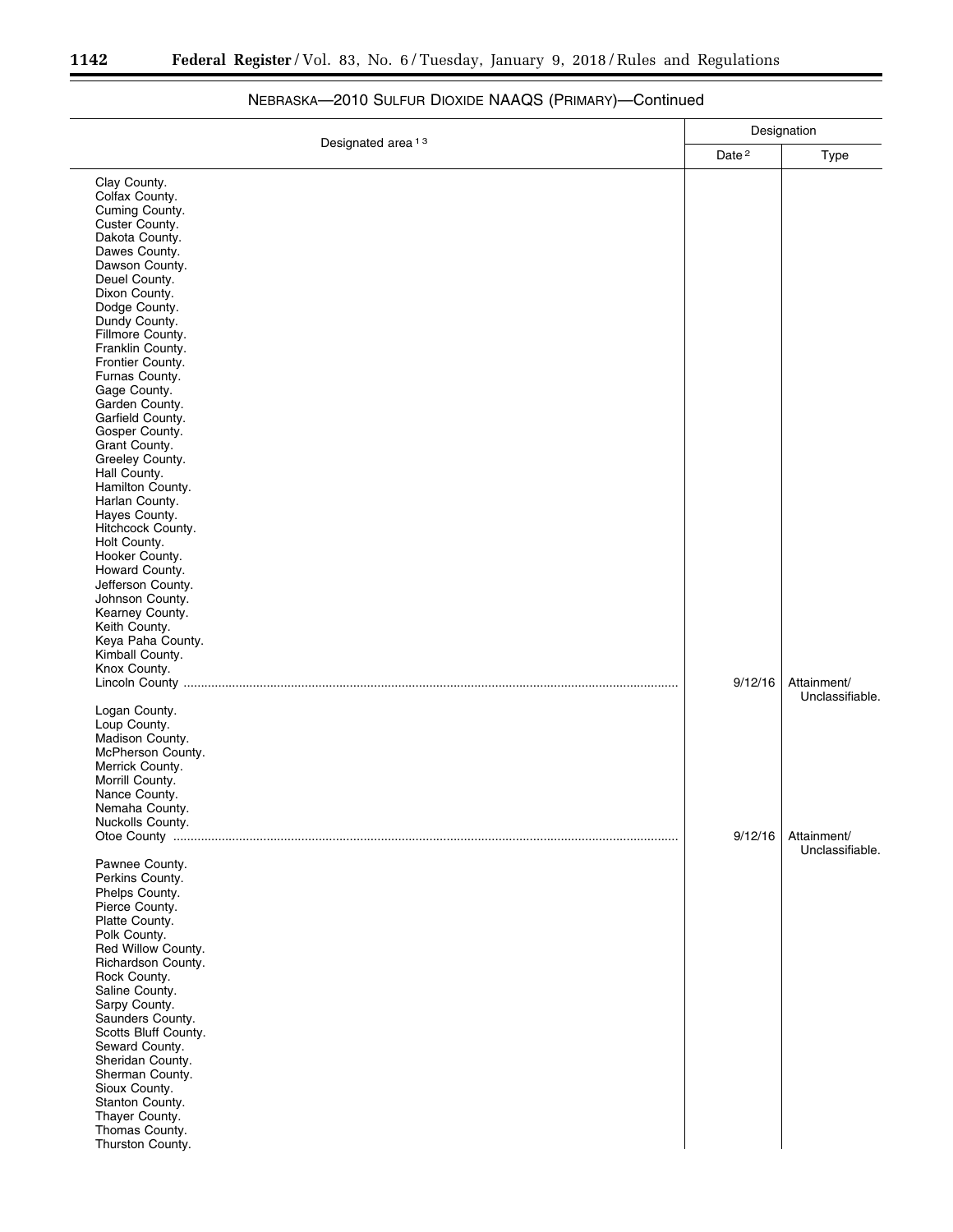#### NEBRASKA—2010 SULFUR DIOXIDE NAAQS (PRIMARY)—Continued

| Designated area <sup>13</sup>                                                                               | Designation       |      |
|-------------------------------------------------------------------------------------------------------------|-------------------|------|
|                                                                                                             | Date <sup>2</sup> | Type |
| Valley County.<br>Washington County.<br>Wayne County.<br>Webster County.<br>Wheeler County.<br>York County. |                   |      |

1 Includes any Indian country in each county or area, unless otherwise specified. EPA is not determining the boundaries of any area of Indian country in this table, including any area of Indian country located in the larger designation area. The inclusion of any Indian country in the designation area is not a determination that the state has regulatory authority under the Clean Air Act for such Indian country.<br><sup>2</sup>This date is April 9, 2018, unless otherwise noted.

A prior area is not a communication with the designated by December 31, 2020.<br><sup>3</sup> Douglas County will be designated by December 31, 2020.

\* \* \* \* \*

■ 30. Section 81.329 is amended by adding a table entitled ''Nevada—2010 Sulfur Dioxide NAAQS (Primary)'' following the table ''Nevada—1971 Sulfur Dioxide NAAQS (Primary and Secondary)'' to read as follows:

**§ 81.329 Nevada.** 

\* \* \* \* \*

#### NEVADA—2010 SULFUR DIOXIDE NAAQS (PRIMARY)

| Designated area <sup>1</sup> | Designation       |                            |  |
|------------------------------|-------------------|----------------------------|--|
|                              | Date <sup>2</sup> | Type                       |  |
| State of Nevada <sup>3</sup> |                   | Attainment/Unclassifiable. |  |

1 Includes any Indian country in each county or area, unless otherwise specified. EPA is not determining the boundaries of any area of Indian country in this table, including any area of Indian country located in the larger designation area. The inclusion of any Indian country in the designation area is not a determination that the state has regulatory authority under the Clean Air Act for such Indian country.<br><sup>2</sup>This date is April 9, 2018, unless otherwise noted.

<sup>3</sup> Rest of State refers to hydrographic areas as shown on the State of Nevada Division of Water Resources' map titled "Water Resources and Inter-basin Flows'' (September 1971), as revised to include a division of Carson Desert (area 101) into two areas, a smaller area 101 and area 101A, and a division of Boulder Flat (area 61) into an Upper Unit 61 and a Lower Unit 61. See also 67 FR 12474 (March 19, 2002).

\* \* \* \* \* ■ 31. Section 81.330 is amended by

revising the table entitled ''New

Hampshire—2010 Sulfur Dioxide NAAQS (Primary)'' to read as follows: **§ 81.330 New Hampshire.** 

\* \* \* \* \*

#### NEW HAMPSHIRE—2010 SULFUR DIOXIDE NAAQS (PRIMARY)

|                                                                                                                                                                                                                                                                                                                                                                                                                                                                                                                                                                 | Designation       |                                                                                                                                                                                                    |
|-----------------------------------------------------------------------------------------------------------------------------------------------------------------------------------------------------------------------------------------------------------------------------------------------------------------------------------------------------------------------------------------------------------------------------------------------------------------------------------------------------------------------------------------------------------------|-------------------|----------------------------------------------------------------------------------------------------------------------------------------------------------------------------------------------------|
| Designated area <sup>1</sup>                                                                                                                                                                                                                                                                                                                                                                                                                                                                                                                                    | Date <sup>2</sup> | Type                                                                                                                                                                                               |
| Hillsborough County (part)<br>Goffstown Town<br>Merrimack County (part)<br>Allenstown Town, Bow Town, Chichester Town, Dunbarton Town, Epsom Town,<br>Hooksett Town, Loudon Town, Pembroke Town, Pittsfield Town, City of Concord<br>Rockingham County (part)<br>Candia Town, Deerfield Town, Northwood Town<br>Rest of State:<br>Amherst Town, Antrim Town, Bedford Town, Bennington Town, Brookline Town,<br>Deering Town, Francestown Town, Greenfield Town, Greenville Town, Hancock<br>Town, Hillsborough Town, Hollis Town, Hudson Town, Litchfield Town, | 10/4/13           | Nonattainment.<br>Attainment/Unclassifiable.<br>Attainment/Unclassifiable.<br>Attainment/Unclassifiable.<br>Attainment/Unclassifiable.<br>Attainment/Unclassifiable.<br>Attainment/Unclassifiable. |
| Lyndeborough Town, City of Manchester, Mason Town, Merrimack Town, Milford<br>Town, Mont Vernon Town, City of Nashua, New Boston Town, New Ipswich Town,<br>Pelham Town, Peterborough Town, Sharon Town, Temple Town, Weare Town,<br>Wilton Town, Windsor Town                                                                                                                                                                                                                                                                                                  |                   | Attainment/Unclassifiable.                                                                                                                                                                         |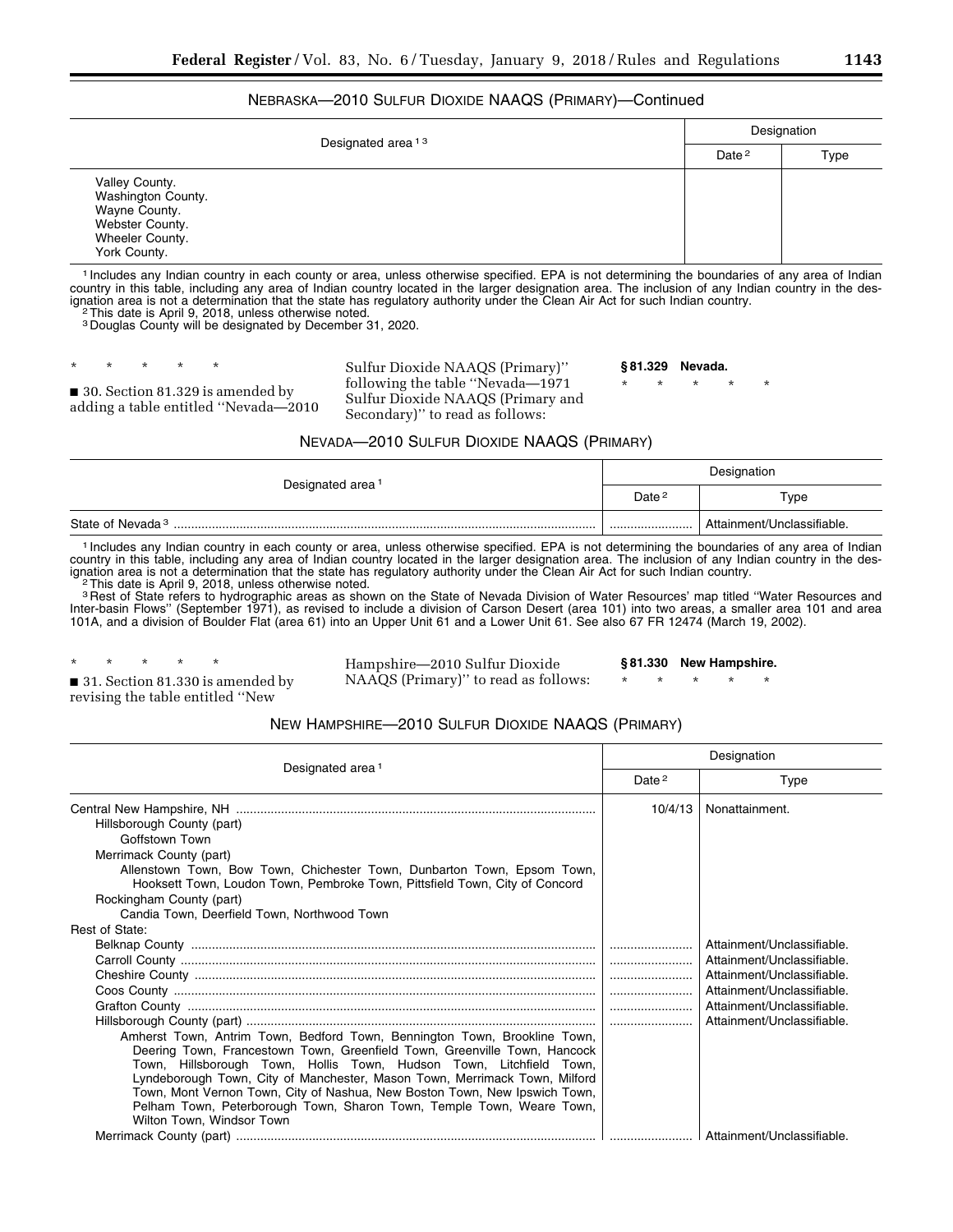| Designated area <sup>1</sup>                                                                                                                                                                                                                                                                                                                                                                                                                                                                                                                                                                                                                                                                                                                                                                                                               | Designation |                                                          |  |
|--------------------------------------------------------------------------------------------------------------------------------------------------------------------------------------------------------------------------------------------------------------------------------------------------------------------------------------------------------------------------------------------------------------------------------------------------------------------------------------------------------------------------------------------------------------------------------------------------------------------------------------------------------------------------------------------------------------------------------------------------------------------------------------------------------------------------------------------|-------------|----------------------------------------------------------|--|
|                                                                                                                                                                                                                                                                                                                                                                                                                                                                                                                                                                                                                                                                                                                                                                                                                                            | Date $2$    | Type                                                     |  |
| Andover Town, Boscawen Town, Bradford Town, Canterbury Town, Danbury Town,<br>City of Franklin, Henniker Town, Hill Town, Hopkinton Town, New London Town,<br>Newbury Town, Northfield Town, Salisbury Town, Sutton Town, Warner Town,<br>Webster Town, Wilmot Town<br>Atkinson Town, Auburn Town, Brentwood Town, Chester Town, Danville Town,<br>Derry Town, East Kingston Town, Epping Town, Exeter Town, Fremont Town,<br>Greenland Town, Hampstead Town, Hampton Town, Hampton Falls Town, Ken-<br>sington Town, Kingston Town, Londonderry Town, New Castle Town, Newfields<br>Town, Newington Town, Newmarket Town, Newton Town, North Hampton Town,<br>Nottingham Town, Plainstow Town, City of Portsmouth, Raymond Town, Rye<br>Town, Salem Town, Sandown Town, Seabrook Town, South Hampton Town,<br>Stratham Town, Windham Town |             | Attainment/Unclassifiable.                               |  |
|                                                                                                                                                                                                                                                                                                                                                                                                                                                                                                                                                                                                                                                                                                                                                                                                                                            |             | Attainment/Unclassifiable.<br>Attainment/Unclassifiable. |  |
| 1 Includes any Indian country in each county or area unless otherwise specified. EPA is not determining the boundaries of any area of Indian                                                                                                                                                                                                                                                                                                                                                                                                                                                                                                                                                                                                                                                                                               |             |                                                          |  |

### NEW HAMPSHIRE—2010 SULFUR DIOXIDE NAAQS (PRIMARY)—Continued

1 Includes any Indian country in each county or area, unless otherwise specified. EPA is not determining the boundaries of any area of Indian country in this table, including any area of Indian country located in the larger designation area. The inclusion of any Indian country in the designation area is not a determination that the state has regulatory authority under the Clean Air Act for such Indian country.<br><sup>2</sup>This date is April 9, 2018, unless otherwise noted.

■ 32. Section 81.331 is amended by adding a table entitled ''New Jersey—

\* \* \* \* \*

2010 Sulfur Dioxide NAAQS (Primary)'' following the table ''New Jersey—1971 Sulfur Dioxide NAAQS (Primary and Secondary)'' to read as follows:

**§ 81.331 New Jersey.** 

\* \* \* \* \*

#### NEW JERSEY—2010 SULFUR DIOXIDE NAAQS (PRIMARY)

|                              | Designation       |                            |  |
|------------------------------|-------------------|----------------------------|--|
| Designated area <sup>1</sup> | Date <sup>2</sup> | Type                       |  |
| <b>Entire State</b>          |                   | Attainment/Unclassifiable. |  |

1 Includes any Indian country in each county or area, unless otherwise specified. EPA is not determining the boundaries of any area of Indian country in this table, including any area of Indian country located in the larger designation area. The inclusion of any Indian country in the designation area is not a determination that the state has regulatory authority under the Clean Air Act for such Indian country.<br><sup>2</sup>This date is April 9, 2018, unless otherwise noted.

\* \* \* \* \* ■ 33. Section 81.332 is amended by adding a table titled ''New Mexico— 2010 Sulfur Dioxide NAAQS (Primary)'' following the table titled ''New Mexico—1971 Sulfur Dioxide NAAQS (Primary and Secondary)'' to read as follows:

**§ 81.332 New Mexico.** 

\* \* \* \* \*

| NEW MEXICO-2010 SULFUR DIOXIDE NAAQS (PRIMARY) |  |  |
|------------------------------------------------|--|--|
|------------------------------------------------|--|--|

|                              |                                      | Designation                |  |  |
|------------------------------|--------------------------------------|----------------------------|--|--|
| Designated area <sup>1</sup> | Date <sup>2</sup>                    | Type                       |  |  |
|                              |                                      | Attainment/Unclassifiable. |  |  |
|                              |                                      | Attainment/Unclassifiable. |  |  |
|                              |                                      | Attainment/Unclassifiable. |  |  |
|                              |                                      | Attainment/Unclassifiable. |  |  |
|                              |                                      | Attainment/Unclassifiable. |  |  |
|                              |                                      | Attainment/Unclassifiable. |  |  |
|                              |                                      | Attainment/Unclassifiable. |  |  |
|                              | $\ldots \ldots \ldots \ldots \ldots$ | Attainment/Unclassifiable. |  |  |
|                              |                                      | Attainment/Unclassifiable. |  |  |
|                              |                                      | Attainment/Unclassifiable. |  |  |
|                              |                                      | Attainment/Unclassifiable. |  |  |
|                              |                                      | Attainment/Unclassifiable. |  |  |
|                              |                                      | Attainment/Unclassifiable. |  |  |
|                              |                                      | Attainment/Unclassifiable. |  |  |
|                              |                                      | Attainment/Unclassifiable. |  |  |
|                              |                                      | Attainment/Unclassifiable. |  |  |
|                              |                                      | Attainment/Unclassifiable. |  |  |
|                              |                                      | Attainment/Unclassifiable. |  |  |
|                              |                                      | Attainment/Unclassifiable. |  |  |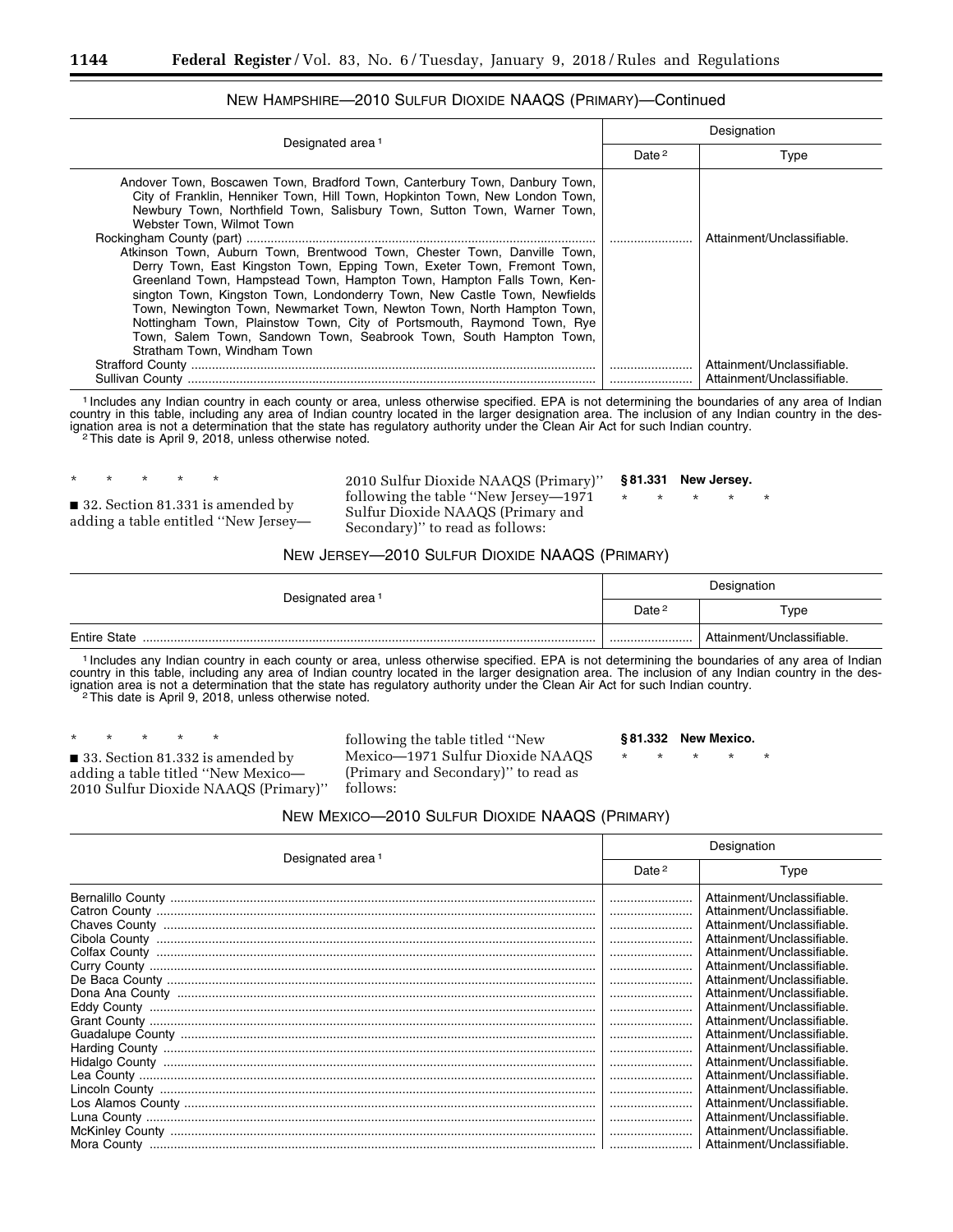## NEW MEXICO-2010 SULFUR DIOXIDE NAAQS (PRIMARY)-Continued

|                              | Designation |                                                                                                                                                    |  |
|------------------------------|-------------|----------------------------------------------------------------------------------------------------------------------------------------------------|--|
| Designated area <sup>1</sup> |             | Type                                                                                                                                               |  |
|                              | <br>        | Attainment/Unclassifiable.<br>Attainment/Unclassifiable.<br>Attainment/Unclassifiable<br>Attainment/Unclassifiable.                                |  |
|                              |             | Attainment/Unclassifiable.<br>Attainment/Unclassifiable.<br>Attainment/Unclassifiable.                                                             |  |
|                              |             | Attainment/Unclassifiable.<br>Attainment/Unclassifiable.<br>Attainment/Unclassifiable.<br>Attainment/Unclassifiable.<br>Attainment/Unclassifiable. |  |

<sup>1</sup> Includes any Indian country in each county or area, unless otherwise specified. EPA is not determining the boundaries of any area of Indian country in this table, including any area of Indian country located in the larger designation area. The inclusion of any Indian country in the designation area is not a determination that the state has regulatory authority ajo Nation, including those lands located geographically within New Mexico, are excluded, as they are separately designated under Section 81.303.<br><sup>2</sup>This date is April 9, 2018, unless otherwise noted.

 $\star$  $\star$ 34. Section 81.333 is amended by revising the table entitled "New York-

 $\star$ 

2010 Sulfur Dioxide NAAQS (Primary)" to read as follows:

§81.333 New York.  $\star$  $\star$ 

## NEW YORK-2010 SULFUR DIOXIDE NAAQS (PRIMARY)

|                               |                   | Designation                                   |  |
|-------------------------------|-------------------|-----------------------------------------------|--|
| Designated area <sup>13</sup> | Date <sup>2</sup> | Type                                          |  |
| Erie County<br>Niagara County | <br>9/12/16       | Unclassifiable.<br>Attainment/Unclassifiable. |  |
|                               |                   | Attainment/Unclassifiable.                    |  |
|                               |                   | Attainment/Unclassifiable.                    |  |
|                               |                   | Attainment/Unclassifiable.                    |  |
|                               |                   | Attainment/Unclassifiable.                    |  |
|                               |                   | Attainment/Unclassifiable.                    |  |
|                               |                   | Attainment/Unclassifiable.                    |  |
|                               |                   | Attainment/Unclassifiable.                    |  |
|                               |                   | Attainment/Unclassifiable.                    |  |
|                               |                   | Attainment/Unclassifiable.                    |  |
|                               |                   | Attainment/Unclassifiable.                    |  |
|                               |                   | Attainment/Unclassifiable.                    |  |
|                               |                   | Attainment/Unclassifiable.                    |  |
|                               |                   | Attainment/Unclassifiable.                    |  |
|                               |                   | Attainment/Unclassifiable.                    |  |
|                               |                   | Attainment/Unclassifiable.                    |  |
|                               |                   | Attainment/Unclassifiable.                    |  |
|                               |                   | Attainment/Unclassifiable.                    |  |
|                               |                   | Attainment/Unclassifiable.                    |  |
|                               |                   | Attainment/Unclassifiable.                    |  |
|                               |                   | Attainment/Unclassifiable.                    |  |
|                               |                   | Attainment/Unclassifiable.                    |  |
|                               |                   | Attainment/Unclassifiable.                    |  |
|                               |                   | Attainment/Unclassifiable.                    |  |
|                               |                   | Attainment/Unclassifiable.                    |  |
|                               |                   | Attainment/Unclassifiable.                    |  |
|                               |                   | Attainment/Unclassifiable.                    |  |
|                               |                   | Attainment/Unclassifiable.                    |  |
|                               |                   | Attainment/Unclassifiable.                    |  |
|                               |                   | Attainment/Unclassifiable.                    |  |
|                               |                   | Attainment/Unclassifiable.                    |  |
|                               |                   | Attainment/Unclassifiable.                    |  |
|                               |                   | Attainment/Unclassifiable.                    |  |
|                               |                   | Attainment/Unclassifiable.                    |  |
|                               |                   | Attainment/Unclassifiable.                    |  |
|                               |                   | Attainment/Unclassifiable.                    |  |
|                               |                   | Attainment/Unclassifiable.                    |  |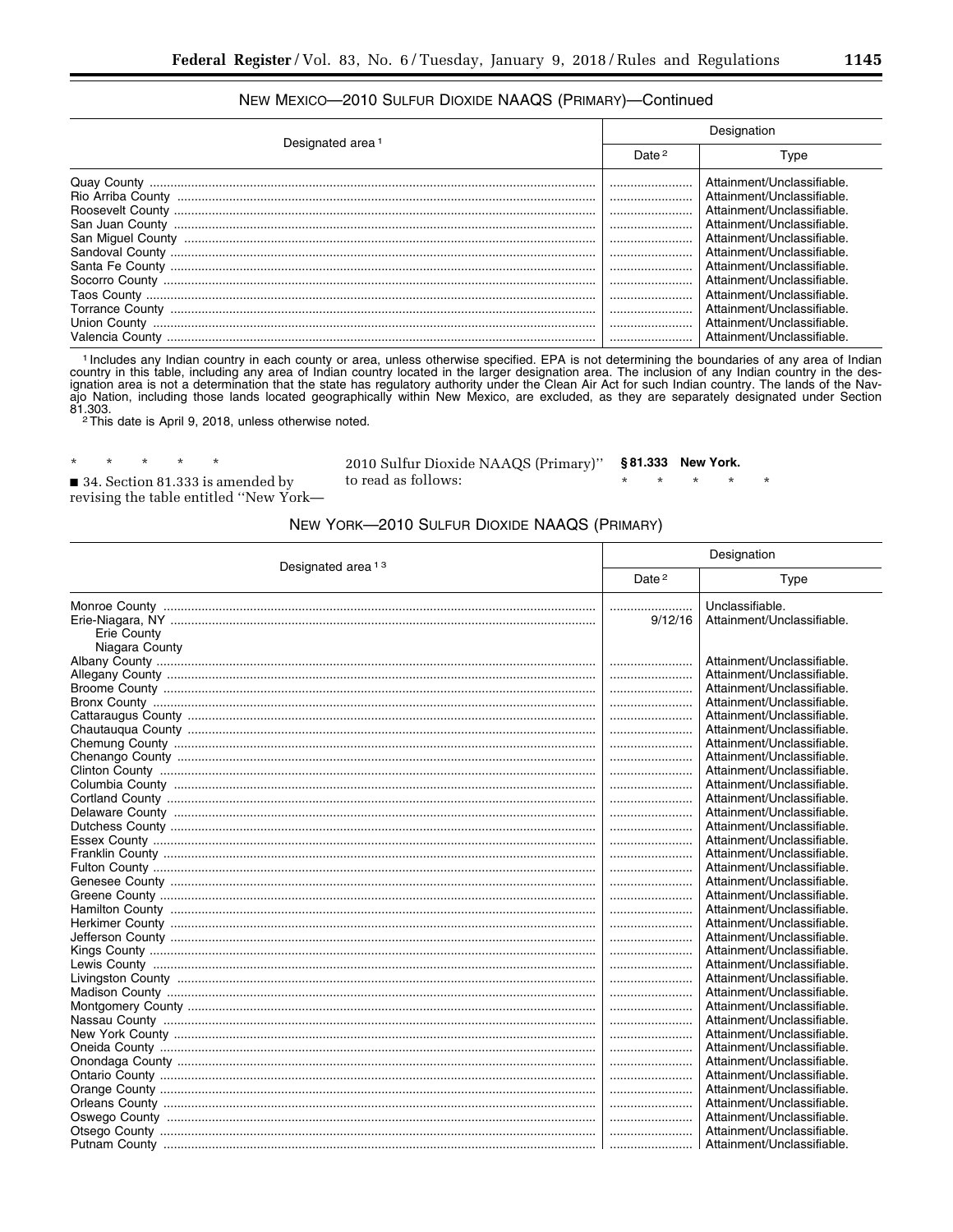# NEW YORK—2010 SULFUR DIOXIDE NAAQS (PRIMARY)—Continued

| Designated area <sup>13</sup> | Designation       |                                                          |  |
|-------------------------------|-------------------|----------------------------------------------------------|--|
|                               | Date <sup>2</sup> | Type                                                     |  |
|                               |                   | Attainment/Unclassifiable.<br>Attainment/Unclassifiable. |  |
|                               |                   | Attainment/Unclassifiable.<br>Attainment/Unclassifiable. |  |
|                               |                   | Attainment/Unclassifiable.                               |  |
|                               |                   | Attainment/Unclassifiable.<br>Attainment/Unclassifiable. |  |
|                               |                   | Attainment/Unclassifiable.<br>Attainment/Unclassifiable. |  |
|                               |                   | Attainment/Unclassifiable.<br>Attainment/Unclassifiable. |  |
|                               |                   | Attainment/Unclassifiable.<br>Attainment/Unclassifiable. |  |
|                               |                   | Attainment/Unclassifiable.<br>Attainment/Unclassifiable. |  |
|                               |                   | Attainment/Unclassifiable.                               |  |
|                               |                   | Attainment/Unclassifiable.<br>Attainment/Unclassifiable. |  |
|                               |                   | Attainment/Unclassifiable.                               |  |

1 Includes any Indian country in each county or area, unless otherwise specified. EPA is not determining the boundaries of any area of Indian country in this table, including any area of Indian country located in the larger designation area. The inclusion of any Indian country in the designation area is not a determination that the state has regulatory authority under the Clean Air Act for such Indian country.<br><sup>2</sup>This date is April 9, 2018, unless otherwise noted.

3 Cayuga, St. Lawrence, Seneca, and Tompkins Counties will be designated by December 31, 2020.

■ 35. Section 81.334 is amended by revising the table entitled ''North

Carolina—2010 Sulfur Dioxide NAAQS (Primary)'' to read as follows:

**§ 81.334 North Carolina.** 

\* \* \* \* \*

#### NORTH CAROLINA—2010 SULFUR DIOXIDE NAAQS (PRIMARY)

| Designated area                                                                                                                 | Designation       |                            |
|---------------------------------------------------------------------------------------------------------------------------------|-------------------|----------------------------|
|                                                                                                                                 | Date <sup>1</sup> | Type                       |
|                                                                                                                                 | 9/12/16           | Unclassifiable.            |
| <b>Brunswick County</b>                                                                                                         |                   |                            |
| Lockwood Folly Township, Northwest Township, Shallotte Township, Smithville<br>Township, Town Creek Township, Waccamaw Township |                   |                            |
| Rest of State: 3                                                                                                                |                   |                            |
|                                                                                                                                 |                   | Attainment/Unclassifiable. |
| Each Individual Township                                                                                                        |                   |                            |
|                                                                                                                                 |                   | Attainment/Unclassifiable. |
| Each Individual Township                                                                                                        |                   |                            |
|                                                                                                                                 |                   | Attainment/Unclassifiable. |
| Each Individual Township                                                                                                        |                   | Attainment/Unclassifiable. |
| Each Individual Township                                                                                                        |                   |                            |
|                                                                                                                                 |                   | Attainment/Unclassifiable. |
| Each Individual Township                                                                                                        |                   |                            |
|                                                                                                                                 |                   | Attainment/Unclassifiable. |
| Each Individual Township                                                                                                        |                   |                            |
|                                                                                                                                 |                   | Attainment/Unclassifiable. |
| Each Individual Township                                                                                                        |                   |                            |
|                                                                                                                                 |                   | Attainment/Unclassifiable. |
| Each Individual Township                                                                                                        |                   |                            |
| Each Individual Township                                                                                                        |                   | Attainment/Unclassifiable. |
|                                                                                                                                 |                   | Attainment/Unclassifiable. |
| All Townships except Limestone Township                                                                                         |                   |                            |
|                                                                                                                                 |                   | Attainment/Unclassifiable. |
| Each Individual Township                                                                                                        |                   |                            |
|                                                                                                                                 |                   | Attainment/Unclassifiable. |
| Each Individual Township                                                                                                        |                   |                            |
|                                                                                                                                 |                   | Attainment/Unclassifiable. |
| Each Individual Township                                                                                                        |                   |                            |
|                                                                                                                                 |                   | Attainment/Unclassifiable. |
| Each Individual Township                                                                                                        |                   |                            |
|                                                                                                                                 |                   |                            |

<sup>\* \* \* \* \*</sup>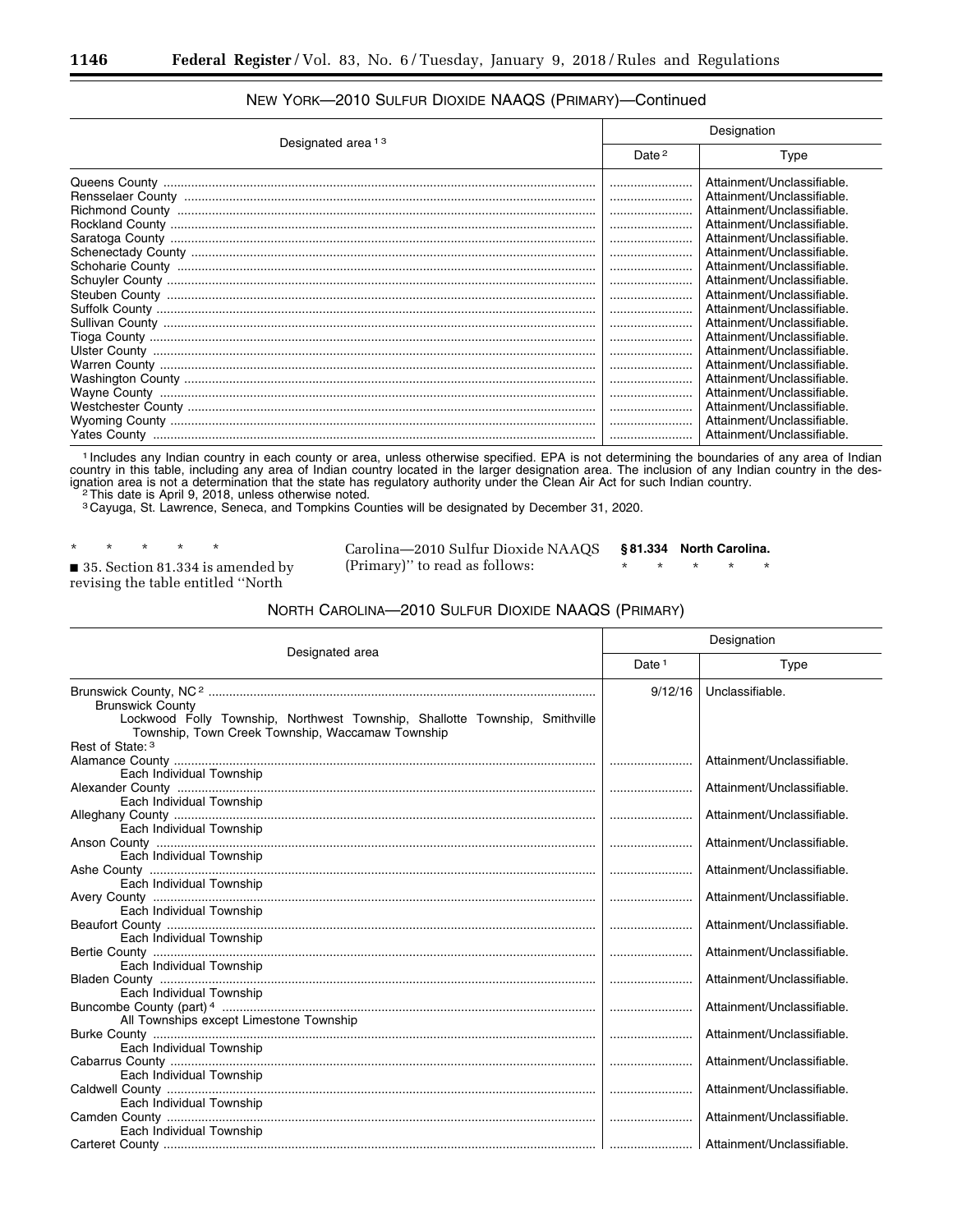# NORTH CAROLINA—2010 SULFUR DIOXIDE NAAQS (PRIMARY)—Continued

|                                           |                   | Designation                |
|-------------------------------------------|-------------------|----------------------------|
| Designated area                           | Date <sup>1</sup> | Type                       |
| Each Individual Township                  |                   | Attainment/Unclassifiable. |
| Each Individual Township                  |                   | Attainment/Unclassifiable. |
| Each Individual Township                  |                   | Attainment/Unclassifiable. |
| Each Individual Township                  |                   | Attainment/Unclassifiable. |
| Each Individual Township                  |                   |                            |
| Each Individual Township                  |                   | Attainment/Unclassifiable. |
| Each Individual Township                  |                   | Attainment/Unclassifiable. |
| Each Individual Township                  |                   | Attainment/Unclassifiable. |
| Each Individual Township                  |                   | Attainment/Unclassifiable. |
|                                           |                   | Attainment/Unclassifiable. |
| Each Individual Township                  |                   | Attainment/Unclassifiable. |
| Each Individual Township                  |                   | Attainment/Unclassifiable. |
| Each Individual Township                  |                   | Attainment/Unclassifiable. |
| Each Individual Township                  |                   | Attainment/Unclassifiable. |
| Each Individual Township                  |                   |                            |
| Each Individual Township                  |                   | Attainment/Unclassifiable. |
| Each Individual Township                  |                   | Attainment/Unclassifiable. |
| Each Individual Township                  |                   | Attainment/Unclassifiable. |
|                                           |                   | Attainment/Unclassifiable. |
| Each Individual Township                  |                   | Attainment/Unclassifiable. |
| Each Individual Township                  |                   | Attainment/Unclassifiable. |
| Each Individual Township                  |                   | Attainment/Unclassifiable. |
| Each Individual Township                  |                   |                            |
| Each Individual Township                  |                   | Attainment/Unclassifiable. |
| Graham County<br>Each Individual Township |                   | Attainment/Unclassifiable. |
| Each Individual Township                  |                   | Attainment/Unclassifiable. |
|                                           |                   | Attainment/Unclassifiable. |
| Each Individual Township                  |                   | Attainment/Unclassifiable. |
| Each Individual Township                  |                   | Attainment/Unclassifiable. |
| Each Individual Township                  |                   | Attainment/Unclassifiable. |
| Each Individual Township                  |                   | Attainment/Unclassifiable. |
| All Townships except Beaverdam Township   |                   |                            |
| Each Individual Township                  |                   | Attainment/Unclassifiable. |
| Each Individual Township                  |                   | Attainment/Unclassifiable. |
| Each Individual Township                  |                   | Attainment/Unclassifiable. |
| Each Individual Township                  |                   | Attainment/Unclassifiable. |
|                                           |                   | Attainment/Unclassifiable. |
| Each Individual Township                  |                   | Attainment/Unclassifiable. |
| Each Individual Township                  |                   | Attainment/Unclassifiable. |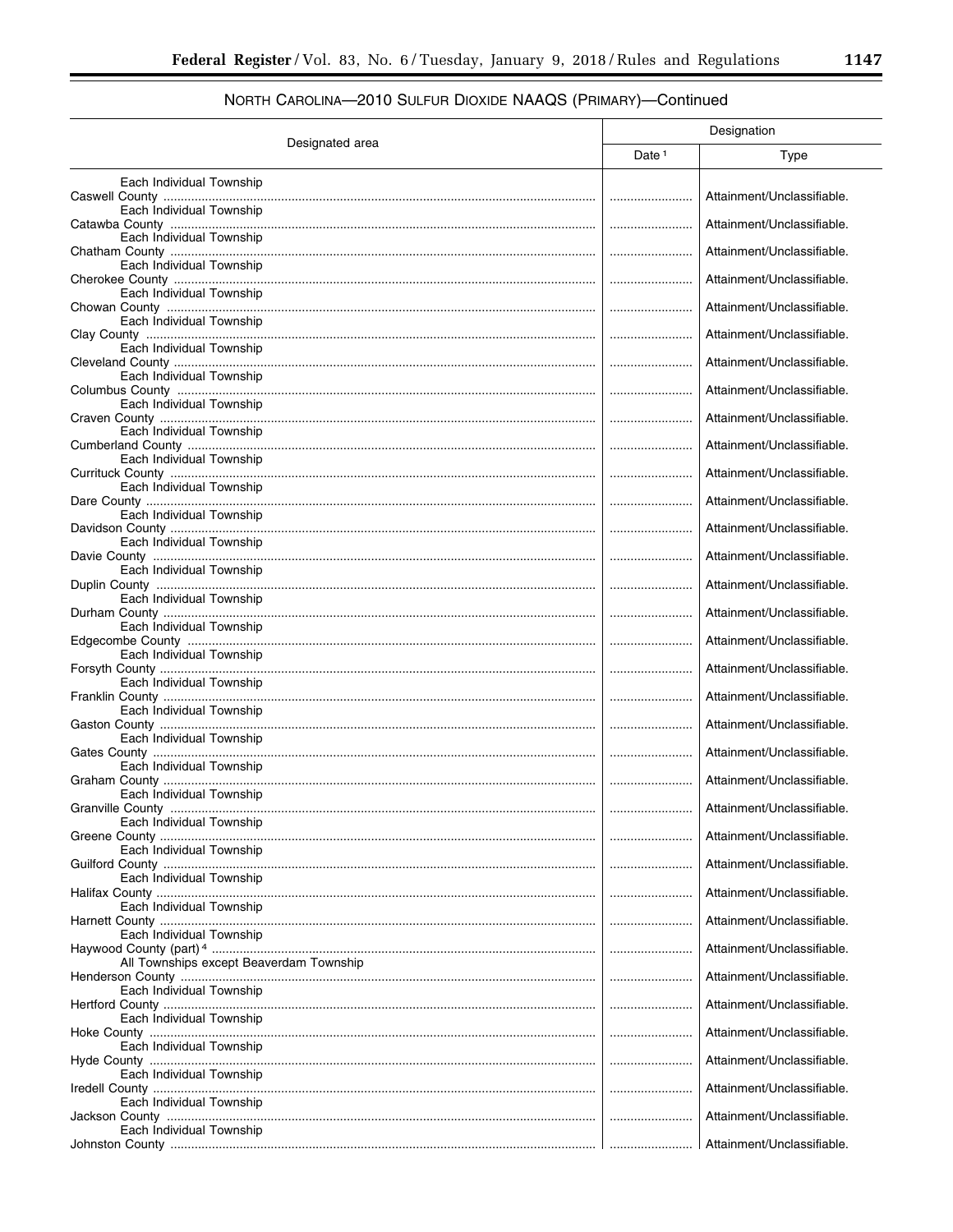$\equiv$ 

|                                                      | Designation       |                            |
|------------------------------------------------------|-------------------|----------------------------|
| Designated area                                      | Date <sup>1</sup> | Type                       |
| Each Individual Township                             |                   | Attainment/Unclassifiable. |
| Each Individual Township                             |                   | Attainment/Unclassifiable. |
| Each Individual Township                             |                   | Attainment/Unclassifiable. |
| Each Individual Township                             |                   | Attainment/Unclassifiable. |
| Each Individual Township                             |                   | Attainment/Unclassifiable. |
| Each Individual Township<br>Each Individual Township |                   | Attainment/Unclassifiable. |
| Each Individual Township                             |                   | Attainment/Unclassifiable. |
| Each Individual Township                             |                   | Attainment/Unclassifiable. |
| Each Individual Township                             |                   | Attainment/Unclassifiable. |
| Each Individual Township                             |                   | Attainment/Unclassifiable. |
| Each Individual Township                             |                   | Attainment/Unclassifiable. |
| Each Individual Township                             |                   | Attainment/Unclassifiable. |
| Each Individual Township                             |                   | Attainment/Unclassifiable. |
| Each Individual Township                             |                   | Attainment/Unclassifiable. |
| Each Individual Township                             |                   | Attainment/Unclassifiable. |
| Each Individual Township                             |                   | Attainment/Unclassifiable. |
| Each Individual Township                             |                   | Attainment/Unclassifiable. |
| Each Individual Township                             |                   | Attainment/Unclassifiable. |
| Each Individual Township                             |                   | Attainment/Unclassifiable. |
| Each Individual Township                             |                   | Attainment/Unclassifiable. |
| Each Individual Township                             |                   | Attainment/Unclassifiable. |
| All Townships except Cunningham Township             |                   | Attainment/Unclassifiable. |
| Pitt County<br><br>Each Individual Township          |                   | Attainment/Unclassifiable. |
| Each Individual Township                             |                   | Attainment/Unclassifiable. |
| Each Individual Township                             |                   | Attainment/Unclassifiable. |
| Each Individual Township                             |                   | Attainment/Unclassifiable. |
| Each Individual Township                             |                   | Attainment/Unclassifiable. |
| Each Individual Township                             |                   | Attainment/Unclassifiable. |
|                                                      |                   | Attainment/Unclassifiable. |
| Each Individual Township                             |                   | Attainment/Unclassifiable. |
| Each Individual Township                             |                   | Attainment/Unclassifiable. |
| Each Individual Township                             |                   | Attainment/Unclassifiable. |
| Each Individual Township                             |                   | Attainment/Unclassifiable. |
| Each Individual Township                             |                   | Attainment/Unclassifiable. |
| Each Individual Township                             |                   | Attainment/Unclassifiable. |

# NORTH CAROLINA—2010 SULFUR DIOXIDE NAAQS (PRIMARY)—Continued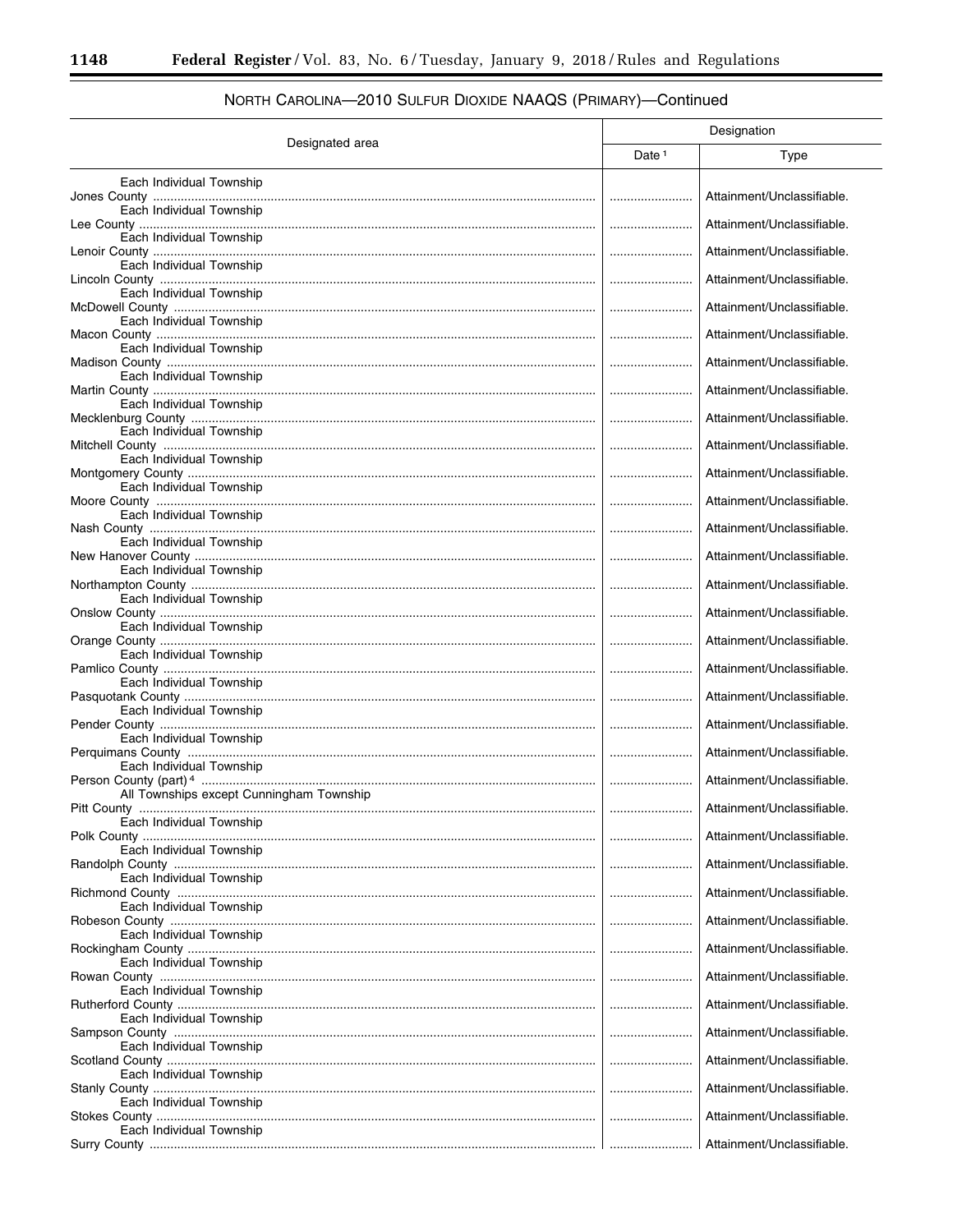## NORTH CAROLINA—2010 SULFUR DIOXIDE NAAQS (PRIMARY)—Continued

| Designated area          | Designation       |                            |
|--------------------------|-------------------|----------------------------|
|                          | Date <sup>1</sup> | Type                       |
| Each Individual Township |                   |                            |
|                          |                   | Attainment/Unclassifiable. |
| Each Individual Township |                   | Attainment/Unclassifiable. |
| Each Individual Township |                   |                            |
|                          |                   | Attainment/Unclassifiable. |
| Each Individual Township |                   |                            |
|                          |                   | Attainment/Unclassifiable. |
| Each Individual Township |                   | Attainment/Unclassifiable. |
| Each Individual Township |                   |                            |
|                          |                   | Attainment/Unclassifiable. |
| Each Individual Township |                   |                            |
|                          |                   | Attainment/Unclassifiable. |
| Each Individual Township |                   | Attainment/Unclassifiable. |
| Each Individual Township |                   |                            |
|                          |                   | Attainment/Unclassifiable. |
| Each Individual Township |                   |                            |
|                          |                   | Attainment/Unclassifiable. |
| Each Individual Township |                   | Attainment/Unclassifiable. |
| Each Individual Township |                   |                            |
|                          |                   | Attainment/Unclassifiable. |
| Each Individual Township |                   |                            |
|                          |                   | Attainment/Unclassifiable. |
| Each Individual Township |                   |                            |
| Each Individual Township |                   | Attainment/Unclassifiable. |
|                          |                   |                            |

1This date is April 9, 2018, unless otherwise noted.

2Excludes Indian country located in each area, if any, unless otherwise specified.

<sup>3</sup> Includes any Indian country in each county or area, unless otherwise specified. EPA is not determining the boundaries of any area of Indian country in this table, including any area of Indian country located in the larger designation area. The inclusion of any Indian country in the designation area is not a determination that the state has regulatory authority under the Clean Air Act for such Indian country.<br>The remaining portions of Buncombe, Haywood, and Person Counties will be designated by December

\* \* \* \* \*

Dakota—2010 Sulfur Dioxide NAAQS (Primary)'' to read as follows:

**§ 81.335 North Dakota.**  \* \* \* \* \*

■ 36. Section 81.335 is amended by revising the table entitled ''North

NORTH DAKOTA—2010 SULFUR DIOXIDE NAAQS (PRIMARY)

| Designated area <sup>1</sup>                                                                                                                                             | Designation       |                            |
|--------------------------------------------------------------------------------------------------------------------------------------------------------------------------|-------------------|----------------------------|
|                                                                                                                                                                          | Date <sup>2</sup> | Type                       |
| McLean County<br>Mercer County (part)                                                                                                                                    | 9/12/16           | Attainment/Unclassifiable. |
| Area east of CR-37/ND 31, east/north of ND 200 ALT, west of the eastern border of<br>Mercer County/Missouri River, south of the Knife River National Historic Site.      | 9/12/16           | Attainment/Unclassifiable. |
| Mercer County (part)<br>Area west of ND 49/61st Ave SW, north of Co. Rd 15/17th St. SW, east of Co. Rd<br>13, south and east of the town Zap, south of 8th St. SW/ND 200 |                   |                            |
| <b>Adams County</b>                                                                                                                                                      |                   | Attainment/Unclassifiable. |
| <b>Barnes County</b><br><b>Benson County</b><br><b>Billings County</b>                                                                                                   |                   |                            |
| <b>Bottineau County</b><br>Bowman County<br><b>Burke County</b>                                                                                                          |                   |                            |
| <b>Burleigh County</b><br>Cass County<br><b>Cavalier County</b><br>Dickey County<br>Divide County                                                                        |                   |                            |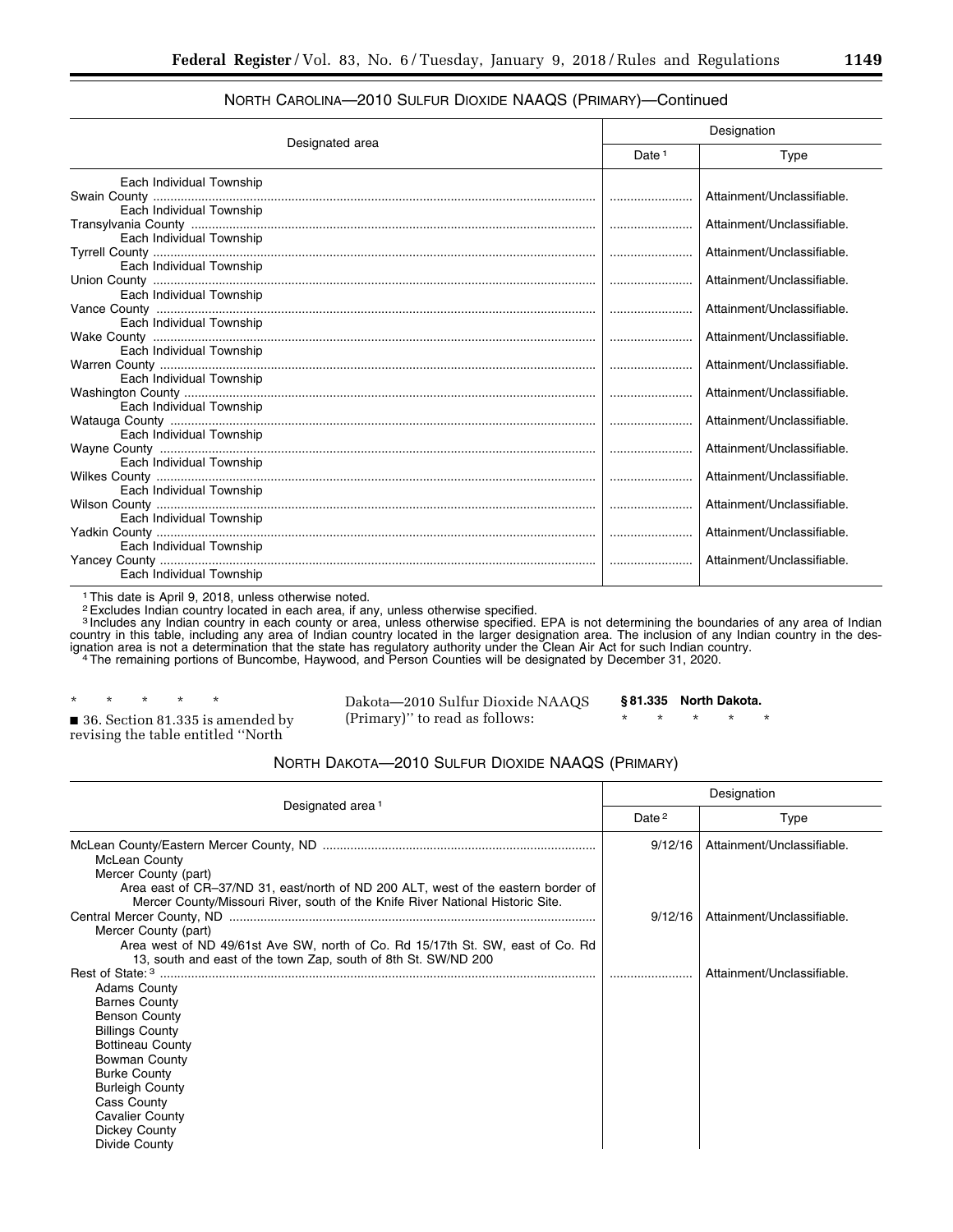|                                  | Designation       |      |
|----------------------------------|-------------------|------|
| Designated area <sup>1</sup>     | Date <sup>2</sup> | Type |
| Dunn County                      |                   |      |
| <b>Eddy County</b>               |                   |      |
| <b>Emmons County</b>             |                   |      |
| <b>Foster County</b>             |                   |      |
| Golden Valley County             |                   |      |
| <b>Grand Forks County</b>        |                   |      |
| <b>Grant County</b>              |                   |      |
| <b>Griggs County</b>             |                   |      |
| <b>Hettinger County</b>          |                   |      |
| <b>Kidder County</b>             |                   |      |
| LaMoure County                   |                   |      |
| Logan County                     |                   |      |
| McHenry County                   |                   |      |
| <b>McIntosh County</b>           |                   |      |
| McKenzie County                  |                   |      |
| Mercer County (part) (remainder) |                   |      |
| Morton County                    |                   |      |
| Mountrail County                 |                   |      |
| <b>Nelson County</b>             |                   |      |
| Oliver County                    |                   |      |
| Pembina County                   |                   |      |
| <b>Pierce County</b>             |                   |      |
| <b>Ramsey County</b>             |                   |      |
| Ransom County                    |                   |      |
| <b>Renville County</b>           |                   |      |
| <b>Richland County</b>           |                   |      |
| <b>Rolette County</b>            |                   |      |
| <b>Sargent County</b>            |                   |      |
| Sheridan County                  |                   |      |
| Sioux County                     |                   |      |
| Slope County                     |                   |      |
| <b>Stark County</b>              |                   |      |
| Steele County                    |                   |      |
| <b>Stutsman County</b>           |                   |      |
| <b>Towner County</b>             |                   |      |
| <b>Traill County</b>             |                   |      |
| <b>Walsh County</b>              |                   |      |
| <b>Ward County</b>               |                   |      |
| <b>Wells County</b>              |                   |      |

## NORTH DAKOTA—2010 SULFUR DIOXIDE NAAQS (PRIMARY)—Continued

1 Includes any Indian country in each county or area, unless otherwise specified. EPA is not determining the boundaries of any area of Indian country in this table, including any area of Indian country located in the larger designation area. The inclusion of any Indian country in the designation area is not a determination that the state has regulatory authority under the Clean Air Act for such Indian country.<br><sup>2</sup>This date is April 9, 2018, unless otherwise noted.

3Williams County will be designated by December 31, 2020.

\* \* \* \* \* ■ 37. Section 81.336 is amended by revising the table entitled ''Ohio—2010

Sulfur Dioxide NAAQS (Primary)'' to read as follows:

**§ 81.336 Ohio.** 

\* \* \* \* \*

#### OHIO—2010 SULFUR DIOXIDE NAAQS (PRIMARY)

| Designated area <sup>1</sup>                                                                            | Designation |                |
|---------------------------------------------------------------------------------------------------------|-------------|----------------|
|                                                                                                         | Date $2$    | Type           |
| Clermont County (part)<br>Pierce Township                                                               | 11/21/16    | Attainment.    |
| Lake County                                                                                             | 10/4/13     | Nonattainment. |
| Morgan County (part)<br><b>Center Township</b><br>Washington County (part)<br><b>Waterford Township</b> | 10/4/13     | Nonattainment. |
| Steubenville, OH-WV                                                                                     |             | Nonattainment. |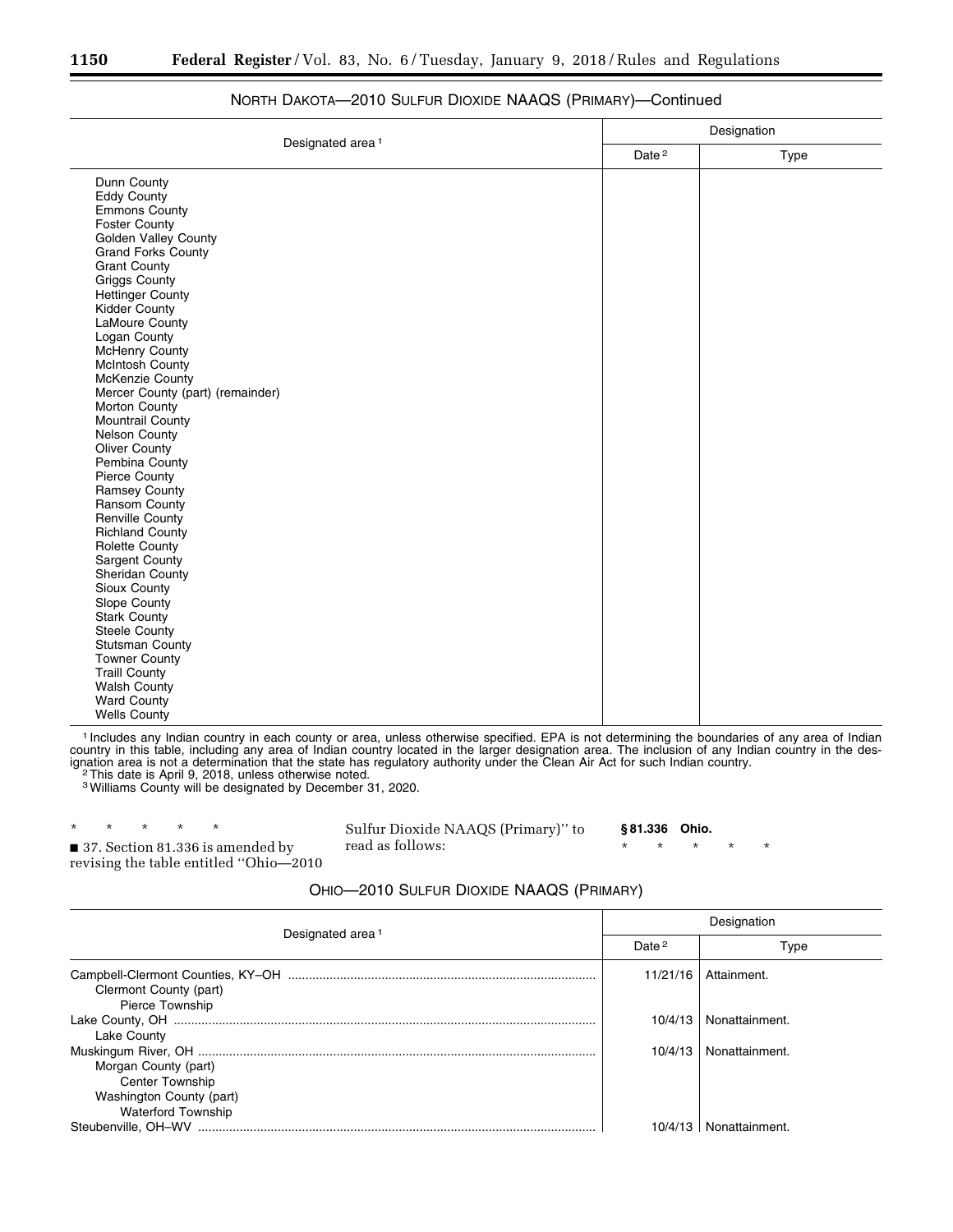# OHIO-2010 SULFUR DIOXIDE NAAQS (PRIMARY)-Continued

|                                                                                                                               | Designation       |                                                          |
|-------------------------------------------------------------------------------------------------------------------------------|-------------------|----------------------------------------------------------|
| Designated area <sup>1</sup>                                                                                                  | Date <sup>2</sup> | Type                                                     |
| Jefferson County (part)<br>Cross Creek Township, Steubenville Township, Warren Township, Wells Township,<br>Steubenville City |                   |                                                          |
| Gallia County<br>Meigs County (part)                                                                                          | 9/12/16           | Unclassifiable.                                          |
| Bedford, Columbia, Rutland, Salem, Salisbury, and Scipio Townships<br>Clermont County (part)                                  | 9/12/16           | Attainment/Unclassifiable.                               |
| Clermont County excluding Pierce Township                                                                                     |                   | Attainment/Unclassifiable.<br>Attainment/Unclassifiable. |
|                                                                                                                               |                   | Attainment/Unclassifiable.                               |
|                                                                                                                               |                   | Attainment/Unclassifiable.<br>Attainment/Unclassifiable. |
|                                                                                                                               | <br>              | Attainment/Unclassifiable.                               |
|                                                                                                                               |                   | Attainment/Unclassifiable.                               |
|                                                                                                                               |                   | Attainment/Unclassifiable.                               |
|                                                                                                                               |                   | Attainment/Unclassifiable<br>Attainment/Unclassifiable.  |
|                                                                                                                               |                   | Attainment/Unclassifiable.                               |
|                                                                                                                               |                   | Attainment/Unclassifiable.                               |
|                                                                                                                               | <br>              | Attainment/Unclassifiable.<br>Attainment/Unclassifiable. |
|                                                                                                                               |                   | Attainment/Unclassifiable.                               |
|                                                                                                                               |                   | Attainment/Unclassifiable.                               |
|                                                                                                                               | <br>              | Attainment/Unclassifiable.<br>Attainment/Unclassifiable. |
|                                                                                                                               |                   | Attainment/Unclassifiable.                               |
|                                                                                                                               |                   | Attainment/Unclassifiable.                               |
|                                                                                                                               |                   | Attainment/Unclassifiable.<br>Attainment/Unclassifiable. |
|                                                                                                                               | <br>              | Attainment/Unclassifiable.                               |
|                                                                                                                               |                   | Attainment/Unclassifiable.                               |
|                                                                                                                               |                   | Attainment/Unclassifiable.<br>Attainment/Unclassifiable. |
|                                                                                                                               | <br>              | Attainment/Unclassifiable.                               |
|                                                                                                                               |                   | Attainment/Unclassifiable.                               |
|                                                                                                                               |                   | Attainment/Unclassifiable.                               |
|                                                                                                                               | <br>              | Attainment/Unclassifiable.<br>Attainment/Unclassifiable. |
|                                                                                                                               |                   | Attainment/Unclassifiable.                               |
|                                                                                                                               |                   | Attainment/Unclassifiable.                               |
|                                                                                                                               |                   | Attainment/Unclassifiable.<br>Attainment/Unclassifiable. |
|                                                                                                                               |                   | Attainment/Unclassifiable.                               |
|                                                                                                                               |                   | Attainment/Unclassifiable.                               |
| Jefferson County (part) (remainder) ……………………………………………………………………………………                                                          | <br>              | Attainment/Unclassifiable.<br>Attainment/Unclassifiable. |
|                                                                                                                               |                   | Attainment/Unclassifiable.                               |
|                                                                                                                               |                   | Attainment/Unclassifiable.                               |
|                                                                                                                               |                   | Attainment/Unclassifiable.<br>Attainment/Unclassifiable. |
|                                                                                                                               |                   | Attainment/Unclassifiable.                               |
|                                                                                                                               |                   | Attainment/Unclassifiable.                               |
|                                                                                                                               |                   | Attainment/Unclassifiable.<br>Attainment/Unclassifiable. |
|                                                                                                                               |                   | Attainment/Unclassifiable.                               |
|                                                                                                                               |                   | Attainment/Unclassifiable.                               |
|                                                                                                                               |                   | Attainment/Unclassifiable.                               |
|                                                                                                                               | <br>              | Attainment/Unclassifiable.<br>Attainment/Unclassifiable. |
|                                                                                                                               |                   | Attainment/Unclassifiable.                               |
|                                                                                                                               |                   | Attainment/Unclassifiable.                               |
|                                                                                                                               | <br>              | Attainment/Unclassifiable.<br>Attainment/Unclassifiable. |
|                                                                                                                               |                   | Attainment/Unclassifiable.                               |
|                                                                                                                               |                   | Attainment/Unclassifiable.                               |
|                                                                                                                               |                   | Attainment/Unclassifiable.<br>Attainment/Unclassifiable. |
|                                                                                                                               |                   |                                                          |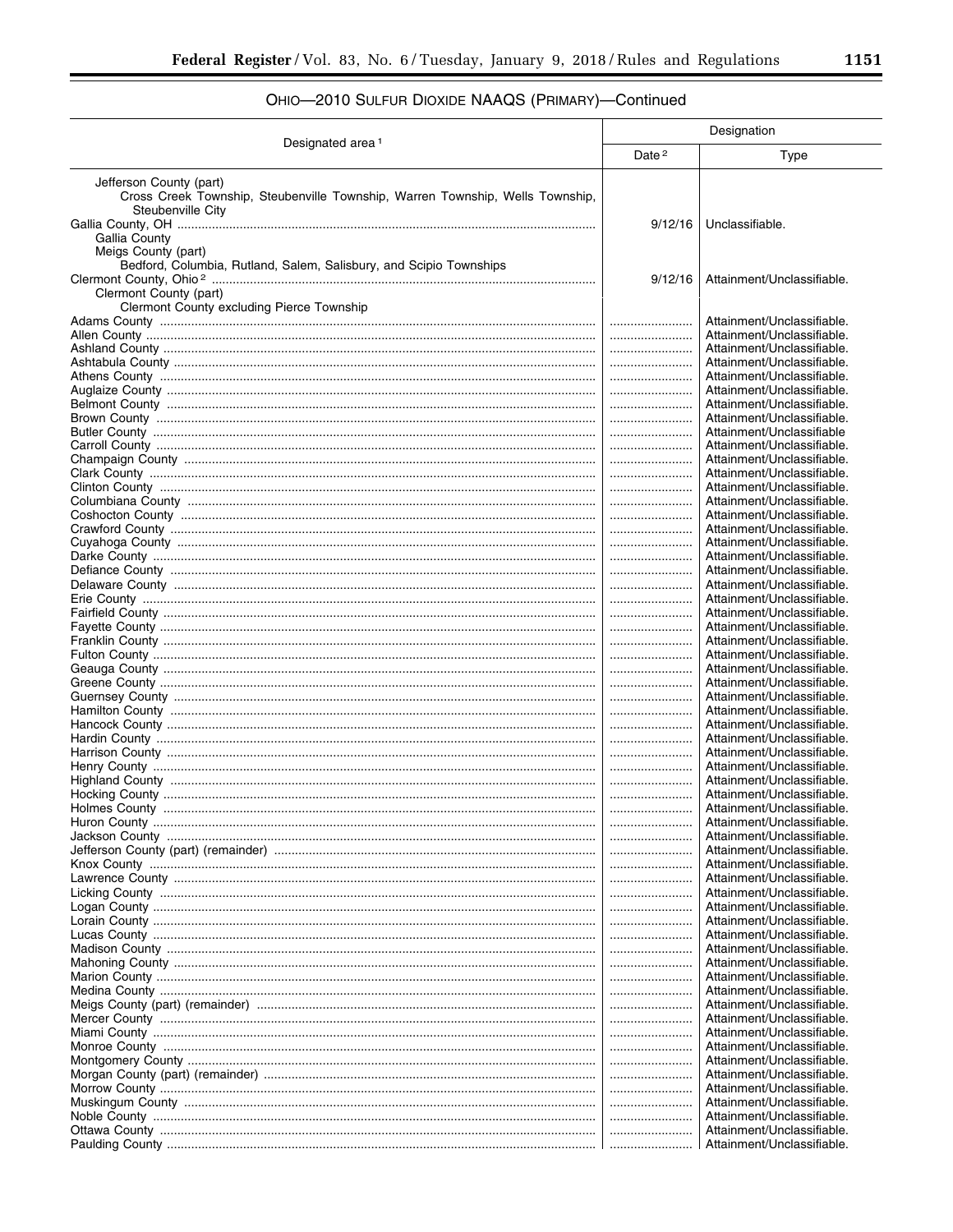| Designated area <sup>1</sup> | Designation       |                            |
|------------------------------|-------------------|----------------------------|
|                              | Date <sup>2</sup> | Type                       |
|                              |                   | Attainment/Unclassifiable. |
|                              |                   | Attainment/Unclassifiable. |
|                              |                   | Attainment/Unclassifiable. |
|                              |                   | Attainment/Unclassifiable. |
|                              |                   | Attainment/Unclassifiable. |
|                              |                   | Attainment/Unclassifiable. |
|                              |                   | Attainment/Unclassifiable. |
|                              |                   | Attainment/Unclassifiable. |
|                              |                   | Attainment/Unclassifiable. |
|                              |                   | Attainment/Unclassifiable. |
|                              |                   | Attainment/Unclassifiable. |
|                              |                   | Attainment/Unclassifiable. |
|                              |                   | Attainment/Unclassifiable. |
|                              |                   | Attainment/Unclassifiable. |
|                              |                   | Attainment/Unclassifiable. |
|                              |                   | Attainment/Unclassifiable. |
|                              |                   | Attainment/Unclassifiable. |
|                              |                   | Attainment/Unclassifiable. |
|                              |                   | Attainment/Unclassifiable. |
|                              |                   | Attainment/Unclassifiable. |
|                              |                   | Attainment/Unclassifiable. |
|                              |                   | Attainment/Unclassifiable. |
|                              |                   | Attainment/Unclassifiable. |
|                              |                   | Attainment/Unclassifiable. |
|                              |                   | Attainment/Unclassifiable. |

## OHIO-2010 SULFUR DIOXIDE NAAQS (PRIMARY)-Continued

1 Includes any Indian country in each county or area, unless otherwise specified. EPA is not determining the boundaries of any area of Indian country in this table, including any area of Indian country located in the larger designation area. The inclusion of any Indian country in the designation area is not a determination that the state has regulatory authority

 $\star$  $\star$  $\star$  $\star$  $\ast$ 38. Section 81.337 is amended by revising the table entitled "Oklahoma-

2010 Sulfur Dioxide NAAQS (Primary)" §81.337 Oklahoma. to read as follows:  $\star$ ×

#### OKLAHOMA-2010 SULFUR DIOXIDE NAAQS (PRIMARY)

| Designated area <sup>13</sup> | Designation       |                            |
|-------------------------------|-------------------|----------------------------|
|                               | Date <sup>2</sup> | Type                       |
|                               |                   | Attainment/Unclassifiable. |
|                               |                   | Attainment/Unclassifiable. |
|                               |                   | Attainment/Unclassifiable. |
|                               |                   | Attainment/Unclassifiable. |
|                               |                   | Attainment/Unclassifiable. |
|                               |                   | Attainment/Unclassifiable. |
|                               |                   | Attainment/Unclassifiable. |
|                               |                   | Attainment/Unclassifiable. |
|                               |                   | Attainment/Unclassifiable. |
|                               |                   | Attainment/Unclassifiable. |
|                               |                   | Attainment/Unclassifiable. |
|                               | 9/12/16           | Attainment/Unclassifiable. |
|                               |                   | Attainment/Unclassifiable. |
|                               |                   | Attainment/Unclassifiable. |
|                               |                   | Attainment/Unclassifiable. |
|                               |                   | Attainment/Unclassifiable. |
|                               |                   | Attainment/Unclassifiable. |
|                               |                   | Attainment/Unclassifiable. |
|                               |                   | Attainment/Unclassifiable. |
|                               |                   | Attainment/Unclassifiable. |
|                               |                   | Attainment/Unclassifiable. |
|                               |                   | Attainment/Unclassifiable. |
|                               |                   | Attainment/Unclassifiable. |
|                               |                   | Attainment/Unclassifiable. |
|                               |                   | Attainment/Unclassifiable. |
|                               |                   | Attainment/Unclassifiable. |
|                               |                   | Attainment/Unclassifiable. |
|                               |                   | Attainment/Unclassifiable. |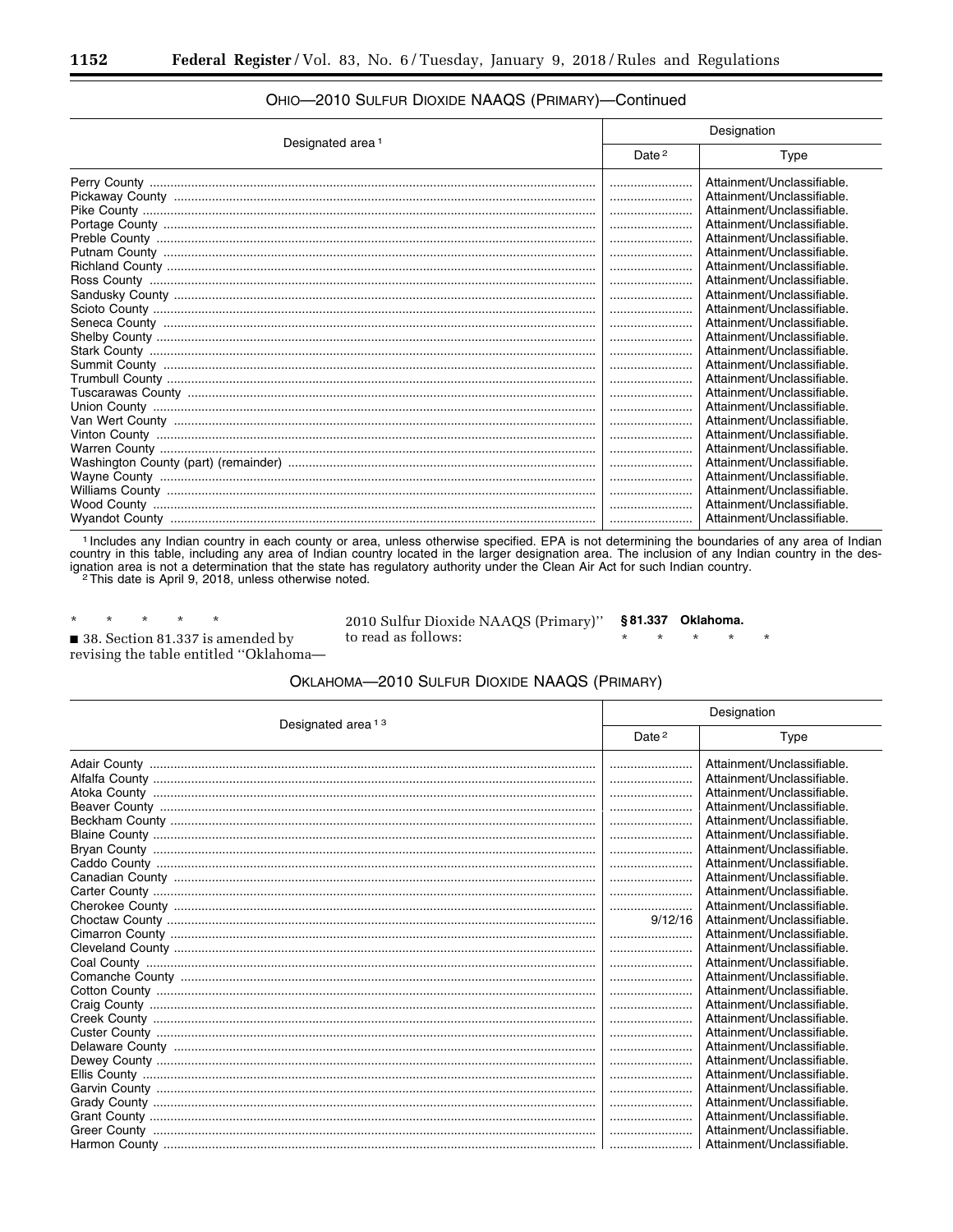#### OKLAHOMA—2010 SULFUR DIOXIDE NAAQS (PRIMARY)—Continued

| Designated area <sup>13</sup> | Designation       |                                                          |
|-------------------------------|-------------------|----------------------------------------------------------|
|                               | Date <sup>2</sup> | Type                                                     |
|                               |                   | Attainment/Unclassifiable.<br>Attainment/Unclassifiable. |
|                               |                   | Attainment/Unclassifiable.                               |
|                               |                   | Attainment/Unclassifiable.                               |
|                               |                   | Attainment/Unclassifiable.                               |
|                               |                   | Attainment/Unclassifiable.                               |
|                               |                   | Attainment/Unclassifiable.                               |
|                               |                   | Attainment/Unclassifiable.                               |
|                               |                   |                                                          |
|                               |                   | Attainment/Unclassifiable.                               |
|                               |                   | Attainment/Unclassifiable.                               |
|                               |                   | Attainment/Unclassifiable.                               |
|                               |                   | Attainment/Unclassifiable.                               |
|                               |                   | Attainment/Unclassifiable.                               |
|                               |                   | Attainment/Unclassifiable.                               |
|                               |                   | Attainment/Unclassifiable.                               |
|                               |                   | Attainment/Unclassifiable.                               |
|                               |                   | Attainment/Unclassifiable.                               |
|                               |                   | Attainment/Unclassifiable.                               |
|                               |                   | Attainment/Unclassifiable.                               |
|                               |                   | Attainment/Unclassifiable.                               |
|                               | 9/12/16           | Attainment/Unclassifiable.                               |
|                               |                   | Attainment/Unclassifiable.                               |
|                               |                   | Attainment/Unclassifiable.                               |
|                               |                   | Attainment/Unclassifiable.                               |
|                               |                   | Attainment/Unclassifiable.                               |
|                               |                   | Attainment/Unclassifiable.                               |
|                               |                   | Attainment/Unclassifiable.                               |
|                               |                   | Attainment/Unclassifiable.                               |
|                               |                   | Attainment/Unclassifiable.                               |
|                               |                   | Attainment/Unclassifiable.                               |
|                               |                   | Attainment/Unclassifiable.                               |
|                               |                   | Attainment/Unclassifiable.                               |
|                               |                   | Attainment/Unclassifiable.                               |
|                               |                   | Attainment/Unclassifiable.                               |
|                               |                   | Attainment/Unclassifiable.                               |
|                               |                   | Attainment/Unclassifiable.                               |
|                               |                   | Attainment/Unclassifiable.                               |
|                               |                   | Attainment/Unclassifiable.                               |
|                               |                   | Attainment/Unclassifiable.                               |
|                               |                   | Attainment/Unclassifiable.                               |
|                               |                   | Attainment/Unclassifiable.                               |
|                               |                   | Attainment/Unclassifiable.                               |
|                               |                   | Attainment/Unclassifiable.                               |
|                               |                   | Attainment/Unclassifiable.                               |
|                               |                   | Attainment/Unclassifiable.                               |
|                               |                   | Attainment/Unclassifiable.                               |

1 Includes any Indian country in each county or area, unless otherwise specified. EPA is not determining the boundaries of any area of Indian country in this table, including any area of Indian country located in the larger designation area. The inclusion of any Indian country in the designation area is not a determination that the state has regulatory authority under the Clean Air Act for such Indian country.<br><sup>2</sup>This date is April 9, 2018, unless otherwise noted.

3Garfield and Mayes Counties will be designated by December 31, 2020.

\* \* \* \* \* ■ 39. Section 81.338 is amended by adding a table titled ''Oregon—2010

Sulfur Dioxide NAAQS (Primary)'' following the table titled ''Oregon— 1971 Sulfur Dioxide NAAQS (Primary and Secondary)'' to read as follows:

#### **§ 81.338 Oregon.**

\* \* \* \* \*

#### OREGON—2010 SULFUR DIOXIDE NAAQS (PRIMARY)

| Designated area <sup>1</sup> | Designation       |                            |
|------------------------------|-------------------|----------------------------|
|                              | Date <sup>2</sup> | Type                       |
| <b>Entire State</b>          |                   | Attainment/Unclassifiable. |

1 Includes any Indian country in each county or area, unless otherwise specified. EPA is not determining the boundaries of any area of Indian country in this table, including any area of Indian country located in the larger designation area. The inclusion of any Indian country in the designation area is not a determination that the state has regulatory authority under the Clean Air Act for such Indian country.<br><sup>2</sup>This date is April 9, 2018, unless otherwise noted.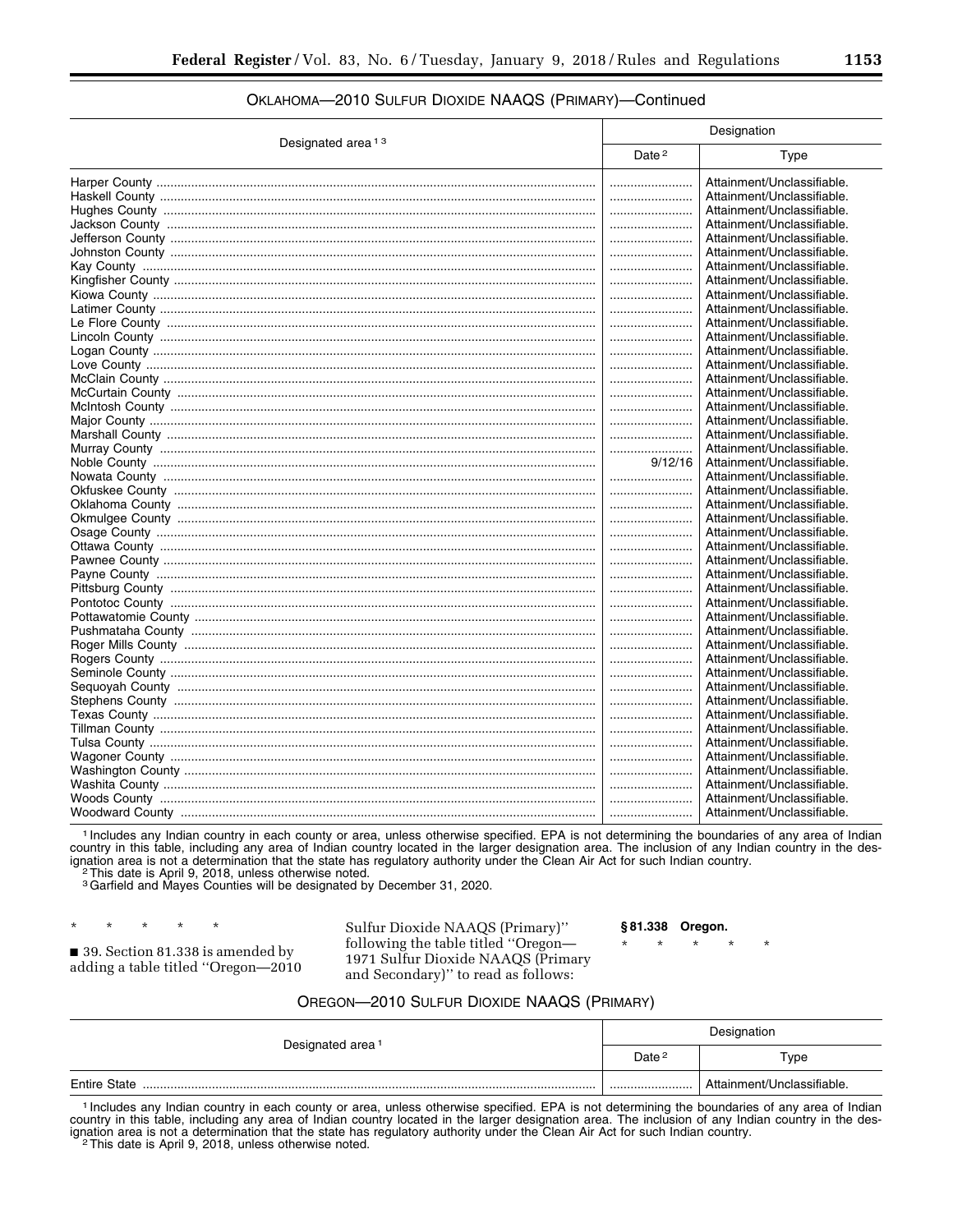۳

\* \* \* \* \*

■ 40. Section 81.339 is amended by revising the table entitled

''Pennsylvania—2010 Sulfur Dioxide NAAQS (Primary)'' to read as follows: **§ 81.339 Pennsylvania.**  \* \* \* \* \* ٦

| PENNSYLVANIA-2010 SULFUR DIOXIDE NAAQS (PRIMARY) |  |
|--------------------------------------------------|--|
|--------------------------------------------------|--|

|                                                                                                                                                                                   | Designation       |                                                                                                                                                    |
|-----------------------------------------------------------------------------------------------------------------------------------------------------------------------------------|-------------------|----------------------------------------------------------------------------------------------------------------------------------------------------|
| Designated area <sup>13</sup>                                                                                                                                                     | Date <sup>2</sup> | Type                                                                                                                                               |
| Allegheny, PA<br>The area consisting of:<br>Borough of Braddock<br>Borough of Dravosburg<br>Borough of East McKeesport                                                            | 10/4/13           | Nonattainment.                                                                                                                                     |
| Borough of East Pittsburgh<br>Borough of Elizabeth<br>Borough of Glassport<br>Borough of Jefferson Hills<br>Borough of Liberty<br>Borough of Lincoln<br>Borough of North Braddock |                   |                                                                                                                                                    |
| Borough of Pleasant Hills<br>Borough of Port Vue<br><b>Borough of Versailles</b><br>Borough of Wall<br>Borough of West Elizabeth<br>Borough of West Mifflin                       |                   |                                                                                                                                                    |
| City of Clairton<br>City of Duquesne<br>City of McKeesport<br>Elizabeth Township<br><b>Forward Township</b><br>North Versailles Township                                          |                   |                                                                                                                                                    |
| Beaver, PA<br>Area consisting of Industry Borough, Shippingport Borough, Midland Borough, Brigh-<br>ton Township, Potter Township and Vanport Township                            | 10/4/13           | Nonattainment.                                                                                                                                     |
| Indiana County<br>Armstrong County (part)<br>Area consisting of Plumcreek Township, South Bend Township, and Elderton Bor-<br>ough                                                | 10/4/13           | Nonattainment.                                                                                                                                     |
| Warren, PA<br>Area consisting of Conewango Township, Glade Township, Pleasant Township, and<br>the City of Warren                                                                 | 10/4/13           | Nonattainment.                                                                                                                                     |
| Remainder of County                                                                                                                                                               |                   | Unclassifiable.                                                                                                                                    |
| Carbon County<br>Schuylkill County                                                                                                                                                |                   | Unclassifiable.<br>Unclassifiable.                                                                                                                 |
| Lehigh County                                                                                                                                                                     |                   | Unclassifiable.<br>Unclassifiable.<br>Unclassifiable.                                                                                              |
| Northampton County<br>Remainder of County                                                                                                                                         |                   | Attainment/Unclassifiable.<br>Attainment/Unclassifiable.                                                                                           |
| <b>Remainder of County</b>                                                                                                                                                        |                   | Attainment/Unclassifiable.                                                                                                                         |
|                                                                                                                                                                                   |                   | Attainment/Unclassifiable.<br>Attainment/Unclassifiable.<br>Attainment/Unclassifiable.<br>Attainment/Unclassifiable.<br>Attainment/Unclassifiable. |
|                                                                                                                                                                                   | <br>              | Attainment/Unclassifiable.<br>Attainment/Unclassifiable.<br>Attainment/Unclassifiable.<br>Attainment/Unclassifiable.                               |
|                                                                                                                                                                                   | <br>              | Attainment/Unclassifiable.<br>Attainment/Unclassifiable.<br>Attainment/Unclassifiable.                                                             |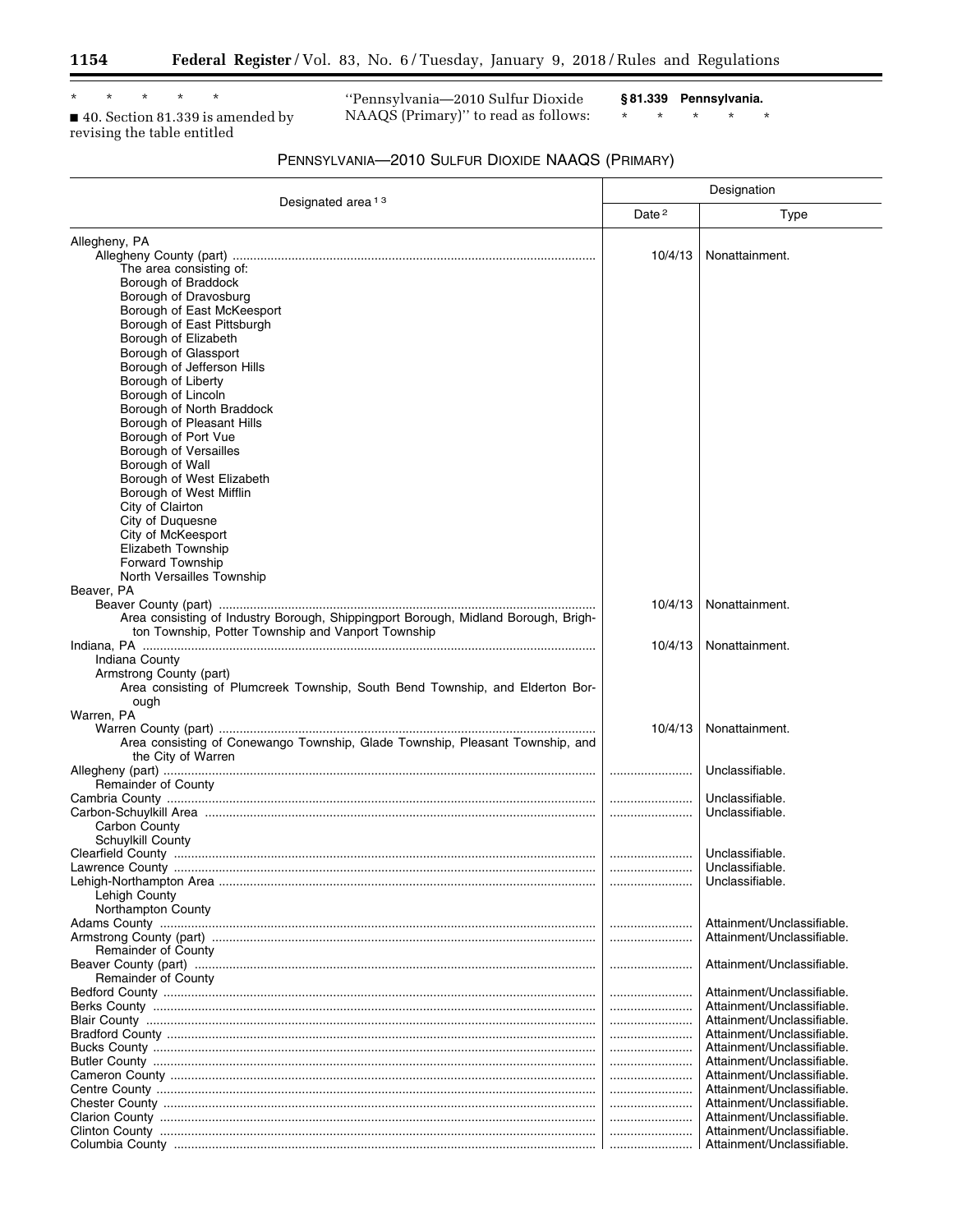## PENNSYLVANIA—2010 SULFUR DIOXIDE NAAQS (PRIMARY)—Continued

| Designated area <sup>13</sup> |  | Designation                |  |
|-------------------------------|--|----------------------------|--|
|                               |  | Type                       |  |
|                               |  | Attainment/Unclassifiable. |  |
|                               |  | Attainment/Unclassifiable. |  |
|                               |  | Attainment/Unclassifiable. |  |
|                               |  | Attainment/Unclassifiable. |  |
|                               |  | Attainment/Unclassifiable. |  |
|                               |  | Attainment/Unclassifiable. |  |
|                               |  | Attainment/Unclassifiable. |  |
|                               |  | Attainment/Unclassifiable. |  |
|                               |  | Attainment/Unclassifiable. |  |
|                               |  | Attainment/Unclassifiable. |  |
|                               |  | Attainment/Unclassifiable. |  |
|                               |  | Attainment/Unclassifiable. |  |
|                               |  | Attainment/Unclassifiable. |  |
|                               |  | Attainment/Unclassifiable. |  |
|                               |  | Attainment/Unclassifiable. |  |
|                               |  | Attainment/Unclassifiable. |  |
|                               |  | Attainment/Unclassifiable. |  |
|                               |  | Attainment/Unclassifiable. |  |
|                               |  | Attainment/Unclassifiable. |  |
|                               |  |                            |  |
|                               |  | Attainment/Unclassifiable. |  |
|                               |  | Attainment/Unclassifiable. |  |
|                               |  | Attainment/Unclassifiable. |  |
|                               |  | Attainment/Unclassifiable. |  |
|                               |  | Attainment/Unclassifiable. |  |
|                               |  | Attainment/Unclassifiable. |  |
|                               |  | Attainment/Unclassifiable. |  |
|                               |  | Attainment/Unclassifiable. |  |
| <b>Delaware County</b>        |  |                            |  |
| Philadelphia County           |  |                            |  |
|                               |  | Attainment/Unclassifiable. |  |
|                               |  | Attainment/Unclassifiable. |  |
|                               |  | Attainment/Unclassifiable. |  |
|                               |  | Attainment/Unclassifiable. |  |
|                               |  | Attainment/Unclassifiable. |  |
|                               |  | Attainment/Unclassifiable. |  |
|                               |  | Attainment/Unclassifiable. |  |
|                               |  | Attainment/Unclassifiable. |  |
|                               |  | Attainment/Unclassifiable. |  |
|                               |  | Attainment/Unclassifiable. |  |
| <b>Remainder of County</b>    |  |                            |  |
|                               |  | Attainment/Unclassifiable. |  |
|                               |  | Attainment/Unclassifiable. |  |
|                               |  | Attainment/Unclassifiable. |  |
|                               |  | Attainment/Unclassifiable. |  |

1 Includes any Indian country in each county or area, unless otherwise specified. EPA is not determining the boundaries of any area of Indian country in this table, including any area of Indian country located in the larger designation area. The inclusion of any Indian country in the designation area is not a determination that the state has regulatory authority under the Clean Air Act for such Indian country. 2This date is April 9, 2018, unless otherwise noted.

3York County will be designated by December 31, 2020.

\* \* \* \* \* ■ 41. Section 81.340 is amended by adding a table titled ''Rhode Island —2010 Sulfur Dioxide NAAQS

(Primary)'' following the table titled ''Rhode Island —1971 Sulfur Dioxide NAAQS (Primary and Secondary)'' to read as follows:

**§ 81.340 Rhode Island.** 

\* \* \* \* \*

#### RHODE ISLAND—2010 SULFUR DIOXIDE NAAQS (PRIMARY)

| Designated area <sup>1</sup> | Designation       |                            |
|------------------------------|-------------------|----------------------------|
|                              | Date <sup>2</sup> | Type                       |
| State of Rhode Island        |                   | Attainment/Unclassifiable. |

1 Includes any Indian country in each county or area, unless otherwise specified. EPA is not determining the boundaries of any area of Indian country in this table, including any area of Indian country located in the larger designation area. The inclusion of any Indian country in the designation area is not a determination that the state has regulatory authority under the Clean Air Act for such Indian country.<br><sup>2</sup>This date is April 9, 2018, unless otherwise noted.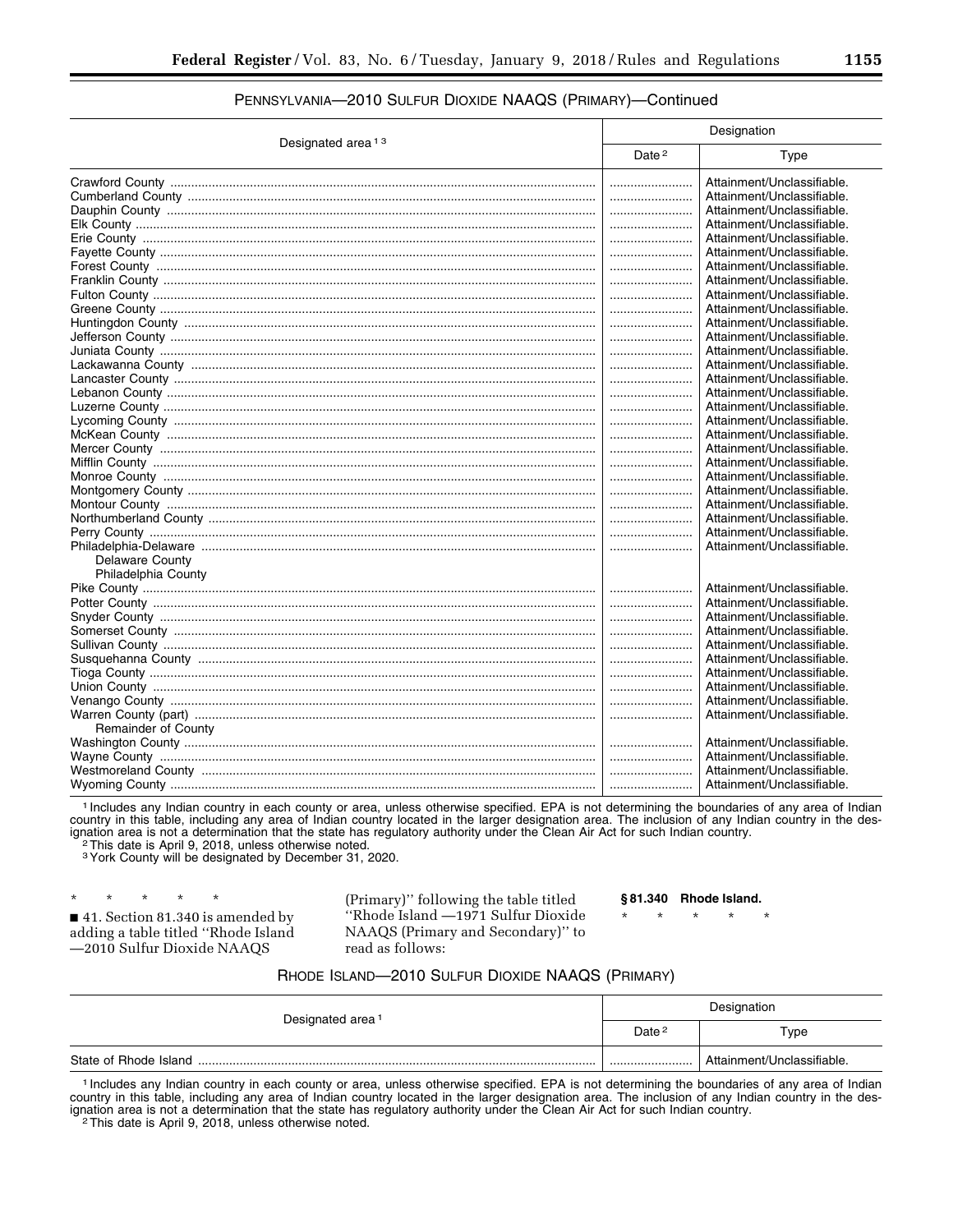$\star$  $\star$  $\star$ 

■ 42. Section 81.341 is amended by adding a new table titled "South Carolina-2010 Sulfur Dioxide NAAQS

(Primary)" following the table titled "South Carolina-1971 Sulfur Dioxide NAAQS (Primary and Secondary)" to read as follows:

§81.341 South Carolina.

 $\star$  $\star$  $\star$  $\star$ 

 $\star$ 

| SOUTH CAROLINA—2010 SULFUR DIOXIDE NAAQS (PRIMARY) |  |  |
|----------------------------------------------------|--|--|
|----------------------------------------------------|--|--|

|                              | Designation       |                            |  |
|------------------------------|-------------------|----------------------------|--|
| Designated area <sup>1</sup> | Date <sup>2</sup> | Type                       |  |
|                              |                   | Attainment/Unclassifiable. |  |
|                              |                   | Attainment/Unclassifiable. |  |
|                              |                   | Attainment/Unclassifiable. |  |
|                              |                   | Attainment/Unclassifiable. |  |
|                              |                   | Attainment/Unclassifiable. |  |
|                              |                   | Attainment/Unclassifiable. |  |
|                              |                   | Attainment/Unclassifiable. |  |
|                              |                   | Attainment/Unclassifiable. |  |
|                              |                   | Attainment/Unclassifiable. |  |
|                              |                   | Attainment/Unclassifiable. |  |
|                              |                   | Attainment/Unclassifiable. |  |
|                              |                   | Attainment/Unclassifiable. |  |
|                              |                   | Attainment/Unclassifiable. |  |
|                              |                   | Attainment/Unclassifiable. |  |
|                              |                   | Attainment/Unclassifiable. |  |
|                              |                   | Attainment/Unclassifiable. |  |
|                              |                   | Attainment/Unclassifiable. |  |
|                              |                   | Attainment/Unclassifiable. |  |
|                              |                   | Attainment/Unclassifiable. |  |
|                              |                   | Attainment/Unclassifiable. |  |
|                              |                   | Attainment/Unclassifiable. |  |
|                              |                   | Attainment/Unclassifiable. |  |
|                              |                   | Attainment/Unclassifiable. |  |
|                              |                   | Attainment/Unclassifiable. |  |
|                              |                   | Attainment/Unclassifiable. |  |
|                              |                   | Attainment/Unclassifiable. |  |
|                              |                   | Attainment/Unclassifiable. |  |
|                              |                   | Attainment/Unclassifiable. |  |
|                              |                   | Attainment/Unclassifiable. |  |
|                              |                   | Attainment/Unclassifiable. |  |
|                              |                   | Attainment/Unclassifiable. |  |
|                              |                   | Attainment/Unclassifiable. |  |
|                              |                   | Attainment/Unclassifiable. |  |
|                              |                   | Attainment/Unclassifiable. |  |
|                              |                   | Attainment/Unclassifiable. |  |
|                              |                   | Attainment/Unclassifiable. |  |
|                              |                   | Attainment/Unclassifiable. |  |
|                              |                   | Attainment/Unclassifiable. |  |
|                              |                   | Attainment/Unclassifiable. |  |
|                              |                   | Attainment/Unclassifiable. |  |
|                              |                   | Attainment/Unclassifiable. |  |
|                              |                   | Attainment/Unclassifiable. |  |
|                              |                   | Attainment/Unclassifiable. |  |
|                              |                   | Attainment/Unclassifiable. |  |
|                              |                   | Attainment/Unclassifiable. |  |
|                              |                   |                            |  |
|                              |                   | Attainment/Unclassifiable. |  |

1 Includes any Indian country in each county or area, unless otherwise specified. EPA is not determining the boundaries of any area of Indian country in this table, including any area of Indian country located in the larger designation area. The inclusion of any Indian country in the designation area is not a determination that the state has regulatory authority under the Clean Air Act for such Indian country. <sup>2</sup>This date is April 9, 2018, unless otherwise noted.

 $\star$ ■ 43. Section 81.342 is amended by revising the table entitled "South"

 $\star$ 

Dakota-2010 Sulfur Dioxide NAAQS (Primary)" to read as follows:

§81.342 South Dakota.

 $\star$ 

 $\star$  $\star$  $\star$ 

## SOUTH DAKOTA-2010 SULFUR DIOXIDE NAAQS (PRIMARY)

| Designated area <sup>1</sup> | Designation       |                            |  |
|------------------------------|-------------------|----------------------------|--|
|                              | Date <sup>2</sup> | Type                       |  |
| Statewide:                   |                   | Attainment/Unclassifiable. |  |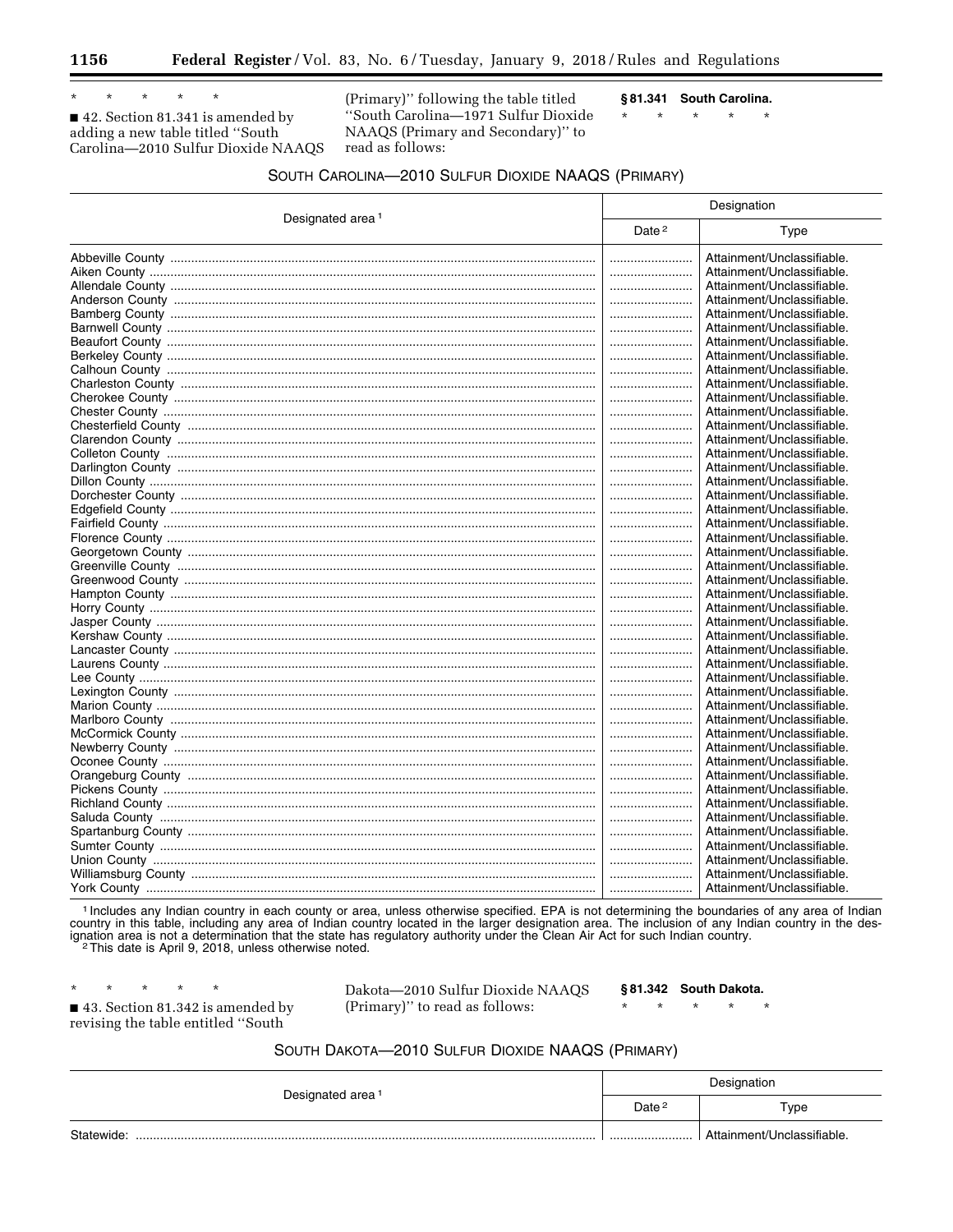## SOUTH DAKOTA—2010 SULFUR DIOXIDE NAAQS (PRIMARY)—Continued

|                                              | Designation |                            |
|----------------------------------------------|-------------|----------------------------|
| Designated area <sup>1</sup>                 |             | Type                       |
| Aurora County                                |             |                            |
| Beadle County                                |             |                            |
| <b>Bennett County</b>                        |             |                            |
| <b>Bon Homme County</b>                      |             |                            |
| <b>Brookings County</b>                      |             |                            |
| <b>Brown County</b>                          |             |                            |
| <b>Brule County</b><br><b>Buffalo County</b> |             |                            |
| <b>Butte County</b>                          |             |                            |
| Campbell County                              |             |                            |
| <b>Charles Mix County</b>                    |             |                            |
| <b>Clark County</b>                          |             |                            |
| Clay County                                  |             |                            |
| Codington County                             |             |                            |
| Corson County                                |             |                            |
| <b>Custer County</b>                         |             |                            |
| Davison County                               |             |                            |
| Day County<br>Deuel County                   |             |                            |
| Dewey County                                 |             |                            |
| Douglas County                               |             |                            |
| <b>Edmunds County</b>                        |             |                            |
| Fall River County                            |             |                            |
| <b>Faulk County</b>                          |             |                            |
|                                              | 9/12/16     | Attainment/Unclassifiable. |
| Gregory County                               |             |                            |
| Haakon County                                |             |                            |
| Hamlin County<br><b>Hand County</b>          |             |                            |
| Hanson County                                |             |                            |
| Harding County                               |             |                            |
| Hughes County                                |             |                            |
| Hutchinson County                            |             |                            |
| <b>Hyde County</b>                           |             |                            |
| Jackson County                               |             |                            |
| Jerauld County                               |             |                            |
| Jones County<br>Kingsbury County             |             |                            |
| Lake County                                  |             |                            |
| Lawrence County                              |             |                            |
| <b>Lincoln County</b>                        |             |                            |
| Lyman County                                 |             |                            |
| McCook County                                |             |                            |
| McPherson County                             |             |                            |
| Marshall County                              |             |                            |
| Meade County                                 |             |                            |
| Mellette County<br>Miner County              |             |                            |
| Minnehaha County                             |             |                            |
| Moody County                                 |             |                            |
| Oglala Lakota County                         |             |                            |
| Pennington County                            |             |                            |
| Perkins County                               |             |                            |
| Potter County                                |             |                            |
| Roberts County                               |             |                            |
| Sanborn County<br>Spink County               |             |                            |
| <b>Stanley County</b>                        |             |                            |
| Sully County                                 |             |                            |
| <b>Todd County</b>                           |             |                            |
| <b>Tripp County</b>                          |             |                            |
| <b>Turner County</b>                         |             |                            |
| Union County                                 |             |                            |
| <b>Walworth County</b>                       |             |                            |
| Yankton County                               |             |                            |
| Ziebach County                               |             |                            |

1 Includes any Indian country in each county or area, unless otherwise specified. EPA is not determining the boundaries of any area of Indian country in this table, including any area of Indian country located in the larger designation area. The inclusion of any Indian country in the designation area is not a determination that the state has regulatory authority under the Clean Air Act for such Indian country.<br><sup>2</sup>This date is April 9, 2018, unless otherwise noted.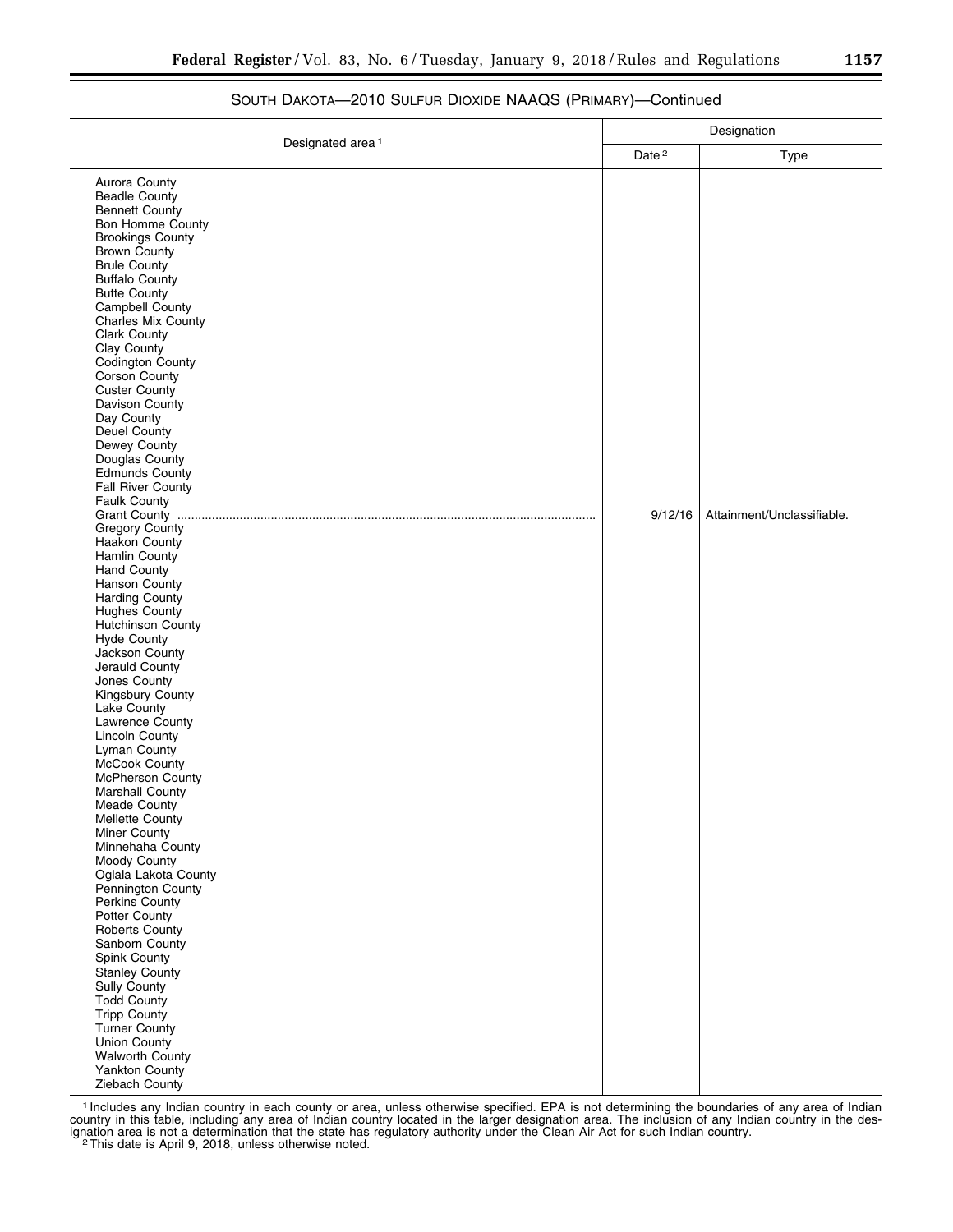Ξ

 $\star$  $\star$  $\star$  $\star$ 

■ 44. Section 81.343 is amended by revising the table entitled "Tennessee-

 $\star$ 

2010 Sulfur Dioxide NAAQS (Primary)" §81.343 Tennessee. to read as follows:

 $\star$   $\qquad$   $\star$  $\star$  $\pmb{\star}$  $\star$  ۲

| TENNESSEE-2010 SULFUR DIOXIDE NAAQS (PRIMARY) |  |  |
|-----------------------------------------------|--|--|
|                                               |  |  |

| Designation                                                                                                                                                                                                            |          |                                                          |
|------------------------------------------------------------------------------------------------------------------------------------------------------------------------------------------------------------------------|----------|----------------------------------------------------------|
| Designated area                                                                                                                                                                                                        | Date $1$ | Type                                                     |
|                                                                                                                                                                                                                        | 10/4/13  | Nonattainment.                                           |
| Sullivan County (part)<br>That portion of Sullivan County encompassing a circle having its center at the B-253<br>power house coordinates 36.5186 N; 82.5350 W and having a 3-kilometer radius<br><b>Sumner County</b> | 9/12/16  | Unclassifiable.                                          |
| Rest of State: 3                                                                                                                                                                                                       |          |                                                          |
|                                                                                                                                                                                                                        |          | Attainment/Unclassifiable.                               |
|                                                                                                                                                                                                                        | <br>     | Attainment/Unclassifiable.<br>Attainment/Unclassifiable. |
|                                                                                                                                                                                                                        |          | Attainment/Unclassifiable.                               |
|                                                                                                                                                                                                                        |          | Attainment/Unclassifiable.                               |
|                                                                                                                                                                                                                        |          | Attainment/Unclassifiable.                               |
|                                                                                                                                                                                                                        |          | Attainment/Unclassifiable.                               |
|                                                                                                                                                                                                                        |          | Attainment/Unclassifiable.<br>Attainment/Unclassifiable. |
|                                                                                                                                                                                                                        | <br>     | Attainment/Unclassifiable.                               |
|                                                                                                                                                                                                                        |          | Attainment/Unclassifiable.                               |
|                                                                                                                                                                                                                        |          | Attainment/Unclassifiable.                               |
|                                                                                                                                                                                                                        |          | Attainment/Unclassifiable.                               |
|                                                                                                                                                                                                                        |          | Attainment/Unclassifiable.                               |
|                                                                                                                                                                                                                        |          | Attainment/Unclassifiable.<br>Attainment/Unclassifiable. |
|                                                                                                                                                                                                                        |          | Attainment/Unclassifiable.                               |
|                                                                                                                                                                                                                        |          | Attainment/Unclassifiable.                               |
|                                                                                                                                                                                                                        |          | Attainment/Unclassifiable.                               |
|                                                                                                                                                                                                                        |          | Attainment/Unclassifiable.<br>Attainment/Unclassifiable. |
|                                                                                                                                                                                                                        |          | Attainment/Unclassifiable.                               |
|                                                                                                                                                                                                                        |          | Attainment/Unclassifiable.                               |
|                                                                                                                                                                                                                        |          | Attainment/Unclassifiable.                               |
|                                                                                                                                                                                                                        |          | Attainment/Unclassifiable.                               |
|                                                                                                                                                                                                                        | <br>     | Attainment/Unclassifiable.<br>Attainment/Unclassifiable. |
|                                                                                                                                                                                                                        |          | Attainment/Unclassifiable.                               |
|                                                                                                                                                                                                                        |          | Attainment/Unclassifiable.                               |
|                                                                                                                                                                                                                        | <br>     | Attainment/Unclassifiable.<br>Attainment/Unclassifiable. |
|                                                                                                                                                                                                                        |          | Attainment/Unclassifiable.                               |
|                                                                                                                                                                                                                        |          | Attainment/Unclassifiable.                               |
|                                                                                                                                                                                                                        |          | Attainment/Unclassifiable.                               |
|                                                                                                                                                                                                                        |          | Attainment/Unclassifiable.<br>Attainment/Unclassifiable. |
|                                                                                                                                                                                                                        |          | Attainment/Unclassifiable.                               |
|                                                                                                                                                                                                                        |          | Attainment/Unclassifiable.                               |
|                                                                                                                                                                                                                        |          | Attainment/Unclassifiable.                               |
|                                                                                                                                                                                                                        |          | Attainment/Unclassifiable.<br>Attainment/Unclassifiable. |
|                                                                                                                                                                                                                        |          | Attainment/Unclassifiable.                               |
|                                                                                                                                                                                                                        |          | Attainment/Unclassifiable.                               |
|                                                                                                                                                                                                                        |          | Attainment/Unclassifiable.                               |
|                                                                                                                                                                                                                        |          | Attainment/Unclassifiable.                               |
|                                                                                                                                                                                                                        |          | Attainment/Unclassifiable.<br>Attainment/Unclassifiable. |
|                                                                                                                                                                                                                        |          | Attainment/Unclassifiable.                               |
|                                                                                                                                                                                                                        |          | Attainment/Unclassifiable.                               |
|                                                                                                                                                                                                                        |          | Attainment/Unclassifiable.                               |
|                                                                                                                                                                                                                        |          | Attainment/Unclassifiable.                               |
|                                                                                                                                                                                                                        |          | Attainment/Unclassifiable.<br>Attainment/Unclassifiable. |
|                                                                                                                                                                                                                        |          | Attainment/Unclassifiable.                               |
|                                                                                                                                                                                                                        |          | Attainment/Unclassifiable.                               |
|                                                                                                                                                                                                                        |          | Attainment/Unclassifiable.                               |
|                                                                                                                                                                                                                        |          | Attainment/Unclassifiable.<br>Attainment/Unclassifiable. |
|                                                                                                                                                                                                                        |          | Attainment/Unclassifiable.                               |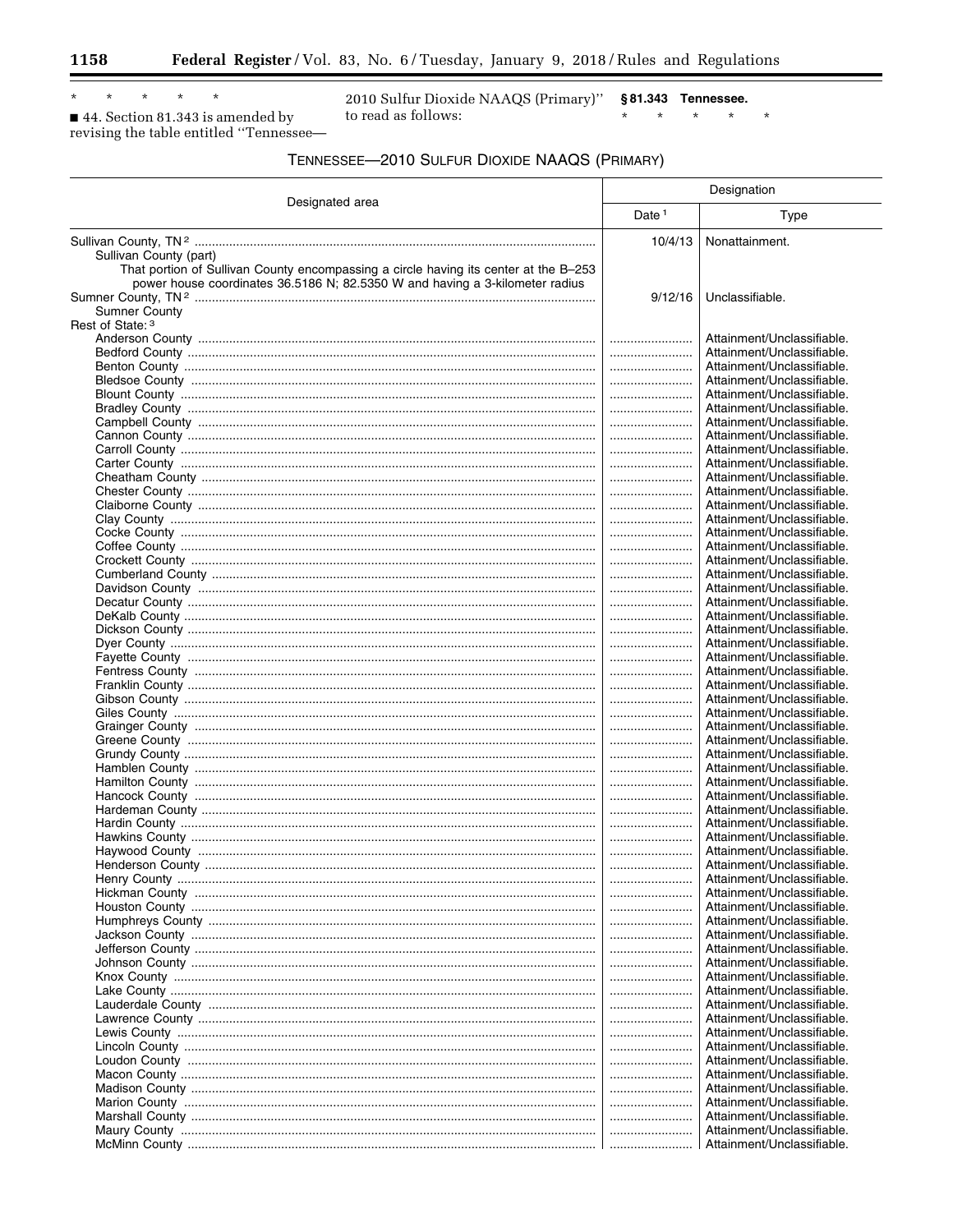|                 | Designation       |                            |
|-----------------|-------------------|----------------------------|
| Designated area | Date <sup>1</sup> | Type                       |
|                 |                   | Attainment/Unclassifiable. |
|                 |                   | Attainment/Unclassifiable. |
|                 |                   | Attainment/Unclassifiable. |
|                 |                   | Attainment/Unclassifiable. |
|                 |                   | Attainment/Unclassifiable. |
|                 |                   | Attainment/Unclassifiable. |
|                 |                   | Attainment/Unclassifiable. |
|                 |                   | Attainment/Unclassifiable. |
|                 |                   | Attainment/Unclassifiable. |
|                 |                   | Attainment/Unclassifiable. |
|                 |                   | Attainment/Unclassifiable. |
|                 |                   | Attainment/Unclassifiable. |
|                 |                   | Attainment/Unclassifiable. |
|                 |                   | Attainment/Unclassifiable. |
|                 |                   | Attainment/Unclassifiable. |
|                 |                   | Attainment/Unclassifiable. |
|                 |                   | Attainment/Unclassifiable. |
|                 |                   | Attainment/Unclassifiable. |
|                 |                   | Attainment/Unclassifiable. |
|                 |                   | Attainment/Unclassifiable. |
|                 |                   | Attainment/Unclassifiable. |
|                 |                   | Attainment/Unclassifiable. |
|                 |                   | Attainment/Unclassifiable. |
|                 |                   | Attainment/Unclassifiable. |
|                 |                   | Attainment/Unclassifiable. |
|                 |                   | Attainment/Unclassifiable. |
|                 |                   | Attainment/Unclassifiable. |
|                 |                   | Attainment/Unclassifiable. |
|                 |                   | Attainment/Unclassifiable. |
|                 |                   | Attainment/Unclassifiable. |
|                 |                   | Attainment/Unclassifiable. |
|                 |                   | Attainment/Unclassifiable. |
|                 |                   | Attainment/Unclassifiable. |
|                 |                   | Attainment/Unclassifiable. |
|                 |                   | Attainment/Unclassifiable. |

### TENNESSEE—2010 SULFUR DIOXIDE NAAQS (PRIMARY)—Continued

1This date is April 9, 2018, unless otherwise noted.

2Excludes Indian country located in each area, if any, unless otherwise specified.

<sup>3</sup> Includes any Indian country in each county or area, unless otherwise specified. EPA is not determining the boundaries of any area of Indian country in this table, including any area of Indian country located in the larger designation area. The inclusion of any Indian country in the designation area is not a determination that the state has regulatory authority under the Clean Air Act for such Indian country.

\* \* \* \* \*

■ 45. Section 81.344 is amended by revising the table entitled ''Texas—2010 Sulfur Dioxide NAAQS (Primary)'' to read as follows:

**§ 81.344 Texas.** 

\* \* \* \* \*

# TEXAS—2010 SULFUR DIOXIDE NAAQS (PRIMARY)

| Designated area <sup>13</sup>                                                                                                                                                                                                                                                                                                                                                                                                                                                                                                                                                   |                            | Designation                      |  |  |  |
|---------------------------------------------------------------------------------------------------------------------------------------------------------------------------------------------------------------------------------------------------------------------------------------------------------------------------------------------------------------------------------------------------------------------------------------------------------------------------------------------------------------------------------------------------------------------------------|----------------------------|----------------------------------|--|--|--|
|                                                                                                                                                                                                                                                                                                                                                                                                                                                                                                                                                                                 |                            | Type                             |  |  |  |
| Freestone and Anderson Counties. TX<br>Those portions of Freestone and Anderson Counties encompassed by the rectangle<br>with the vertices using Universal Traverse Mercator (UTM) coordinates in UTM<br>zone 14 with datum NAD83 as follows: (1) Vertices—UTM Easting (m) 766752.69,<br>UTM Northing (m) 3536333.0, (2) vertices—UTM Easting (m) 784752.69, UTM<br>Northing (m) 3536333.0, (3) vertices—UTM Easting (m) 784752.69, UTM Northing<br>(m) 3512333.0, (4) vertices-UTM Easting (m) 766752.69, UTM Northing (m)<br>3512333.0<br><b>Rusk and Panola Counties, TX</b> | 1/12/17<br><br><br>1/12/17 | Nonattainment.<br>Nonattainment. |  |  |  |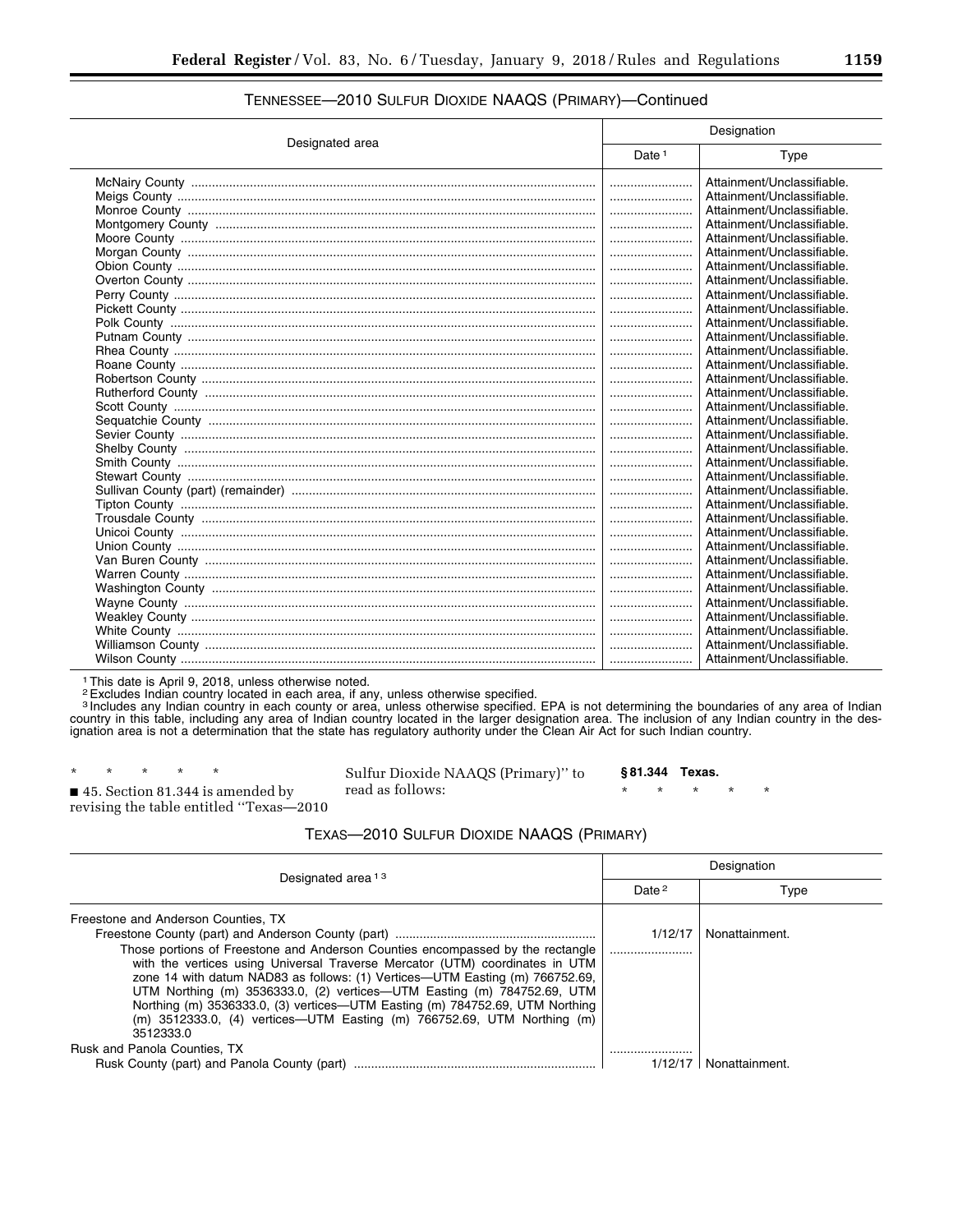$\equiv$ 

|                                                                                                                                                                                                                                                                                                                                                                                                                                                                               | Designation       |                                                          |  |  |  |  |
|-------------------------------------------------------------------------------------------------------------------------------------------------------------------------------------------------------------------------------------------------------------------------------------------------------------------------------------------------------------------------------------------------------------------------------------------------------------------------------|-------------------|----------------------------------------------------------|--|--|--|--|
| Designated area <sup>13</sup>                                                                                                                                                                                                                                                                                                                                                                                                                                                 | Date <sup>2</sup> | Type                                                     |  |  |  |  |
| Those portions of Rusk and Panola Counties encompassed by the rectangle with the<br>vertices using Universal Traverse Mercator (UTM) coordinates in UTM zone 15<br>with datum NAD83 as follows: (1) Vertices-UTM Easting (m) 340067.31, UTM<br>Northing (m) 3575814.75 (2) vertices-UTM Easting (m) 356767.31, UTM Northing<br>(m) 3575814.75 (3) vertices-UTM Easting (m) 356767.31, UTM Northing (m)<br>3564314.75 (4) vertices—UTM Easting (m) 340067.31, UTM Northing (m) |                   |                                                          |  |  |  |  |
| 3564314.75<br>That portion of Titus County encompassed by the rectangle with the vertices using                                                                                                                                                                                                                                                                                                                                                                               | 1/12/17<br>       | Nonattainment.                                           |  |  |  |  |
| Universal Traverse Mercator (UTM) coordinates in UTM zone 15 with datum<br>NAD83 as follows: (1) Vertices—UTM Easting (m) 304329.030, UTM Northing (m)<br>3666971.0, (2) vertices—UTM Easting (m) 311629.030, UTM Northing<br>(m)<br>(3) vertices—UTM Easting (m) 311629.03, UTM Northing<br>3666971.0.<br>(m)<br>3661870.5, (4) vertices—UTM Easting (m) 304329.03, UTM Northing<br>(m)<br>3661870.5                                                                         |                   |                                                          |  |  |  |  |
|                                                                                                                                                                                                                                                                                                                                                                                                                                                                               | 1/12/17           | Unclassifiable.                                          |  |  |  |  |
|                                                                                                                                                                                                                                                                                                                                                                                                                                                                               | 9/12/16           | Unclassifiable.                                          |  |  |  |  |
|                                                                                                                                                                                                                                                                                                                                                                                                                                                                               |                   | Attainment/Unclassifiable.                               |  |  |  |  |
|                                                                                                                                                                                                                                                                                                                                                                                                                                                                               |                   | Attainment/Unclassifiable.                               |  |  |  |  |
|                                                                                                                                                                                                                                                                                                                                                                                                                                                                               |                   | Attainment/Unclassifiable.                               |  |  |  |  |
|                                                                                                                                                                                                                                                                                                                                                                                                                                                                               |                   | Attainment/Unclassifiable.                               |  |  |  |  |
|                                                                                                                                                                                                                                                                                                                                                                                                                                                                               |                   | Attainment/Unclassifiable.                               |  |  |  |  |
|                                                                                                                                                                                                                                                                                                                                                                                                                                                                               |                   | Attainment/Unclassifiable.                               |  |  |  |  |
|                                                                                                                                                                                                                                                                                                                                                                                                                                                                               | 9/12/16           | Attainment/Unclassifiable.<br>Attainment/Unclassifiable. |  |  |  |  |
|                                                                                                                                                                                                                                                                                                                                                                                                                                                                               |                   | Attainment/Unclassifiable.                               |  |  |  |  |
|                                                                                                                                                                                                                                                                                                                                                                                                                                                                               |                   | Attainment/Unclassifiable.                               |  |  |  |  |
|                                                                                                                                                                                                                                                                                                                                                                                                                                                                               |                   | Attainment/Unclassifiable.                               |  |  |  |  |
|                                                                                                                                                                                                                                                                                                                                                                                                                                                                               |                   | Attainment/Unclassifiable.                               |  |  |  |  |
|                                                                                                                                                                                                                                                                                                                                                                                                                                                                               |                   | Attainment/Unclassifiable.                               |  |  |  |  |
|                                                                                                                                                                                                                                                                                                                                                                                                                                                                               |                   | Attainment/Unclassifiable.                               |  |  |  |  |
|                                                                                                                                                                                                                                                                                                                                                                                                                                                                               |                   | Attainment/Unclassifiable.                               |  |  |  |  |
|                                                                                                                                                                                                                                                                                                                                                                                                                                                                               |                   | Attainment/Unclassifiable.                               |  |  |  |  |
|                                                                                                                                                                                                                                                                                                                                                                                                                                                                               |                   | Attainment/Unclassifiable.                               |  |  |  |  |
|                                                                                                                                                                                                                                                                                                                                                                                                                                                                               |                   | Attainment/Unclassifiable.                               |  |  |  |  |
|                                                                                                                                                                                                                                                                                                                                                                                                                                                                               |                   | Attainment/Unclassifiable.                               |  |  |  |  |
|                                                                                                                                                                                                                                                                                                                                                                                                                                                                               |                   | Attainment/Unclassifiable.<br>Attainment/Unclassifiable. |  |  |  |  |
|                                                                                                                                                                                                                                                                                                                                                                                                                                                                               |                   | Attainment/Unclassifiable.                               |  |  |  |  |
|                                                                                                                                                                                                                                                                                                                                                                                                                                                                               |                   | Attainment/Unclassifiable.                               |  |  |  |  |
|                                                                                                                                                                                                                                                                                                                                                                                                                                                                               |                   | Attainment/Unclassifiable.                               |  |  |  |  |
|                                                                                                                                                                                                                                                                                                                                                                                                                                                                               |                   | Attainment/Unclassifiable.                               |  |  |  |  |
|                                                                                                                                                                                                                                                                                                                                                                                                                                                                               |                   | Attainment/Unclassifiable.                               |  |  |  |  |
|                                                                                                                                                                                                                                                                                                                                                                                                                                                                               |                   | Attainment/Unclassifiable.                               |  |  |  |  |
|                                                                                                                                                                                                                                                                                                                                                                                                                                                                               |                   | Attainment/Unclassifiable.                               |  |  |  |  |
|                                                                                                                                                                                                                                                                                                                                                                                                                                                                               |                   | Attainment/Unclassifiable                                |  |  |  |  |
|                                                                                                                                                                                                                                                                                                                                                                                                                                                                               |                   | Attainment/Unclassifiable.                               |  |  |  |  |
|                                                                                                                                                                                                                                                                                                                                                                                                                                                                               |                   | Attainment/Unclassifiable.                               |  |  |  |  |
|                                                                                                                                                                                                                                                                                                                                                                                                                                                                               |                   | Attainment/Unclassifiable.<br>Attainment/Unclassifiable. |  |  |  |  |
|                                                                                                                                                                                                                                                                                                                                                                                                                                                                               |                   | Attainment/Unclassifiable.                               |  |  |  |  |
|                                                                                                                                                                                                                                                                                                                                                                                                                                                                               |                   | Attainment/Unclassifiable.                               |  |  |  |  |
|                                                                                                                                                                                                                                                                                                                                                                                                                                                                               |                   | Attainment/Unclassifiable.                               |  |  |  |  |
|                                                                                                                                                                                                                                                                                                                                                                                                                                                                               |                   | Attainment/Unclassifiable.                               |  |  |  |  |
|                                                                                                                                                                                                                                                                                                                                                                                                                                                                               |                   | Attainment/Unclassifiable.                               |  |  |  |  |
|                                                                                                                                                                                                                                                                                                                                                                                                                                                                               |                   | Attainment/Unclassifiable.                               |  |  |  |  |
|                                                                                                                                                                                                                                                                                                                                                                                                                                                                               |                   | Attainment/Unclassifiable.                               |  |  |  |  |
|                                                                                                                                                                                                                                                                                                                                                                                                                                                                               |                   | Attainment/Unclassifiable.                               |  |  |  |  |
|                                                                                                                                                                                                                                                                                                                                                                                                                                                                               |                   | Attainment/Unclassifiable.                               |  |  |  |  |
|                                                                                                                                                                                                                                                                                                                                                                                                                                                                               |                   | Attainment/Unclassifiable.                               |  |  |  |  |
|                                                                                                                                                                                                                                                                                                                                                                                                                                                                               |                   | Attainment/Unclassifiable.                               |  |  |  |  |
|                                                                                                                                                                                                                                                                                                                                                                                                                                                                               |                   | Attainment/Unclassifiable.                               |  |  |  |  |
|                                                                                                                                                                                                                                                                                                                                                                                                                                                                               |                   | Attainment/Unclassifiable.<br>Attainment/Unclassifiable. |  |  |  |  |
|                                                                                                                                                                                                                                                                                                                                                                                                                                                                               |                   | Attainment/Unclassifiable.                               |  |  |  |  |
|                                                                                                                                                                                                                                                                                                                                                                                                                                                                               |                   | Attainment/Unclassifiable.                               |  |  |  |  |
|                                                                                                                                                                                                                                                                                                                                                                                                                                                                               |                   | Attainment/Unclassifiable.                               |  |  |  |  |
|                                                                                                                                                                                                                                                                                                                                                                                                                                                                               |                   | Attainment/Unclassifiable.                               |  |  |  |  |
|                                                                                                                                                                                                                                                                                                                                                                                                                                                                               |                   | Attainment/Unclassifiable.                               |  |  |  |  |
|                                                                                                                                                                                                                                                                                                                                                                                                                                                                               |                   | Attainment/Unclassifiable.                               |  |  |  |  |

# TEXAS-2010 SULFUR DIOXIDE NAAQS (PRIMARY)-Continued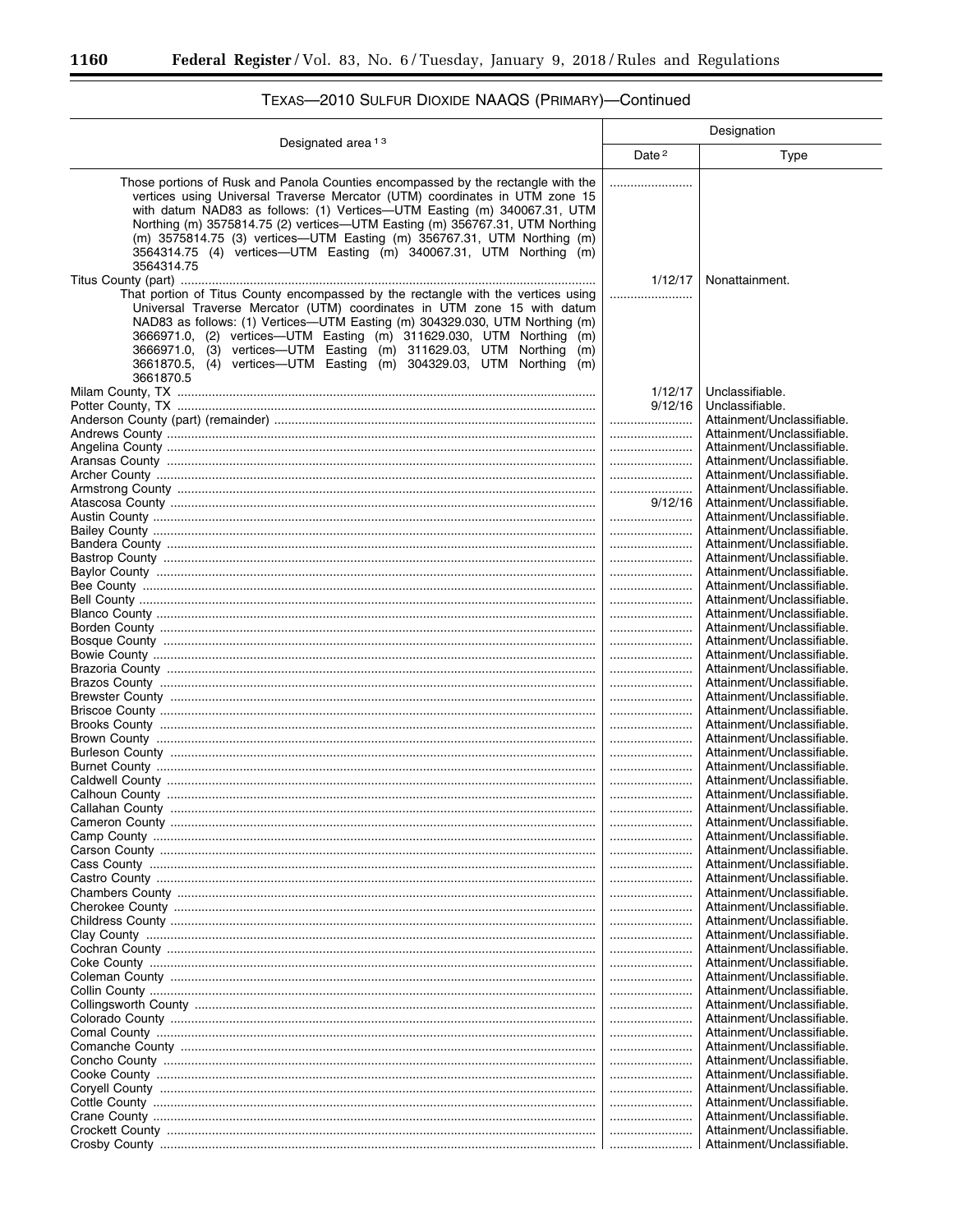# TEXAS-2010 SULFUR DIOXIDE NAAQS (PRIMARY)-Continued

|                               |                   | Designation                                              |
|-------------------------------|-------------------|----------------------------------------------------------|
| Designated area <sup>13</sup> | Date <sup>2</sup> | Type                                                     |
|                               |                   | Attainment/Unclassifiable.                               |
|                               |                   | Attainment/Unclassifiable.                               |
|                               |                   | Attainment/Unclassifiable.                               |
|                               |                   | Attainment/Unclassifiable.                               |
|                               |                   | Attainment/Unclassifiable.                               |
|                               |                   | Attainment/Unclassifiable.                               |
|                               |                   | Attainment/Unclassifiable.                               |
|                               |                   | Attainment/Unclassifiable.                               |
|                               |                   | Attainment/Unclassifiable.<br>Attainment/Unclassifiable. |
|                               |                   | Attainment/Unclassifiable.                               |
|                               |                   | Attainment/Unclassifiable.                               |
|                               |                   | Attainment/Unclassifiable.                               |
|                               |                   | Attainment/Unclassifiable.                               |
|                               |                   | Attainment/Unclassifiable.                               |
|                               |                   | Attainment/Unclassifiable.                               |
|                               |                   | Attainment/Unclassifiable.                               |
|                               |                   | Attainment/Unclassifiable.                               |
|                               |                   | Attainment/Unclassifiable.<br>Attainment/Unclassifiable. |
|                               |                   | Attainment/Unclassifiable.                               |
|                               |                   | Attainment/Unclassifiable.                               |
|                               |                   | Attainment/Unclassifiable.                               |
|                               |                   | Attainment/Unclassifiable.                               |
|                               | 9/12/16           | Attainment/Unclassifiable.                               |
|                               |                   | Attainment/Unclassifiable.                               |
|                               |                   | Attainment/Unclassifiable.                               |
|                               |                   | Attainment/Unclassifiable.                               |
|                               |                   | Attainment/Unclassifiable.                               |
|                               |                   | Attainment/Unclassifiable.<br>Attainment/Unclassifiable. |
|                               | <br>              | Attainment/Unclassifiable.                               |
|                               |                   | Attainment/Unclassifiable.                               |
|                               | 9/12/16           | Attainment/Unclassifiable.                               |
|                               |                   | Attainment/Unclassifiable.                               |
|                               |                   | Attainment/Unclassifiable.                               |
|                               |                   | Attainment/Unclassifiable.                               |
|                               |                   | Attainment/Unclassifiable.                               |
|                               |                   | Attainment/Unclassifiable.                               |
|                               |                   | Attainment/Unclassifiable.<br>Attainment/Unclassifiable. |
|                               | <br>              | Attainment/Unclassifiable.                               |
|                               |                   | Attainment/Unclassifiable.                               |
|                               |                   | Attainment/Unclassifiable.                               |
|                               |                   | Attainment/Unclassifiable.                               |
|                               |                   | Attainment/Unclassifiable.                               |
|                               |                   | Attainment/Unclassifiable.                               |
|                               |                   | Attainment/Unclassifiable.                               |
|                               |                   | Attainment/Unclassifiable.                               |
|                               |                   | Attainment/Unclassifiable.                               |
|                               |                   | Attainment/Unclassifiable.<br>Attainment/Unclassifiable. |
|                               | <br>              | Attainment/Unclassifiable.                               |
|                               |                   | Attainment/Unclassifiable.                               |
|                               |                   | Attainment/Unclassifiable.                               |
|                               |                   | Attainment/Unclassifiable.                               |
|                               |                   | Attainment/Unclassifiable.                               |
|                               |                   | Attainment/Unclassifiable.                               |
|                               |                   | Attainment/Unclassifiable.                               |
|                               |                   | Attainment/Unclassifiable.                               |
|                               |                   | Attainment/Unclassifiable.                               |
|                               |                   | Attainment/Unclassifiable.                               |
|                               |                   | Attainment/Unclassifiable.                               |
|                               |                   | Attainment/Unclassifiable.                               |
|                               | <br>              | Attainment/Unclassifiable.<br>Attainment/Unclassifiable. |
|                               |                   | Attainment/Unclassifiable.                               |
|                               |                   | Attainment/Unclassifiable.                               |
|                               |                   | Attainment/Unclassifiable.                               |
|                               |                   | Attainment/Unclassifiable.                               |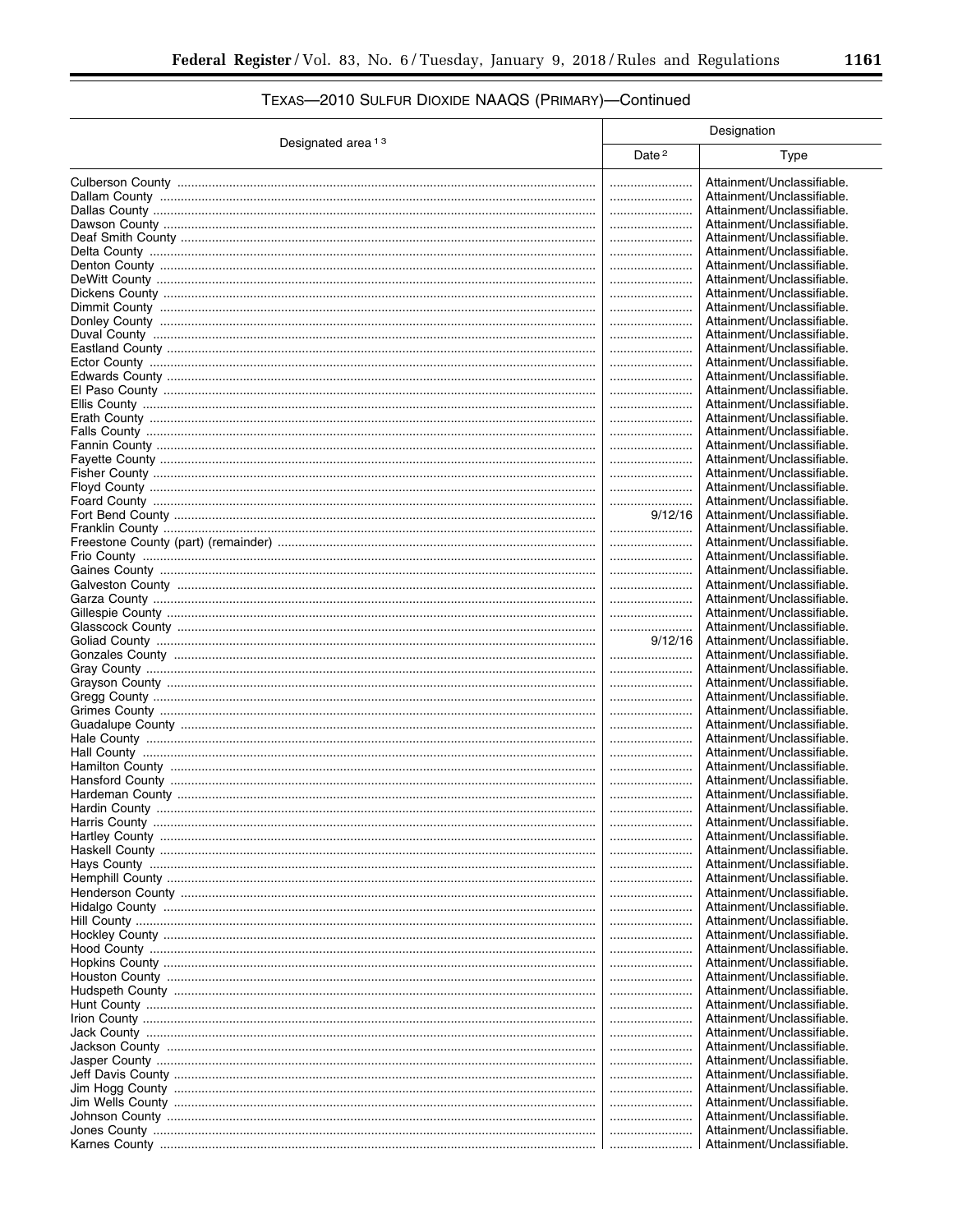|                               |                   | Designation                                              |
|-------------------------------|-------------------|----------------------------------------------------------|
| Designated area <sup>13</sup> | Date <sup>2</sup> | Type                                                     |
|                               |                   | Attainment/Unclassifiable.                               |
|                               |                   | Attainment/Unclassifiable.                               |
|                               |                   | Attainment/Unclassifiable.                               |
|                               |                   | Attainment/Unclassifiable.                               |
|                               |                   | Attainment/Unclassifiable.                               |
|                               |                   | Attainment/Unclassifiable.                               |
|                               |                   | Attainment/Unclassifiable.                               |
|                               |                   | Attainment/Unclassifiable.                               |
|                               |                   | Attainment/Unclassifiable.                               |
|                               |                   | Attainment/Unclassifiable.                               |
|                               |                   | Attainment/Unclassifiable.                               |
|                               | 9/12/16           | Attainment/Unclassifiable.                               |
|                               |                   | Attainment/Unclassifiable.                               |
|                               |                   | Attainment/Unclassifiable.                               |
|                               |                   | Attainment/Unclassifiable.                               |
|                               |                   | Attainment/Unclassifiable.                               |
|                               |                   | Attainment/Unclassifiable.                               |
|                               | 9/12/16           | Attainment/Unclassifiable.<br>Attainment/Unclassifiable. |
|                               |                   | Attainment/Unclassifiable.                               |
|                               |                   | Attainment/Unclassifiable.                               |
|                               |                   | Attainment/Unclassifiable.                               |
|                               |                   | Attainment/Unclassifiable.                               |
|                               |                   | Attainment/Unclassifiable.                               |
|                               |                   | Attainment/Unclassifiable.                               |
|                               |                   | Attainment/Unclassifiable.                               |
|                               | 9/12/16           | Attainment/Unclassifiable.                               |
|                               |                   | Attainment/Unclassifiable.                               |
|                               |                   | Attainment/Unclassifiable.                               |
|                               |                   | Attainment/Unclassifiable.                               |
|                               |                   | Attainment/Unclassifiable.                               |
|                               |                   | Attainment/Unclassifiable.                               |
|                               |                   | Attainment/Unclassifiable.                               |
|                               |                   | Attainment/Unclassifiable.                               |
|                               |                   | Attainment/Unclassifiable.                               |
|                               |                   | Attainment/Unclassifiable.                               |
|                               |                   | Attainment/Unclassifiable.                               |
|                               |                   | Attainment/Unclassifiable.                               |
|                               |                   | Attainment/Unclassifiable.                               |
|                               |                   | Attainment/Unclassifiable.                               |
|                               |                   | Attainment/Unclassifiable.                               |
|                               |                   | Attainment/Unclassifiable.                               |
|                               |                   | Attainment/Unclassifiable.<br>Attainment/Unclassifiable. |
|                               |                   | Attainment/Unclassifiable.                               |
|                               |                   | Attainment/Unclassifiable.                               |
|                               |                   | Attainment/Unclassifiable                                |
|                               |                   | Attainment/Unclassifiable.                               |
|                               |                   | Attainment/Unclassifiable.                               |
|                               |                   | Attainment/Unclassifiable.                               |
|                               |                   | Attainment/Unclassifiable.                               |
|                               |                   | Attainment/Unclassifiable.                               |
|                               |                   | Attainment/Unclassifiable.                               |
|                               |                   | Attainment/Unclassifiable.                               |
|                               |                   | Attainment/Unclassifiable.                               |
|                               |                   | Attainment/Unclassifiable.                               |
|                               |                   | Attainment/Unclassifiable.                               |
|                               |                   | Attainment/Unclassifiable.                               |
|                               |                   | Attainment/Unclassifiable.                               |
|                               |                   | Attainment/Unclassifiable.                               |
|                               |                   | Attainment/Unclassifiable.                               |
|                               |                   | Attainment/Unclassifiable.                               |
|                               |                   | Attainment/Unclassifiable.                               |
|                               |                   | Attainment/Unclassifiable.                               |
|                               |                   | Attainment/Unclassifiable.                               |
|                               | 9/12/16           | Attainment/Unclassifiable.                               |
|                               |                   | Attainment/Unclassifiable.                               |
|                               |                   | Attainment/Unclassifiable.                               |
|                               |                   | Attainment/Unclassifiable.                               |
|                               |                   | Attainment/Unclassifiable.                               |

# TEXAS-2010 SULFUR DIOXIDE NAAQS (PRIMARY)-Continued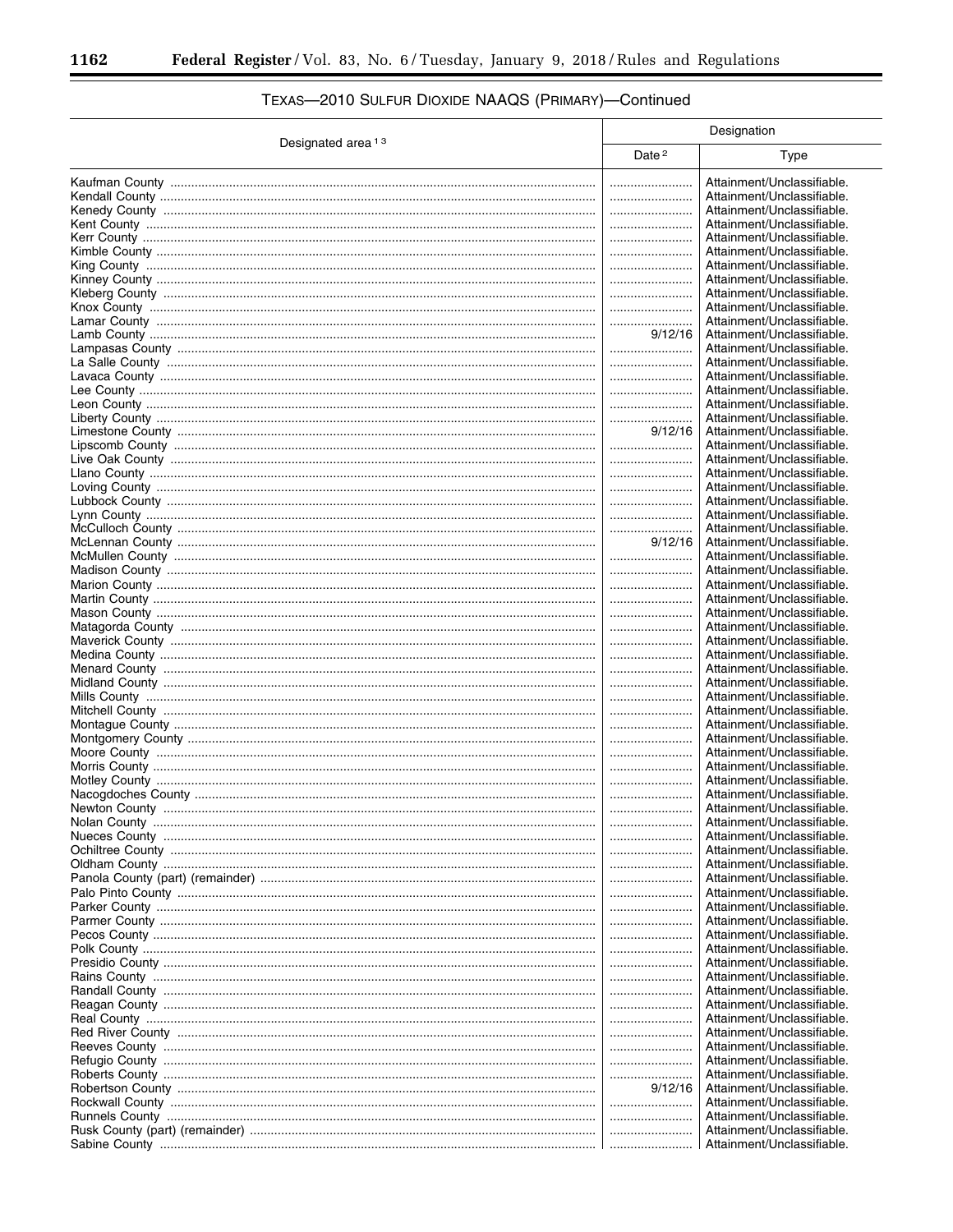### TEXAS-2010 SULFUR DIOXIDE NAAQS (PRIMARY)-Continued

| Designated area <sup>13</sup> | Designation       |                                                          |  |  |
|-------------------------------|-------------------|----------------------------------------------------------|--|--|
|                               | Date <sup>2</sup> | Type                                                     |  |  |
|                               |                   | Attainment/Unclassifiable.                               |  |  |
|                               |                   | Attainment/Unclassifiable.                               |  |  |
|                               |                   | Attainment/Unclassifiable.                               |  |  |
|                               |                   | Attainment/Unclassifiable.                               |  |  |
|                               |                   | Attainment/Unclassifiable.                               |  |  |
|                               |                   | Attainment/Unclassifiable.                               |  |  |
|                               |                   | Attainment/Unclassifiable.                               |  |  |
|                               |                   | Attainment/Unclassifiable.                               |  |  |
|                               |                   | Attainment/Unclassifiable.                               |  |  |
|                               |                   | Attainment/Unclassifiable.                               |  |  |
|                               |                   | Attainment/Unclassifiable.                               |  |  |
|                               |                   | Attainment/Unclassifiable.                               |  |  |
|                               |                   | Attainment/Unclassifiable.                               |  |  |
|                               |                   | Attainment/Unclassifiable.                               |  |  |
|                               |                   | Attainment/Unclassifiable.                               |  |  |
|                               |                   | Attainment/Unclassifiable.                               |  |  |
|                               |                   | Attainment/Unclassifiable.                               |  |  |
|                               |                   | Attainment/Unclassifiable.                               |  |  |
|                               |                   | Attainment/Unclassifiable.                               |  |  |
|                               |                   | Attainment/Unclassifiable.                               |  |  |
|                               |                   | Attainment/Unclassifiable.<br>Attainment/Unclassifiable. |  |  |
|                               |                   |                                                          |  |  |
|                               |                   | Attainment/Unclassifiable.                               |  |  |
|                               |                   | Attainment/Unclassifiable.<br>Attainment/Unclassifiable. |  |  |
|                               |                   | Attainment/Unclassifiable.                               |  |  |
|                               |                   | Attainment/Unclassifiable.                               |  |  |
|                               | <br>              | Attainment/Unclassifiable.                               |  |  |
|                               |                   | Attainment/Unclassifiable.                               |  |  |
|                               |                   | Attainment/Unclassifiable.                               |  |  |
|                               |                   | Attainment/Unclassifiable.                               |  |  |
|                               |                   | Attainment/Unclassifiable.                               |  |  |
|                               |                   | Attainment/Unclassifiable.                               |  |  |
|                               |                   | Attainment/Unclassifiable.                               |  |  |
|                               |                   | Attainment/Unclassifiable.                               |  |  |
|                               |                   | Attainment/Unclassifiable.                               |  |  |
|                               |                   | Attainment/Unclassifiable.                               |  |  |
|                               |                   | Attainment/Unclassifiable.                               |  |  |
|                               |                   | Attainment/Unclassifiable.                               |  |  |
|                               |                   | Attainment/Unclassifiable.                               |  |  |
|                               |                   | Attainment/Unclassifiable.                               |  |  |
|                               |                   | Attainment/Unclassifiable.                               |  |  |
|                               |                   | Attainment/Unclassifiable.                               |  |  |
|                               |                   | Attainment/Unclassifiable.                               |  |  |
|                               |                   | Attainment/Unclassifiable.                               |  |  |
|                               |                   | Attainment/Unclassifiable.                               |  |  |
|                               |                   | Attainment/Unclassifiable.                               |  |  |
|                               |                   | Attainment/Unclassifiable.                               |  |  |
|                               |                   | Attainment/Unclassifiable.                               |  |  |
|                               |                   | Attainment/Unclassifiable.                               |  |  |
|                               |                   | Attainment/Unclassifiable.                               |  |  |
|                               |                   | Attainment/Unclassifiable.                               |  |  |
|                               |                   |                                                          |  |  |

<sup>1</sup> Includes any Indian country in each county or area, unless otherwise specified. EPA is not determining the boundaries of any area of Indian country in this table, including any area of Indian country located in the larger designation area. The inclusion of any Indian country in the designation area is not a determination that the state has regulatory authority <sup>2</sup>This date is April 9, 2018, unless otherwise noted.

s Bexar, Harrison, Howard, Hutchinson, Jefferson, Navarro, and Orange Counties and the remaining portion of Titus County will be designated<br>by December 31, 2020.

46. Section 81.345 is amended by adding a table titled "Utah-2010 Sulfur

 $\star$ 

 $\star$ 

y.

Dioxide NAAQS (Primary)" following the table "Utah-1971 Sulfur Dioxide NAAQS (Primary and Secondary)" to read as follows:

§81.345 Utah.

 $\star$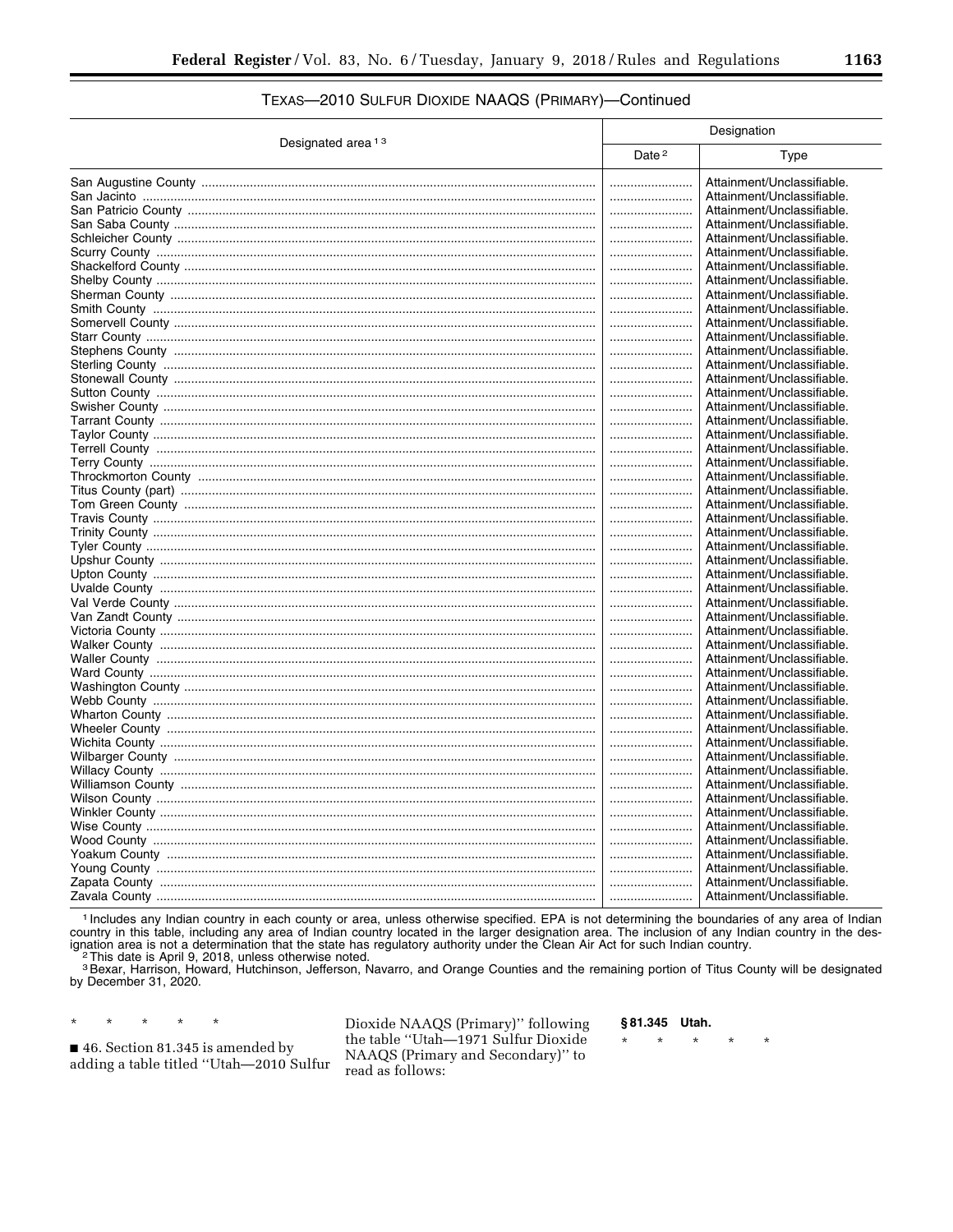#### Designated area 1 Designation Date<sup>2</sup> | Type Statewide: Beaver County ............................................................................................................................. ........................ Attainment/Unclassifiable. Box Elder County ........................................................................................................................ ........................ Attainment/Unclassifiable. Cache County .............................................................................................................................. ........................ Attainment/Unclassifiable. Carbon County ............................................................................................................................ ........................ Attainment/Unclassifiable. Daggett County ............................................................................................................................ ........................ Attainment/Unclassifiable. Davis County ............................................................................................................................... ........................ Attainment/Unclassifiable. Duchesne County ........................................................................................................................ ........................ Attainment/Unclassifiable. Emery County .............................................................................................................................. ........................ Attainment/Unclassifiable. Garfield County ............................................................................................................................ ........................ Attainment/Unclassifiable. Grand County .............................................................................................................................. ........................ Attainment/Unclassifiable. Iron County .................................................................................................................................. ........................ Attainment/Unclassifiable. Juab County ................................................................................................................................ ........................ Attainment/Unclassifiable. Kane County ................................................................................................................................ ........................ Attainment/Unclassifiable. Millard County .............................................................................................................................. ........................ Attainment/Unclassifiable. Morgan County ............................................................................................................................ ........................ Attainment/Unclassifiable. Piute County ................................................................................................................................ ........................ Attainment/Unclassifiable. Rich County ................................................................................................................................. ........................ Attainment/Unclassifiable. Salt Lake County ......................................................................................................................... ........................ Attainment/Unclassifiable. San Juan County ......................................................................................................................... ........................ Attainment/Unclassifiable. Sanpete County ........................................................................................................................... ........................ Attainment/Unclassifiable. Sevier County .............................................................................................................................. ........................ Attainment/Unclassifiable. Summit County ............................................................................................................................ ........................ Attainment/Unclassifiable. Tooele County ............................................................................................................................. ........................ Attainment/Unclassifiable. Uintah County .............................................................................................................................. ........................ Attainment/Unclassifiable. Utah County ................................................................................................................................. ........................ Attainment/Unclassifiable. Wasatch County .......................................................................................................................... ........................ Attainment/Unclassifiable. Washington County ..................................................................................................................... ........................ Attainment/Unclassifiable. Wayne County ............................................................................................................................. ........................ Attainment/Unclassifiable. Weber County .............................................................................................................................. ........................ Attainment/Unclassifiable.

#### UTAH—2010 SULFUR DIOXIDE NAAQS (PRIMARY)

1 Includes any Indian country in each county or area, unless otherwise specified. EPA is not determining the boundaries of any area of Indian country in this table, including any area of Indian country located in the larger designation area. The inclusion of any Indian country in the designation area is not a determination that the state has regulatory authority under the Clean Air Act for such Indian country. The lands of the Navajo Nation, including those lands located geographically within Utah, are excluded, as they are separately designated under Section 81.303.<br><sup>2</sup>This date is April 9, 2018, unless otherwise noted.

\* \* \* \* \* ■ 47. Section 81.346 is amended by adding a table titled ''Vermont—2010 Sulfur Dioxide NAAQS (Primary)'' following the table ''Vermont—1971 Sulfur Dioxide NAAQS (Primary and Secondary)'' to read as follows:

**§ 81.346 Vermont.** 

\* \* \* \* \*

#### VERMONT—2010 SULFUR DIOXIDE NAAQS (PRIMARY)

|                                                                                                                                                                                                                                                                                                                                                                                                                                                                                                | Designation |                            |  |  |
|------------------------------------------------------------------------------------------------------------------------------------------------------------------------------------------------------------------------------------------------------------------------------------------------------------------------------------------------------------------------------------------------------------------------------------------------------------------------------------------------|-------------|----------------------------|--|--|
| Designated area <sup>1</sup>                                                                                                                                                                                                                                                                                                                                                                                                                                                                   |             | Type                       |  |  |
| Statewide:                                                                                                                                                                                                                                                                                                                                                                                                                                                                                     |             |                            |  |  |
| Addison                                                                                                                                                                                                                                                                                                                                                                                                                                                                                        |             | Attainment/Unclassifiable. |  |  |
|                                                                                                                                                                                                                                                                                                                                                                                                                                                                                                |             | Attainment/Unclassifiable. |  |  |
|                                                                                                                                                                                                                                                                                                                                                                                                                                                                                                |             | Attainment/Unclassifiable. |  |  |
|                                                                                                                                                                                                                                                                                                                                                                                                                                                                                                |             | Attainment/Unclassifiable. |  |  |
| Essex                                                                                                                                                                                                                                                                                                                                                                                                                                                                                          |             | Attainment/Unclassifiable. |  |  |
| $\begin{minipage}[c]{0.9\linewidth} \textbf{Franklin} \end{minipage}[ex>{\color{red}k}{\color{blue}k}{\color{blue}k}{\color{blue}k}{\color{blue}k}{\color{blue}k}{\color{blue}k}{\color{blue}k}{\color{blue}k}{\color{blue}k}{\color{blue}k}{\color{blue}k}{\color{blue}k}{\color{blue}k}{\color{blue}k}{\color{blue}k}{\color{blue}k}{\color{blue}k}{\color{blue}k}{\color{blue}k}{\color{blue}k}{\color{blue}k}{\color{blue}k}{\color{blue}k}{\color{blue}k}{\color{blue}k}{\color{blue}k}{$ |             | Attainment/Unclassifiable. |  |  |
|                                                                                                                                                                                                                                                                                                                                                                                                                                                                                                |             | Attainment/Unclassifiable. |  |  |
|                                                                                                                                                                                                                                                                                                                                                                                                                                                                                                |             | Attainment/Unclassifiable. |  |  |
|                                                                                                                                                                                                                                                                                                                                                                                                                                                                                                |             | Attainment/Unclassifiable. |  |  |
|                                                                                                                                                                                                                                                                                                                                                                                                                                                                                                |             | Attainment/Unclassifiable. |  |  |
|                                                                                                                                                                                                                                                                                                                                                                                                                                                                                                |             | Attainment/Unclassifiable. |  |  |
|                                                                                                                                                                                                                                                                                                                                                                                                                                                                                                |             | Attainment/Unclassifiable. |  |  |
| Windham                                                                                                                                                                                                                                                                                                                                                                                                                                                                                        |             | Attainment/Unclassifiable. |  |  |
| Windsor                                                                                                                                                                                                                                                                                                                                                                                                                                                                                        |             | Attainment/Unclassifiable. |  |  |

1 Includes any Indian country in each county or area, unless otherwise specified. EPA is not determining the boundaries of any area of Indian country in this table, including any area of Indian country located in the larger designation area. The inclusion of any Indian country in the designation area is not a determination that the state has regulatory authority under the Clean Air Act for such Indian country.<br><sup>2</sup>This date is April 9, 2018, unless otherwise noted.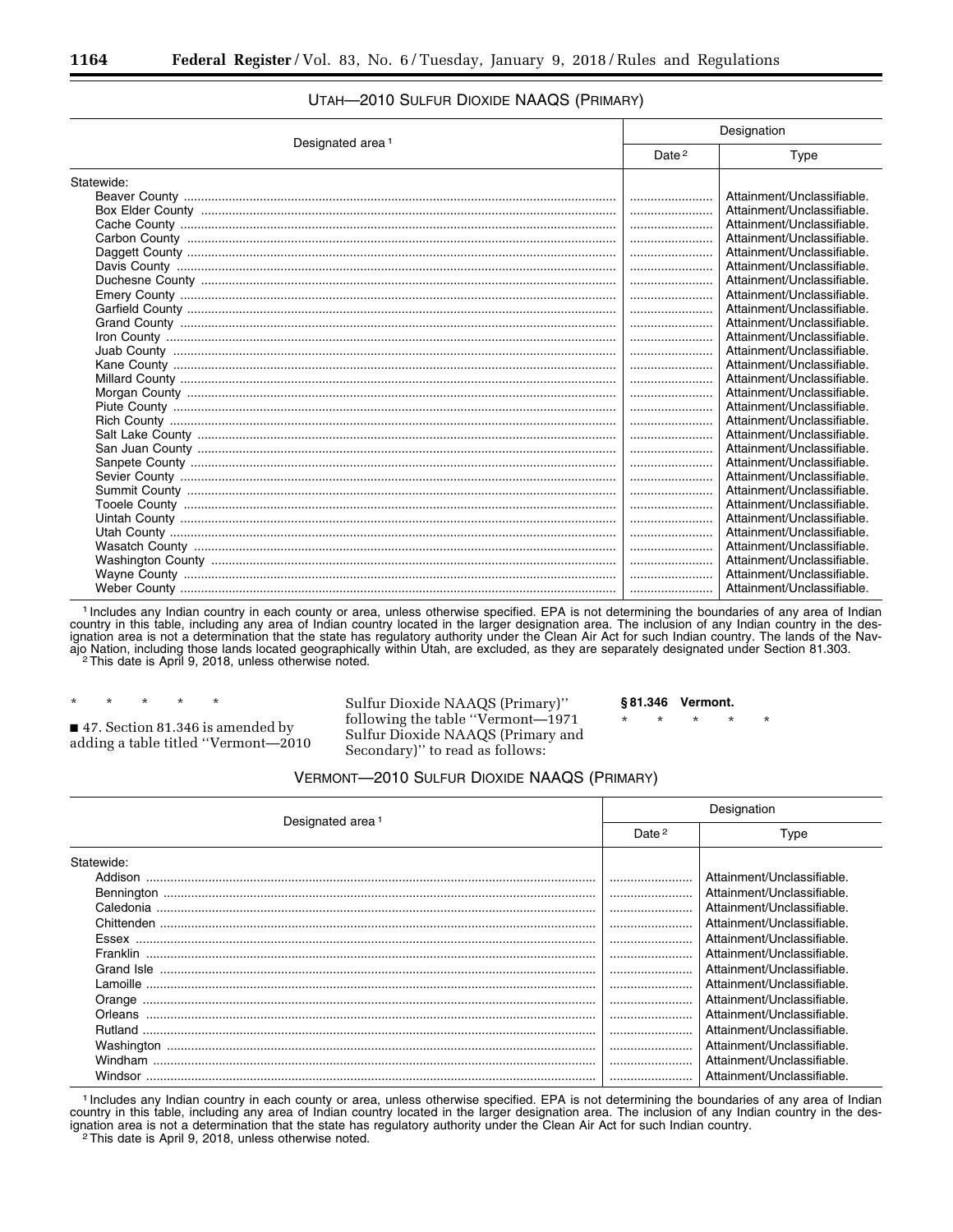$\star$  $\star$  $\star$ 

 $\blacksquare$  48. Section 81.347 is amended by<br>adding a table titled "Virginia—2010

 $\star$ 

Sulfur Dioxide NAAQS (Primary)" following the table "Virginia—1971<br>Sulfur Dioxide NAAQS (Primary and<br>Secondary)" to read as follows: § 81.347 Virginia.  $\star$  $\star$  $\star$  $\star$ 

 $\star$ 

| Designated area <sup>13</sup> |                   | Designation                |  |  |
|-------------------------------|-------------------|----------------------------|--|--|
|                               | Date <sup>2</sup> | Type                       |  |  |
|                               |                   | Unclassifiable.            |  |  |
|                               |                   | Attainment/Unclassifiable. |  |  |
|                               |                   | Attainment/Unclassifiable. |  |  |
|                               |                   | Attainment/Unclassifiable. |  |  |
|                               |                   | Attainment/Unclassifiable. |  |  |
|                               |                   | Attainment/Unclassifiable. |  |  |
|                               |                   | Attainment/Unclassifiable. |  |  |
|                               |                   | Attainment/Unclassifiable. |  |  |
|                               |                   | Attainment/Unclassifiable. |  |  |
|                               |                   | Attainment/Unclassifiable. |  |  |
|                               |                   | Attainment/Unclassifiable. |  |  |
|                               |                   | Attainment/Unclassifiable. |  |  |
|                               |                   | Attainment/Unclassifiable. |  |  |
|                               |                   | Attainment/Unclassifiable. |  |  |
|                               |                   | Attainment/Unclassifiable. |  |  |
|                               |                   | Attainment/Unclassifiable. |  |  |
|                               |                   | Attainment/Unclassifiable. |  |  |
|                               |                   | Attainment/Unclassifiable. |  |  |
|                               |                   | Attainment/Unclassifiable. |  |  |
|                               |                   | Attainment/Unclassifiable. |  |  |
|                               |                   | Attainment/Unclassifiable. |  |  |
|                               |                   | Attainment/Unclassifiable. |  |  |
|                               |                   | Attainment/Unclassifiable. |  |  |
|                               |                   | Attainment/Unclassifiable. |  |  |
|                               |                   | Attainment/Unclassifiable. |  |  |
|                               |                   | Attainment/Unclassifiable. |  |  |
|                               |                   | Attainment/Unclassifiable. |  |  |
|                               |                   | Attainment/Unclassifiable. |  |  |
|                               |                   | Attainment/Unclassifiable. |  |  |
|                               |                   | Attainment/Unclassifiable. |  |  |
|                               |                   | Attainment/Unclassifiable. |  |  |
|                               |                   | Attainment/Unclassifiable. |  |  |
|                               |                   | Attainment/Unclassifiable. |  |  |
|                               |                   | Attainment/Unclassifiable. |  |  |
|                               |                   | Attainment/Unclassifiable. |  |  |
|                               |                   | Attainment/Unclassifiable. |  |  |
|                               |                   | Attainment/Unclassifiable. |  |  |
|                               |                   | Attainment/Unclassifiable. |  |  |
|                               |                   | Attainment/Unclassifiable. |  |  |
|                               |                   | Attainment/Unclassifiable. |  |  |
|                               |                   | Attainment/Unclassifiable. |  |  |
|                               |                   | Attainment/Unclassifiable. |  |  |
|                               |                   | Attainment/Unclassifiable. |  |  |
|                               |                   | Attainment/Unclassifiable. |  |  |
|                               |                   | Attainment/Unclassifiable. |  |  |
|                               |                   | Attainment/Unclassifiable. |  |  |
|                               |                   | Attainment/Unclassifiable. |  |  |
|                               |                   | Attainment/Unclassifiable. |  |  |
|                               |                   | Attainment/Unclassifiable. |  |  |
|                               |                   | Attainment/Unclassifiable. |  |  |
|                               |                   | Attainment/Unclassifiable. |  |  |
|                               |                   | Attainment/Unclassifiable. |  |  |
|                               |                   | Attainment/Unclassifiable. |  |  |
|                               |                   | Attainment/Unclassifiable. |  |  |
|                               |                   | Attainment/Unclassifiable. |  |  |
|                               |                   | Attainment/Unclassifiable. |  |  |
|                               |                   | Attainment/Unclassifiable. |  |  |
|                               |                   | Attainment/Unclassifiable. |  |  |
|                               |                   | Attainment/Unclassifiable. |  |  |
|                               |                   | Attainment/Unclassifiable. |  |  |
|                               |                   | Attainment/Unclassifiable. |  |  |
|                               |                   | Attainment/Unclassifiable. |  |  |
|                               |                   | Attainment/Unclassifiable. |  |  |
|                               |                   | Attainment/Unclassifiable. |  |  |
|                               |                   | Attainment/Unclassifiable. |  |  |
|                               |                   |                            |  |  |

## VIRGINIA-2010 SULFUR DIOXIDE NAAQS (PRIMARY)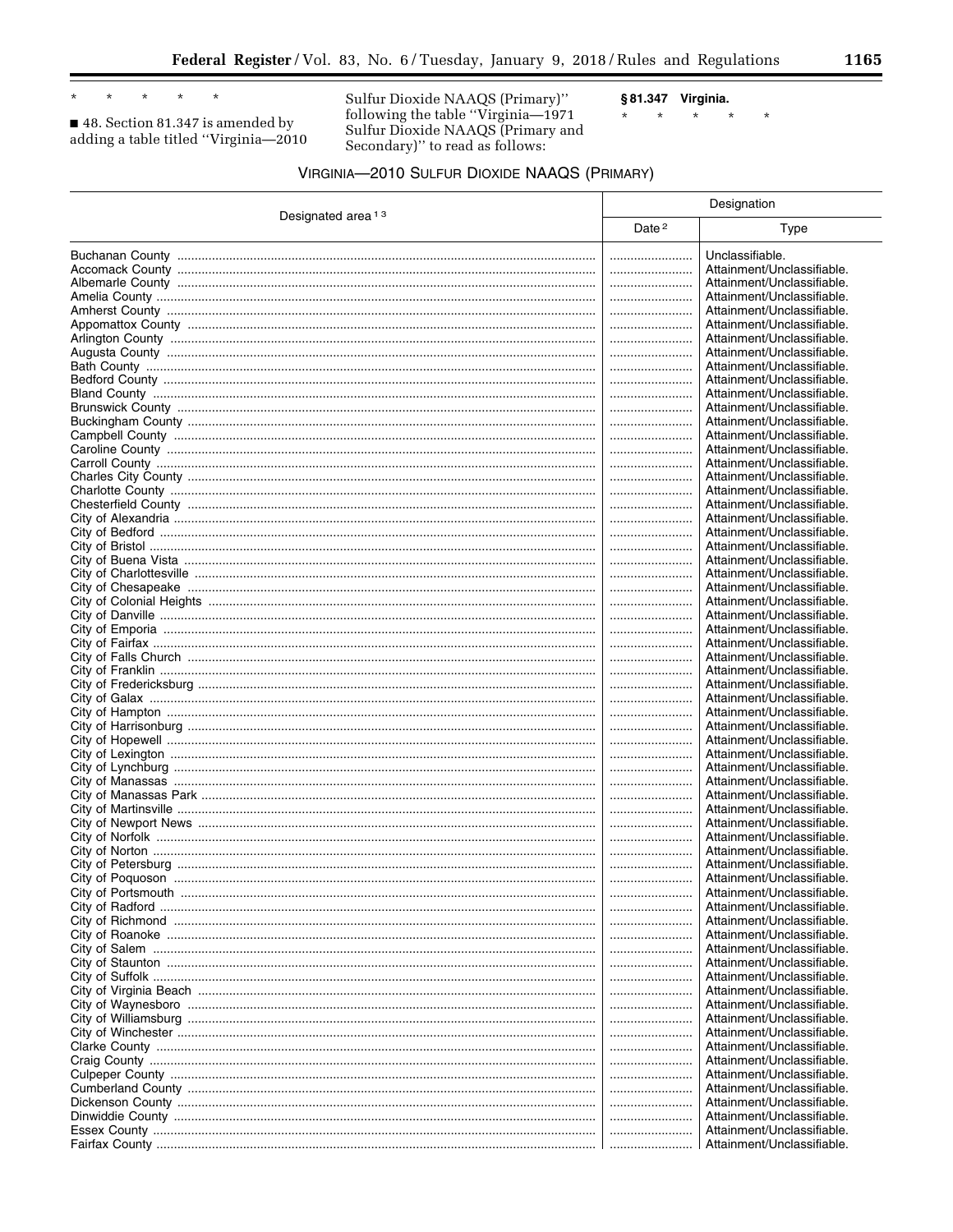|                               |                   | Designation                |
|-------------------------------|-------------------|----------------------------|
| Designated area <sup>13</sup> | Date <sup>2</sup> | Type                       |
|                               |                   | Attainment/Unclassifiable. |
|                               |                   | Attainment/Unclassifiable. |
|                               |                   | Attainment/Unclassifiable. |
|                               |                   | Attainment/Unclassifiable. |
|                               |                   | Attainment/Unclassifiable. |
|                               |                   | Attainment/Unclassifiable. |
|                               |                   | Attainment/Unclassifiable. |
|                               |                   | Attainment/Unclassifiable. |
|                               |                   | Attainment/Unclassifiable. |
|                               |                   | Attainment/Unclassifiable. |
|                               |                   | Attainment/Unclassifiable. |
|                               |                   | Attainment/Unclassifiable. |
|                               |                   | Attainment/Unclassifiable. |
|                               |                   | Attainment/Unclassifiable. |
|                               |                   | Attainment/Unclassifiable. |
|                               |                   | Attainment/Unclassifiable. |
|                               |                   | Attainment/Unclassifiable. |
|                               |                   | Attainment/Unclassifiable. |
|                               |                   | Attainment/Unclassifiable. |
|                               |                   | Attainment/Unclassifiable. |
|                               |                   | Attainment/Unclassifiable. |
|                               |                   | Attainment/Unclassifiable. |
|                               |                   | Attainment/Unclassifiable. |
|                               |                   | Attainment/Unclassifiable. |
|                               |                   | Attainment/Unclassifiable. |
|                               |                   | Attainment/Unclassifiable. |
|                               |                   | Attainment/Unclassifiable. |
|                               |                   | Attainment/Unclassifiable. |
|                               |                   | Attainment/Unclassifiable. |
|                               |                   | Attainment/Unclassifiable. |
|                               |                   | Attainment/Unclassifiable. |
|                               |                   | Attainment/Unclassifiable. |
|                               |                   | Attainment/Unclassifiable. |
|                               |                   | Attainment/Unclassifiable. |
|                               |                   | Attainment/Unclassifiable. |
|                               |                   | Attainment/Unclassifiable. |
|                               |                   | Attainment/Unclassifiable. |
|                               |                   | Attainment/Unclassifiable. |
|                               |                   | Attainment/Unclassifiable. |
|                               |                   | Attainment/Unclassifiable. |
|                               |                   | Attainment/Unclassifiable. |
|                               |                   | Attainment/Unclassifiable. |
|                               |                   | Attainment/Unclassifiable. |
|                               |                   | Attainment/Unclassifiable. |
|                               |                   | Attainment/Unclassifiable. |
|                               |                   | Attainment/Unclassifiable. |
| Roanoke County                |                   | Attainment/Unclassifiable  |
|                               |                   | Attainment/Unclassifiable. |
|                               |                   | Attainment/Unclassifiable. |
|                               |                   | Attainment/Unclassifiable. |
|                               |                   | Attainment/Unclassifiable. |
|                               |                   | Attainment/Unclassifiable. |
|                               |                   | Attainment/Unclassifiable. |
|                               |                   | Attainment/Unclassifiable. |
|                               |                   | Attainment/Unclassifiable. |
|                               |                   | Attainment/Unclassifiable. |
|                               |                   | Attainment/Unclassifiable. |
|                               |                   | Attainment/Unclassifiable. |
|                               |                   | Attainment/Unclassifiable. |
|                               |                   | Attainment/Unclassifiable. |
|                               |                   | Attainment/Unclassifiable. |
|                               |                   | Attainment/Unclassifiable. |
|                               |                   | Attainment/Unclassifiable. |
|                               |                   | Attainment/Unclassifiable. |
|                               |                   | Attainment/Unclassifiable. |

## VIRGINIA-2010 SULFUR DIOXIDE NAAQS (PRIMARY)-Continued

<sup>1</sup> Includes any Indian country in each county or area, unless otherwise specified. EPA is not determining the boundaries of any area of Indian country in this table, including any area of Indian country located in the lar

<sup>3</sup> Alleghany, Botetourt, Covington City, and Giles Counties will be designated by December 31, 2020.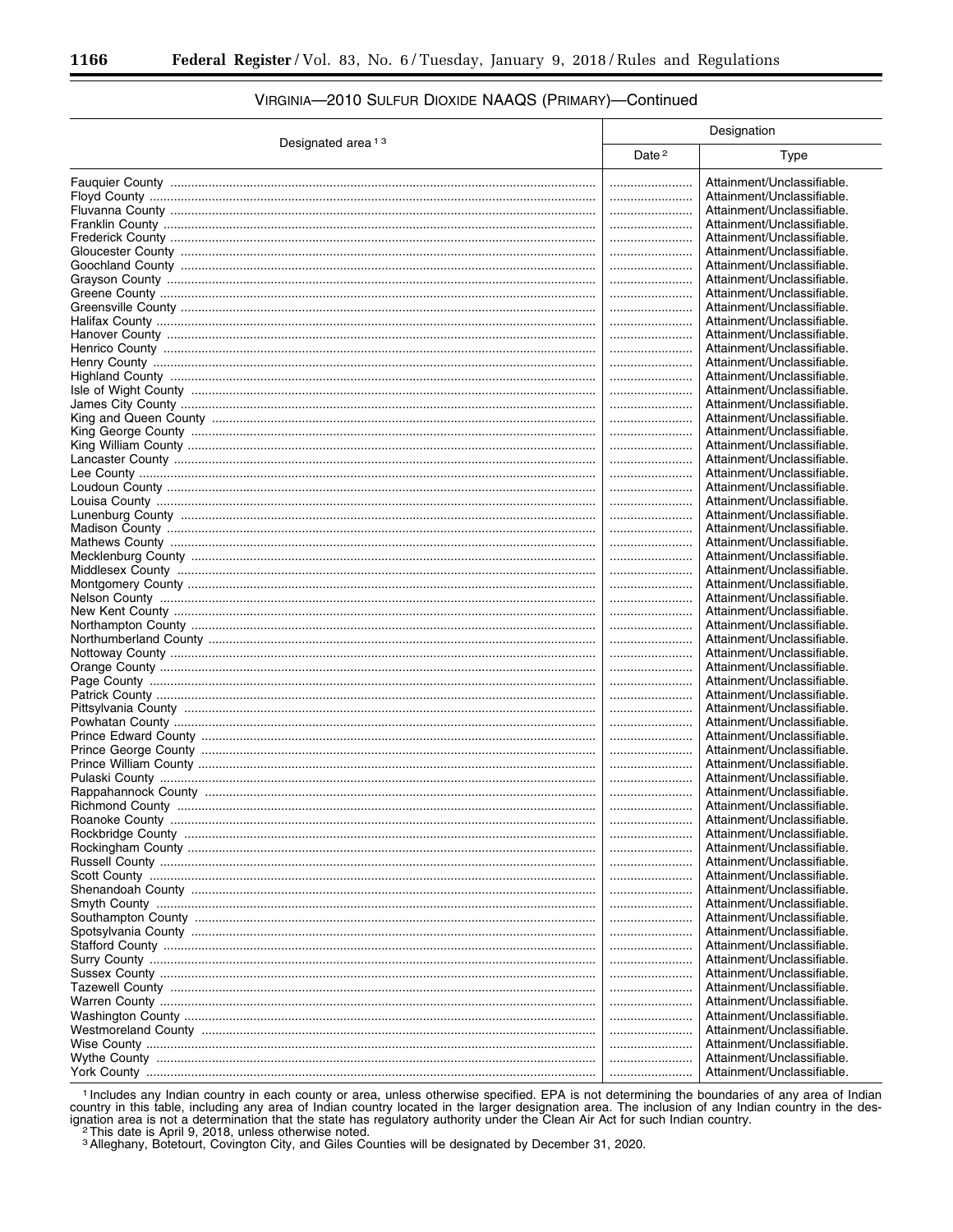$\ddot{\phantom{0}}$  $\star$ 

■ 49. Section 81.348 is amended by adding a table titled "Washington-

2010 Sulfur Dioxide NAAQS (Primary)" following the table "Washington-1971  $\star$ Sulfur Dioxide NAAQS (Primary and Secondary)" to read as follows:

§81.348 Washington.  $\star$  $\star$  $\star$ 

 $\star$ 

## **WASHINGTON-2010 SULFUR DIOXIDE NAAQS (PRIMARY)**

|                              | Designation       |                                    |  |
|------------------------------|-------------------|------------------------------------|--|
| Designated area <sup>1</sup> | Date <sup>2</sup> | Type                               |  |
|                              |                   | Unclassifiable.<br>Unclassifiable. |  |
| Rest of State: 3             |                   |                                    |  |
|                              |                   | Attainment/Unclassifiable.         |  |
|                              |                   | Attainment/Unclassifiable.         |  |
|                              |                   | Attainment/Unclassifiable.         |  |
|                              |                   | Attainment/Unclassifiable.         |  |
|                              |                   | Attainment/Unclassifiable.         |  |
|                              |                   | Attainment/Unclassifiable.         |  |
|                              |                   | Attainment/Unclassifiable.         |  |
|                              |                   | Attainment/Unclassifiable.         |  |
|                              |                   | Attainment/Unclassifiable.         |  |
|                              |                   | Attainment/Unclassifiable.         |  |
|                              |                   | Attainment/Unclassifiable.         |  |
|                              |                   | Attainment/Unclassifiable.         |  |
|                              |                   | Attainment/Unclassifiable.         |  |
|                              |                   | Attainment/Unclassifiable.         |  |
|                              |                   | Attainment/Unclassifiable.         |  |
|                              |                   | Attainment/Unclassifiable.         |  |
|                              |                   | Attainment/Unclassifiable.         |  |
|                              |                   | Attainment/Unclassifiable.         |  |
|                              |                   | Attainment/Unclassifiable.         |  |
|                              |                   | Attainment/Unclassifiable.         |  |
|                              |                   | Attainment/Unclassifiable.         |  |
|                              |                   | Attainment/Unclassifiable.         |  |
|                              |                   | Attainment/Unclassifiable.         |  |
|                              |                   | Attainment/Unclassifiable.         |  |
|                              |                   | Attainment/Unclassifiable.         |  |
|                              |                   | Attainment/Unclassifiable.         |  |
|                              |                   | Attainment/Unclassifiable.         |  |
|                              |                   | Attainment/Unclassifiable.         |  |
|                              |                   | Attainment/Unclassifiable.         |  |
|                              |                   | Attainment/Unclassifiable.         |  |
|                              |                   | Attainment/Unclassifiable.         |  |
|                              |                   | Attainment/Unclassifiable.         |  |
|                              |                   | Attainment/Unclassifiable.         |  |
|                              |                   | Attainment/Unclassifiable.         |  |

<sup>1</sup> Includes any Indian country in each county or area, unless otherwise specified. EPA is not determining the boundaries of any area of Indian country in this table, including any area of Indian country located in the lar ignation area is not a determination that the state has regulatory authority under the Clean Air Act for such Indian country. <sup>2</sup>This date is April 9, 2018, unless otherwise noted.

3 Chelan, Douglas, and Whatcom Counties will be designated by December 31, 2020.

|  | * * * * * |                                                 | Virginia-2010 Sulfur Dioxide NAAQS §81.349 West Virginia. |  |                                 |  |
|--|-----------|-------------------------------------------------|-----------------------------------------------------------|--|---------------------------------|--|
|  |           | $\blacksquare$ 50. Section 81.349 is amended by | (Primary)'' to read as follows:                           |  | $\star$ $\star$ $\star$ $\star$ |  |
|  |           | revising the table entitled ''West              |                                                           |  |                                 |  |

#### **WEST VIRGINIA-2010 SULFUR DIOXIDE NAAQS (PRIMARY)**

| Designated area <sup>13</sup>                                                                        | Designation |                                                                            |  |  |
|------------------------------------------------------------------------------------------------------|-------------|----------------------------------------------------------------------------|--|--|
|                                                                                                      | Date $2$    | Type                                                                       |  |  |
| Steubenville, OH-WV<br>Area bounded by the Cross Creek Tax District.                                 | 10/4/13     | Nonattainment.                                                             |  |  |
| Marshall, WV<br>Area consisting of Clay Tax District, Franklin Tax District, and Washington Tax Dis- | 10/4/13     | Nonattainment.                                                             |  |  |
| trict.                                                                                               |             | Unclassifiable.<br>Attainment/Unclassifiable.<br>Attainment/Unclassifiable |  |  |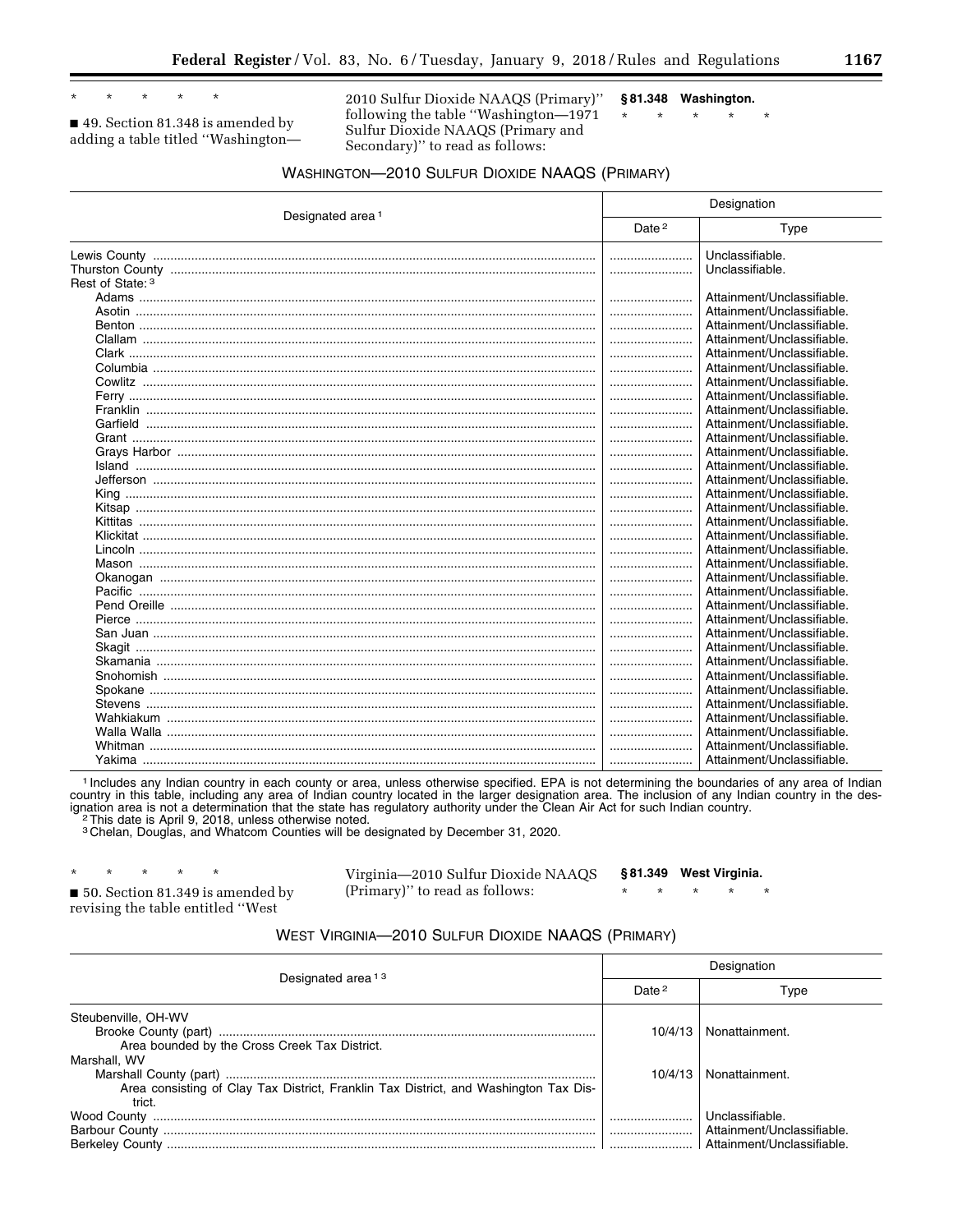|                                                                                    |                   | Designation                |  |  |  |
|------------------------------------------------------------------------------------|-------------------|----------------------------|--|--|--|
| Designated area <sup>13</sup>                                                      | Date <sup>2</sup> | Type                       |  |  |  |
|                                                                                    |                   | Attainment/Unclassifiable. |  |  |  |
|                                                                                    |                   | Attainment/Unclassifiable. |  |  |  |
|                                                                                    |                   | Attainment/Unclassifiable. |  |  |  |
| Area consisting of Buffalo Tax District.                                           |                   |                            |  |  |  |
|                                                                                    |                   | Attainment/Unclassifiable. |  |  |  |
|                                                                                    |                   | Attainment/Unclassifiable. |  |  |  |
|                                                                                    |                   | Attainment/Unclassifiable. |  |  |  |
|                                                                                    |                   | Attainment/Unclassifiable. |  |  |  |
|                                                                                    |                   | Attainment/Unclassifiable. |  |  |  |
|                                                                                    |                   | Attainment/Unclassifiable. |  |  |  |
|                                                                                    |                   | Attainment/Unclassifiable. |  |  |  |
|                                                                                    |                   | Attainment/Unclassifiable. |  |  |  |
|                                                                                    |                   | Attainment/Unclassifiable. |  |  |  |
|                                                                                    |                   | Attainment/Unclassifiable. |  |  |  |
|                                                                                    |                   | Attainment/Unclassifiable. |  |  |  |
|                                                                                    |                   | Attainment/Unclassifiable. |  |  |  |
|                                                                                    |                   | Attainment/Unclassifiable. |  |  |  |
|                                                                                    |                   | Attainment/Unclassifiable. |  |  |  |
|                                                                                    |                   | Attainment/Unclassifiable. |  |  |  |
|                                                                                    |                   | Attainment/Unclassifiable. |  |  |  |
|                                                                                    |                   | Attainment/Unclassifiable. |  |  |  |
|                                                                                    |                   | Attainment/Unclassifiable. |  |  |  |
|                                                                                    |                   | Attainment/Unclassifiable. |  |  |  |
|                                                                                    |                   | Attainment/Unclassifiable. |  |  |  |
| Area consisting of Cameron Tax District, Liberty Tax District, Meade Tax District, |                   |                            |  |  |  |
| Sand Hill Tax District, Union Tax District, and Webster Tax District.              |                   |                            |  |  |  |
|                                                                                    |                   | Attainment/Unclassifiable. |  |  |  |
|                                                                                    |                   | Attainment/Unclassifiable. |  |  |  |
|                                                                                    |                   | Attainment/Unclassifiable. |  |  |  |
|                                                                                    |                   | Attainment/Unclassifiable. |  |  |  |
|                                                                                    |                   | Attainment/Unclassifiable. |  |  |  |
|                                                                                    |                   | Attainment/Unclassifiable. |  |  |  |
|                                                                                    |                   | Attainment/Unclassifiable. |  |  |  |
|                                                                                    |                   | Attainment/Unclassifiable. |  |  |  |
|                                                                                    |                   | Attainment/Unclassifiable. |  |  |  |
|                                                                                    |                   | Attainment/Unclassifiable. |  |  |  |
|                                                                                    |                   | Attainment/Unclassifiable. |  |  |  |
|                                                                                    |                   | Attainment/Unclassifiable. |  |  |  |
|                                                                                    |                   | Attainment/Unclassifiable. |  |  |  |
|                                                                                    |                   | Attainment/Unclassifiable. |  |  |  |
|                                                                                    |                   | Attainment/Unclassifiable. |  |  |  |
|                                                                                    |                   | Attainment/Unclassifiable. |  |  |  |
|                                                                                    |                   | Attainment/Unclassifiable. |  |  |  |
|                                                                                    |                   | Attainment/Unclassifiable. |  |  |  |
|                                                                                    |                   | Attainment/Unclassifiable. |  |  |  |
|                                                                                    |                   | Attainment/Unclassifiable. |  |  |  |
|                                                                                    |                   | Attainment/Unclassifiable. |  |  |  |
|                                                                                    |                   | Attainment/Unclassifiable. |  |  |  |
|                                                                                    |                   | Attainment/Unclassifiable. |  |  |  |
|                                                                                    |                   | Attainment/Unclassifiable. |  |  |  |
|                                                                                    |                   | Attainment/Unclassifiable. |  |  |  |
|                                                                                    |                   | Attainment/Unclassifiable. |  |  |  |
|                                                                                    |                   | Attainment/Unclassifiable. |  |  |  |
|                                                                                    |                   | Attainment/Unclassifiable. |  |  |  |
|                                                                                    |                   |                            |  |  |  |

## WEST VIRGINIA-2010 SULFUR DIOXIDE NAAQS (PRIMARY)-Continued

1 Includes any Indian country in each county or area, unless otherwise specified. EPA is not determining the boundaries of any area of Indian country in this table, including any area of Indian country located in the larger designation area. The inclusion of any Indian country in the designation area is not a determination that the state has regulatory authority

<sup>2</sup> This date is April 9, 2018, unless otherwise noted.

<sup>3</sup> Mineral County will be designated by December 31, 2020.

51. Section 81.350 is amended by revising the table entitled "Wisconsin-

 $\star$ 

 $\star$ 

 $\star$ 

 $\star$ 

2010 Sulfur Dioxide NAAQS (Primary)" to read as follows:

§81.350 Wisconsin.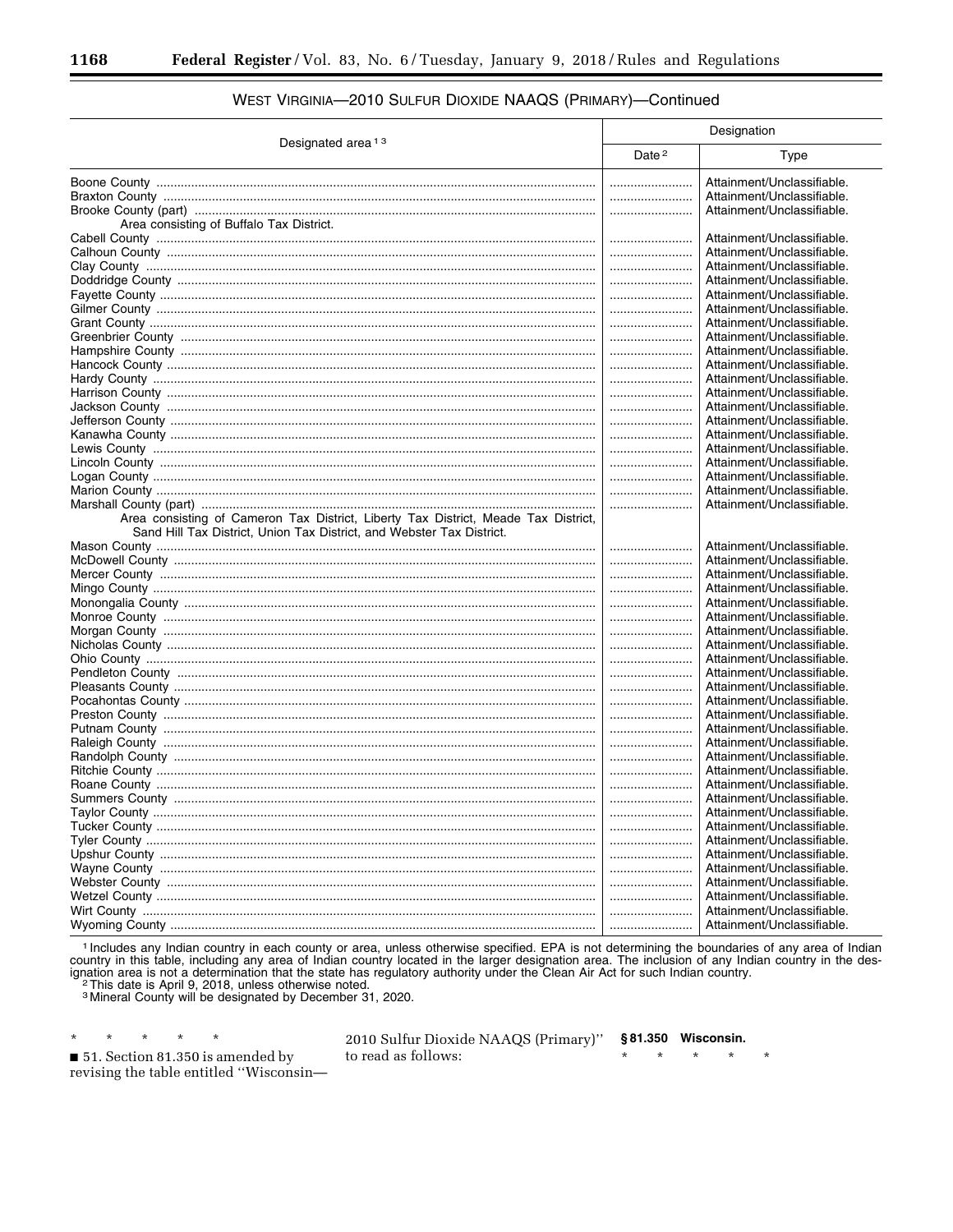# WISCONSIN-2010 SULFUR DIOXIDE NAAQS (PRIMARY)

| Designated Area <sup>14</sup>                                                                                  | Designation       |                                                          |
|----------------------------------------------------------------------------------------------------------------|-------------------|----------------------------------------------------------|
|                                                                                                                | Date <sup>2</sup> | Type                                                     |
|                                                                                                                | 10/4/13           | Nonattainment.                                           |
| Oneida County (part)<br>City of Rhinelander, Crescent Town, Newbold Town, Pine Lake Town, and Pelican<br>Town. |                   |                                                          |
| Columbia County                                                                                                | 9/12/16           | Attainment/Unclassifiable.                               |
|                                                                                                                |                   | Attainment/Unclassifiable.                               |
|                                                                                                                |                   | Attainment/Unclassifiable.                               |
|                                                                                                                |                   | Attainment/Unclassifiable.<br>Attainment/Unclassifiable. |
|                                                                                                                |                   | Attainment/Unclassifiable.                               |
|                                                                                                                |                   | Attainment/Unclassifiable.                               |
|                                                                                                                |                   | Attainment/Unclassifiable.                               |
|                                                                                                                |                   | Attainment/Unclassifiable.                               |
|                                                                                                                |                   | Attainment/Unclassifiable.                               |
|                                                                                                                |                   | Attainment/Unclassifiable.                               |
|                                                                                                                |                   | Attainment/Unclassifiable.                               |
|                                                                                                                | <br>              | Attainment/Unclassifiable.<br>Attainment/Unclassifiable. |
|                                                                                                                |                   | Attainment/Unclassifiable.                               |
|                                                                                                                |                   | Attainment/Unclassifiable.                               |
|                                                                                                                |                   | Attainment/Unclassifiable.                               |
|                                                                                                                |                   | Attainment/Unclassifiable.                               |
|                                                                                                                |                   | Attainment/Unclassifiable.                               |
|                                                                                                                |                   | Attainment/Unclassifiable.                               |
|                                                                                                                |                   | Attainment/Unclassifiable.                               |
|                                                                                                                |                   | Attainment/Unclassifiable.<br>Attainment/Unclassifiable. |
|                                                                                                                |                   | Attainment/Unclassifiable.                               |
|                                                                                                                |                   | Attainment/Unclassifiable.                               |
|                                                                                                                |                   | Attainment/Unclassifiable.                               |
|                                                                                                                |                   | Attainment/Unclassifiable.                               |
|                                                                                                                |                   | Attainment/Unclassifiable.                               |
|                                                                                                                |                   | Attainment/Unclassifiable.                               |
|                                                                                                                |                   | Attainment/Unclassifiable.<br>Attainment/Unclassifiable. |
|                                                                                                                |                   | Attainment/Unclassifiable.                               |
|                                                                                                                |                   | Attainment/Unclassifiable.                               |
|                                                                                                                |                   | Attainment/Unclassifiable.                               |
|                                                                                                                |                   | Attainment/Unclassifiable.                               |
|                                                                                                                |                   | Attainment/Unclassifiable.                               |
|                                                                                                                |                   | Attainment/Unclassifiable.                               |
|                                                                                                                |                   | Attainment/Unclassifiable.                               |
|                                                                                                                | <br>              | Attainment/Unclassifiable.<br>Attainment/Unclassifiable. |
|                                                                                                                |                   | Attainment/Unclassifiable.                               |
|                                                                                                                |                   | Attainment/Unclassifiable.                               |
|                                                                                                                |                   | Attainment/Unclassifiable.                               |
|                                                                                                                |                   | Attainment/Unclassifiable.                               |
|                                                                                                                |                   | Attainment/Unclassifiable.                               |
|                                                                                                                |                   | Attainment/Unclassifiable.                               |
|                                                                                                                |                   | Attainment/Unclassifiable.<br>Attainment/Unclassifiable. |
|                                                                                                                |                   | Attainment/Unclassifiable.                               |
|                                                                                                                |                   | Attainment/Unclassifiable.                               |
|                                                                                                                |                   | Attainment/Unclassifiable.                               |
|                                                                                                                |                   | Attainment/Unclassifiable.                               |
|                                                                                                                |                   | Attainment/Unclassifiable.                               |
|                                                                                                                |                   | Attainment/Unclassifiable.                               |
|                                                                                                                |                   | Attainment/Unclassifiable.<br>Attainment/Unclassifiable. |
|                                                                                                                |                   | Attainment/Unclassifiable.                               |
|                                                                                                                |                   | Attainment/Unclassifiable.                               |
|                                                                                                                |                   | Attainment/Unclassifiable.                               |
|                                                                                                                |                   | Attainment/Unclassifiable.                               |
|                                                                                                                |                   | Attainment/Unclassifiable.                               |
|                                                                                                                |                   | Attainment/Unclassifiable.                               |
|                                                                                                                |                   | Attainment/Unclassifiable.<br>Attainment/Unclassifiable. |
|                                                                                                                |                   | Attainment/Unclassifiable.                               |
|                                                                                                                |                   |                                                          |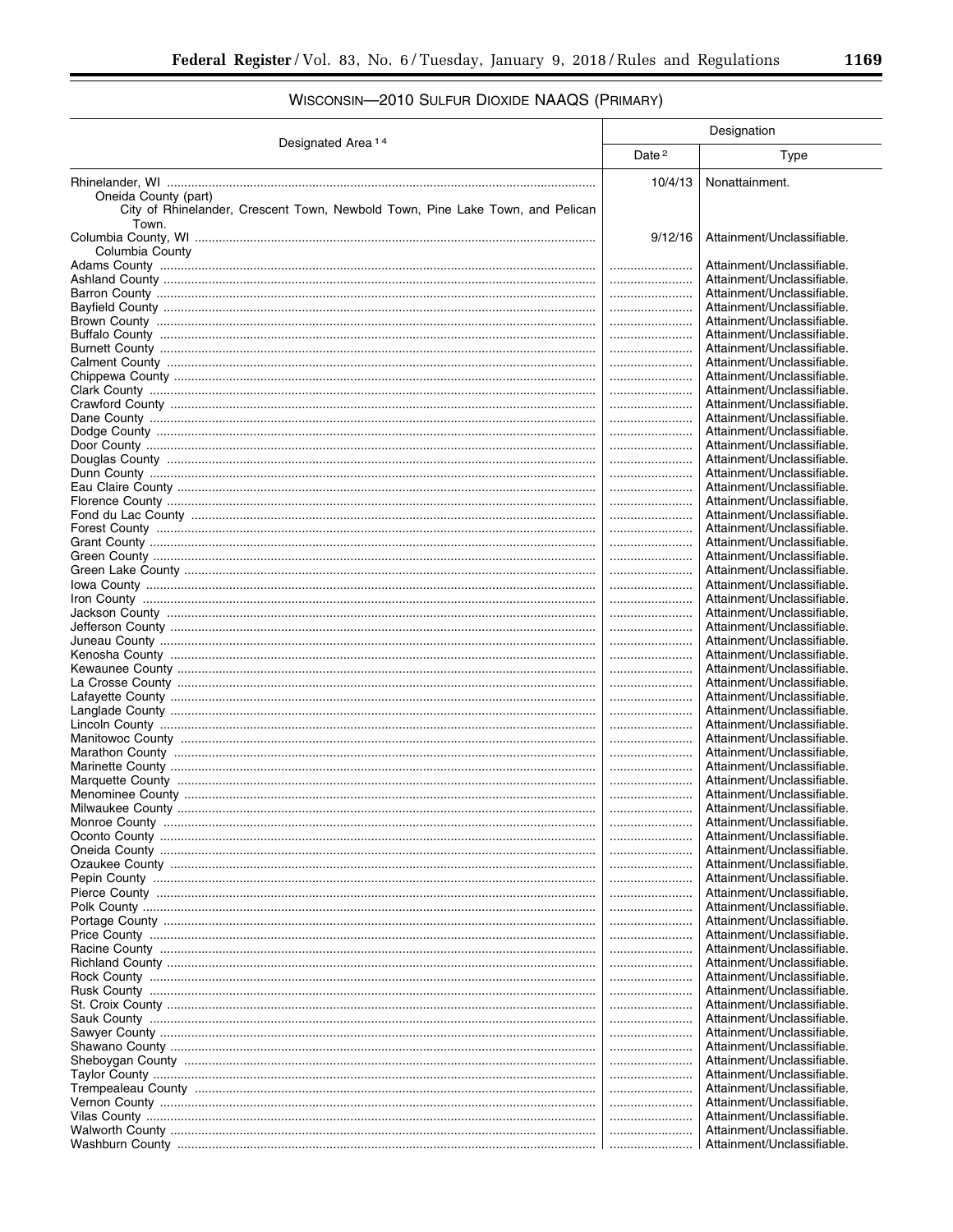#### WISCONSIN—2010 SULFUR DIOXIDE NAAQS (PRIMARY)—Continued

| Designated Area <sup>14</sup> | Designation       |                                                                                                                                                                                                            |
|-------------------------------|-------------------|------------------------------------------------------------------------------------------------------------------------------------------------------------------------------------------------------------|
|                               | Date <sup>2</sup> | Type                                                                                                                                                                                                       |
|                               |                   | Attainment/Unclassifiable.<br>Attainment/Unclassifiable<br>Attainment/Unclassifiable<br>Attainment/Unclassifiable<br>Attainment/Unclassifiable<br>Attainment/Unclassifiable.<br>Attainment/Unclassifiable. |

1 Includes any Indian country in each county or area, unless otherwise specified. EPA is not determining the boundaries of any area of Indian country in this table, including any area of Indian country located in the larger designation area. The inclusion of any Indian country in the designation area is not a determination that the state has regulatory authority under the Clean Air Act for such Indian country.<br><sup>2</sup>This date is April 9, 2018, unless otherwise noted.

3 Includes Indian country of the tribe listed in this table located in Forest County, Wisconsin. Information pertaining to areas of Indian country in this table is intended for Clean Air Act planning purposes only and is not an EPA determination of Indian country status or any Indian country boundary. EPA lacks the authority to establish Indian country land status, and is making no determination of Indian country boundaries, in this<br>table.

<sup>4</sup> Outagamie County will be designated by December 31, 2020.

■ 52. Section 81.351 is amended by adding a table titled ''Wyoming—2010

\* \* \* \* \*

Sulfur Dioxide NAAQS (Primary)'' following the table ''Wyoming—1971 Sulfur Dioxide NAAQS (Primary and Secondary)'' to read as follows:

**§ 81.351 Wyoming.** 

\* \* \* \* \*

## WYOMING—2010 SULFUR DIOXIDE NAAQS (PRIMARY)

| Designated area <sup>12</sup>                                                                                                 | Designation |                                                                                                                                                                                                                                                                                                                                        |
|-------------------------------------------------------------------------------------------------------------------------------|-------------|----------------------------------------------------------------------------------------------------------------------------------------------------------------------------------------------------------------------------------------------------------------------------------------------------------------------------------------|
|                                                                                                                               | Date $3$    | Type                                                                                                                                                                                                                                                                                                                                   |
| All areas west of the western border of Township 40North-Range 93West, T39N-R93W,<br>and T38N-R93W, and south of US Route 20. |             | Attainment/Unclassifiable.<br>Attainment/Unclassifiable.<br>Attainment/Unclassifiable.<br>Attainment/Unclassifiable.<br>Attainment/Unclassifiable.                                                                                                                                                                                     |
| All areas of the county east of US Route 191.                                                                                 |             | Attainment/Unclassifiable.<br>Attainment/Unclassifiable.<br>Attainment/Unclassifiable.<br>Attainment/Unclassifiable.<br>Attainment/Unclassifiable.<br>Attainment/Unclassifiable.<br>Attainment/Unclassifiable.<br>Attainment/Unclassifiable.<br>Attainment/Unclassifiable.<br>Attainment/Unclassifiable.<br>Attainment/Unclassifiable. |
|                                                                                                                               |             | Attainment/Unclassifiable.<br>Attainment/Unclassifiable.<br>Attainment/Unclassifiable.<br>Attainment/Unclassifiable.                                                                                                                                                                                                                   |

1 Includes any Indian country in each county or area, unless otherwise specified. EPA is not determining the boundaries of any area of Indian country in this table, including any area of Indian country located in the larger designation area. The inclusion of any Indian country in the des-<br>ignation area is not a determination that the state has regulatory authori ⊂ 2 Carbon and Converse Counties, and the remaining portions of Fremont and Sweetwater Counties, all which will be designated by December<br>31, 2020.

 $3$ This date is April 9, 2018, unless otherwise noted.

\* \* \* \* \* ■ 53. Section 81.352 is amended by adding a table titled ''American Samoa—2010 Sulfur Dioxide NAAQS

(Primary)'' following the table ''American Samoa—1971 Sulfur Dioxide NAAQS (Primary and Secondary)'' to read as follows:

**§ 81.352 American Samoa.** 

\* \* \* \* \*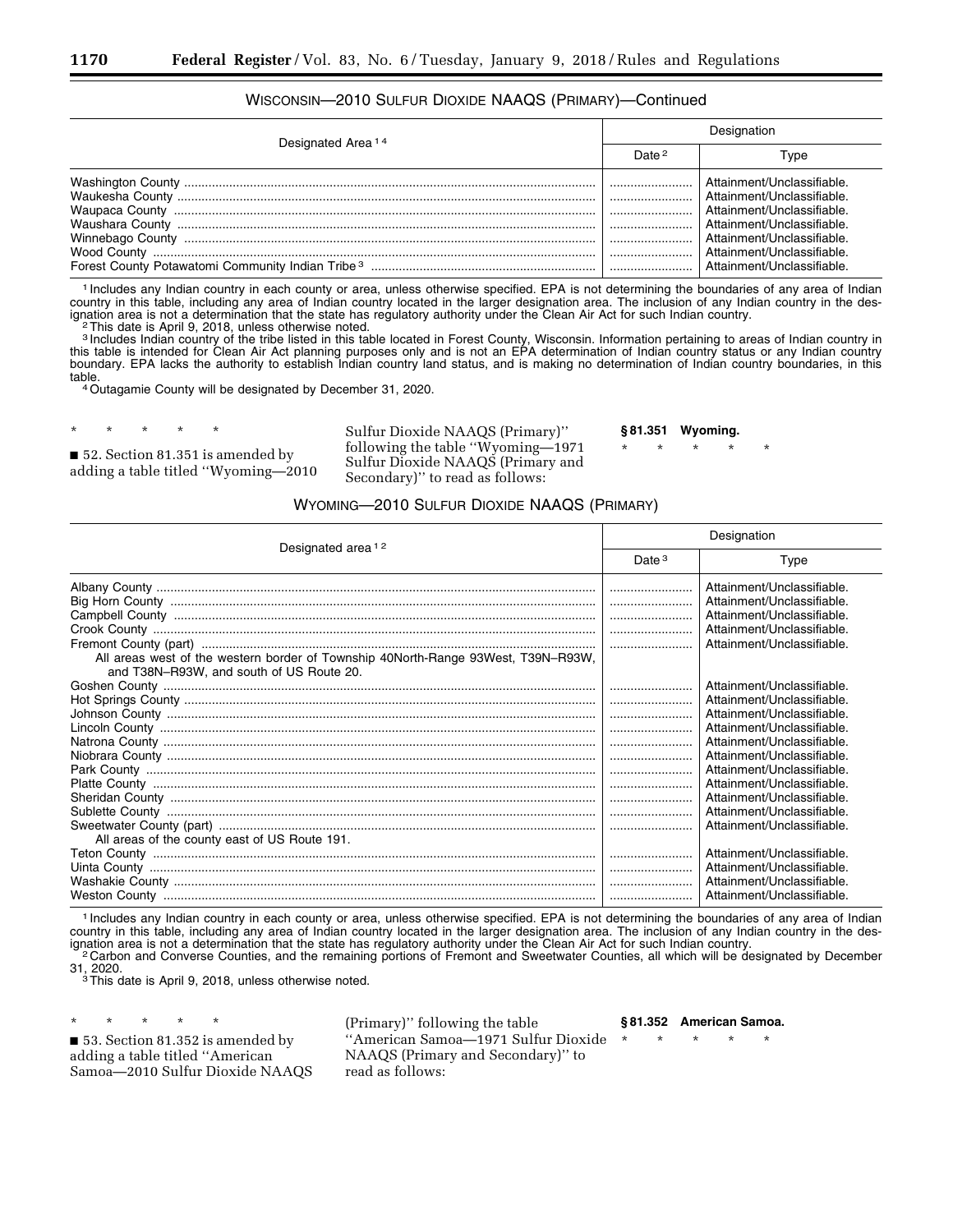#### AMERICAN SAMOA—2010 SULFUR DIOXIDE NAAQS (PRIMARY)

| Designated area <sup>1</sup> | Designation       |                            |
|------------------------------|-------------------|----------------------------|
|                              | Date <sup>2</sup> | Type                       |
| <b>Territory Wide</b>        |                   | Attainment/Unclassifiable. |

1 Includes any Indian country in each county or area, unless otherwise specified. EPA is not determining the boundaries of any area of Indian country in this table, including any area of Indian country located in the larger designation area. The inclusion of any Indian country in the designation area is not a determination that the state has regulatory authority under the Clean Air Act for such Indian country.<br><sup>2</sup>This date is April 9, 2018, unless otherwise noted.

\* \* \* \* \*

■ 54. Section 81.353 is amended by adding a table titled ''Guam—2010

#### Sulfur Dioxide NAAQS (Primary)'' following the table ''Guam—1971 Sulfur Dioxide NAAQS (Primary and Secondary)'' to read as follows: **§ 81.353 Guam.**  \* \* \* \* \*

### GUAM—2010 SULFUR DIOXIDE NAAQS (PRIMARY)

| Designated area <sup>1</sup>                                                                                                                         | Designation       |                            |
|------------------------------------------------------------------------------------------------------------------------------------------------------|-------------------|----------------------------|
|                                                                                                                                                      | Date <sup>2</sup> | Type                       |
| Piti-Cabras<br>The portion of Guam within a 6.074-km radius centered on UTM Easting 249,601.60 m,<br>and UTM Northing 1,489,602.00 m (UTM Zone 55N). |                   | Nonattainment.             |
| <b>Rest of Territory</b>                                                                                                                             |                   | Attainment/Unclassifiable. |

1 Includes any Indian country in each county or area, unless otherwise specified. EPA is not determining the boundaries of any area of Indian country in this table, including any area of Indian country located in the larger designation area. The inclusion of any Indian country in the designation area is not a determination that the state has regulatory authority under the Clean Air Act for such Indian country.<br><sup>2</sup>This date is April 9, 2018, unless otherwise noted.

\* \* \* \* \* ■ 55. Section 81.354 is amended by adding a table titled ''Northern Mariana Islands—2010 Sulfur Dioxide NAAQS

(Primary)'' following the table ''Northern Mariana Islands—1971 Sulfur Dioxide NAAQS (Primary and Secondary)'' to read as follows:

### **§ 81.354 Northern Mariana Islands.**

\* \* \* \* \*

#### NORTHERN MARIANA ISLANDS—2010 SULFUR DIOXIDE NAAQS (PRIMARY)

| Designated area <sup>1</sup> | Designation       |                            |
|------------------------------|-------------------|----------------------------|
|                              | Date <sup>2</sup> | Type                       |
|                              |                   | Attainment/Unclassifiable. |

1 Includes any Indian country in each county or area, unless otherwise specified. EPA is not determining the boundaries of any area of Indian country in this table, including any area of Indian country located in the larger designation area. The inclusion of any Indian country in the designation area is not a determination that the state has regulatory authority under the Clean Air Act for such Indian country.<br><sup>2</sup>This date is April 9, 2018, unless otherwise noted.

\* \* \* \* \*

■ 56. Section 81.355 is amended by adding a table titled ''Puerto Rico—2010 Sulfur Dioxide NAAQS (Primary)'' following the table ''Puerto Rico—1971 Sulfur Dioxide NAAQS (Primary and Secondary)'' to read as follows:

#### **§ 81.355 Puerto Rico.**

\* \* \* \* \*

#### PUERTO RICO—2010 SULFUR DIOXIDE NAAQS (PRIMARY)

| Designated area <sup>1</sup>                    | Designation       |                |
|-------------------------------------------------|-------------------|----------------|
|                                                 | Date <sup>2</sup> | Type           |
| San Juan, PR:                                   |                   | Nonattainment. |
| Palo Seco Ward.<br>Sabana Seca Ward.            |                   | Nonattainment. |
| San Juan Antiguo Ward.<br>Santurce Ward.        |                   | Nonattainment. |
| Hato Rey Norte Ward.<br>Gobernador Pinero Ward. |                   |                |
|                                                 |                   | Nonattainment  |